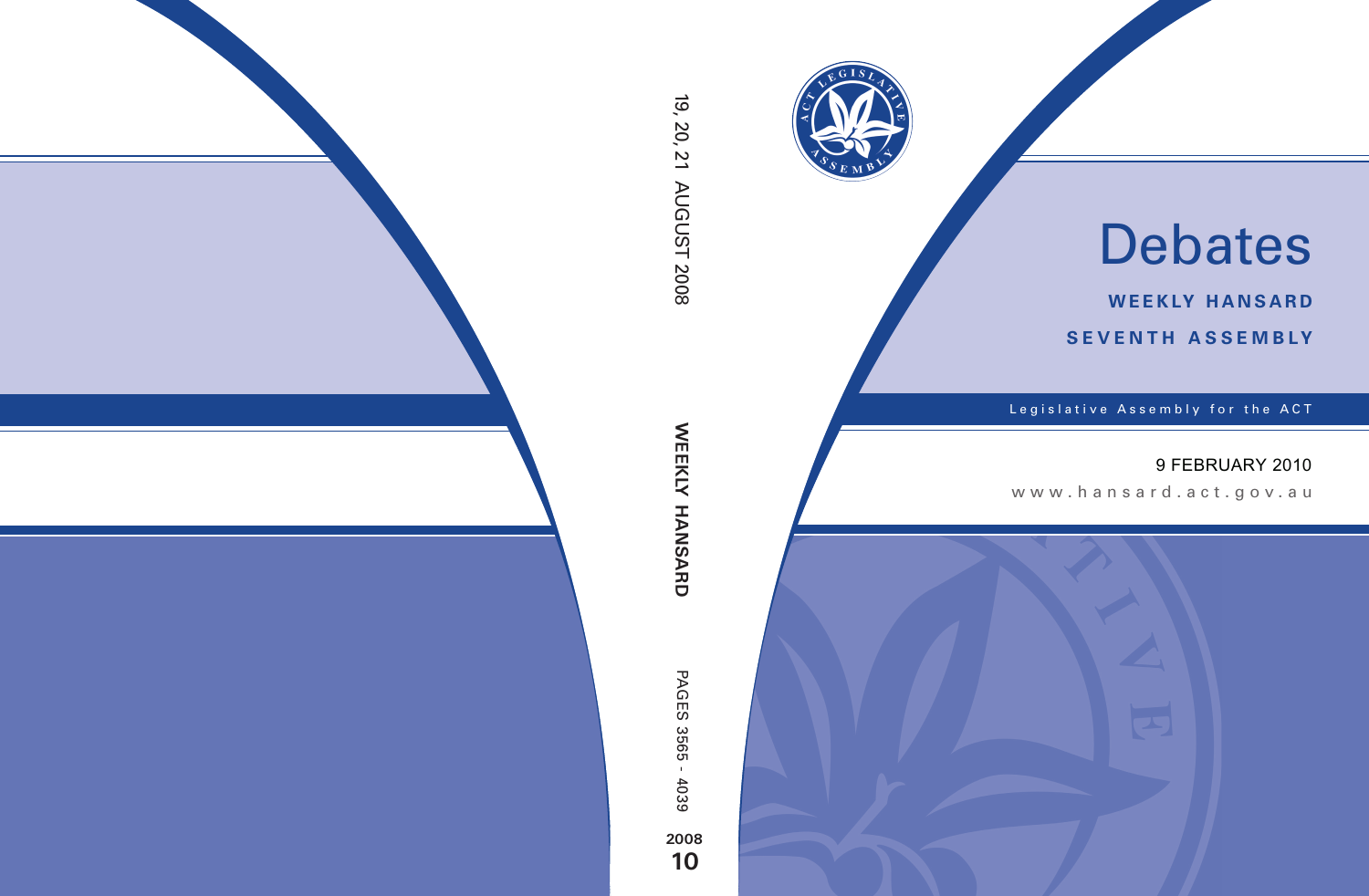# Tuesday, 9 February 20101

| Planning, Public Works and Territory and Municipal Services-Standing Committee 19 |  |
|-----------------------------------------------------------------------------------|--|
|                                                                                   |  |
|                                                                                   |  |
|                                                                                   |  |
|                                                                                   |  |
|                                                                                   |  |
|                                                                                   |  |
|                                                                                   |  |
|                                                                                   |  |
|                                                                                   |  |
| Questions without notice:                                                         |  |
|                                                                                   |  |
|                                                                                   |  |
|                                                                                   |  |
|                                                                                   |  |
|                                                                                   |  |
|                                                                                   |  |
|                                                                                   |  |
|                                                                                   |  |
|                                                                                   |  |
|                                                                                   |  |
|                                                                                   |  |
|                                                                                   |  |
| Answers to questions on notice:                                                   |  |
|                                                                                   |  |
|                                                                                   |  |
|                                                                                   |  |
|                                                                                   |  |
|                                                                                   |  |
|                                                                                   |  |
|                                                                                   |  |
|                                                                                   |  |
|                                                                                   |  |
|                                                                                   |  |
|                                                                                   |  |
|                                                                                   |  |
|                                                                                   |  |
|                                                                                   |  |
|                                                                                   |  |
|                                                                                   |  |
|                                                                                   |  |
|                                                                                   |  |
|                                                                                   |  |
|                                                                                   |  |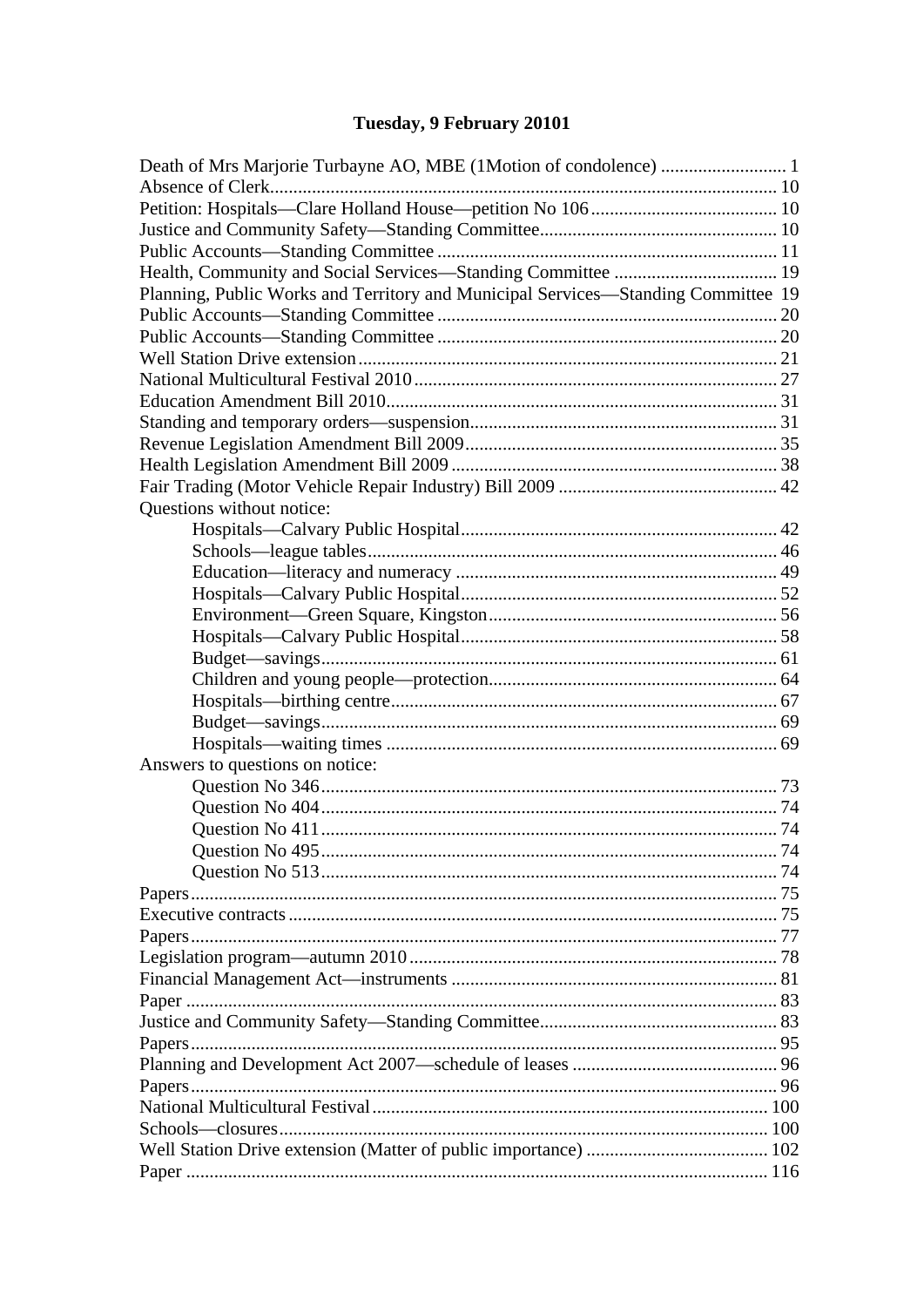| Adjournment:            |  |
|-------------------------|--|
|                         |  |
|                         |  |
|                         |  |
|                         |  |
| Schedule of amendments: |  |
|                         |  |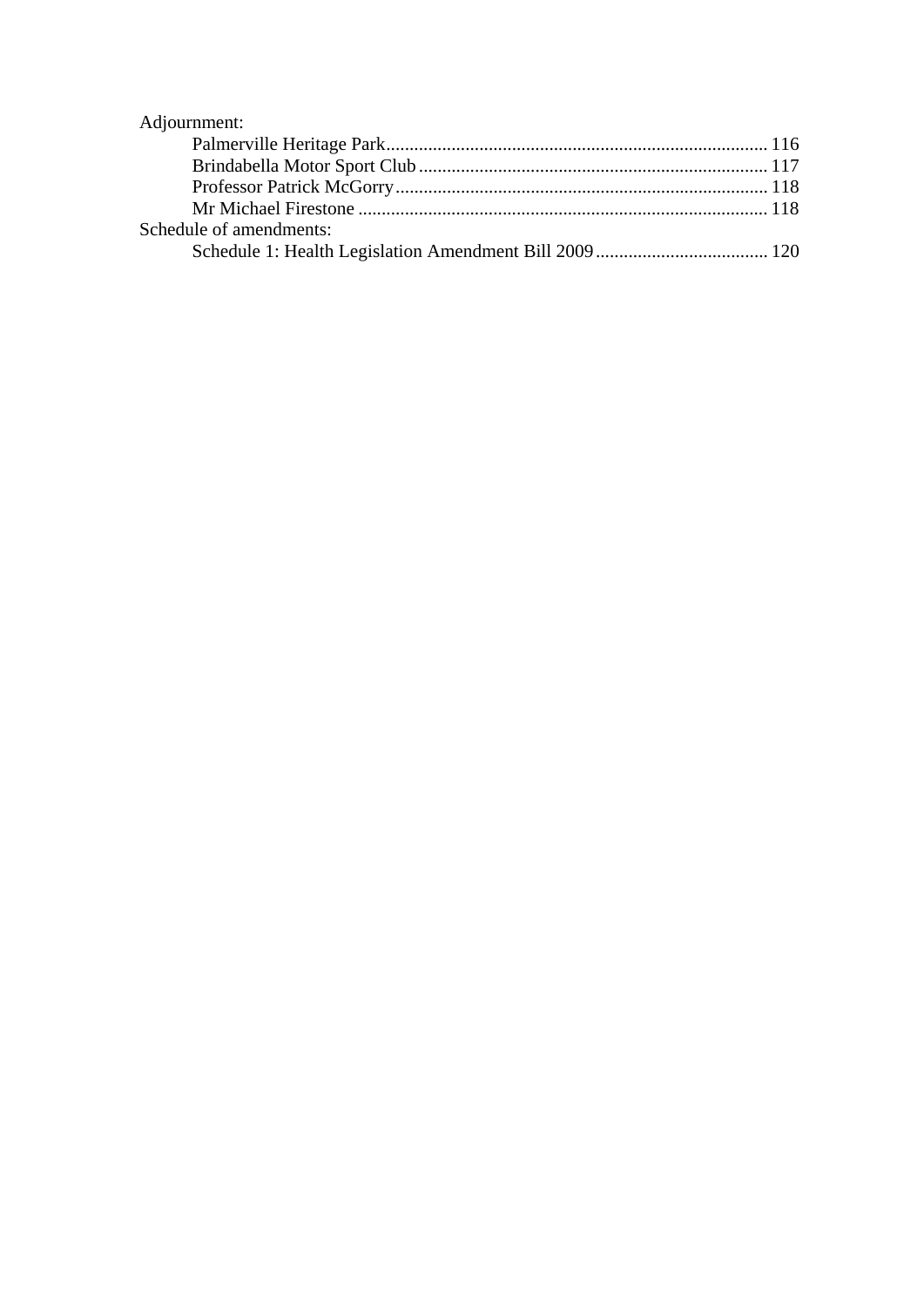## <span id="page-3-0"></span>**Tuesday, 9 February 2010**

**MR SPEAKER** (Mr Rattenbury) took the chair at 10 am, made a formal recognition that the Assembly was meeting on the lands of the traditional custodians, and asked members to stand in silence and pray or reflect on their responsibilities to the people of the Australian Capital Territory.

#### <span id="page-3-1"></span>**Death of Mrs Marjorie Turbayne AO, MBE Motion of condolence**

**MR STANHOPE** (Ginninderra—Chief Minister, Minister for Transport, Minister for Territory and Municipal Services, Minister for Business and Economic Development, Minister for Land and Property Services, Minister for Aboriginal and Torres Strait Islander Affairs and Minister for the Arts and Heritage): I move:

That this Assembly expresses its deep regret at the death of Mrs Marjorie Turbayne, AO, MBE, long-serving board member of the National Australia Day Council, former president of Australia Day in the ACT, dedicated advocate of the Australian of the Year awards, founding manager of the National Press Club and tireless enthusiast for active citizenship and strong community life, and tenders its profound sympathy to her family, friends and colleagues in their bereavement.

Marjorie Turbayne's long life was also a life of fulfilment and variety spent in the thick of the community and the city which she came to call home. On behalf of the Assembly, I offer my condolences to her children, David, Jane and Judith, and to her eight grandchildren.

Marjorie Turbayne was born in England in 1919, and her childhood was repeatedly marked by personal loss. By the age of 11, she had lost both parents. Within a short time, she had also lost the grandparents who had become her guardians. By the age of 15, she was working in a London factory. It was a far cry from the life she would make for herself decades later in her adopted home, Canberra.

The road to this city was a roundabout one. After a period of working her way up the ranks of the British civil service, starting from the typing pool, Marjorie Storey, as she was then, spent a number of years after the Second World War in Europe, Turkey, Czechoslovakia and later Germany, helping those displaced by the fighting. It was during this period that she met Keith Turbayne, an Australian working for British intelligence. They married in 1950.

In the early 50s, the couple came to Australia, where Keith took up a position with the newly formed ASIO. He would later rise to become deputy director-general of the organisation. The growing family lived mainly in Melbourne for the next two decades. The Turbaynes moved to the ACT in the 1970s, after Keith's retirement from the commonwealth public service. Marjorie quickly established herself in the social circles of the day within Canberra. She was a founding member of the Woman of the Year luncheon and involved herself in causes such as "Red Cross Calling".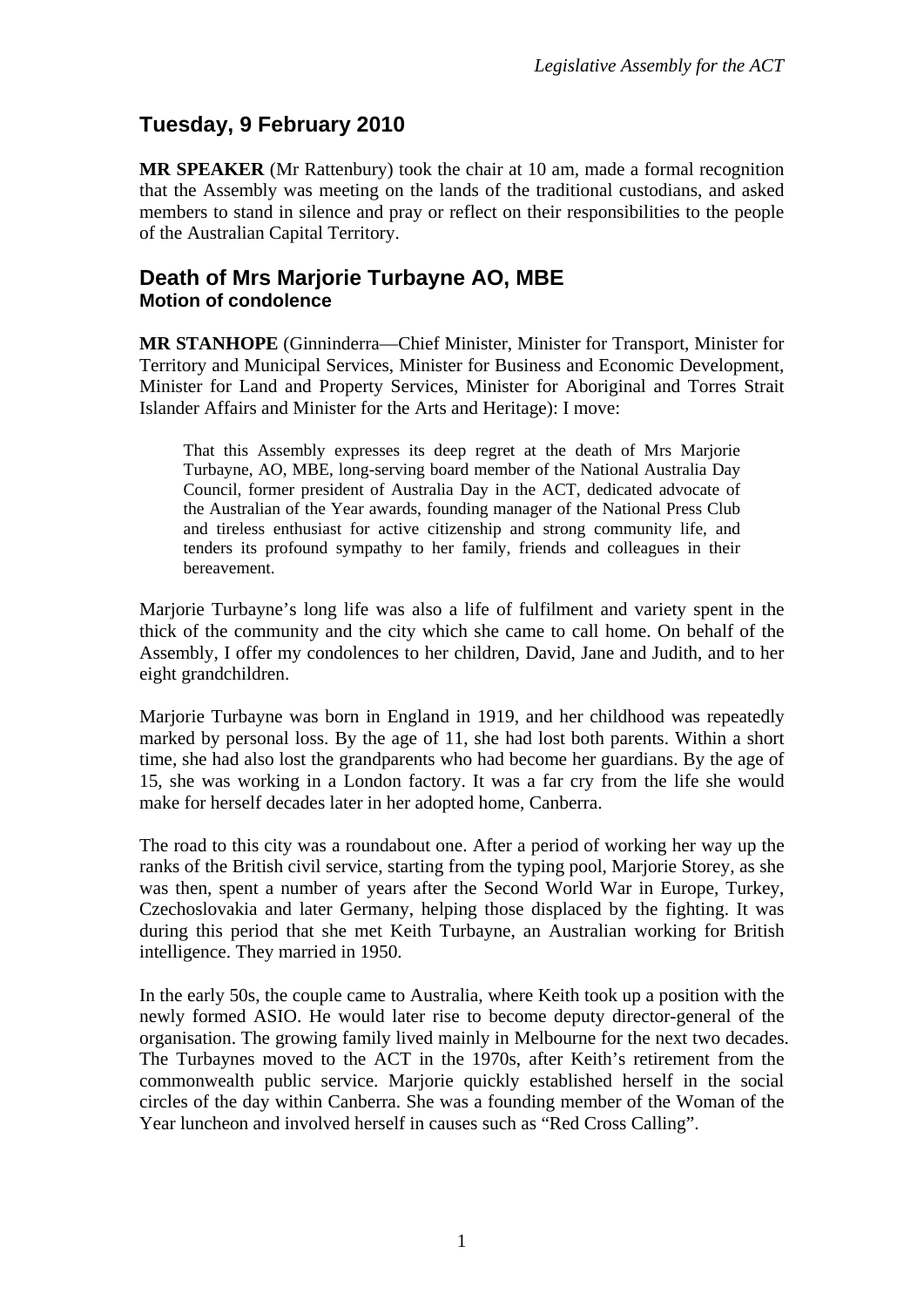To these and the future roles for which she is now most well known, Marjorie Turbayne brought the skills and knowledge gained over the course of her earlier working career, including the diplomatic skills developed during her time as protocol officer and social secretary for the United States embassy and the caring skills developed during her time as a social worker at the Canberra Hospital.

For 14 years from 1975 she was general manager of the National Press Club, and, as the first person to hold that post, she inevitably helped shape the culture and vision of the club. As a member and later president of the National Australia Day Council, Marjorie helped build the Australia Day celebrations from a small event into a major annual display of pride and nationalism. In her council role, Marjorie Turbayne was also heavily involved in selecting the Australian of the Year, and she took many of the same attributes to her work as a member of the Council for the Order of Australia.

Marjorie's work for these organisations, as well as her involvement in the life of the community more generally, was recognised on a number of occasions during her lifetime. In 1989 she received the Medal of the Order of Australia. A decade later, in 1999, she was awarded a Member of the Order of the British Empire. In 2001, she received the Centenary Medal for her service to the Australia-Britain Society, the National Australia Day Council and the Red Cross. In 2006 she was again recognised when she was appointed an Officer of the Order of Australia for her service to the community through support for arts, heritage, social welfare and youth organisations; for encouraging national pride and identity; and for strengthening Anglo-Australian relations.

Marjorie Turbayne lived her long life to the full, and it is fitting that an individual who ensured that the works and achievements of others received due recognition should herself be recognised by the Assembly today. I extend my sympathy to her family and her extensive range of friends at her passing.

**MR SESELJA** (Molonglo—Leader of the Opposition): I rise to pay tribute to the remarkable life of one of our most prominent citizens, Mrs Marjorie Turbayne AO, MBE. From what were unexceptional beginnings for her time, she went on to accomplish a truly extraordinary series of achievements in all manner of fields and in all sorts of ways.

Marjorie was born near Durham in England just after the end of the war that was supposed to end all wars. As we all know now, that was not the case. Marjorie lived through an even more appalling conflict between 1939 and 1945. In those difficult years of rebuilding after the war, she met an Australian intelligence officer, Keith Turbayne. They married in 1950, and in 1952 Keith and Marjorie made the great journey all the way to the Antipodes.

Marjorie was clearly very proud of her British heritage. But rather than lament the distance between her new home and her old one, she worked assiduously and effectively to maintain a connection that would honour this country's connection with Britain as well as promote the interests of Australia. This love of her adopted country—and "love" is a word I have heard repeatedly in connection with Marjorie's relationship with our nation—was evidenced by her involvement with the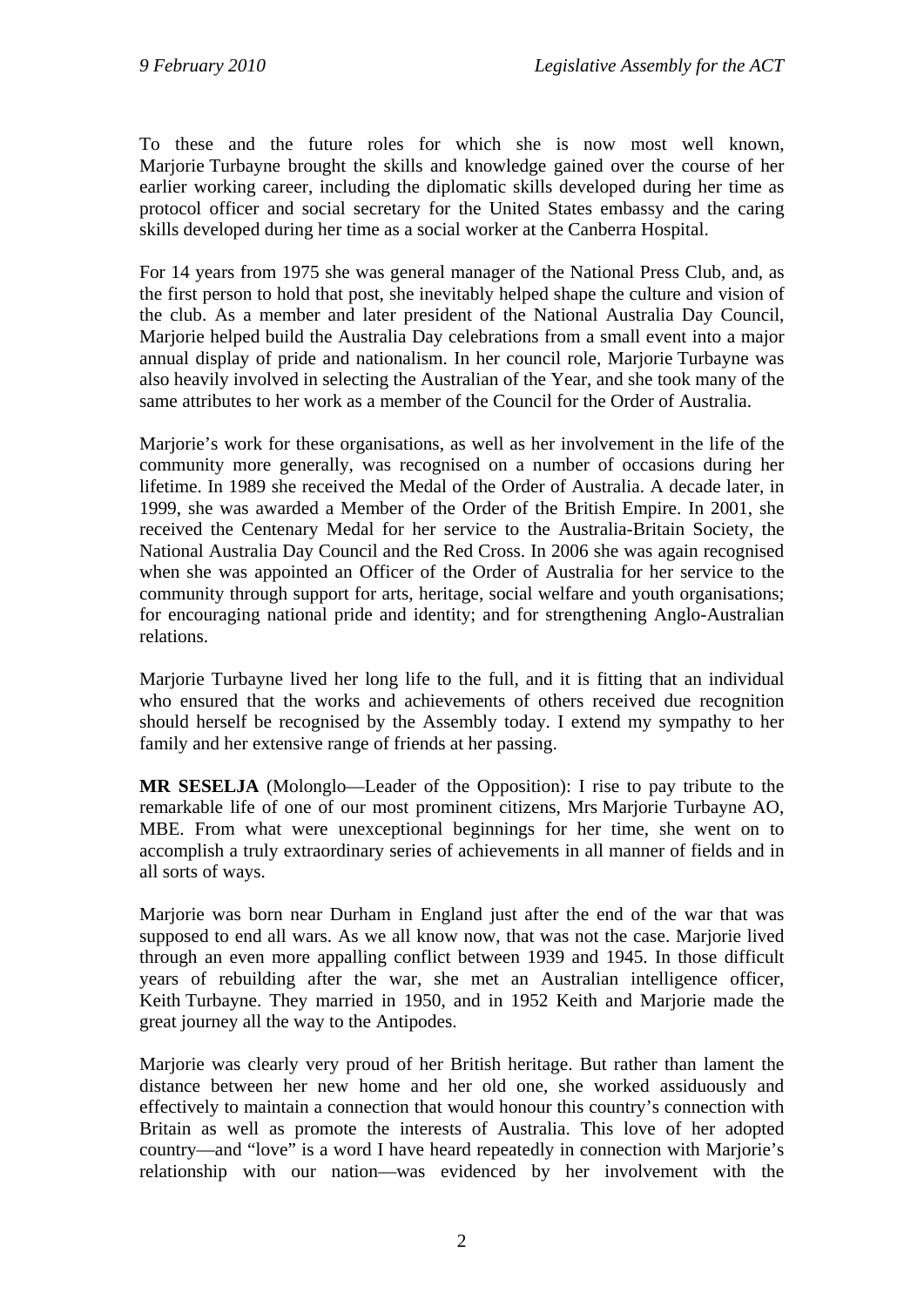Australia-Britain Society and also her very long-term commitment to the Australia Day Council, the body that supervises the awards and honours and promotes the Australian of the Year. As the son of an immigrant family myself, Marjorie's approach of respecting a past from overseas while working for the future in a new country is, for me, one of the most inspirational aspects of a life that has been an inspiration to so many.

Listing all of Marjorie's achievements and appointments is an almost impossible task, and I do not propose to attempt to do so. However, no overview of Marjorie's life could fail to include some mention of the most prominent positions. I offer a small list of those, with apologies regarding those who have been omitted. As I mentioned, Marjorie was a leading figure in the Australia-Britain Society. While she was national president, the society elected to create a monument to the important concept of freedom under the law and decided to make the Magna Carta monument the society's Centenary of Federation project. Today, Magna Carta Place is a space of inspiration and introspection commemorating the importance of the document that first codified many of the legal freedoms we all work to maintain.

Turning to her involvement in Australia, I must make mention of Marjorie's role as director of the National Australia Day Council. Warren Pearson, National Australia Day Council chief executive, said:

Mrs Turbayne's contribution to the nation was impressive and her dedication to the growth of Australia Day and the Australian of the Year Awards is of particular note. Marjorie led the way as an impressive female achiever and was an incredibly active senior Australian.

Australia Day is now a day that reaches all Australians and Marjorie's contribution over the last few decades has paralleled the growth of Australia Day.

Of course, as a politician, many of my federal colleagues would have been aware of Marjorie as a major player when she was the first general manager of the National Press Club, a post she held for 14 years during some of the most tumultuous and intriguing eras in our political history, and she was there for all of it. Just a sampling of her myriad other appointments are summed up by long-time political pundit Alan Ramsey, who listed her appointments as including a founding member and life patron of the Woman of the Year luncheon, membership of the Centenary of Federation Committee, the Royal Flying Doctor Service, the St John Society, the judging panel of Senior Citizen of the Year and Australian of the Year, a director and board member of the National Australia Day Council and council member of the Order of Australia. She was once even protocol officer of the US embassy for three years in the latter 1960s during the Johnson administration.

Marjorie was awarded an MBE in 1998 and an OAM in 2006 for service to the community through support for arts, heritage, social welfare and youth organisations; for encouraging national pride and identity; and for strengthening Anglo-Australian relations. There really are very few people who can point to such a list of accomplishments.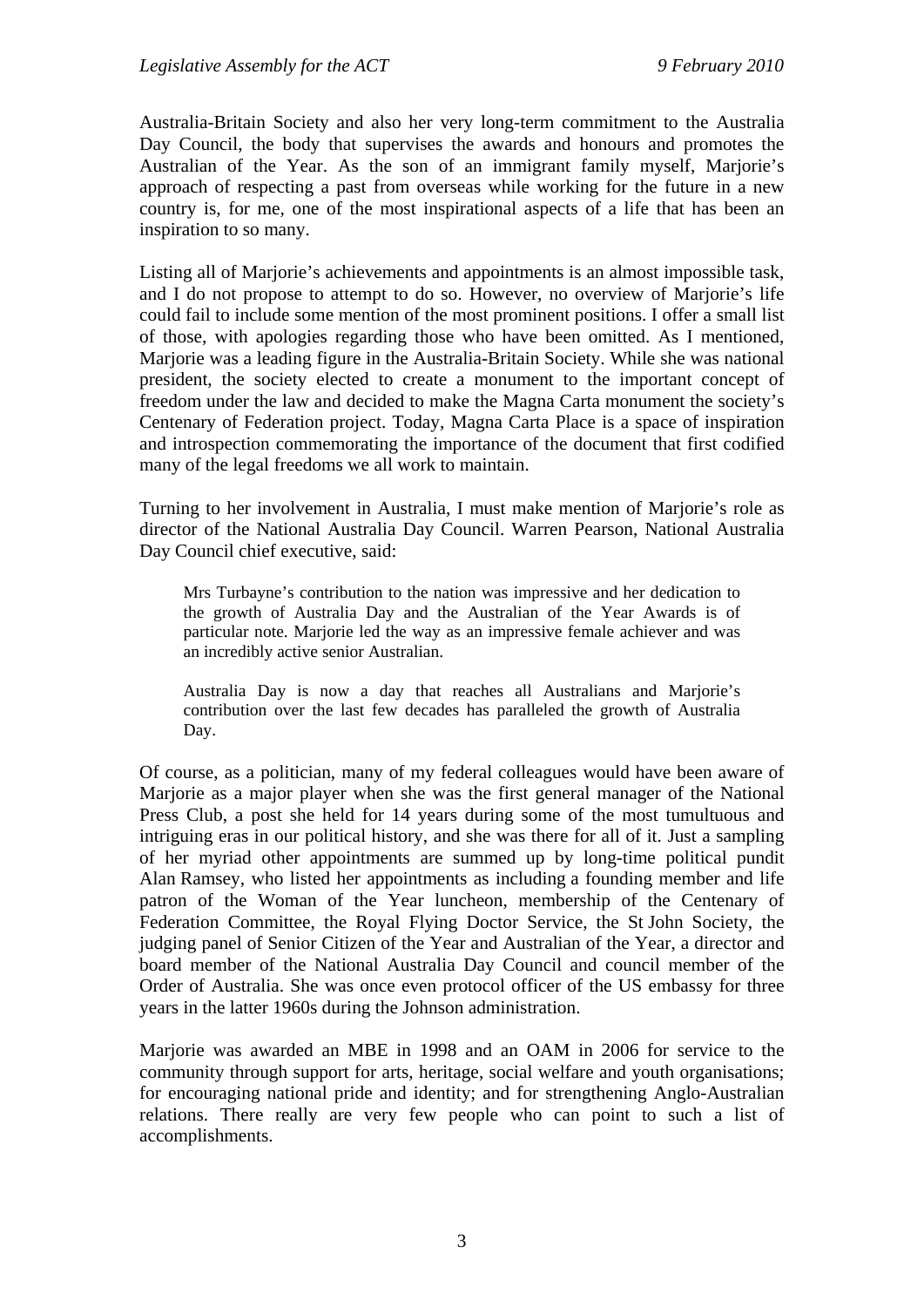I would like to offer a little more of an insight into Marjorie's life. When I attended Marjorie's memorial service last year, I was impressed not only by the attendance of some of the highest profile people in the land but by the personal stories and anecdotes that were related and which gave an added personal aspect into what was an extraordinary public life. For example, I was impressed by the story of Marjorie, while on the Australia Day Committee, holding court at a table at a lunch attended by prime ministers, ministers, defence chiefs and various other decorated personages. As the story was told, there was no doubt whatsoever as to exactly who was in charge that day. While there may be some wry appreciation for a formidable character in that story, the truth of the essence of it is borne out by the fact that former Prime Minister John Howard was at the service where it was told.

Although her accolades and accomplishments crossed the whole spectrum of Australian life, as leader of the Canberra Liberals I must also pay tribute to her passionate and loyal commitment to the Liberal Party cause. Marjorie was a long-time supporter of the party, but, more than that, she was a real mentor, encouraging new members and providing leadership through her actions. Members of this Assembly, past Assemblies and federal colleagues have all benefited from the support they received from Marjorie. On behalf of all of those who cannot say so themselves, I would like to express our heartfelt gratitude.

I would also like to acknowledge the presence of Judy and David Turbayne in the gallery today, and I express my personal condolences and respect to Judy, David and also Jane, and Marjorie's eight grandchildren.

In conclusion, I would like to pay tribute to a woman who contributed so much to our lives, to honour a woman who spent so much time honouring others, and to thank a woman who so often did her tasks without any thought of thanks. Farewell Marjorie Turbayne. Our lives, our city and our nation are far better for your involvement and your commitment. I commend the motion to the house.

**MS HUNTER** (Ginninderra—Parliamentary Convenor ACT Greens): In the short time this Seventh Assembly has been sitting, we have lost a number of outstanding citizens who have made great contributions to the ACT and Australia. Sadly, today we pay tribute to another great Canberran. On behalf of the ACT Greens, I join with the members of the Assembly in offering our deepest sympathies and condolences to the loved ones and friends of Marjorie Turbayne AO, MBE.

Looking back on the contribution Marjorie Turbayne made to the ACT and Australia, it was a remarkable life. Marjorie was orphaned at age 11 in Durham, England, and worked in a biscuit factory by day, studying at night. After the war, she went to Prague in Czechoslovakia, working for the United Nations refugee organisation. At that time, Europe had many homeless and stateless people, and Marjorie was part of the massive postwar effort to find, relocate and house people affected by the war.

While working for the United Nations in Germany, helping people move in and out of that country in the early days of the Iron Curtain, she met and married an Australian military attache, Keith Turbayne, and came to Australia. After moving to Sydney, Marjorie became involved as a volunteer with the New South Wales Crippled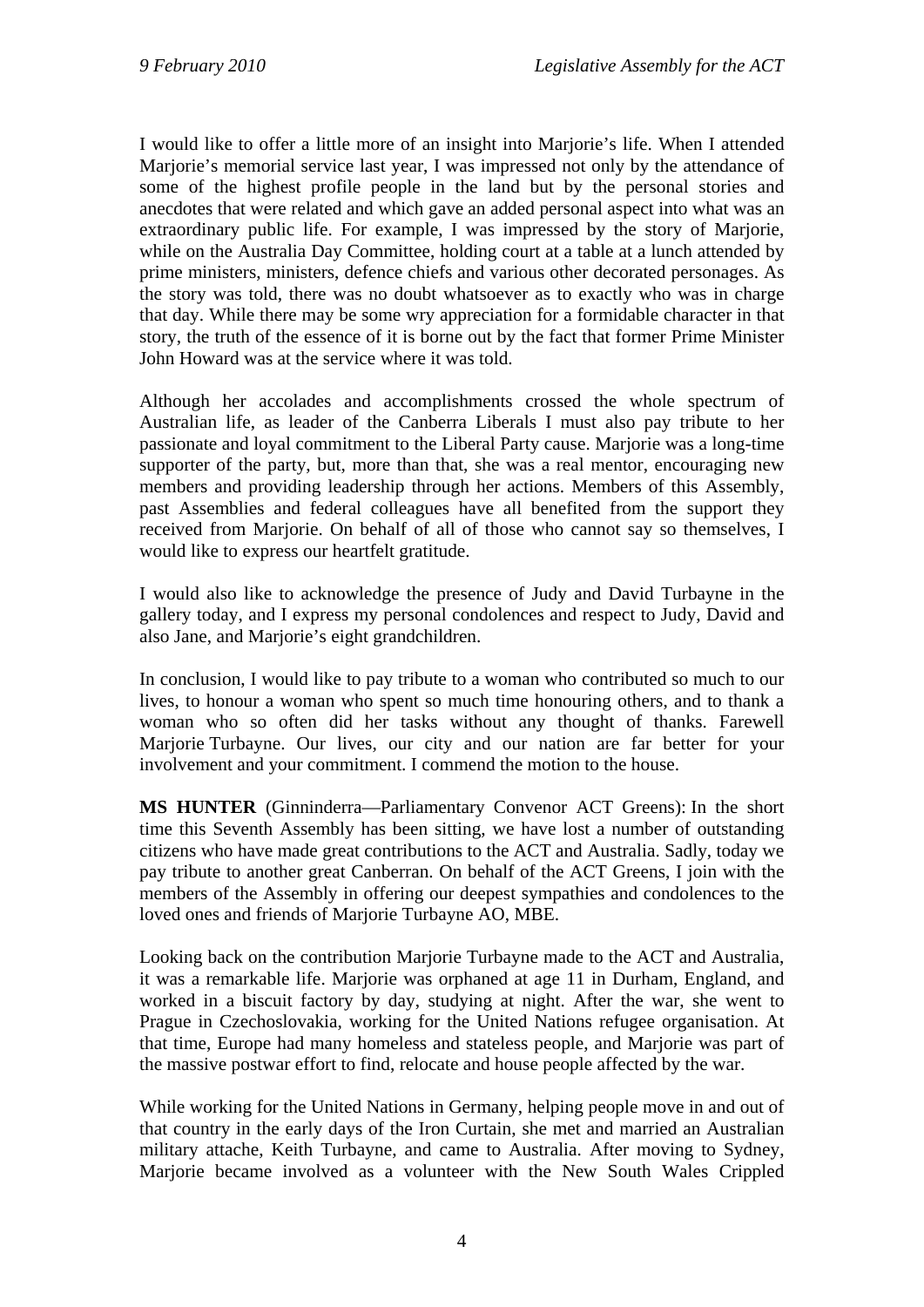Children's Association, and then in Canberra became the first general manager of the National Press Club. It has been said that she helped lay the foundations of the club's successes. Her grandson commented at her funeral that in this role and being a promoter of women's rights, she was not afraid to take on the boys club of the established media at the time.

She became involved in the Australia Day organisation in 1976, and on her retirement in 1988 she took over the role of president of the Australia Day Committee in the ACT on the retirement of the "king of Canberra", the late Fred Daly. The present chief executive of the Australia Day Council, Warren Pearson, said recently that Marjorie's dedication to the growth of Australia Day and the Australian of the Year awards is of particular note. He said:

Australia Day is now a day that reaches all Australians, and Marjorie's contribution over the last few decades has paralleled the growth of Australia Day.

Her list of community involvement was extensive, and we have heard from other members this morning just how extensive. She was a founding member of the Australia-British Society in 1972 and national president from 1995. She was a social worker at the Canberra Hospital, protocol officer at the US embassy, worked on the Centenary of Federation Committee, was coordinator, treasurer and life patron of the Women of the Year luncheon, a director of the Menzies scholarship, and committee member of the National Opera Festival, to list just some of the positions she held.

She has been described as a tireless worker and a determined, no-nonsense campaigner who knew how to get things done for the benefit of others. Reverend Brian Douglas, who conducted her funeral service, said that everyone, clergy included, had been soldiers in her battle to combat inequality and disadvantage. She once told Reverend Douglas: "I have been poor. I know what it's like to be poor, which is why I have to be generous now."

Her awards included being made an Officer in the General Division of the Order of Australia in 2006, a Member of the British Empire in 1999, and receiving an Order of Australia Medal in 1989. It is a measure of the contribution Marjorie and her husband, Keith, made to our country that former Prime Minister John Howard paid his respects at both of their funerals.

Marjorie was a prominent member of many societies and community groups, and through her contribution she touched the lives of many. She will be long remembered by Canberra and the broader Australian community. On behalf of the ACT Greens, I extend our deepest sympathies to her children, David, who is a Greens colleague, Jane and Judith, their partners, grandchildren and friends. She was a remarkable woman.

**MR SMYTH** (Brindabella): I also offer my condolences to the family at the passing of Marjorie Constance Turbayne and welcome Judy and David here today. It is fabulous that you are here, and it is a shame that more people from Canberra whom Marjorie touched throughout her incredible life are not here to hear what we say for her today.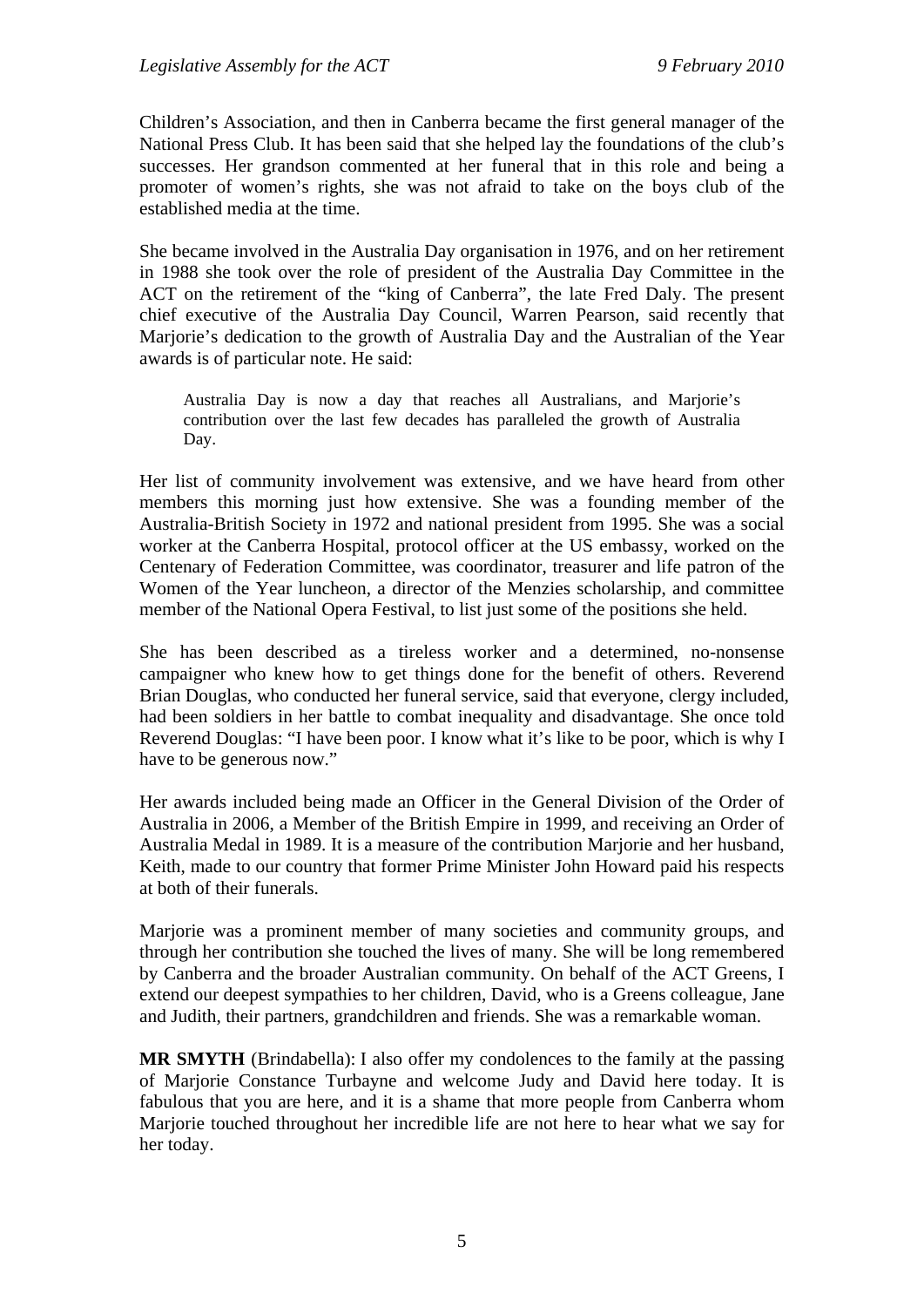For me, one of the most outstanding achievements of an immigrant girl was to sit at the opening of Magna Carta Place and know the part that Marjorie played in having that memorial, that monument there, and the declaration of the place but, more fundamentally, understanding the importance of parliamentary democracy. That right to free speech, that right to have your opinion and have your view, will be one of the things that I will always remember about Marjorie. She let you have that right but, in my conversations with her, she would always challenge you to justify that and prove that what you believed in was what you really believed in and that you understood what you were talking about. It is that sharpness of mind and that dedication of purpose that, for me, will really stand out a long time in my memories of Marjorie Turbayne.

At the same time, she was also her own person. She was not guided by what was the fad or what was the trend of the day. Marjorie was Marjorie because she chose to be that way. I think there is a lovely reference in the *Canberra Times* where Jane says,

But Mum also loved clothes. She had a wardrobe of expensive suits and she had bright pink-painted nails, even when she died.

This was a woman who, to the very end, knew who she was, what she was, and was not afraid to say it.

The other thing that is particularly interesting, I think, is the citation that she received. It says:

Mrs Marjorie Constance TURBAYNE OAM MBE—7 Mugga Way, Forrest ACT, 2603—for services to the community through support for arts, heritage, social welfare and youth organisations, for encouraging national pride and identity, and for strengthening Anglo-Australian relations.

You can get an OAM or an MBE for any of those, but to have all of those listed in the very short citation that I came across shows how extraordinary a woman she was.

One of the stories that have not been largely recounted about Marjorie was the role of the Turbayne family in the Petrov affair. My understanding is that, when the Petrovs defected, they may have lived in the Turbayne family house. The family might like to tell us more of these stories. But one reference that I came across—I think it is from Alan Ramsay—says:

Keith and Marjorie Turbayne came here from Britain in the early 1950s. Keith Turbayne was in … military intelligence and, in this country, for very many years, he was senior in the spook business in some way or other. I don't know the detail. I do know Marjorie Turbayne, after the defection 50 years ago of Vladimir and Evdokia Petrov, was a minder and companion of Mrs Petrov for some months, if not years.

Again, this is a woman who is raising a family. At that time, in the 1950s, she has a husband in a professional career. She is staking out her own career but there she is doing her bit for what she believed in. Have no doubt about it, if Marjorie believed something and she got behind it, then things happened.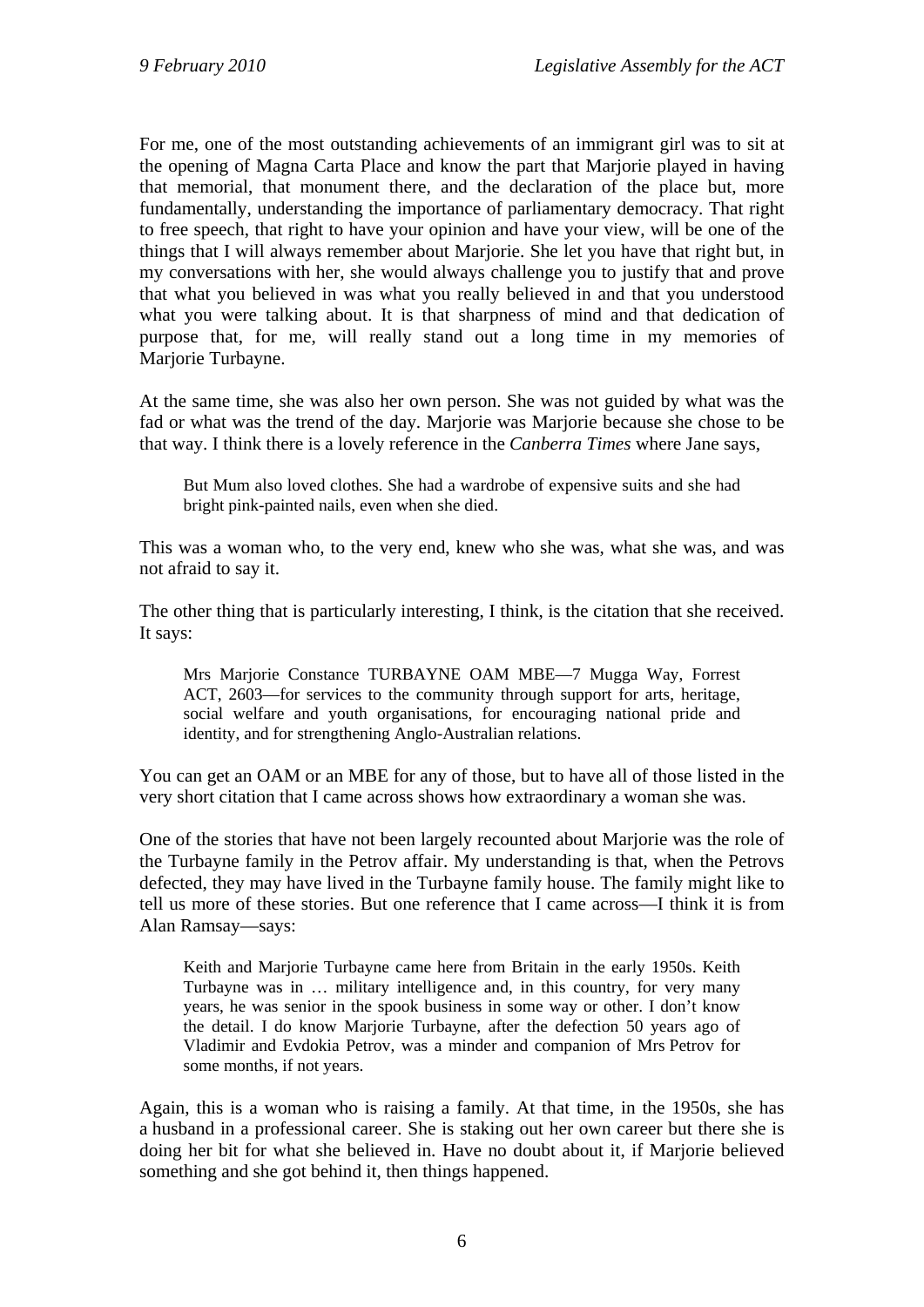The stories, as Mr Seselja related, about Australia Day are legion, are legendary. At one stage, I can remember being at an Australia Day luncheon in Commonwealth Park. She had more generals under her command than John Monash, and she did not hesitate at sending them to do errands. When I was a cadet at RMC, seeing brigadiers and generals being ordered around by this slight lady and having no hesitation in obeying her command was something that I always found quite amusing. It was not just retired generals, it was the Chief of the Defence Force, it was serving generals, people in uniform, lots of braid. If Marjorie said, "Could you do this?" they went and did it, and they did it willingly.

If you ever attended, Mr Speaker, one of the Australia Day parades where Marjorie was the parade major, she had the bearing of a major; she certainly had the commanding voice of a major. If Marjorie said it would start, it would start. By the end of her time as president of the Australia Day Council, when she took the salute, I think she looked at the guard and certainly would tell them whether or not they were up to scratch. She was a remarkable woman.

It is interesting, too, to bring together some of the lists that people have read out. I have another small list about some of the things that Marjorie did. This one says:

For the past 40 years—

again, I think it is from an Alan Ramsay article—

Marjorie Turbayne's remarkable life in umpteen capacities, appointments and posts has included, at various times, social secretary and protocol officer at the US embassy (for three years in the late 1960s), founding manager (for 14 years) of the National Press Club from 1975, council member of the Order of Australia, life patron of the Woman of the Year luncheon, president of the Australiana Fund, committee member of the National Opera Festival, National President of the Australia-Britain Society, director and board member of the National Australia Day Council, and a committee member of the Red Cross appeal.

That, again, is a formidable list of achievements.

I have a personal story. Very shortly after I was elected member for Canberra in 1995, I attended a function and Marjorie very kindly came up and introduced herself. What she had not realised was that we had met before. My wife at that time had worked at the Press Club. I said, "Marjorie, we have actually met. My wife used to work for you." We had this wonderful chat about the old NPC, as they called it, the National Press Club days.

When Marjorie moved on to continue working the room, her husband, Keith, came up, with that twinkle in his eye. If you knew Keith, there was always something going on behind Keith. Keith just said, "Yeah, and I bet she was tough." And she was tough. She had to be tough. She was competing and making waves in a world that often did not appreciate competition and people making waves.

But she was a great example to all women about what you can achieve and not taking no for an answer and getting out there and doing it. Marjorie Turbayne certainly got out there and did it. My condolences to the family.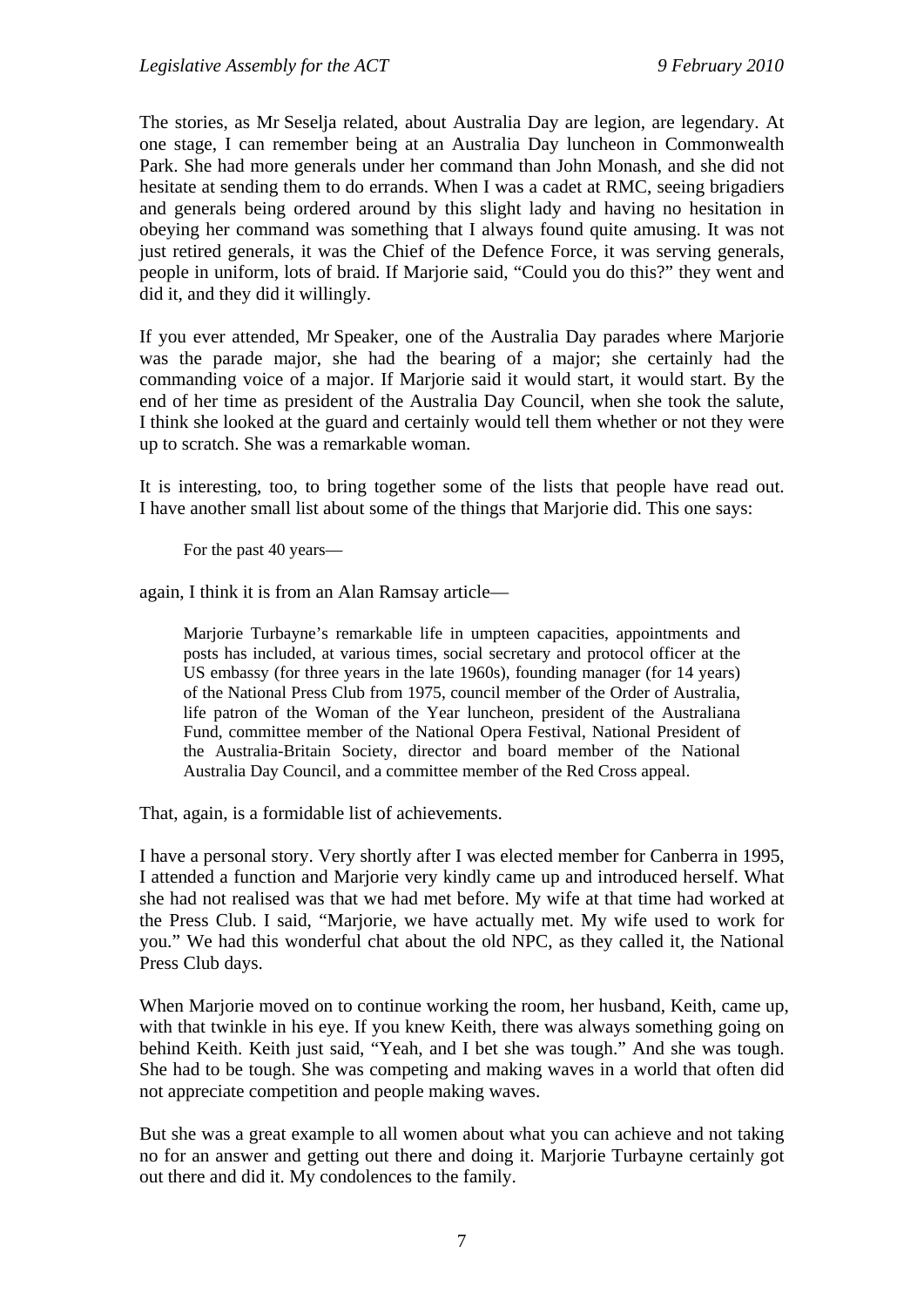**MR HANSON** (Molonglo): I welcome Judy and David; it is lovely to have you here today for this condolence motion. It is a great honour to speak in memory of Marjorie Turbayne, who was a quite remarkable Australian and citizen of our city. Mr Stanhope, Mr Seselja, Mr Smyth and Ms Hunter have outlined the service that she gave and what a remarkable woman she was, with many stories of service.

We heard many other stories at her memorial service late last year. It was clear at that memorial service that she had passed on much of her spirit to the following generations. The words spoken by her family, particularly her grandchildren, really showed that none of that spirit had been lost in her family, and that is a great thing to see. It was also good to see that the service was attended by an ex-Governor-General, an ex-Prime Minister and many prominent Canberrans, in great respect for this wonderful woman.

I have a small anecdote to tell. In early 2008, when I put my hand up to become a candidate for the Liberal Party, I was told that I had to have a form signed with 10 signatures on it from Liberal Party members. I am not sure that at that stage I even knew 10 members of the Liberal Party. I was told, "It doesn't matter, because, if you get Marjorie Turbayne to sign at No 1, no-one else will dare not sign that form."

I was taken out to see Marjorie at her house in Mugga Way. To be honest, I was quite nervous. Her reputation preceded her and, rightly, it should have. She certainly had an aura about her and a piercing intelligence. Although her body was by then frail, it was quite clear that her intellect had not lost anything of its razor sharpness. She, gladly, did sign that form for me, and I then went on and I find myself here today remembering her great service to the nation.

Her life is full of many more impressive anecdotes than that one, many rich stories, and it is a life of great service to women, to the nation and to Canberra.

**MR COE** (Ginninderra): I rise this morning to pay my respect to a proud Australian and Canberran and a lady proud of her English heritage. Mrs Marjorie Turbayne AO, MBE was a lady that all who knew her dubbed her with respect and admiration. Her story is one that captures the Australian values of working hard, a strong sense of service and a commitment to family and faith. As has already been said by other members this morning, Mrs Turbayne has a remarkable story and one that spans many decades, countries and interests.

Whilst it is impossible to articulate the vast legacy she has left, her service to the nation through her advocacy for the celebration of our national day through her membership of the National Australia Day Council is very special. Her work as general manager of the National Press Club is also held in very high regard. In addition, she also supported the Red Cross; the Royal Flying Doctor Service; the Australiana Fund; the National Opera Festival; St Paul's Anglican Church, Manuka; the Australia-Britain Society; and many other organisations.

In 1989 Mrs Turbayne was awarded the Medal of the Order of Australia for service to the community. In the 1999 new year's honours, she was awarded a Member of the Order of the British Empire. In *London Gazette* 55354 it was announced that she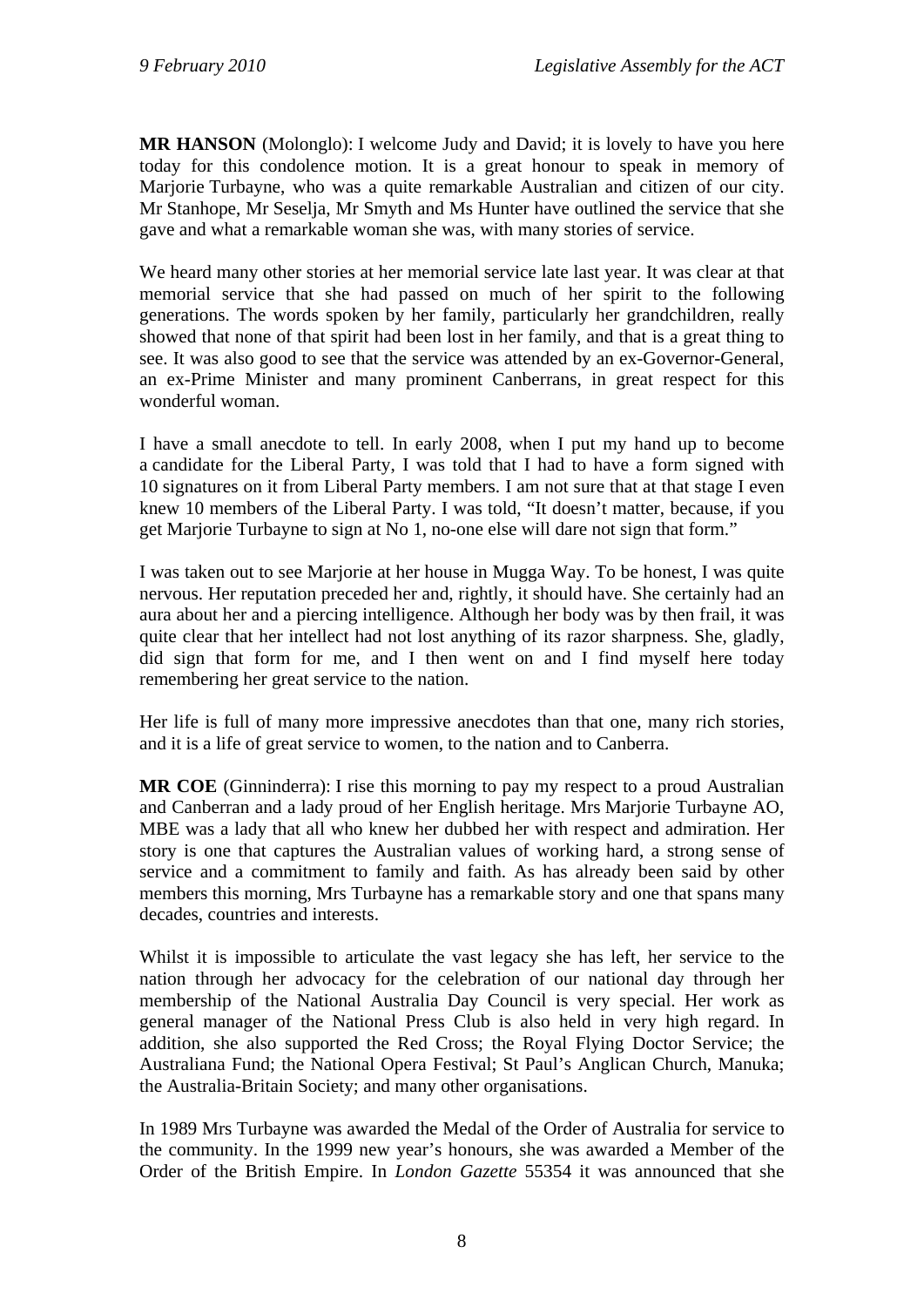would be listed to be an "Ordinary Member of the Civil Division of the said most Excellent Order" for her services as national president of the Australia-Britain Society.

In 2001 she received the Centenary Medal for service to the Australia-Britain Society, the National Australia Day Council and the Red Cross. In 2006, she became an Officer of the Order of Australia for service to the community through support for arts, heritage, social welfare and youth organisations, for encouraging national pride and identity and for strengthening Anglo-Australian relations.

Whilst I did not know her well, I did have the pleasure of meeting her on a number of occasions. When I first joined the party about 10 years ago, I was promptly informed that Mrs Turbayne was someone who was worth getting to know. As a younger person in the Liberal Party, I and others would look up to people like Mrs Turbayne as an example of what can be achieved through dedicated service. I, too, extend my condolences to her family and friends.

**MRS DUNNE** (Ginninderra): I would like to join my colleagues in expressing condolence at the passing of Marjorie Turbayne AO, MBE. All of us present today have heard about Mrs Turbayne's sterling qualities, her long life and her service to her community, especially to her adopted country, the home of her husband and her children. The Chief Minister, the Leader of the Opposition, the Deputy Leader of the Opposition and all my colleagues, as well as Ms Hunter, have dwelt on the extraordinary accomplishments of this great lady who lived so long and served so sterlingly the people of Canberra.

I, too, wish to pay tribute to Mrs Turbayne, a lady in all senses of the word. Her poise, as Mr Smyth has said, is renowned. Anyone who was extended the hospitality of Mrs Turbayne, especially at Australia Day lunches, knows of her poise. She has been an inspiration to many of us in the Canberra Liberals and in the wider community for her service, her sticking up for the role of women in society and doing so in a way that was not ever overtly pushy but always determined.

I pay tribute to Mrs Turbayne's family, David, Jane and Judith. I acknowledge David and Judith in the gallery today. I pass on to all of Mrs Turbayne's family, friends and colleagues the condolences of this place.

**MR DOSZPOT** (Brindabella): Marjorie Turbayne AO, MBE will be remembered for her countless community activities, and other members this morning have mentioned some of them, including the National Australia Day Council and the Australia-Britain Society, amongst many others. Marjorie was appointed to the rank of Officer of the Order of Australia for service to the community through support for arts, heritage, social welfare and youth organisations, for encouraging national pride and identity and for strengthening Anglo-Australian relations. This, I think, sums up her career very well.

I would like to focus on her contribution to the great political party I represent in this Assembly. In addition to her other community activities, Marjorie Turbayne was a long-serving and utterly invaluable member of the Liberal Party. Marjorie loved the party and everything it stands for. Marjorie actively assisted the party with its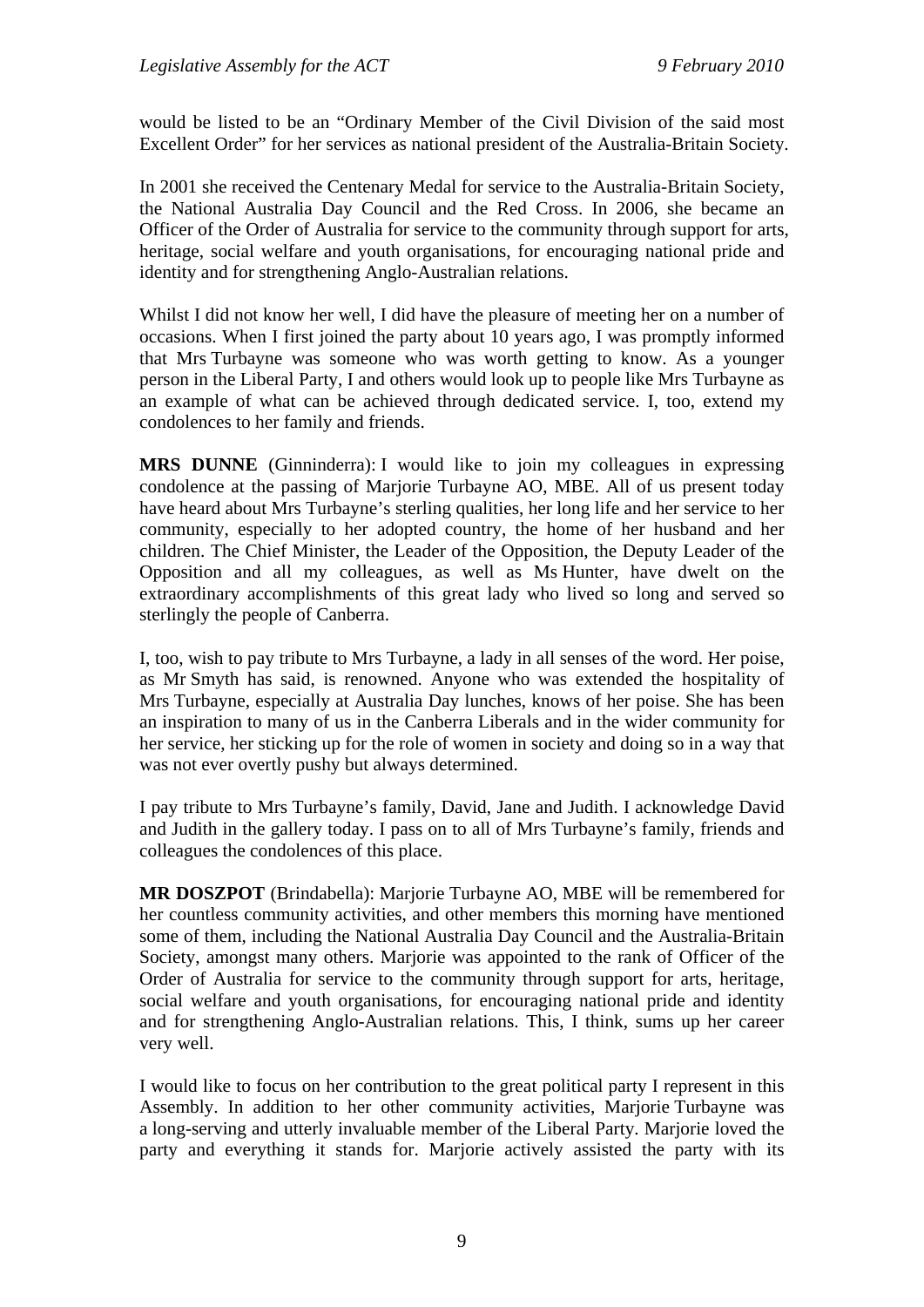fundraising activities and, to this end, singlehandedly organised a number of functions over the years. One of those fondly remembered by members was the fundraising lunch she put on at the Deep Dish restaurant in Deakin prior to the 2004 federal election—a classy event organised by a very classy lady.

Many of us remember with great affection the stall run by Marjorie and her late husband, Keith, at Red Hill primary school at election times, through which they distributed thousands of how-to-vote cards. We in the Liberal Party will miss Marjorie Turbayne and her unflinching support for a cause in which she passionately believed.

*Question resolved in the affirmative, members standing in their places.*

## <span id="page-12-0"></span>**Absence of Clerk**

*Mr Speaker informed the Assembly that, due to the absence of the Clerk on leave, the Deputy Clerk will act as Clerk for the duration of the Clerk's leave.* 

## <span id="page-12-1"></span>**Petition**

*The following petition was lodged for presentation, by* **Mr Stanhope**, *from 11 residents*:

#### **Hospitals—Clare Holland House—petition No 106**

#### **To the Speaker and Members of the Legislative Assembly for the Australian Capital Territory**

This petition of certain residents of the Australian Capital Territory draws to the attention of the Legislative Assembly that the ACT Government has expressed an intention to sell Clare Holland House, the ACT community hospice, to a private, Sydney-based corporation.

Your petitioners, therefore, request the Assembly to take all necessary steps within its powers to prevent Clare Holland House, and the lakeside land on which it stands, from being sold or otherwise transferred to any private corporation or person.

*The Acting Clerk having announced that the terms of the petition would be recorded in Hansard and a copy referred to the appropriate minister, the petition was received.* 

## <span id="page-12-2"></span>**Justice and Community Safety—Standing Committee Scrutiny report 18**

**MRS DUNNE** (Ginninderra): I present the following report:

Justice and Community Safety—Standing Committee (performing the duties of a Scrutiny of Bills and Subordinate Legislation Committee)—Scrutiny Report 18, dated 1 February 2010, together with the relevant minutes of proceedings.

I seek leave to make a brief statement.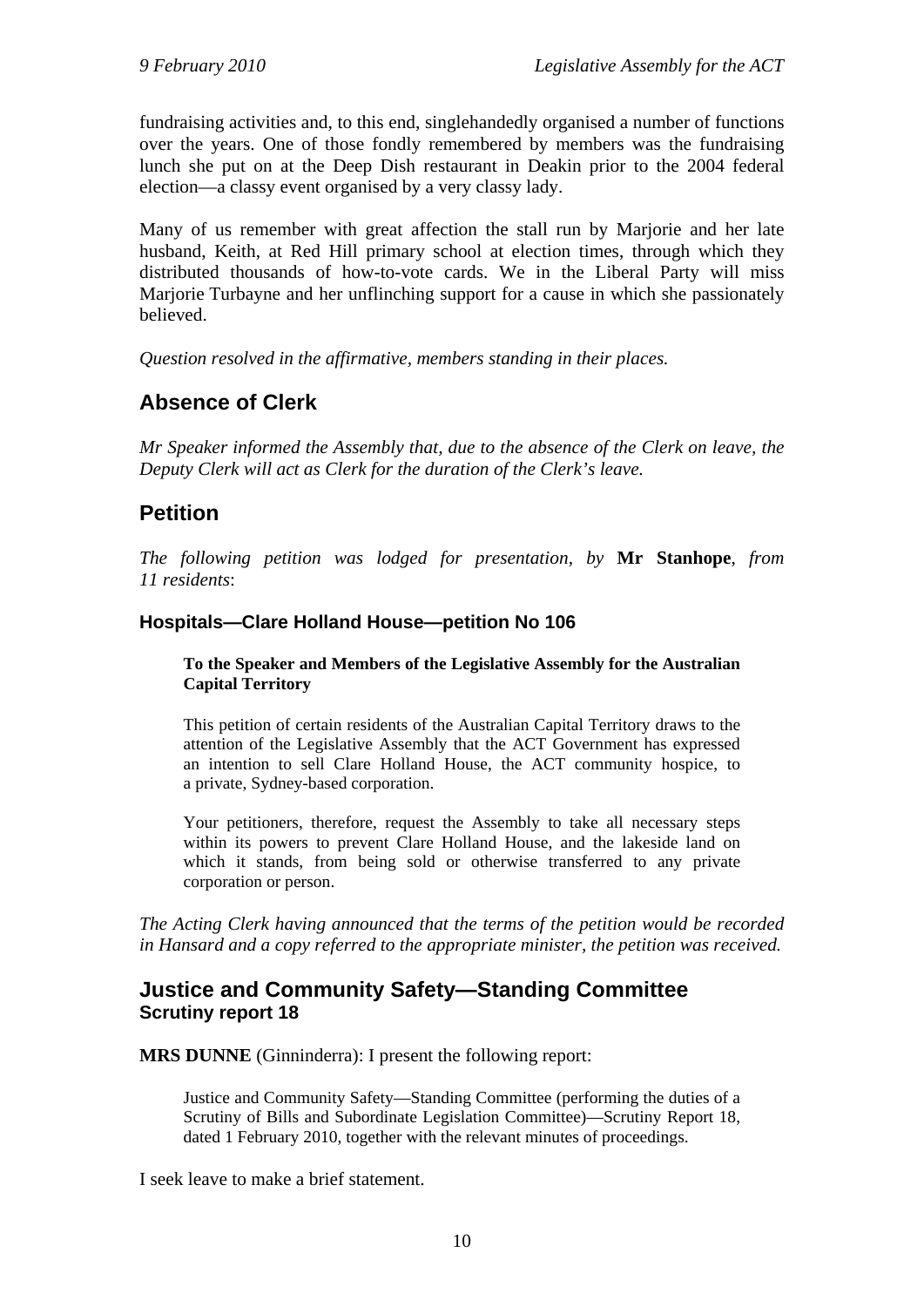Leave granted.

**MRS DUNNE**: Scrutiny report 18 contains the committee's comments on 10 bills, three pieces of subordinate legislation and four government responses. The report was circulated to members when the Assembly was not sitting. I commend the report to the Assembly.

#### <span id="page-13-0"></span>**Public Accounts—Standing Committee Report 6**

**MS LE COUTEUR** (Molonglo) (10.32): I present the following report:

Public Accounts—Standing Committee—Report 6—*Review of Auditor-General's Report No 7 of 2008: Proposal for a gas-fired power station and data centre—Site selection process,* dated 2 February 2010, including additional comments *(Mr Smyth),* together with a copy of the extracts of the relevant minutes of proceedings.

I move:

That the report be noted.

This is a report about a very significant planning exercise. The first thing I would like to say about it is that, when the public accounts committee looked at it, we said we wanted to do a forward-looking report. We thought that, given the community angst, given the time that had elapsed, given the fact that it was a major part of the last election and given the Auditor-General's report, we did not want to spend our time going through the minutiae of the actual decision.

This report is not about where the data centre should have been located. That has been canvassed at considerable length in other places. The committee focused in this report on how to do it better so that, next time there is a substantial proposal like the data centre, we do not end up with the situation we had last time. I do not think that anyone on any side of politics, whether you are a proponent or whether you oppose this proposal, could think that it was in any way a satisfactory process.

Our recommendations have two basic strands to them. One is about community consultation and the other is about strategic projects. I will start by referring to a quote which appears on page 21 from the chairman of ActewAGL, which I am afraid is such a gem that it probably set the tone of the whole inquiry; I cannot resist it. He told the hearing that, even after the project was scaled back considerably:

… we also … believed that this was a fantastic thing for Canberra, even if we were not going to make the kind of commercial killing that we thought we were going to make earlier in the piece.

I am afraid that quite a bit of that permeated not just the whole inquiry but the whole sorry tale of the data centre. It is a wonderful quote, and I think we need to make sure that in the future commercial killing is not the major consideration in whatever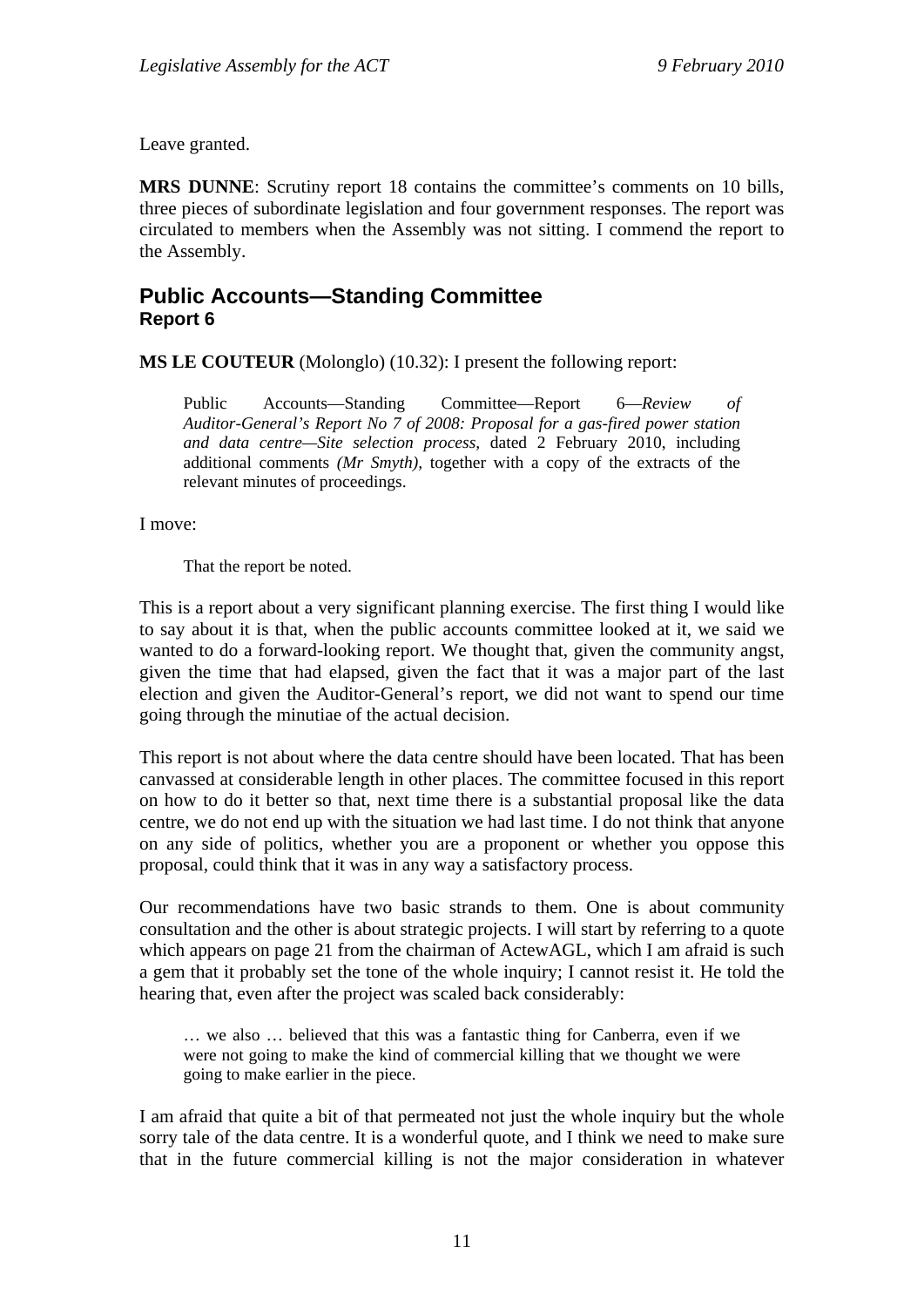projects are proposed in Canberra. Commercial killing, while being one consideration, should never be the major consideration.

I will now talk a bit more about consultation. I refer to another quote, from the community group CPR—Canberrans for Power Station Relocation—which is still, I believe, in existence. They said:

Perhaps the biggest lesson the community has learned is that consultation is pointless, planning does not exist and the Government will have made its mind up long ago ...

I think that can only be described as a very sad and sorry indictment of how the community feel the government is listening or not listening to them. The government did say in its evidence that it had improved its consultation since then, and I actually think there is a degree of proof for that statement. Last night, along with my Assembly colleagues Mrs Dunne, Ms Porter and Mr Coe, I attended a consultation session run by the LDA about the fate of the Hawker shops. I would have to say that it was a vast step forward from what happened with the data centre. So I am hopeful that the government has taken these lessons to heart.

There are 18 recommendations from the committee and there are two basic themes to them: (1) you have got to do consultation better; (2) you have got to do strategic planning better. In the consultation one, we are saying that, as a minimum, the government should adhere to the current community engagement guidelines when consulting with the community on strategic projects.

In this case the government did not even adhere to their own guidelines. In this case, whether or not their guidelines were good enough does not even become the question because they did not even do what they said they were going to do, which is really regrettable. We have got a number of recommendations about how they can make the guidelines better, but the bottom line is to do what you committed to do in the first place.

We have recommended that the government report to the Assembly on or before the last sitting day in March 2011 about the effectiveness of the revised community engagement manual and the new criteria and process for consultation. We note that the government has been revising the community engagement manual for some time. During the process of this committee inquiry, we understood that the new manual was going to be released. But looking at the website, we still find there the 2005 version.

Another thing we looked at was the role of the strategic planning unit. This has changed, clearly, since the original inquiry because there is now a new department, the Department of Land and Property Services. We recommend a number of things in relation to this—that people be informed about what is happening with this, what the strategic planning criteria are, what the facilitation process is, and that the government listen to feedback about this.

It was also very obvious during this inquiry that there was a degree of confusion about the direct land sales, the direct grant of land process, in the government because we ended up with two departments claiming that they chaired the direct sales eligibility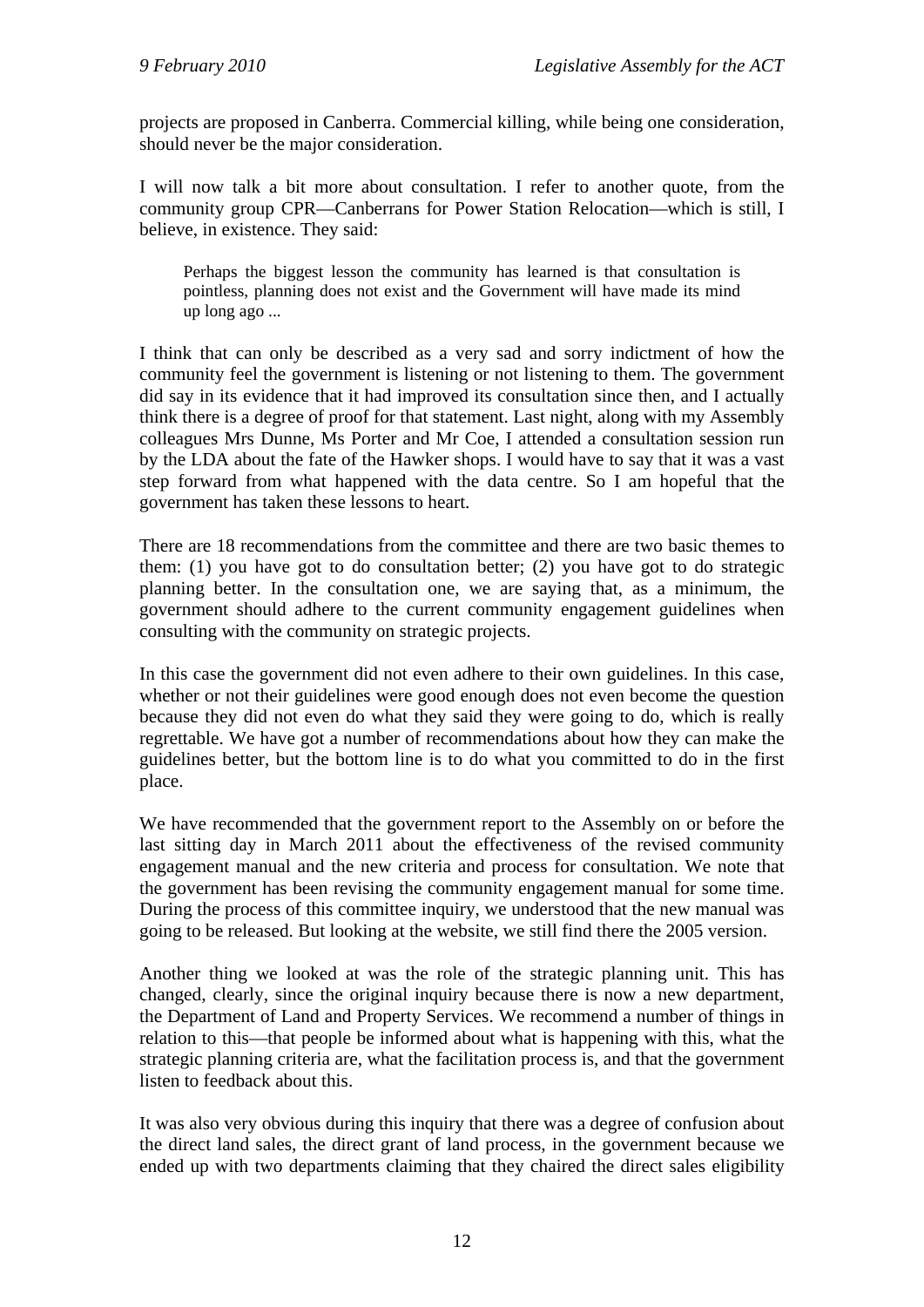assessment panel. The committee also spent some time trying to find on the government's websites the criteria for direct sales. So this is an area which needs to be tidied up and clarified. Again, it is one where all the rules need to be adhered to.

With respect to a particular one that is relevant to this process, when the plan was first put forward, it included a reasonably large gas-fired power station. Our understanding is that one of the reasons the government initially supported it, and supported it for a direct land sale, was the power station. The proposal was subsequently changed and that power station was significantly reduced but there was no relooking by government at whether or not it was still the right thing to do. We think that was one of the fundamental flaws and we want the criteria for the direct sales process to be significantly tightened up.

Thinking again about consultation, I have got another gem of a quote. We were talking to ActewAGL about consultation and about how much what the community said influenced them. I am afraid that Mr Costello said that, yes, they were listening to the community but they said it would go ahead anyway. He said:

If it got approval, of course. Sorry, would it not go ahead if it got approval, after following proper process?

I can understand that from a commercial point of view, but, from the point of view of the community of the ACT, this is really not the way to go about things.

One of the things that was also abundantly obvious as part of this process was that strategic planning in the ACT is lacking. Recommendation 15 states:

The Committee recommends that the Government create an ACT Planning Strategy as required by the *Planning and Development Act 2007*. The Strategy should be prepared by the Chief Minister's Department and should integrate infrastructure, transport, energy, land use, economic, population, environmental, and social issues. There should be significant community involvement in the strategy.

We were really concerned that the government is making these major decisions in a very ad hoc fashion. This is not the way in which the long-term future of the territory should be planned.

The other thing which was clearly concerning, and something which the government need to work on, not just from the point of view of planning and consultation but from the point of view of everything, was that the government seem very much to be in silos. Bits of the government are beavering away doing their thing—and that is all good—but whole-of-government cooperation seemed to be lacking in this case. We have a number of recommendations about this. I will read recommendation 18:

The Committee recommends that the Government consider making changes to the budget and accountability frameworks to support crossagency initiatives. In particular, where possible, agency performance measures should be amended to facilitate whole of government working. This should be done without undermining appropriate accountability and reporting measures for each agency.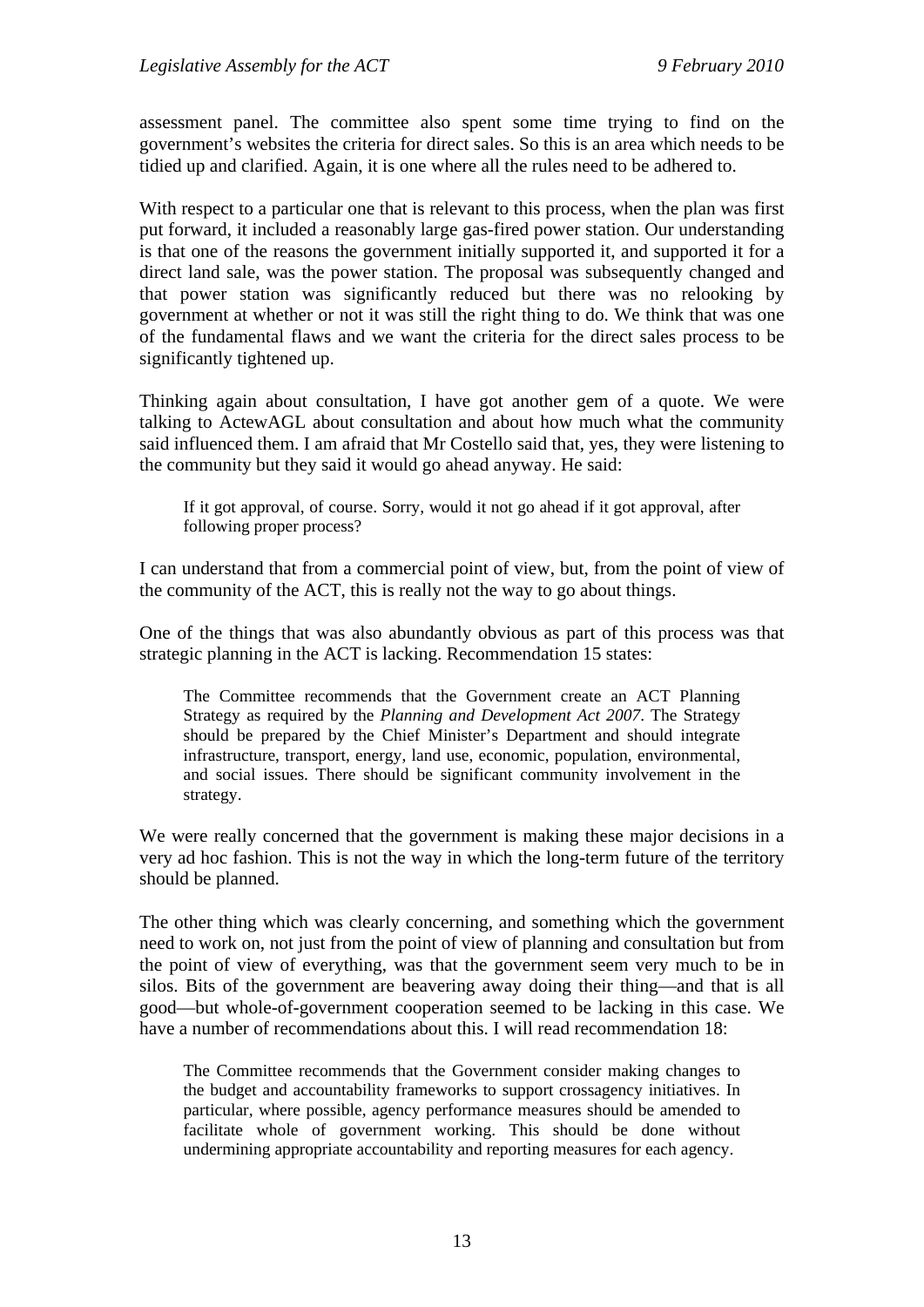The ACT is still a small jurisdiction. There are, I believe, 18,000 public servants. We are small enough that it is possible for the government to work as a whole, instead of having the silos that we saw during this process. Literally, one department did not know what the other department was doing.

I commend this report to the Assembly. I hope that it will go some small way towards addressing some of the pain that people, particularly in Tuggeranong, felt during the process and in some small way make a contribution to ensuring that the people of the ACT do not go through a process like this in the future.

**MR HARGREAVES** (Brindabella) (10.44): I draw members' attention to the first page of the committee's report. It talks about the membership of the committee. I was and indeed am a member of the PAC. I did not take part in this inquiry or in the deliberations or construct of the report. The report, however, does not say why that is so. For the purposes of the record I would like to indicate to members that I was a member of cabinet at the time of the original decision. I received a briefing as a cabinet member from ActewAGL on a number of occasions. It was totally inappropriate for me to take part in an examination of that particular process. Therefore, I withdrew from that exercise.

**MR SMYTH** (Brindabella) (10.45): I acknowledge Mr Hargreaves's statement. I guess the temptation, as an incoming member, to put your oar in the water must have been strong, but I think it is to Mr Hargreaves's credit that he took the position that he did.

The chair of the public accounts committee said there were two themes throughout the report—consultation and strategic planning. I would add a third, and that is simply process and accountability. Certainly, there were concerns from the community right from the start about accountability. Indeed, recommendation 5 dealt with that. ActewAGL seemed to be included in a lot of government emails as a matter of course, whereas community members were not. Recommendation 5 states:

The committee recommends that the government develop guidelines outlining clear processes for all dealings and communications with territory-owned businesses and their commercial partners such as ActewAGL. The issue of who it is appropriate to copy into emails should be addressed in the guidelines.

There was enormous concern in the community that in some instances ActewAGL seemed to be part of the government deliberation process. That, of course, would be inappropriate. Therefore, I think a third theme clearly emerges about processes and accountability. The recommendations were outlined by the chair. Recommendation 1 is very basic:

The Committee recommends that, in the case of strategic projects, a complete business case be prepared before the project is formally submitted to the ACT Government.

That is at the nub of all that I believe went wrong with this process. We have already had the revelation that the real reason ActewAGL were involved was the commercial killing that the chairman spoke about. But the problem is that the project was never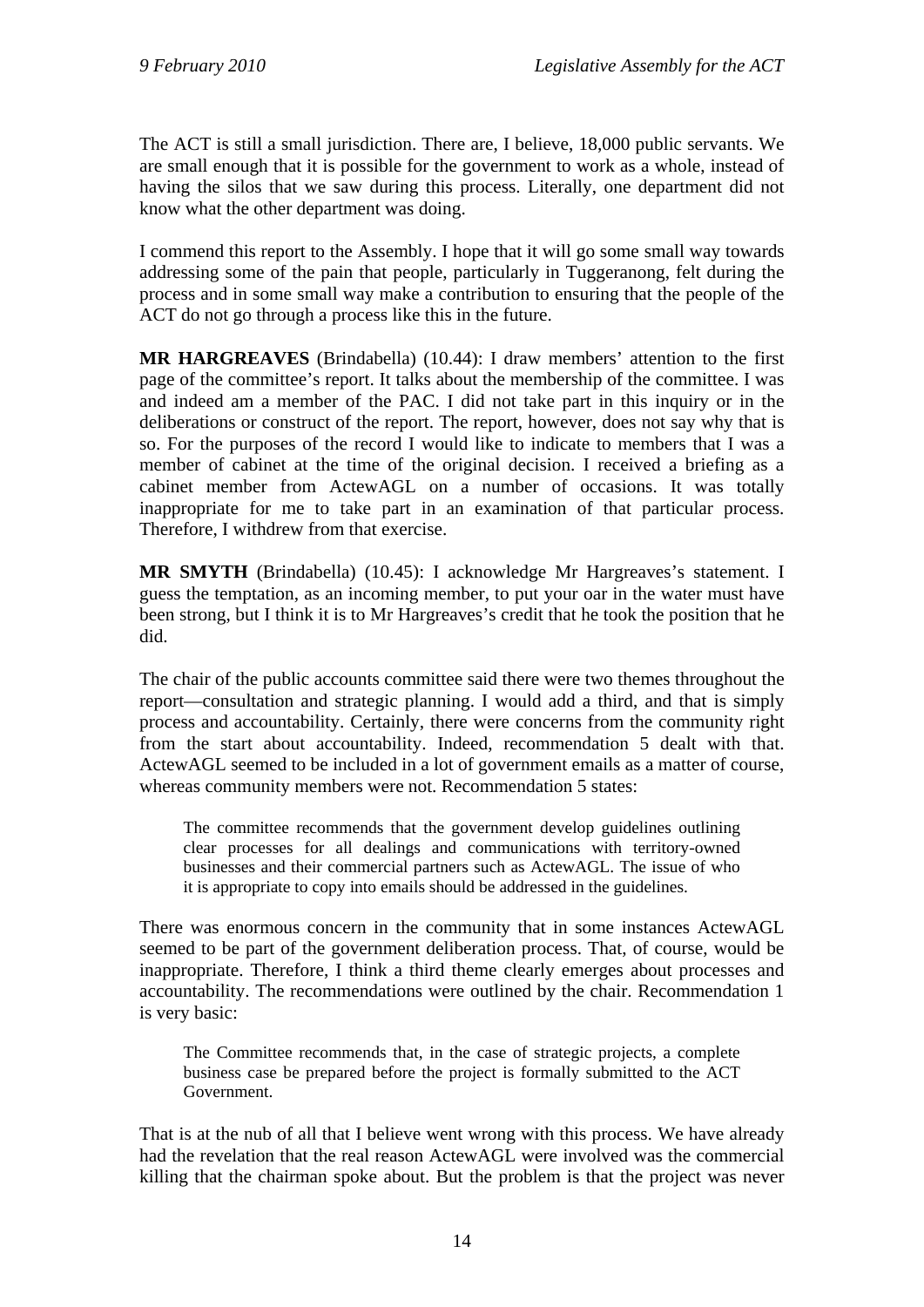viable. It was quite stunning to find out during the discussion that AGL had not done their numbers before the project was submitted.

Going to the additional comments that I have placed at the rear of the report, I would like to read a couple of exchanges. I think it is quite amazing to be told that all of the angst, all of the pain and suffering that it caused and all of the cost to government and the community were over a project that did not make commercial sense. You have to ask the question: why was the Chief Minister an advocate of such a proposal? We spoke to Mr Costello and he said:

As I said, AGL felt that it was too small, that if it was going to build a gas-fired power station in the ACT it had to be much bigger to be an economic proposition, to fit into their plans.

I said:

So was 110 megawatts financially viable?

Mr Costello replied:

It was financially viable but it did not make commercial sense …

It was financially viable. That means, as he later explained, that they could pay for it—so financially it was viable—but it did not make commercial sense to build it. The discussion continued and we steered away from it. I brought it back and said:

Can we go back to your statement that you could afford to pay for it but it was not commercially viable. Why wasn't that known before the DA was put in, the original DA?

Mr Costello replied:

We wanted to put the DA in to get the thing going. I must say, to be fair, AGL seemed to be more interested and later on they came to the view that it was a commercial thing: "We've looked at this again and we've finally come to the conclusion we don't think it'll work."

What sort of process led to the Chief Minister of the ACT throwing his weight behind a process that the proponent did not think would work and that the proponent did not think made commercial sense? Why did the community go through the angst that it went through when this occurred? It is not like the Chief Minister did not know. The Auditor-General points out in her report, at the beginning of paragraph 2.35:

ActewAGL prepared an economic impact statement for the initial CTC proposal. Treasury indicated its view that that this document was unreliable …

So not only did we have a proposal that did not make commercial sense and that the proponent had not done the work on but also Treasury's own analysis was that the data presented was unreliable. In the next paragraph, 2.36, the Auditor-General says:

ActewAGL stated the value of the original CTC project to be around \$2 billion.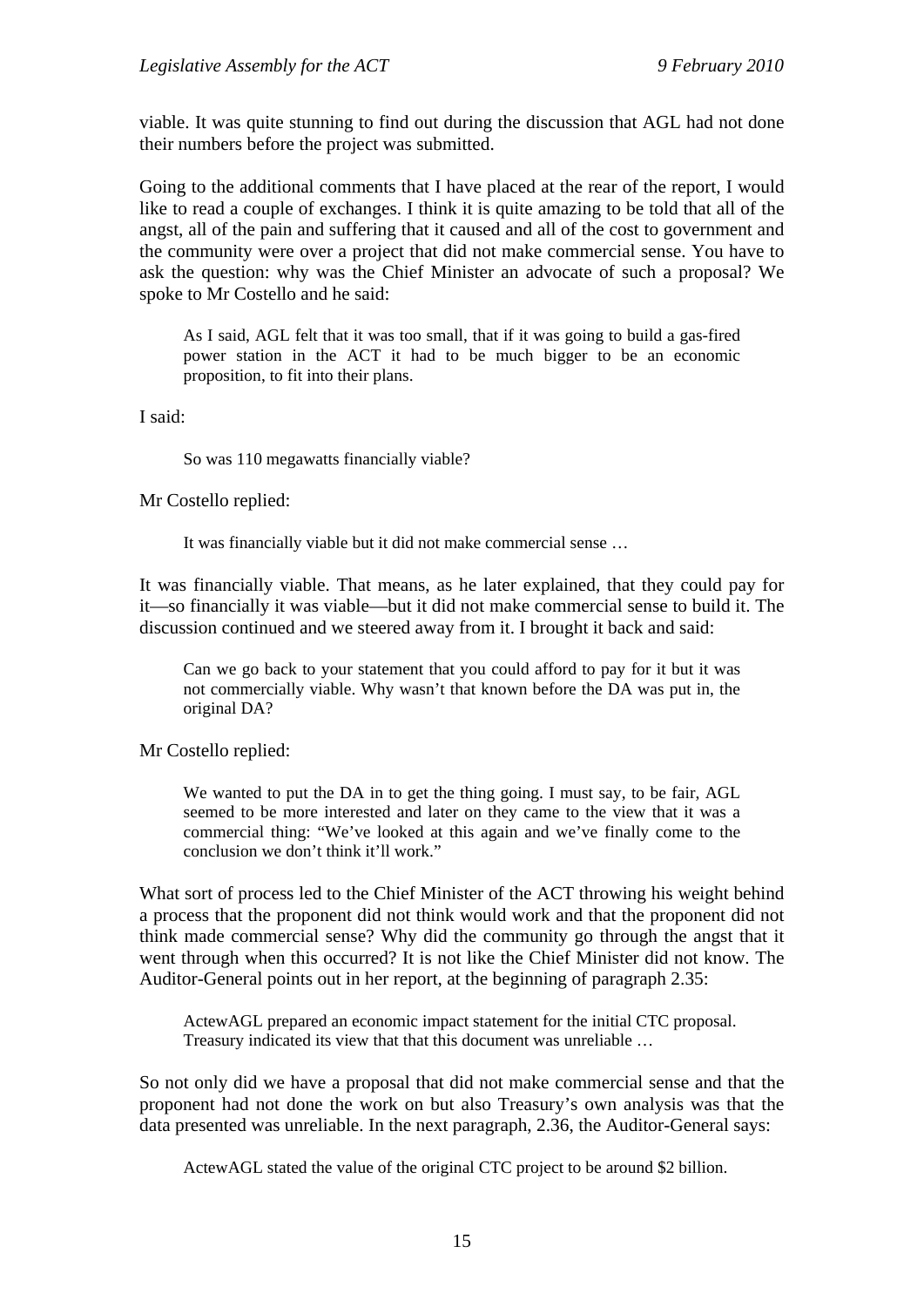She goes on to say:

The Government quoted these figures in various forums without testing them.

The question truly has to be asked—and I say it in the next paragraph in my statement; I will just read it:

The question needs to be answered—

it is a shame that the Chief Minister, who was such a strong proponent of this project, has left the field and abandoned the house—

how a proposal that "did not make commercial sense," where ACT Treasury had advised the Government that the information supplied in the economic impact statement was "unreliable" and used figures "without testing them" was given so much support from the Chief Minister.

This is at the heart of the angst in the community. This is the problem for people. We had a Chief Minister who was out scouring for a project that did not make sense. It could be funded because Actew or ActewAGL could borrow the money. It could be funded, but it did not make sense. It leads you to the conclusion that, should the project not have made commercial sense, in the end somebody had to pay for it. Who was going to subsidise this project that did not make commercial sense? The answer is the taxpayer. The taxpayer would have done it through additional assistance directly from the ACT government, or it would have paid for it through reduced dividends from ActewAGL to Actew and to the ACT taxpayer.

That was the problem with this proposal right from the start. The Chief Minister got all starry-eyed. You have to ask: why was he all starry-eyed? He was told by his own officials, "It doesn't add up." He never asked the proponent, "Will it work?" He can explain his part in this, but you have got to ask the question. What these extracts show quite clearly is that the support lent by the Chief Minister was not based on fact. It was based either on poor judgement on his part or some political objective. The Chief Minister needs to explain that to this place so the people of the ACT can have an understanding of how he does business. That is why I say we should add process as a third theme. Clearly, the process here is a strong example of poor governance and judgement, or it was simply a purely political decision. In either case the Chief Minister has to explain that. I hope his colleagues ask him and I hope those in cabinet at the time asked themselves what due diligence we really did. Did we ask the hard questions? Quite clearly, they did not. That is a problem because the people of the ACT have paid for it in more ways than one.

The Canberrans for Power Station Relocation group in their submission asked for an apology. I recommend in my additional comments that the Chief Minister does apologise. It is a good recommendation:

I recommend that the ACT Government, through the Chief Minister, issues an apology to the Canberra community and, particularly, to the residents of Tuggeranong, for the failure of the ACT Government to take fully into account public concerns about the proposal from CTC.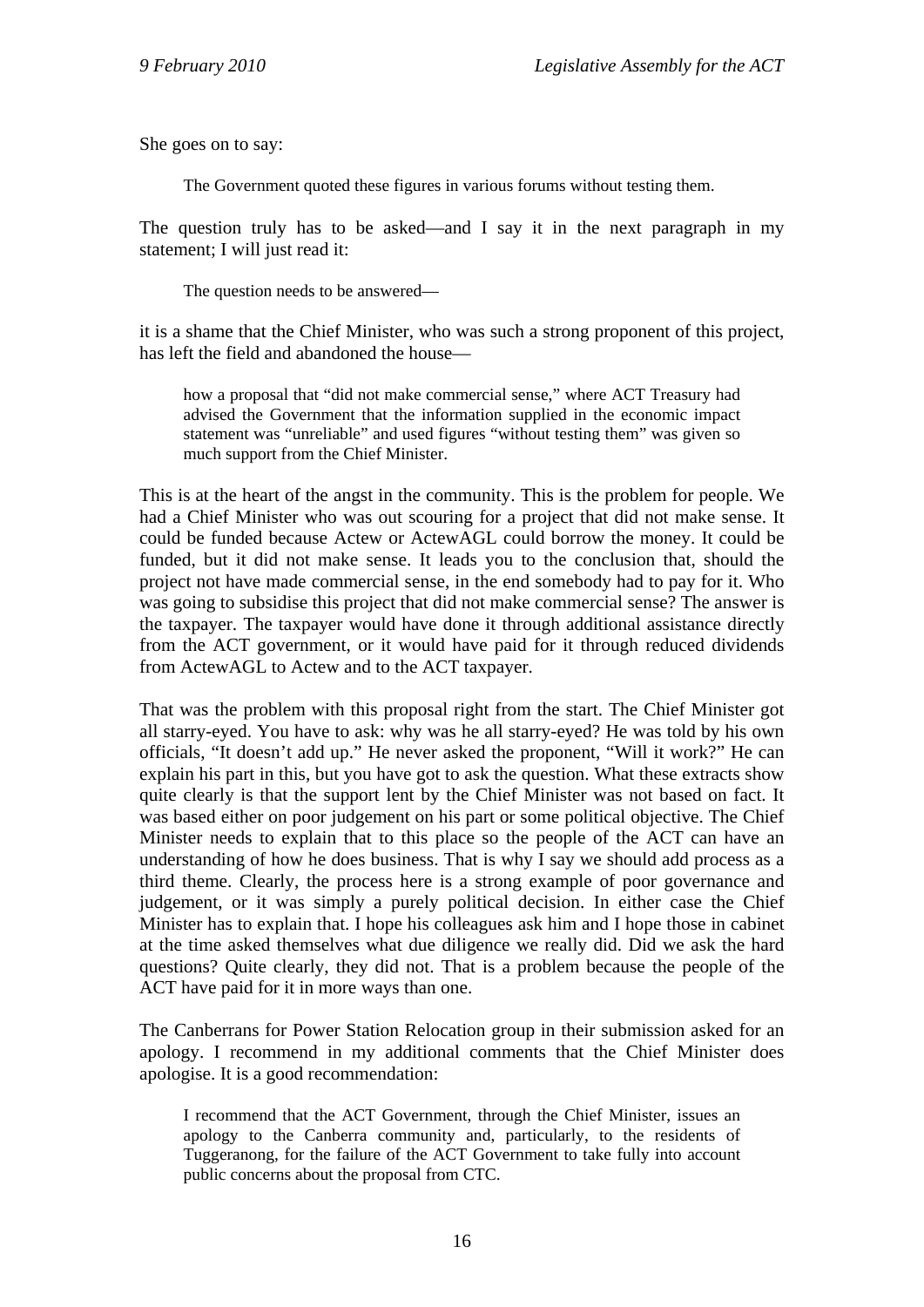The submissions make the problem for the community quite clear. For instance, CPR said:

Consultation is meaningless unless those who are being consulted with are being listened to and have a rational chance of being heard. Consultation in the ACT is lip service.

The CPR submission was then summarised:

During this entire power station fiasco—this Government has never acknowledged the concerns of the community, never praised or supported the efforts the community put into responding and compiling researched and accurate responses to this development, attending meetings and engaging …

Indeed many have said: "If you spoke up, you got vilified. If you spoke up, you got attacked." If the basis of consultation is to be seen to be doing something, which it appears to be from this government, and that you attack anybody who dares to question you—and the Chief Minister is legend for attacking those that dare question him—then we are never going to get anywhere.

The problem for the government is that it does not seem to have learnt its lesson. We saw that recently with the fiasco of the purchase of Calvary hospital and the sale of Clare Holland House. It was a deal started in secret. The committee comments on this: the government has not learnt its lesson and lip-service is still only being paid. It is very important that the government gets it right. It is very important that the government understands that the community does care. Paragraph 6.15 of the report says:

Although the Government claims to have responded quite significantly to issues relating to consultation, the Committee notes concerns about the recent consultation concerning the purchase of Calvary Hospital and the sale of Clare Holland House. The Committee believes that the Government breached their own community engagement guidelines which state that major policy initiatives should be consulted over a twelve week period. However, the Government only consulted over six weeks and a day. The policy also states that consultation should avoid school holidays yet the October school holidays fell within the consultation period.

So for all of the noise and all of the press releases from the government it is quite apparent that, several years after the power station debacle, the government continues to make these mistakes. It hurts the community; it affects the community. The government must ensure that it gets it right. Proposals and the consideration of proposals should be bread and butter issues for government. Government should have processes in place to allow it to consider them accurately and expeditiously. Paragraph 3.5 of the committee's report states:

The Auditor-General recommended that to enhance accountability and to provide clarity to the community and private sector about the requirements associated with a request for strategic project facilitation status, that the ACT Government, in consultation with relevant agencies, should develop and adopt criteria to define a strategic project and the strategic project facilitation process. The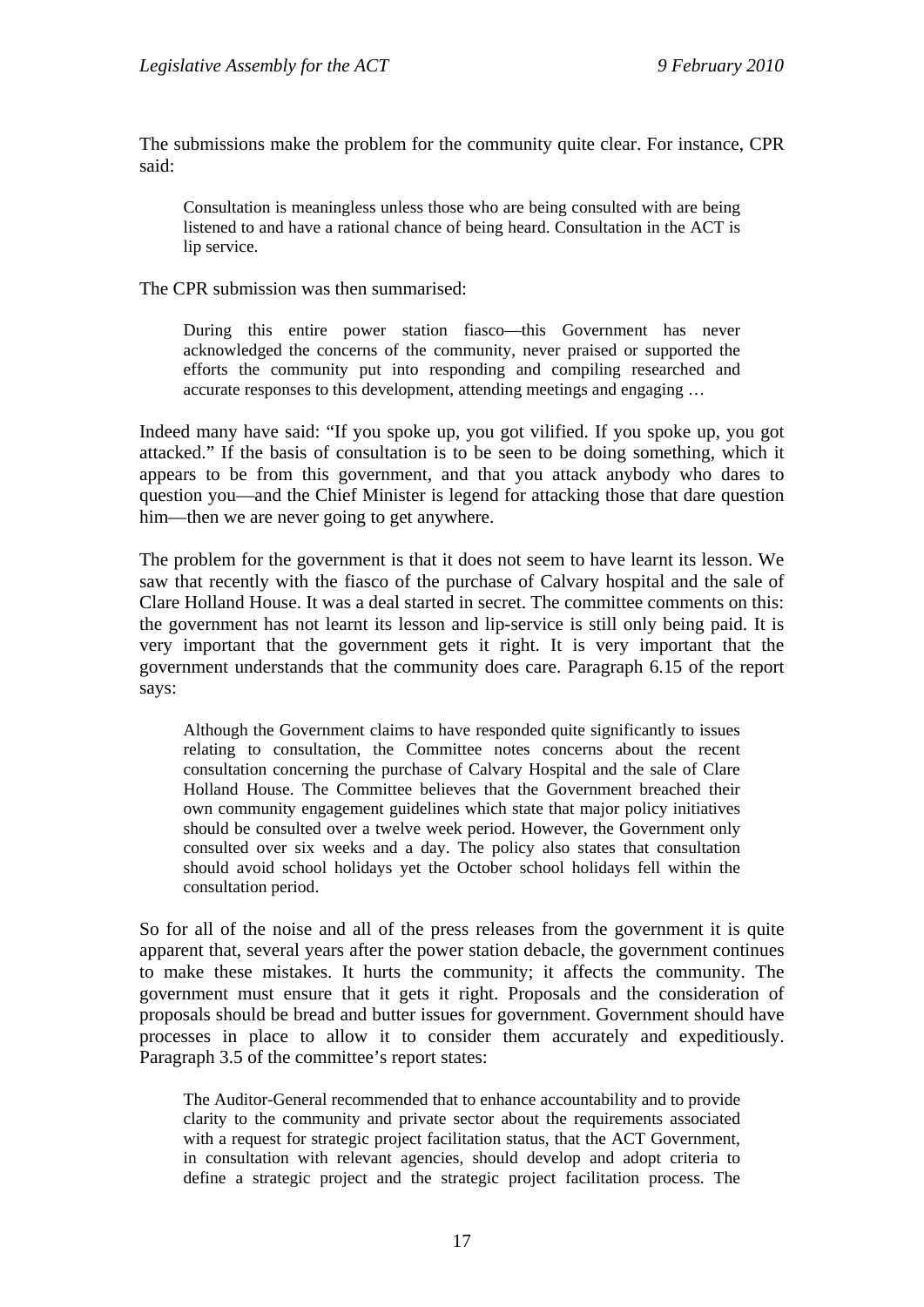criteria should identify when, how and what is required of proponents in relation to issues such as: a business case; financial analysis; a statement of financial and other risks, with appropriate risk allocation and mitigation measures; environmental and health impacts; planning approvals; a plan for appropriate consultation with the general community; and identifiable stakeholders; and coordination arrangements.

Going to paragraph 3.6 of the report, it states:

Almost all of these requirements were missing from the proposal that was submitted to the Government and which it strongly supported. The Committee is concerned that senior officials behaved in such a manner without having the factual basis to back up the claims. It is extremely poor process for the Government to support a project where no business case was received, the analysis provided was not accepted by Treasury, there was no clarity concerning the makeup of the consortium and the scope of the project continually changed.

That is a damning indictment of a government and how it does business. You did not get the data you required to make an informed decision. Treasury brought it to your attention that you did not have that data to make suggestions, which was ignored. A DA was submitted without the full financial backup analysis to clarify that it should proceed. It is only later in the process when the community and the opposition have held the government to account that the project is scaled down because it does not make commercial sense. That is a damning indictment of the government. That is why the recommendation says that you must have a complete business case before these projects go ahead.

There are 18 recommendations in all from the committee. I have added a few of my own. CPR made a very strong comment about the role of the Auditor-General in their submission. We now have a Chief Minister who is notorious, when he gets a bad report from the Auditor-General, for attacking that office and casting aspersions on that office and the use of resources. The final comment I would like to make relates to a quote from CPR:

CPR … recommends that the Auditor-General be given greater funding and greater authority to audit, inspect and implement recommendations.

In my additional comments I say:

I endorse the conclusion reached by CPR that: "The importance of the Auditor-General and her role can not be under-estimated within the governance system Canberra currently labours under.

The second of my recommendations is that the Auditor-General receives extra resources as appropriate. My third recommendation is that a bill to make this place responsible for sending the budget to the Auditor-General should be passed when it comes back to this place for discussion.

This is a thorough and comprehensive report. I would like to thank those who made the effort to put it together for the committee. We had two committee secretaries at that time. One has gone on leave to do some study and I wish her well. Glenn, who has joined us in Andrea's place, has done a sterling job on a big report into a major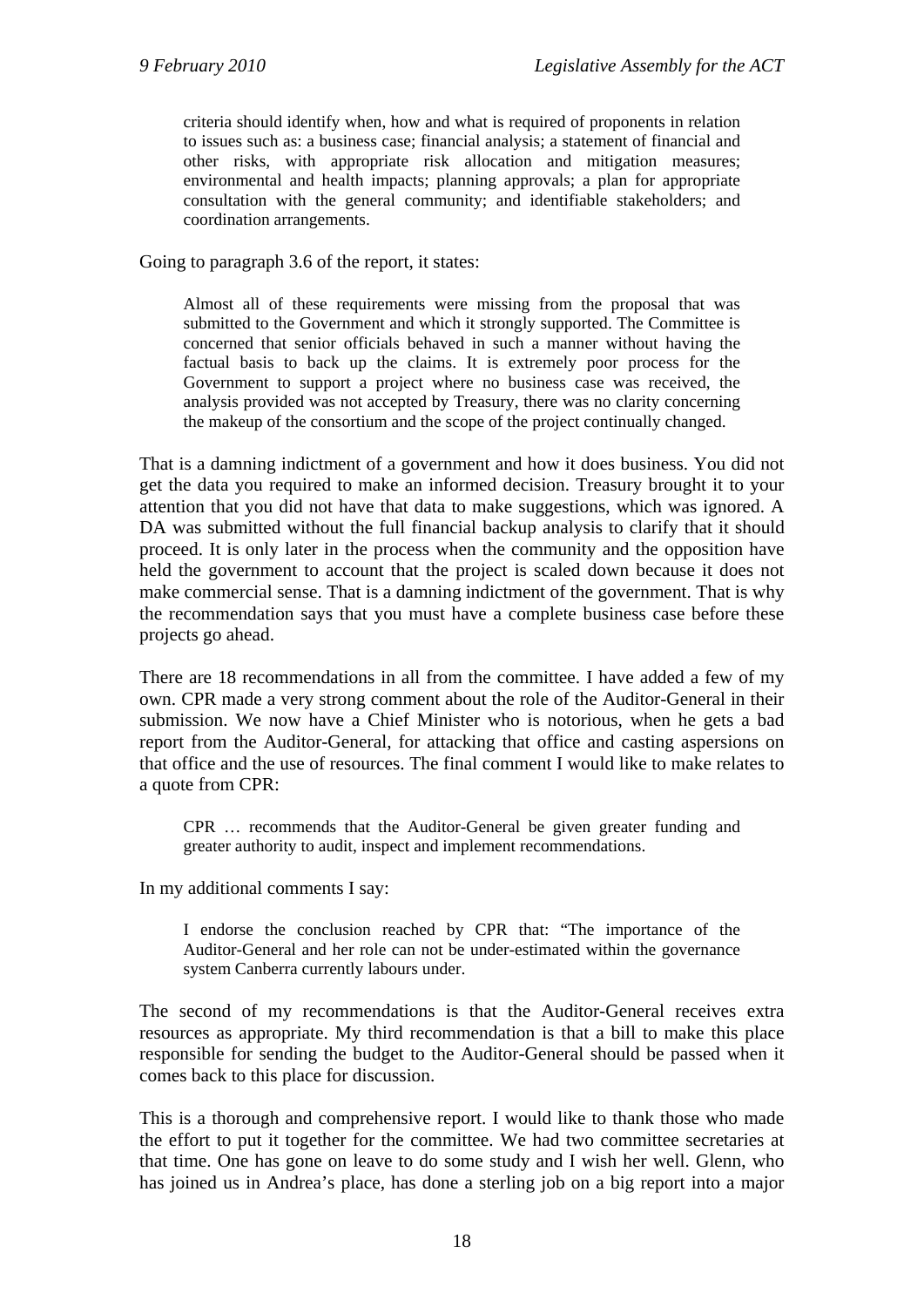issue. I thank the chair for her leadership and I acknowledge the support that we have had from the secretariat.

Question resolved in the affirmative.

#### <span id="page-21-0"></span>**Health, Community and Social Services—Standing Committee Statement by chair**

**MR DOSZPOT** (Brindabella): Pursuant to standing order 246A, I wish to make a statement on behalf of the Standing Committee on Health, Community and Social Services. At a private meeting on 20 January 2010, the committee resolved to conduct an inquiry into respite care services in the ACT. The following terms of reference were adopted at the private meeting on 27 January 2010: to inquire into and report on government and non-government respite care services in the ACT, with particular reference to:

- the Auditor-General's report No 3 of 2009, *Management of Respite Services in the ACT*;
- the needs of care recipients (including children, teenagers and adults with a disability, elderly people, people with mental health issues and people from culturally and linguistically diverse backgrounds) and their carers;
- the needs of staff who provide respite care, including working conditions and training;
- the range, availability and suitability of respite care services, including any unmet need;
- the interaction between government and non-government providers of respite care;
- the experience of service users who utilise government and non-government providers of respite care; and
- any other related matter.

The committee is expecting to report to the Legislative Assembly for the ACT before the end of 2010.

#### <span id="page-21-1"></span>**Planning, Public Works and Territory and Municipal Services—Standing Committee Paper and statement by chair**

**MS PORTER** (Ginninderra): Pursuant to standing order 246A, on behalf of the Standing Committee on Planning, Public Works and Territory and Municipal Services, I present the following paper:

Planning, Public Works and Territory and Municipal Services—Standing Committee—Inquiry into the RZ3 and RZ4 residential redevelopment policies in inner north Canberra—Discussion paper, dated 4 February 2010.

I seek leave to make a brief statement.

Leave granted.

**MS PORTER**: Mr Speaker, as you know, this inquiry was referred to this committee by the ACT Legislative Assembly on 25 June 2009 for inquiry and report. At that time the Minister for Planning, in speaking to his motion to refer the inquiry, said: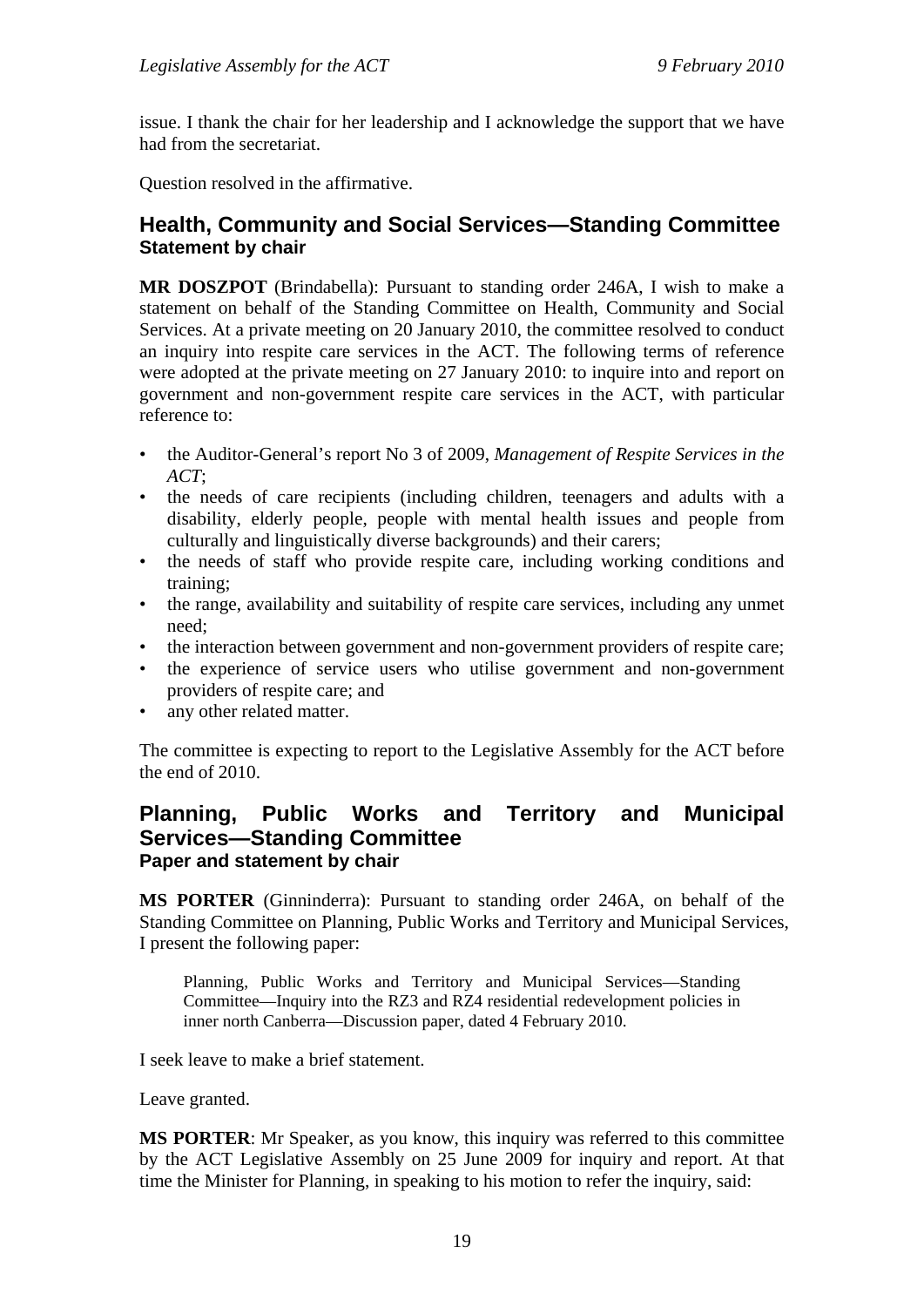Cities of the future have to be more sustainable. They need to have a smaller carbon footprint. They need fewer cars, more cyclists and more pedestrians. People will need to live closer together, with more and better open spaces.

As part of the inquiry process the committee has decided to release a discussion paper to provide information to the public on current residential redevelopment policies that apply in inner north Canberra, including an overview of how and why they were implemented. This discussion paper also provides some discussion of the key issues of interest surrounding high density development along public transport corridors. The committee considers that such an approach will enhance and support the public submissions and hearing phase of the inquiry and has invited further submissions from interested parties and has extended the closing date for the receipt of these submissions to 26 February 2010. I would like to thank particularly the committee secretary, Nicola Derigo, for her assistance in preparing this paper.

## <span id="page-22-0"></span>**Public Accounts—Standing Committee Statement by chair**

**MS LE COUTEUR** (Molonglo): Pursuant to standing order 246A, I wish to make a statement on behalf of the Standing Committee on Public Accounts. On 18 June 2009 Auditor-General's report No 4 of 2009 was referred to the Standing Committee on Public Accounts for review. The report presented the results of a performance audit that reviewed the operations of the ACT Ambulance Service. The audit focused on the ACT Ambulance Service's ability to deliver ambulance services to the Canberra community and its operational performance.

The committee received a briefing from the Auditor-General in relation to the report on 8 September 2009 and a submission from the government on 8 December 2009. The committee has resolved to inquire further into the report and is expecting to report to the Assembly as soon as practicable.

#### <span id="page-22-1"></span>**Public Accounts—Standing Committee Conflict of interest issues**

**MS LE COUTEUR** (Molonglo) (11.04), by leave: I move:

That this Assembly:

- (1) notes the provisions of section 15 of the Australian Capital Territory (Self-Government) Act 1988 relating to conflict of interest and those of standing order 156 which provide that the Assembly may decide how those provisions may be applied;
- (2) notes that all members have employment contracts with staff; and
- (3) decides that, notwithstanding these employment contracts, it is in the public interest to allow all members to participate in any future discussion of a matter, or vote on a question in relation to Auditor-General's Report No 5 of 2009, entitled *Administration of employment issues for staff of members of the Legislative Assembly*, either in the Assembly or the Standing Committee on Public Accounts.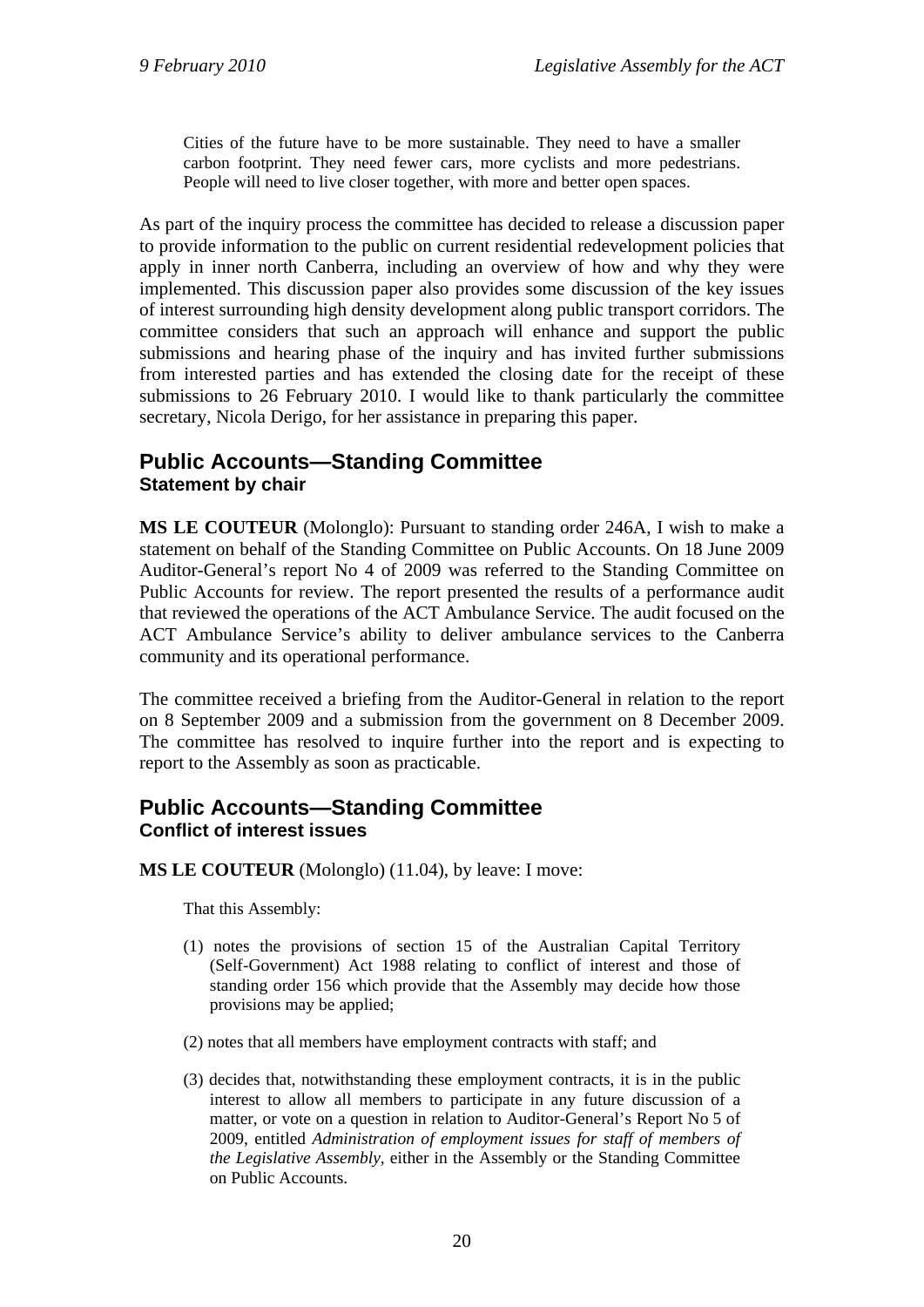I would like to take a moment to explain to the house why the public accounts committee is suggesting this change or this authorisation.

On 7 August 2009 the Auditor-General presented a performance audit entitled *Administration of employment issues for staff of members of the Legislative Assembly* to the Speaker. I imagine that all members have read that, but it was an audit that examined issues relating to the termination payments to MLA staff, the use of volunteers by MLAs and the management of attendance and leave records by MLA staff.

As you can imagine, when it came to PAC we were in something of a dilemma as to what to do with it. Clearly, every member of PAC being an MLA, we had employment contracts with staff, so we formed a view—we did not have to make a lot of effort to form the view—that there were clearly potential conflict of interest issues arising from the examination of the report, particularly given section 15 of the act and standing order 156. Standing order 156 states:

A Member who is a party to, or has a direct or indirect interest in, a contract made by or on behalf of the Territory or a Territory authority shall not take part in a discussion of a matter, or vote on a question, in a meeting of the Assembly where the matter or question relates directly or indirectly to that contract. Any question concerning the application of this standing order shall be decided by the Assembly.

So the Assembly is in a position to make a decision on this. In looking at it, the committee felt that it was in fact in the public interest for someone, some part of the Assembly, to look at the Auditor-General's report rather than it simply being noted and not addressed. In considering that, we wondered whether there would be any committee other than PAC to deal with the matter. But every other committee had exactly the same conflict of interest issues as PAC, so we could not see that as being a solution to our problem.

We did take advice from the Clerk about the conflict of interest issues. After considering that and debating it amongst ourselves, we decided that moving the motion which I moved today was probably, all things considered, the best way forward. It is desirable that the Assembly consider the Auditor-General's report into the matters which relate to internal administration. PAC is the logical committee to do so, and the conflict of interest issues will be there regardless of which committee deals with the matter. So I seek the Assembly's agreement by passing this motion that, given the situation, this is the best way forward.

Question resolved in the affirmative.

#### <span id="page-23-0"></span>**Well Station Drive extension Statement by minister**

**MR BARR** (Molonglo—Minister for Education and Training, Minister for Planning, Minister for Tourism, Sport and Recreation and Minister for Gaming and Racing), by leave: On 11 November last year, the Assembly agreed to a motion put forward by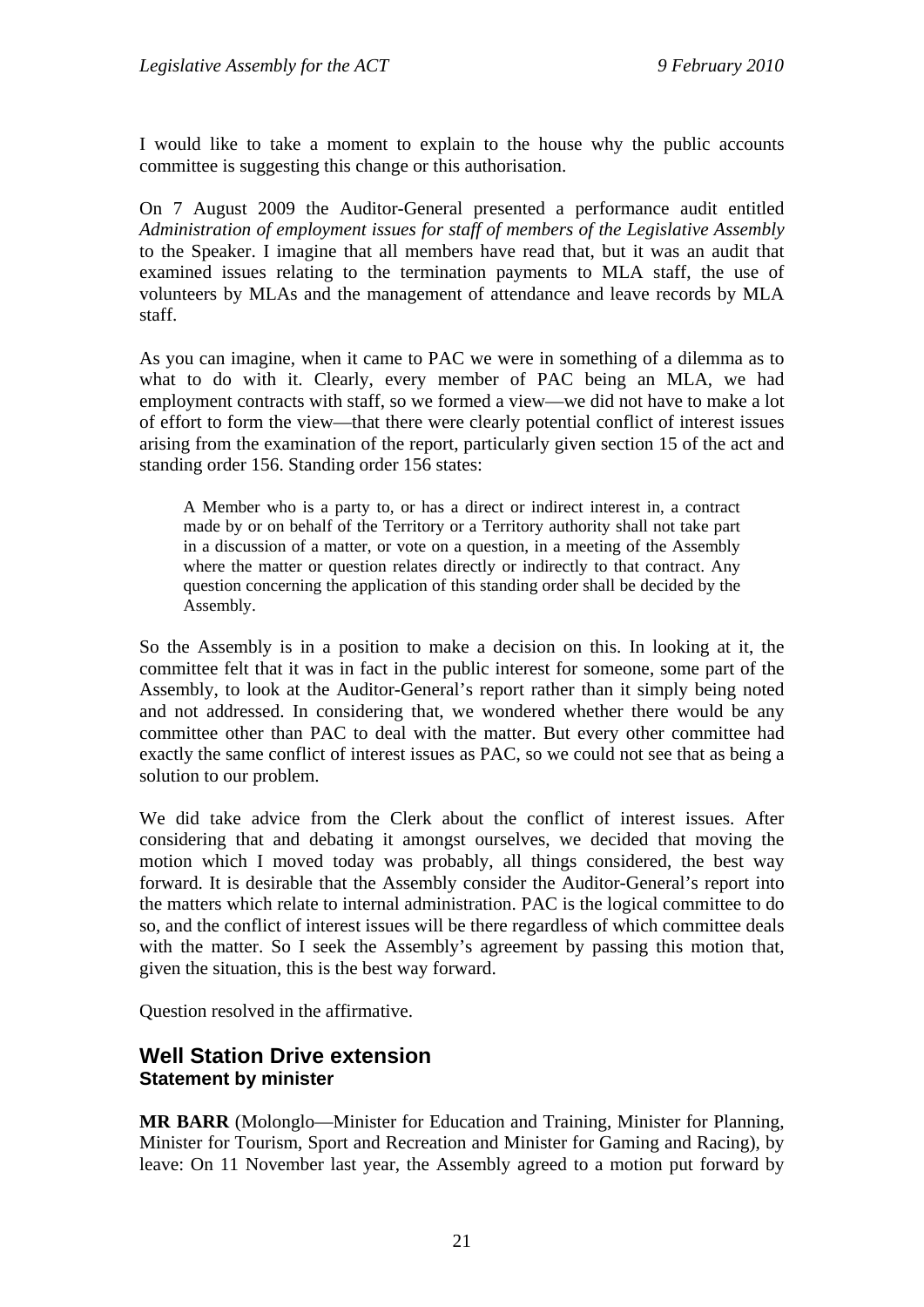Mr Coe that was subsequently amended by Ms Le Couteur. The motion called on the government to abandon the current proposed alignment of Well Station Drive in favour of an eastern alignment.

In response to the motion, an alternative eastern alignment, adjacent to Sullivans Creek, was further investigated by the ACT Planning and Land Authority and the Department of Territory and Municipal Services. These investigations found that the suggested realignment would add significantly to the cost of the road and result in a less efficient traffic outcome. In short, to realign the road would cost ACT taxpayers an extra \$5 million and take about an extra 18 months to construct. This delay would severely compromise the government's residential land release in Gungahlin in the short to medium term.

The investigation found that there were a number of problems with the proposed realignment adjacent to Sullivans Creek. The ground next to the creek is considered by engineers to be not suitable for road construction. The alluvial soil would need to be removed and replaced. This, I am advised, is a lengthy and expensive procedure. Also, the road would need to be built at a higher level to prevent inundation from Sullivans Creek during flooding. The side of the road would also require protection against flood waters to prevent it from washing away. Finally, an alternative eastern alignment would require the relocation of the Well Station Drive and Horse Park Drive intersection. For this to occur, the existing bridge over Sullivans Creek would need to be widened to incorporate turning lanes into Throsby and Well Station Drive. There is also the possibility that the bridge is not structurally capable of being widened and would need to be replaced. All of these factors would add significant costs.

In light of this information, and following extensive discussions between my office and that of Ms Le Couteur, the Greens party have reached the same conclusion as the government—that such an investment in a realignment does not represent the best use of taxpayers' dollars.

I can assure the Assembly, as I have the Greens party, that the concerns of residents proposing this realignment have been listened to. ACTPLA has organised an information newsletter that was delivered to residents in Harrison. There has also been a dedicated feedback email address, where those who raised concerns received a personal response from ACTPLA's planning services branch director. ACTPLA staff also gave a presentation to the Gungahlin Community Council meeting on 11 November last year and responded to residents' concerns. Senior government officials, including the Director of Roads ACT, met with concerned Harrison residents on site. Those officials were able to confirm that all relevant design and construction standards for the new road would be met.

I can assure the Assembly that issues such as noise and traffic safety have received thorough attention in the road's design. I have been advised that an independent road safety audit has been undertaken on the road design and that the final design meets all required standards and specifications. I can also report that the government has brought forward the signalisation of the intersection of Well Station Drive and Horse Park Drive in response to the issues raised by residents.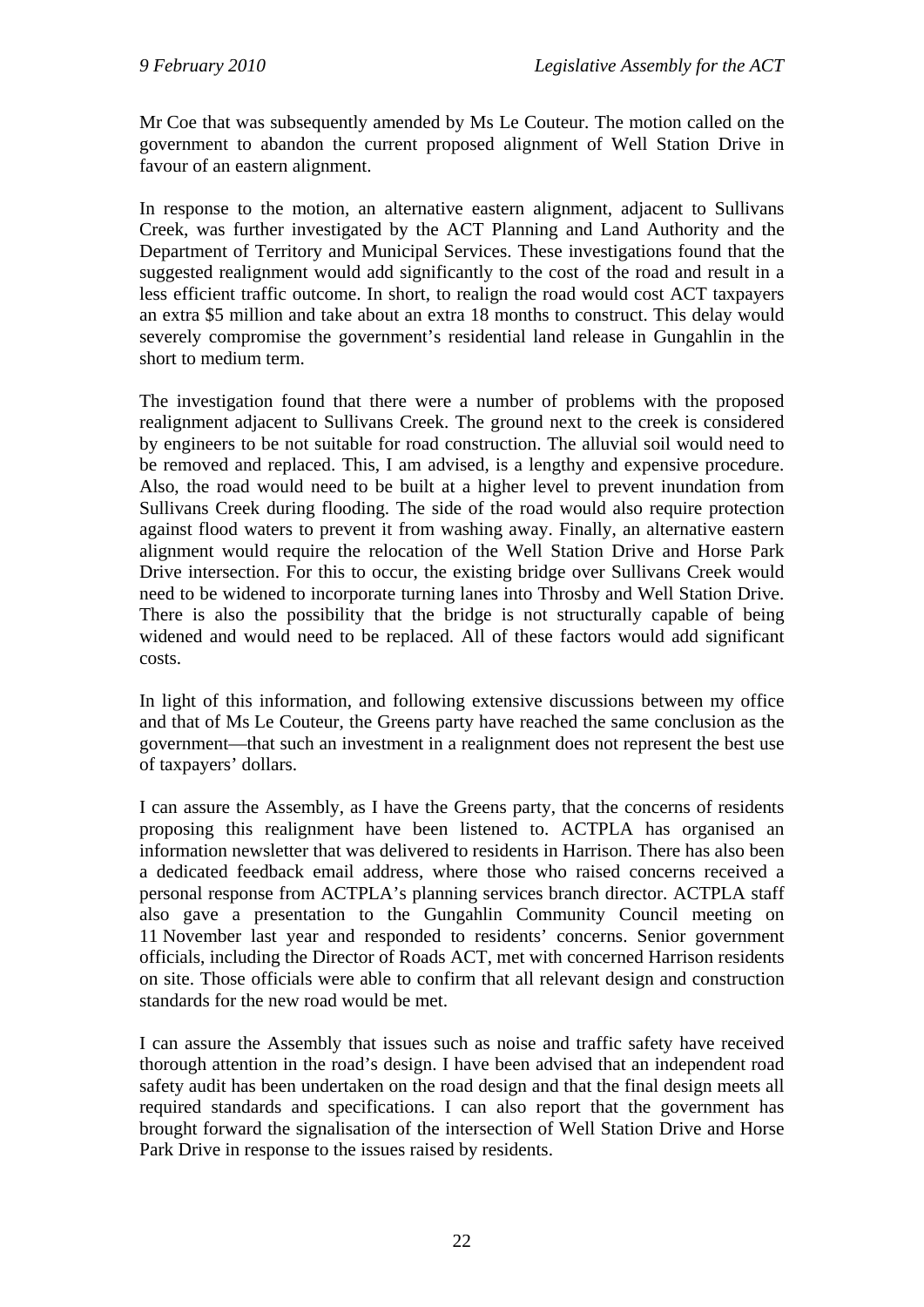In closing, let me say this: I stated in the Assembly last year that of course it would be the politically easy decision for the government to say yes to a realignment proposal. I recognise that some in the community will not be happy with the outcome I have announced this morning. But from time to time governments, and indeed crossbenchers, are required to make difficult decisions. This is one of those occasions.

**Ms LE COUTEUR** (Molonglo), by leave: I will very briefly respond to this, given that there will be a further opportunity to speak on the subject later today in the discussion of the matter of public importance.

The Greens are very pleased that Mr Barr has chosen to make a statement to the Assembly about this matter. The Assembly did make a determination late last year, and from an accountability point of view it is very important that executive government reports to the Assembly on the progress of any motions the Assembly passes, particularly in a case like this, where the executive government is choosing not to do what the Assembly wished.

I will very briefly go through why we have reluctantly come to the position that we understand—"support" may be too strong a word—why the government is making the decision it is making.

When we supported the motion in November, we thought that realigning the road could not cost a lot of money. The road, after all, had not been built, and the new road was going to be shorter. It did not occur to us for an instant that the realignment would cost the sort of money that Mr Barr is talking about, which I believe is in the order of \$5 million to \$6 million.

Mr Barr has already gone through some of the issues that make the road alignment more expensive than it would appear at the onset; I will not go over that again. I understand that the costings at this stage are still not totally detailed, but I do understand some of the dilemmas of ACTPLA and the government dilemmas here. I understand that it will cost probably \$800,000 to \$1 million to do enough work to know precisely, absolutely, what the cost of redoing the road is. That is about the sort of money that, when we started this debate, I thought it should cost to do the whole realignment. I can understand the government's reluctance to spend that money on an investigation to find out how much more money it has got to spend.

The \$5 million estimate includes, as Mr Barr said, the issues of the bridge and the replacement of the soil. While I agree that it is possible that the \$5 million could possibly be less, it is also possible that it could be more. I believe there is a reasonable amount of contingency in there, but given the recent history of projects like this such as the Cotter Dam: it is slightly bigger, but we started off with \$140 million and I think we are up to \$365 million—it is hard for us to say that putting a contingency amount in is not reasonable.

One of the other concerns about the proposed rerouting which we did not appreciate at the time was that the eastern alignment would trigger an EIS. I am sure you would appreciate that the Greens in general do not wish to advocate things that would trigger an EIS, because basically the results of an EIS are always just about how to mitigate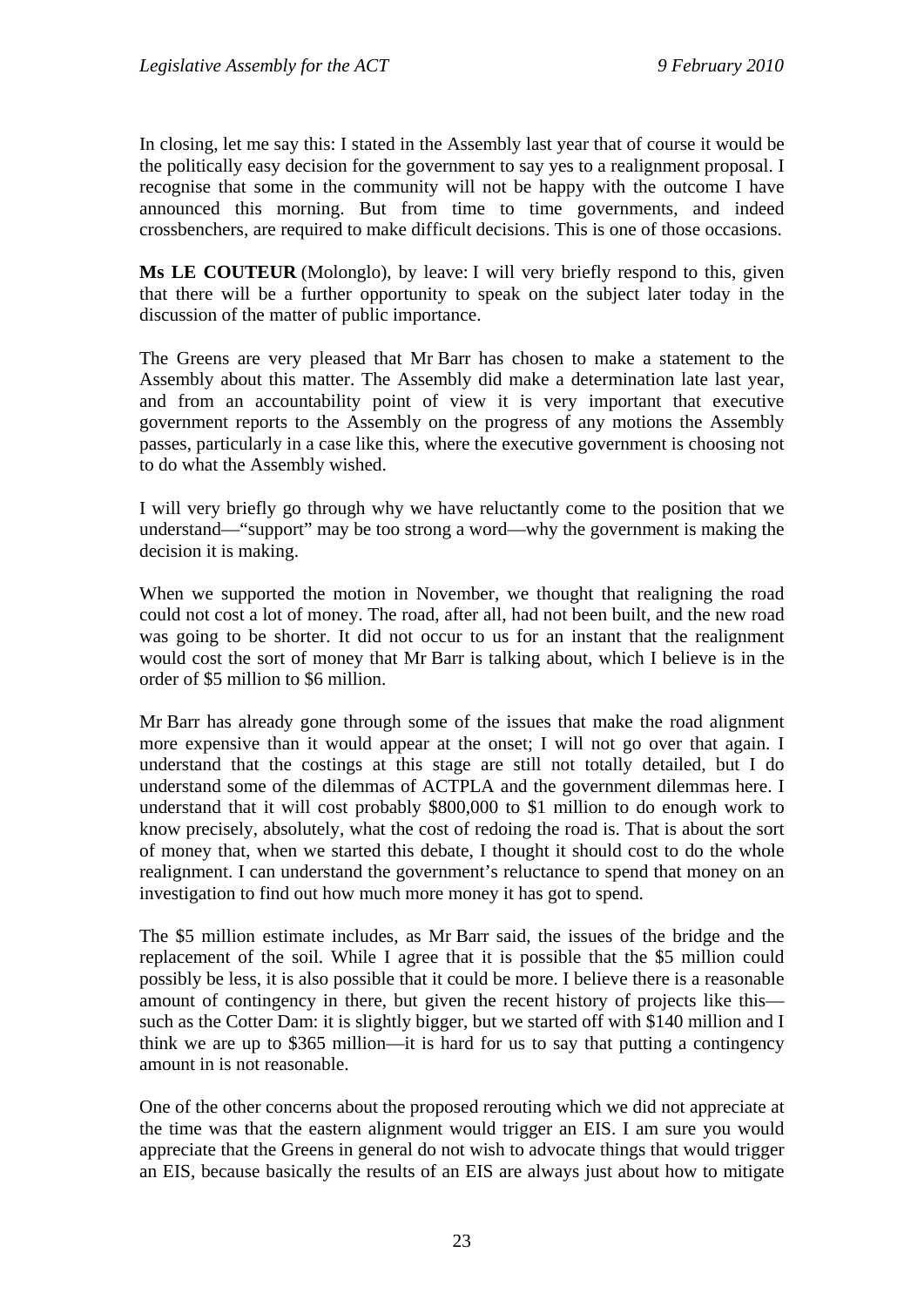environmental impacts; they are never about how to avoid them entirely. In this case, I guess the only way to avoid that particular lot of environmental impacts entirely is to not put the road on the eastern alignment but leave it on the original alignment.

One issue which is fairly central in our minds in saying that we understand the government's position is that the ACT is in a budget deficit position. I believe that the ACT government expects that this will be the case for the next seven years. We have to think very carefully about any additional expenditure when there are other things which are priorities which are not being funded. There is a standing order in the Assembly, standing order 200, which basically says that the Assembly cannot make the government spend money. It is about money proposals. I appreciate that this was not a money proposal: the motion was passed; clearly, otherwise it would have been ruled out of order. But I do appreciate the thought behind that standing order, and it is one of the problems in terms of the Greens standing up and proposing to spend the additional amount of money that it now appears that the road would require.

Another thing that has influenced our deliberations is that, as Mr Barr mentioned, if the road was realigned there would be substantial delay. There would be an EIS and a lot of studies to be done. That would mean that the Harrison 4 land release program would be delayed. I know that the Liberal Party has spoken a lot about housing affordability and is concerned about it, as are the Greens. An 18-month delay in this release will not make housing affordability any better. I must say, of course, that the Greens do not think that greenfield development is the only answer to housing affordability; we would welcome a broader debate on housing affordability. But in looking at a change which would put back this release, we have to look really carefully at all the implications of any potential change, and housing affordability is one of the issues. I am not sure that this has all been thought through.

Another issue is this: more than a year ago, when I went out to see the residents of Harrison, they said to me that their number one concern was safety. I could quite see their situation. Where the current alignment, the proposed alignment, is, there is not a huge amount of visibility on each side. That has been one of the major reasons that I have been very concerned about this road alignment. I have to say that I have been very pleased that, as a result of the Greens' pressure, TAMS have redone the traffic study for the road and, as Mr Barr said, the government has committed that the intersection will be signalised from day one. This will substantially reduce any safety concerns about the alignment. It was a combination of that and, partly, financial issues that caused us to re-evaluate the issue.

Another point was that wherever the road went it was going to have an impact on some residents. Clearly this is not the outcome that the residents of Carpentaria Street desired. In the government's defence, let me say that this road alignment has been in the territory plan since 2003; while clearly a large road is going to impact on residents, at least this was something that they knew about.

I have spoken earlier about one of our bigger issues being financial responsibility. Clearly if we are going to spend another \$5 million there are a lot of things to spend money on. Only about a quarter of an hour ago, in my role as chair of PAC, I mentioned that PAC is going to have an inquiry into ambulances. To give just one instance here, let me say that the current waiting response time for ambulances in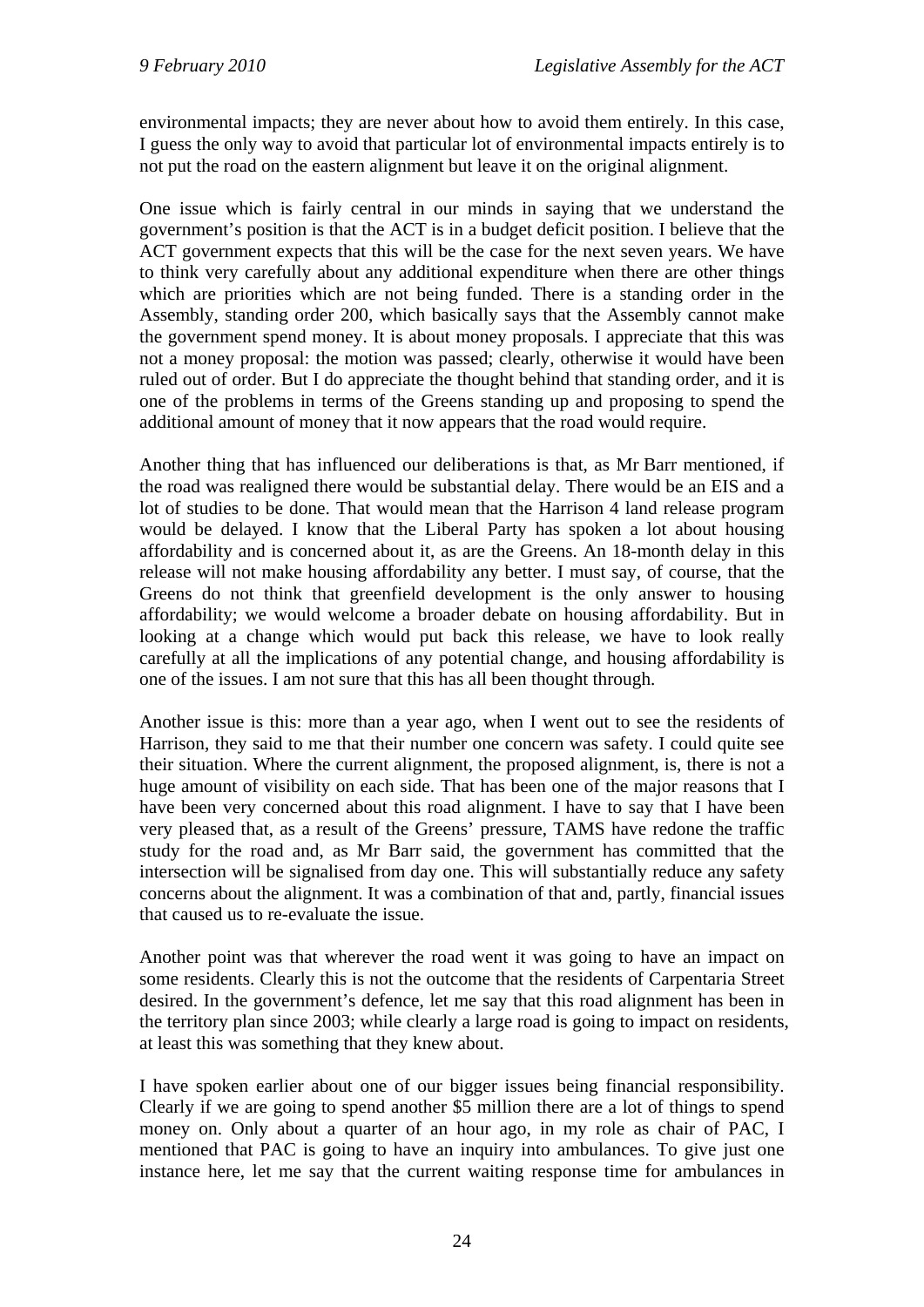many areas of the ACT is above the Australian standard. This is something we need to spend money on.

There are many things that we need to spend money on. I am not going to spend an hour talking about this; I will just get back to more road-related expenditure. An extra \$5 million will not reduce road transport in the ACT or in Harrison. I would have to say that I would be vastly more positive if I thought that the road realignment would lead to a situation where we did not need to have as much road traffic. If we were not going to be as car dependent, I would be much more positive. I would also say that it is my hope, my very strong hope, that, to quite an extent as a result of the work all four Greens are doing here on trying to reduce Canberra's car dependence, there will never be a four-lane highway in front of Carpentaria Street and that, after the two-lane road—one lane in each direction—is built, the ACT's love affair with cars will cool and the road will never, ever need to be duplicated.

If we are talking about roads, of course there are many other road areas where residents are living next to very large, busy roads. The residents of north Canberra next to Northbourne Avenue, which is a six-lane highway, come to mind, as well as many residents in the inner north who moved into houses 20, 30 or 50 years ago in areas with what were very low volume roads and now are very high volume roads.

I was very surprised that in his statement Mr Barr left out his signature line about politics in planning. In the interests of continuity—

**Mr Barr**: Why don't you say it for me now?

**MS LE COUTEUR**: I will put that in.

#### *Mr Barr interjecting—*

**MS LE COUTEUR**: If you have a new line, I will have politics in planning. The Greens' view has always been clear: there is a role for politics in planning, but that role is in setting the strategic direction and the consultation frameworks, getting the territory plan right and all of those things. It is not desirable to have the Assembly trying to be traffic engineers and do the alignments of roads on the floor of the Assembly. I do not believe that there is anyone in the Assembly who actually thinks that is the best way of doing road alignments.

Clearly this is an example of community consultation which has not worked well. I do not think anybody could say that it is community consultation that has worked well. I quite understand why the residents are concerned. Clearly there will be a loss of open space and clearly there will be noise. As far as we are concerned, it has not been good consultation. In the future when roads are planned like this, one thing that would probably be very useful would be to put a sign up a lot earlier. I know that the government did that a number of years ago to mark future urban areas. You go past these signs and you think, "Mmm." It would be very useful if the signs also said "future major road" so that people would appreciate that the road actually is there. Some people buying houses do not actually read the territory plan first. I do appreciate Mr Barr's point that if they had read it they would have appreciated it, but not everybody does that.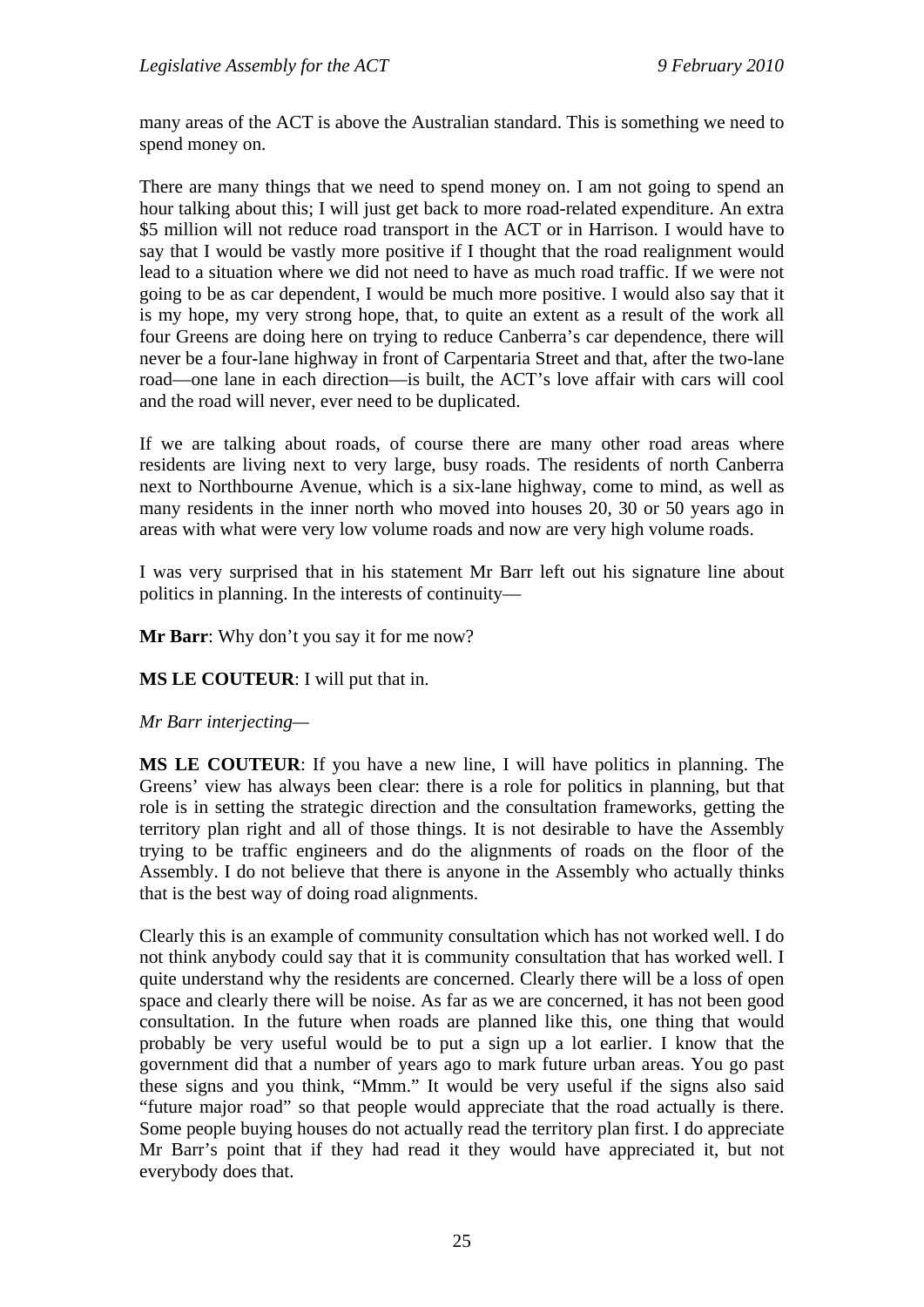I have to say that I am disappointed that we have ended up the way we have ended up, but given the competing priorities and given that the major safety impact issues have been addressed by the government, the crossbench will understand the government's position on this. I thank Mr Barr very much for coming and reporting to the Assembly on what the government plans to do as a result of the motion. That is really important.

**MR COE** (Ginninderra), by leave: I do not intend to speak for too long now, because I note that the matter of public importance today is on the realignment of Well Station Drive, but I do think it is important to reflect on the comments of Mr Barr and Ms Le Couteur today.

I have got to say that it is bitterly disappointing. It is bitterly disappointing how we have come to this point in time and how we have come to this decision. I would love to know how the Greens came to this decision and I would love to know what information came from the minister's office and when it came.

We heard Ms Le Couteur speak, just then, about the finances. The costs of this are still uncertain. She said herself that we still do not know a definitive amount as to how much it is going to cost. "Roughly \$5 million." That is a nice round figure, isn't it? I do not think that the information we have seen or heard from the minister is enough for us to go to the people of Harrison, look in all their eyes and say: "Sorry, you're not getting the road on the other side of the hill. You're not getting a safer road. You're not having your amenity improved."

All this is based on a back-of-an-envelope quote from Mr Barr. It is absolutely disgraceful that here we have the Greens subscribing to Labor Party ideology on this simply to satisfy Mr Barr's arrogance. There is a very clear trend developing in this place. If you speak to the Greens one on one, they tell you something, and quite often it is a very honest and sincere opinion. Then over time—over a few weeks, over a few months and over a few telephone calls from the Labor Party—their position changes. We see it time and time again. Their position changes. That is exactly what has happened here. Just a few weeks ago, and in the chamber a couple of months ago, Ms Le Couteur said, "We need to get all the figures." Ms Le Couteur said, "We haven't got all the information." She still does not have all the information, yet they have changed their line. It is bitterly disappointing.

It is all very well just to think of it as theatre in this place, but the fact is that this is all very real. This is all very real for dozens, if not hundreds, of people who live on Carpentaria Street in Harrison. This is very real. I challenge everyone here to go and have a look at that street and to have a look at where that road is going to be placed where Well Station Drive extension is going to be placed. It is horrifying. It is horrifying to see it. How many people here have ever been to Harrison? Some of those opposite probably never have. I challenge people here to go and have a look at that road, doorknock those houses and speak to the people there. If you do go out there—

#### **Mr Rattenbury**: Have you done that?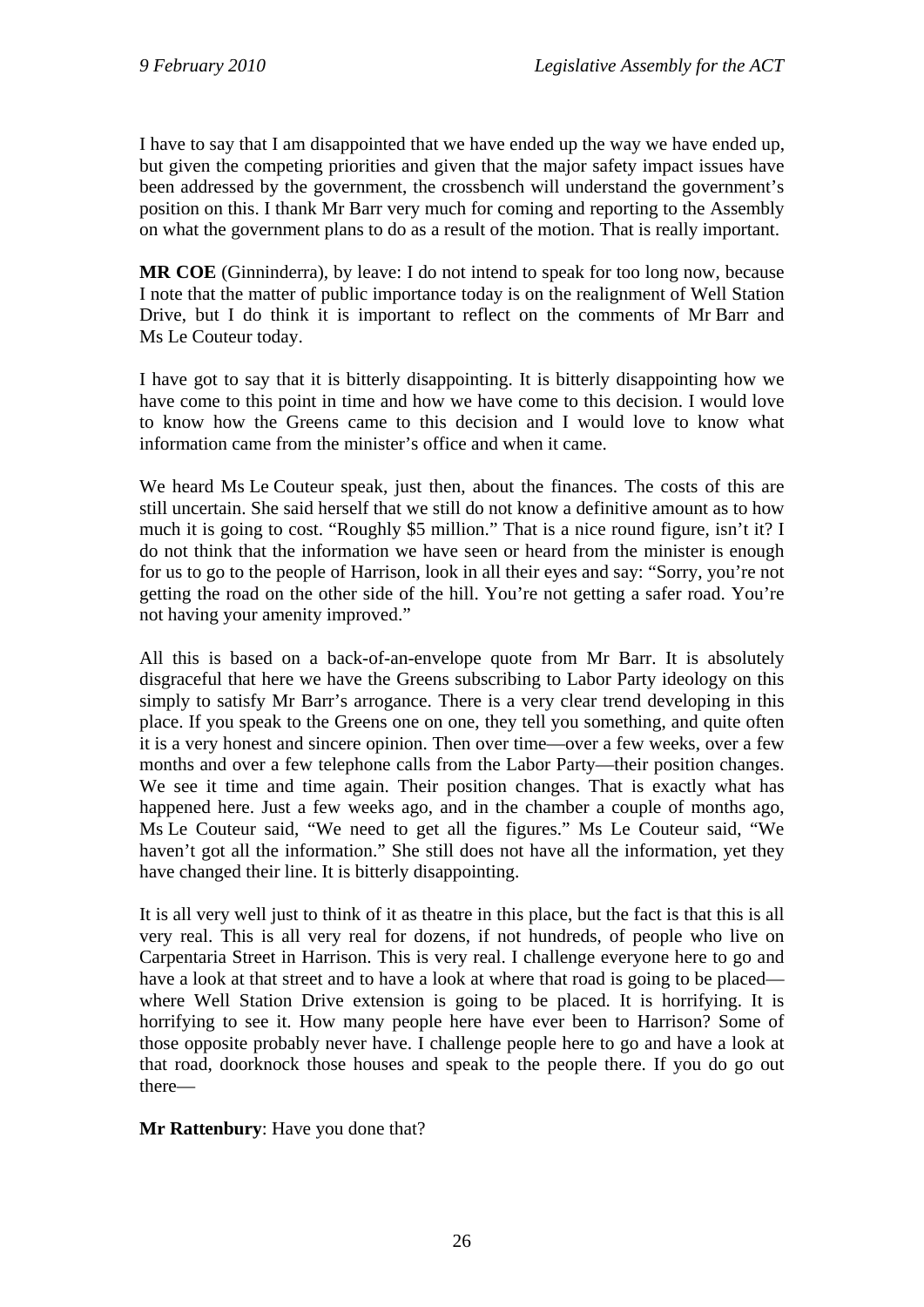**MR COE**: Yes, I have. I have been out there. I have knocked on the doors. I have spoken to the Carpentaria residents, Mr Rattenbury. Have you? You are a member for that area. You are a member for that area, and you have not. Have a long, hard look at how you are going about making your decisions in this place, because if you are going to make decisions based on the back-of-an-envelope quote you get from Andrew Barr, I do not think democracy is being served very well. Democracy in this place is in jeopardy if all it takes is a back-of-the-envelope quote given by Andrew Barr to a member of the Greens to satisfy their decision to side with the Labor Party.

What we have here is a coalition. We do not have two parties. We do not have two parties at all. We have Ms Le Couteur defending the Labor Party on a position which is really indefensible. There is no information; there are no costings. Yet here we have the Greens subscribing to Mr Barr's mantra about this road. I will go into this in a lot more detail during the matter of public importance, but I do not think we have seen the last of this. I think a lot of people in Harrison are going to take this a lot further, and I encourage them to do so.

It is also worth remembering that this government set up the community councils. The Gungahlin Community Council have been extremely thorough in looking into this issue, yet the government has totally rejected their comments, has totally rejected their consultation and is totally unwilling to act on what they said.

It is one thing to actually conduct a consultation. We saw that in Hawker; we saw that in Nicholls. It is one thing to conduct a consultation, but if you do not actually listen to the consultation and if you do not actually act on what you hear, it does not mean much at all. And that is what we are seeing here.

It is bitterly disappointing. It is bitterly disappointing for all in this Assembly and it is particularly disappointing for those in Harrison, who are getting a very raw deal because of a decision made by the Labor Party and the Greens.

## <span id="page-29-0"></span>**National Multicultural Festival 2010 Statement by minister**

**MS BURCH** (Brindabella—Minister for Disability, Housing and Community Services, Minister for Children and Young People, Minister for Ageing, Minister for Multicultural Affairs and Minister for Women), by leave: I rise today to inform the Assembly of the success of the 2010 National Multicultural Festival, which was held from Friday night, 5 February, through to Sunday, 7 February.

Having experienced the festival for the first time as minister, I would like to record how proud I am to be involved in such an event, an event that promotes the cultural, social and economic life of this city and an event, of course, that is also great fun.

As in previous years, the ACT government supported local community groups to participate in the festival as a way of building social capital and the capacity of local leaders, organisations and service providers from diverse backgrounds.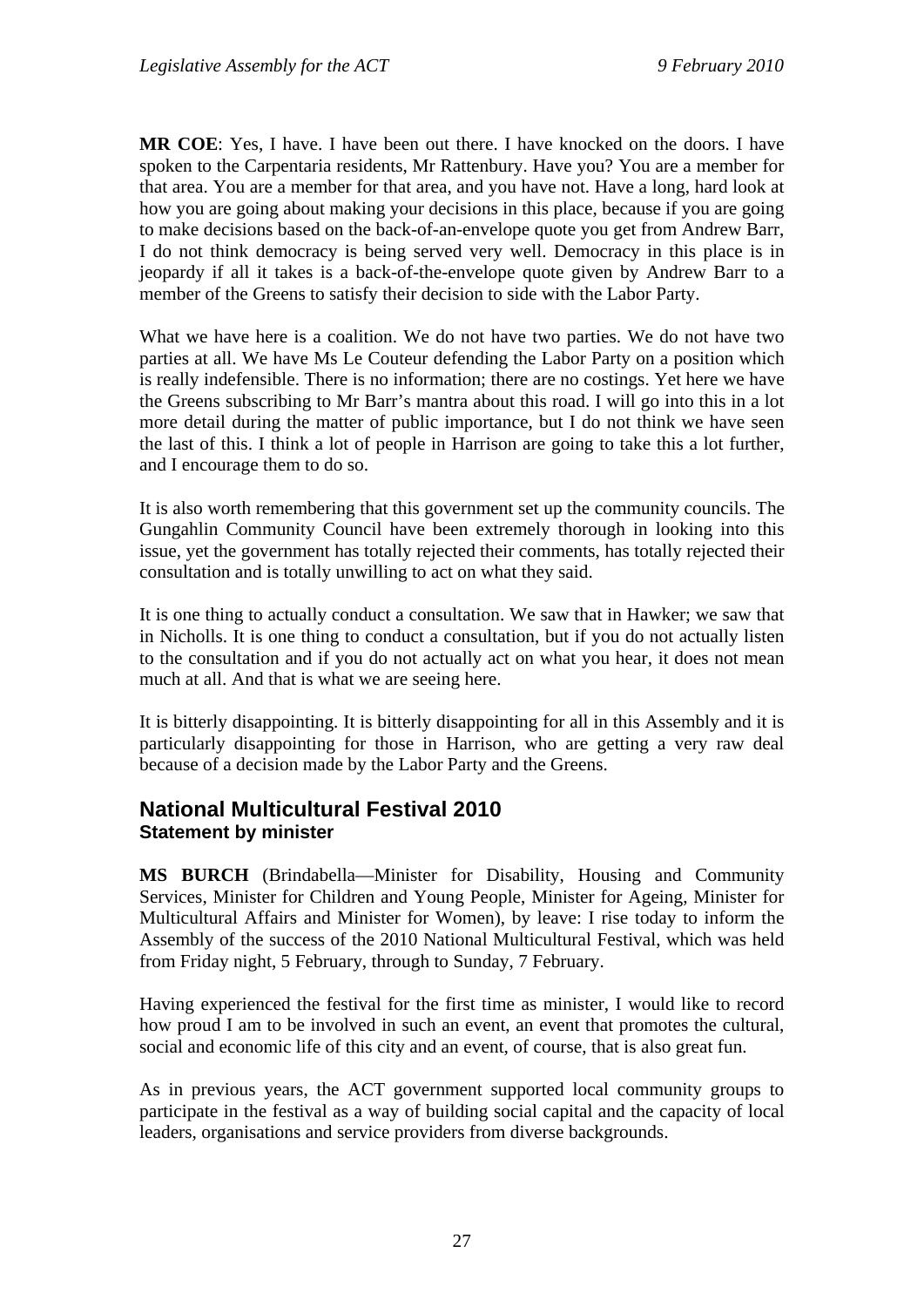Those who participated in and attended this year's festival demonstrated that multiculturalism is indeed interwoven into the fabric of this city. The festival shines a light on the rights of individuals to preserve, express and enjoy their cultural heritage and traditions, upholding the values of respect and diversity. The festival also provides Canberrans with an opportunity to share cultures through food, song, dance and through the diplomatic corps.

I would also like to take the opportunity to highlight the efforts of volunteers in their wonderful community service, and I thank them for their support.

It is good to note that ACT Policing reported the event to be incident free. To me, this is another indicator that the ACT is a leader in multicultural affairs, and I congratulate the ACT community on making our event safe for everyone.

I also thank the business sector and diplomatic community for their leadership and for their support of the festival over a number of years. The key sponsors were Fyshwick Fresh Food Markets, ActewAGL, the Australian National University, ACTTAB and newcomers such as Barlens.

There were many highlights of the festival. On Friday, we had our marvellous "face of the festival", the Australian cricketer Lisa Sthalekar, arrive in the morning so that she could spend time meeting about 70 local primary schoolchildren and playing cricket with them. We had backyard cricket in Civic Square, so it was a fantastic morning and the children were quite happy. They were shy to begin with, to bowl against an international cricketer, but it did not take them too long to warm up and to want to participate.

Lisa was then honoured to be guest speaker at one of our citizenship ceremonies. During that, Lisa told the crowd of her story, her journey to be an Australian and how Australia afforded her the opportunities to chase her dream to represent Australia in the game of cricket. Lisa told the crowd at the Friday night official opening of the festival that being part of the citizenship ceremony was one of the most moving experiences of her life and she owned up to shedding a tear at being part of such an important event in the lives of people—becoming an Australian citizen and becoming part of our Canberra community.

Over the entire weekend, people of all ages and from all backgrounds got to know each other through interactive workshops—which were a first at this year's festival, I understand—to enjoy the glorious food and to admire the dancers, singers and artists. No-one can argue with the quality of the performances across the weekend. Having watched many of the acts, I could see that the spirit of the performers was uplifted by the level of crowd support and enthusiasm.

Without a doubt, one of the highlights of the festival on the opening night, Friday, was the Global Concert. Not even the rain could stop the fun of that evening. As you know, when the rain did stop, the crowd grew to around 4,000 people, according to the *Canberra Times*, and we were delighted by all the amazing performances, such as Sol Nation and the four divas, Deni Hines, Melinda Schneider, Paulini and Emma Donovan.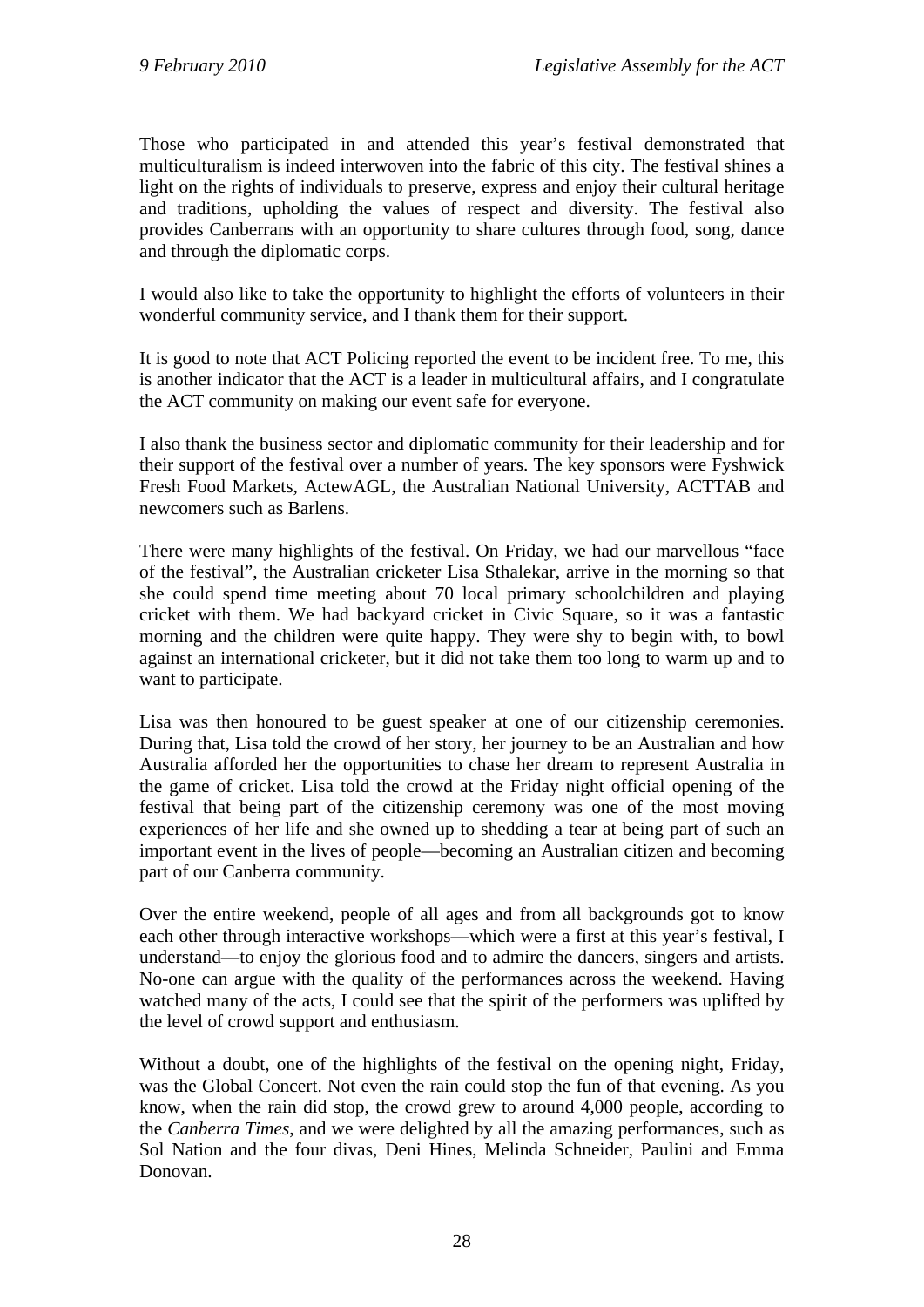The Food and Dance Spectacular no doubt remains the favourite event—and who could resist the food that came through Civic that day? The Pacific Islanders Showcase also provided wonderful sounds, and I believe we were treated to a cameo performance by one of our own, Mr John Hargreaves.

Carnival in the City on Saturday night drew in crowds, me included, who danced the night away and listened to the fabulous Latin American music of Los Chavos, Salsa Kingz and Mi Tierra. Saturday drew in more than 70,000, with some saying there were 100,000 through the day.

On Sunday I was keen for more, as were another 20,000 to 30,000 people who participated through that day, as estimated by festival logistics staff and stallholders. We are still waiting for the final numbers to come through. Around 90 stalls and three stages of entertainment made for another great day.

We started out with the Chinese new year celebration, where I painted the nose of the Chinese dragon. I went on to India in the City, where I had my first Bollywood dancing lesson. I understand that other MLAs share my enthusiasm for Bollywood dancing, so I might come and ask for some private lessons at some point.

Little did I know, though, that, after that, when I went to open the Greek Glendi, I was to be doused with water and "baptised". Whilst it may have been a somewhat inelegant baptism, with a bottle of water thrown over the back of my head, it was indeed a privilege to be baptised and given a name by the Greek community.

I am grateful to the people who transformed Canberra's city centre into such a wonderful showcase of art, culture and tradition. The Civic triangle, with three main stages plus other workshop areas, was jam-packed with colour and energy for the whole weekend and it was a great use of our common space.

Sunday also saw the community and government services come out in force to provide information about their services at Contact Canberra, which is now in its sixth year. What an impressive array of services they are, and I thank the hundreds of staff and volunteers who gave their time on Sunday to engage with the community and let them know what a wonderful array of government and community sector services we have here.

I am pleased to be able to provide a preliminary report on the festival. On Saturday alone there were more than 100 performance groups and 250 food stalls. There have been various estimates of attendance, including from some very experienced crowd estimators such as the police, our own festival ground staff and, of course, the *Canberra Times*. Whilst we await more detailed information on participant demographics—this is sourced from festival surveys—we estimate that over 130,000 people attended over the three-day festival. This is a great indication of the popularity and esteem with which this festival is held by our community.

I understand that there may be interest in the cost of the festival, based on previous years' experience, and I am pleased to say that my department advises me that, while we need to wait until all the bills come in, it certainly looks like we are on track and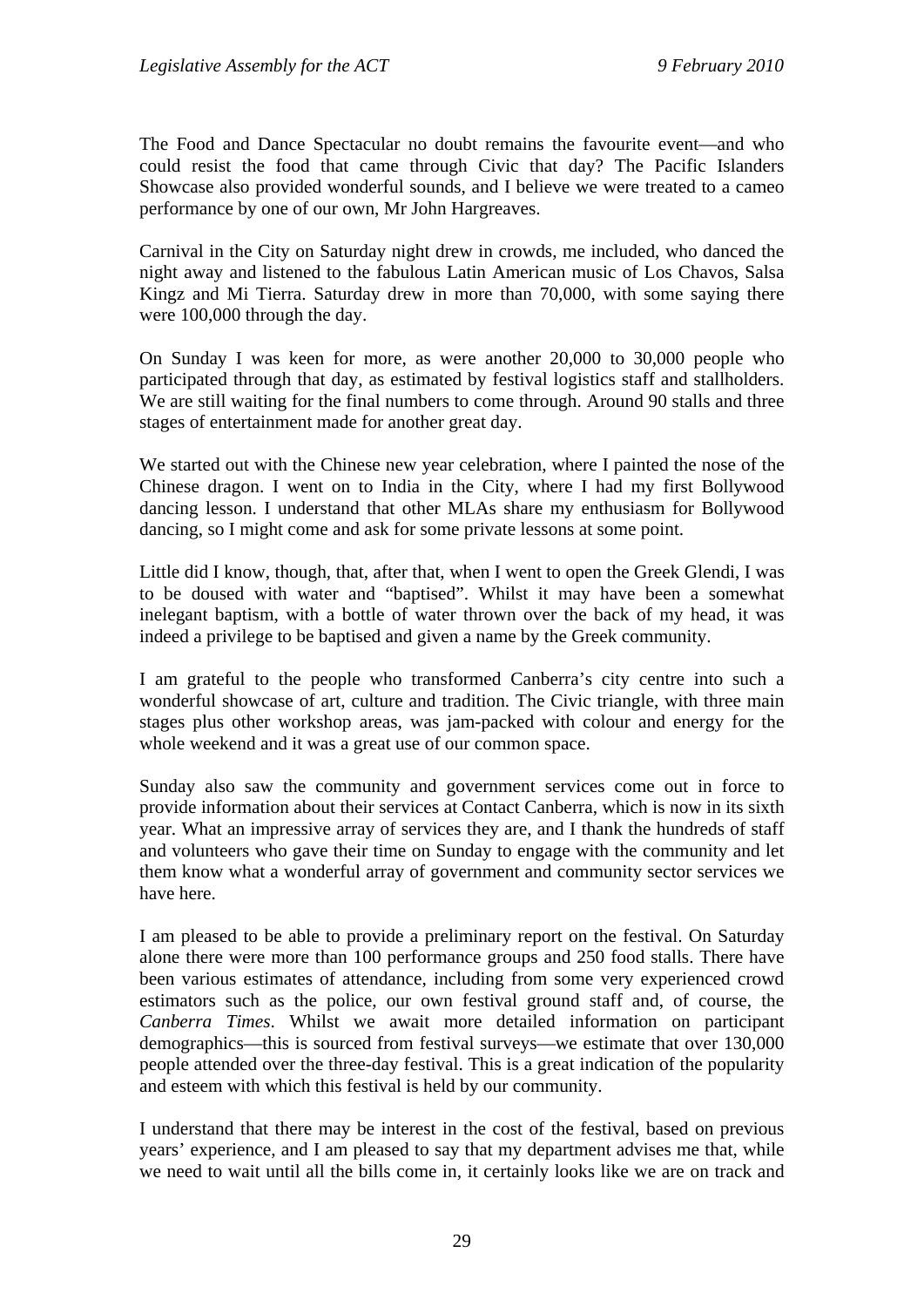we have met the challenges. We have delivered a three-day wonderful spectacular for the people of the ACT and we have delivered on our commitments. We were well able to accommodate full and rich community participation within a defined festival footprint within the heart of Civic. This has made for a vibrant event as well as having the benefit of containing infrastructure and associated costs.

I acknowledge that Canberra benefits from our National Multicultural Festival. Indeed, this year there was a focus on ensuring that older people, young people, women and refugees were especially engaged and supported to participate in the festival. On the number of times I passed by the sanctuary and dropped in, it was really well attended and supported, and it was good to see space for people who needed time out with young families or older Canberrans.

It can be just one encounter with a particular culture during an event such as this which can trigger significant and lifelong changes for families and individuals. This in turn helps to build a more inclusive society and can uncover a new level of understanding in each of us.

As we move forward from this thrilling experience, the future of the National Multicultural Festival in all its facets is very much at the centre of my thoughts. In this regard, I have asked the Office of Multicultural Affairs to draw on the discussions with stallholders, embassies, organisers, sponsors and the visitors who came and who were surveyed at the event. I have no doubt that this feedback will celebrate the progress we have made. It will reaffirm our commitment to the festival and provide a measure for future challenges.

When everybody is having so much fun, it is easy to forget that successful festivals like this do not organise themselves but are the coming together of many months of hard work behind the scenes by people working collaboratively across the ACT government and the community sector. So I would like to personally thank all of the staff within the Department of Disability, Housing and Community Services and the Office of Multicultural Affairs for their efforts; the 100-plus volunteers who made the festival and the three days work so successfully; the stallholders that again showed their commitment to the festival; and the embassies and the diplomatic corps for their support.

There is no doubt that the 2010 National Multicultural Festival was a success, thanks to the efforts of organisers, community groups, the diplomatic community and the sponsors. I would like to reiterate my praise for sponsors who through their financial support have shown such faith in our festival. Social and economic participation is often spoken of but rarely realised. The level of community engagement in the festival highlights that Canberra is truly a multicultural community—a cohesive, strong community with a great understanding of ourselves and each other.

Just before I finish I would like to read extracts from a couple of emails already received from performers. One says:

We had a fantastic time performing at the festival this year. It is a credit to you and your whole team who have put a wonderful festival. It was very well organised and all the volunteers and organisers were friendly, helped out with our needs on the day. Congratulations and well done.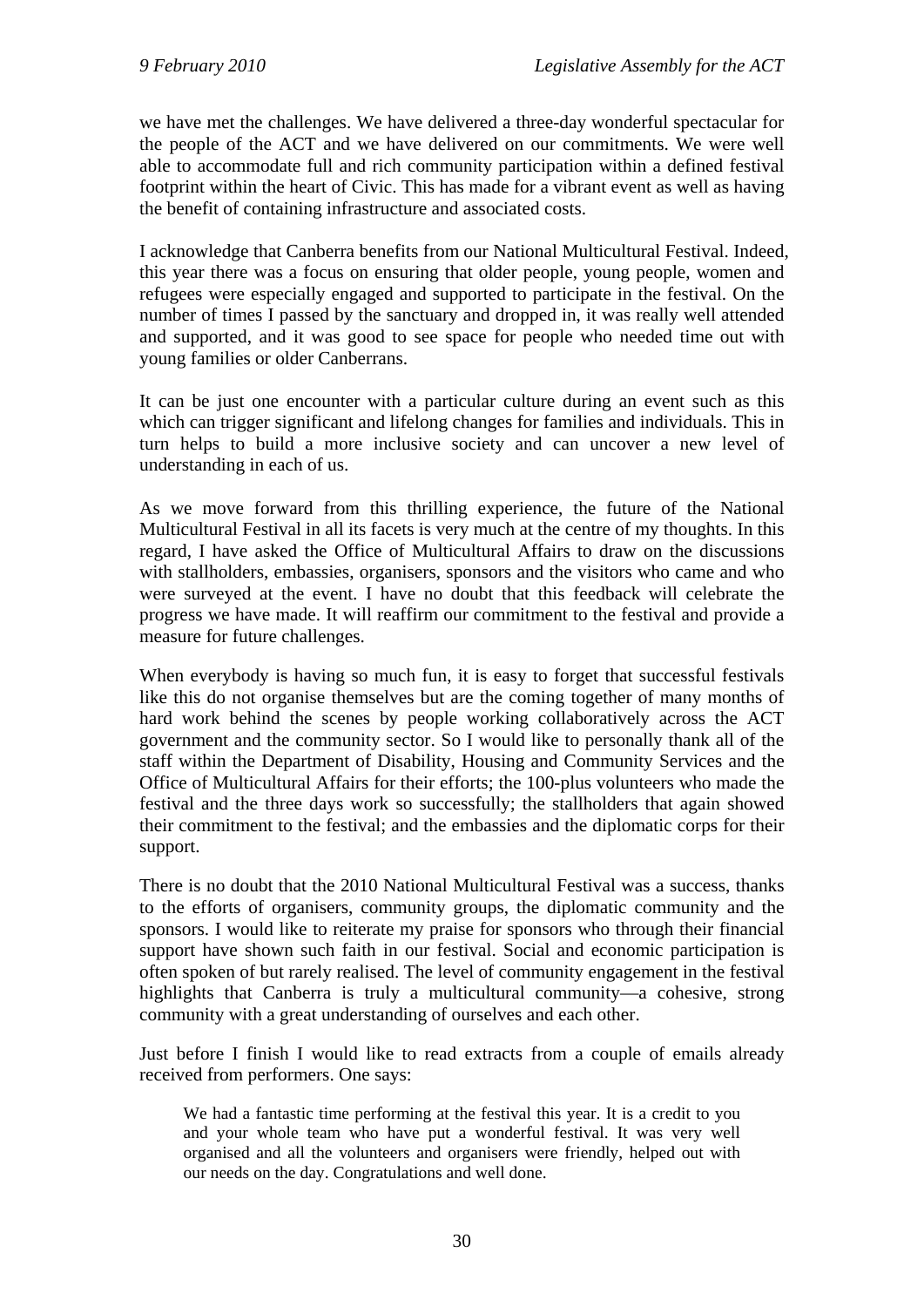Another says:

Isn't this a real success? Wishing you relaxed days while the counting of the numerous successes of the festival of 2010.

This is from a community group:

The location of the festival this year was great. It was good to see people from all groups and associations working together. We are looking forward to participating again at next year's festival.

Finally, I cannot resist saying to the naysayers opposite, who questioned the changes of the days, who questioned the participation policy, who tried their darnedest to take the air out of a celebration balloon last year: where were you over the weekend? How could you not be in the heart of the city and miss the atmosphere of inclusion and celebration? You talked down the weekend that showcases our multicultural community, and I am pleased to say that the community itself did not listen to you. They came out and supported the festival, showing the belief in and the commitment they have to not only their own communities but the ACT.

Finally, I would like to thank all those involved for their contribution to the success of the wonderful event that we know as the National Multicultural Festival.

## <span id="page-33-0"></span>**Education Amendment Bill 2010**

**Mr Barr**: I seek leave to present the Education Amendment Bill 2010.

Leave not granted.

## <span id="page-33-1"></span>**Standing and temporary orders—suspension**

**MR BARR** (Molonglo—Minister for Education and Training, Minister for Planning, Minister for Tourism, Sport and Recreation and Minister for Gaming and Racing) (11.47): I move:

That so much of the standing and temporary orders be suspended as would prevent Mr Barr from presenting the Education Amendment Bill 2010.

It is disappointing, Madam Deputy Speaker, that on executive business day the government is not able to have the support of the opposition to introduce an important bill, one that clearly has been the subject of some debate in this place before and one that it would appear all parties agree is an important matter to debate. So, in seeking leave this morning, I was hopeful that I would be able to introduce this bill on the first sitting day of the year, befitting of its importance. However, if the opposition parties are going to deny me that opportunity then, of course, I will take the opportunity that is presented on Thursday to introduce the bill.

It is disappointing—and it does cast in a certain light the position of those opposite on this matter—that this is something that they consider worthy enough to have brought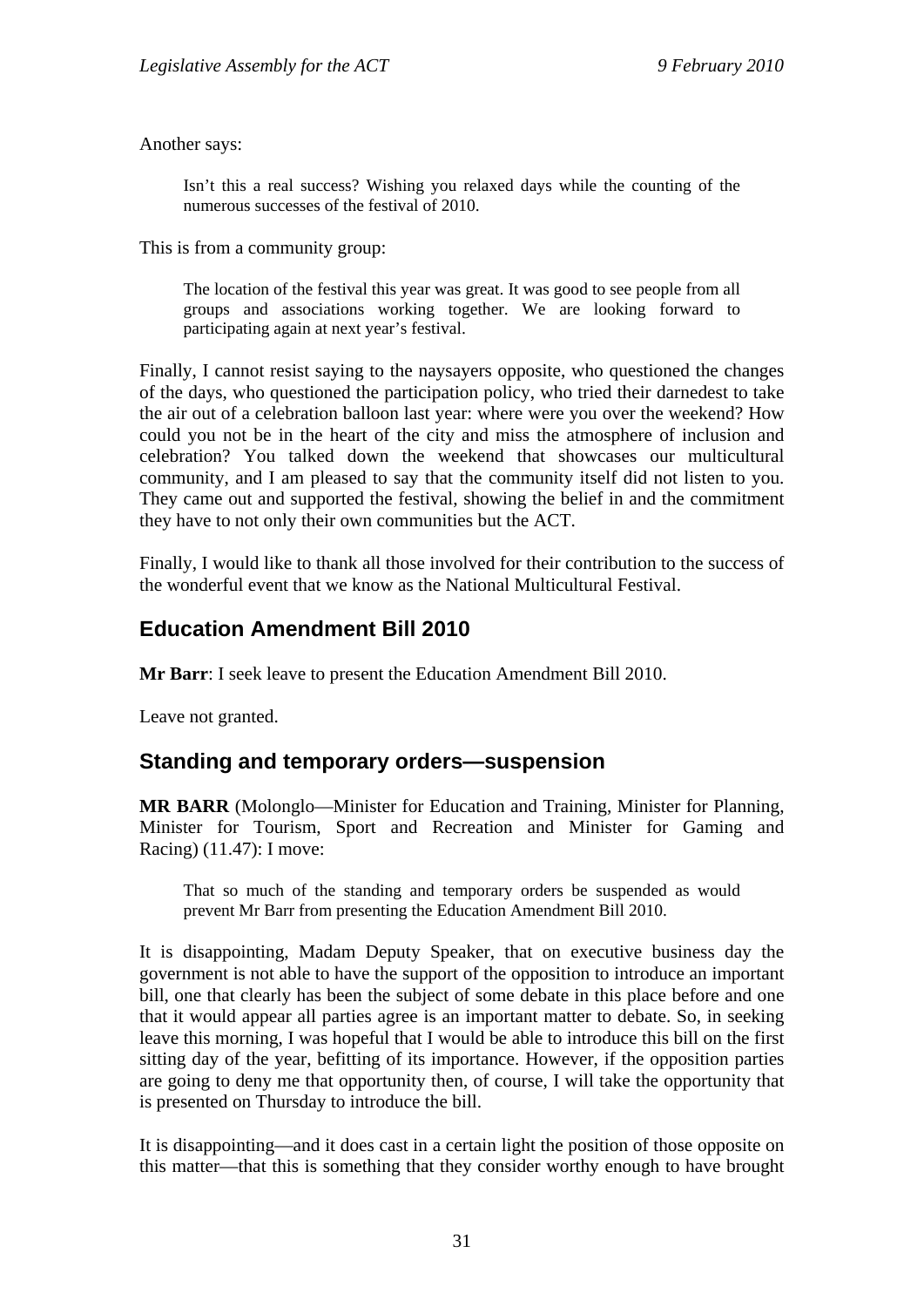into the media and to have expressed a view on but they will not allow the government today to introduce this bill. I do not intend to bring this to a division; I do not think that there is a particular point in that given the position, as I understand it, of other parties. But I simply put on the record that the hypocrisy of those opposite in relation to this matter is there for all to see.

All they will be achieving this morning by denying me leave is delaying this matter by two days. That seems to be a very petty and small-minded way to start the year in the Assembly for 2010. But it is what we have come to expect from those opposite opposition for opposition's sake, and they have started 2010 exactly as they finished 2009. It was interesting that a number of commentators over the summer indicated that the ascension of Mr Abbott to the leadership of the Liberal Party was all about opposition for opposition's sake, and it seems that they have borrowed the mantra at a federal level of the ACT Liberals.

**Mrs Dunne**: On a point of order, Madam Deputy Speaker, Mr Barr is supposed to be debating why standing orders should be suspended. The disposition of the opposition in relation to this bill is irrelevant. The disposition of Mr Abbott in relation to this bill is irrelevant. He is supposed to be debating why standing orders need to be suspended.

**MADAM DEPUTY SPEAKER**: Mr Barr, if you would just stay on the subject, please.

**MR BARR**: Thank you, Madam Deputy Speaker. In the time that remains I reiterate that this is an important bill. It is a bill that the Assembly considered last year and rejected. This is the first opportunity to reintroduce it, as per the standing orders. I am taking this opportunity—or seeking to—and it is petty and small minded of the Liberal opposition. It is classic opposition politics—opposition for opposition's sake. They have commenced 2010 as they finished 2009. They are an irrelevant rabble, and you see this again this morning.

**MR DOSZPOT** (Brindabella) (11.50): Madam Deputy Speaker, there is absolutely no case to suspend standing orders here today. Standing order 168 clearly states that notice of intention to present a bill shall be given by a member. "Notice" is the operative word here. The government is afforded plenty of time during a sitting week to present bills, so I wonder why Mr Barr is wanting to present this bill without the usual protocol being observed. Why, Mr Barr? Why?

Why this rush, Madam Deputy Speaker? Mr Barr should wait his turn and present his bill on Thursday and provide us with the appropriate notice, just as he does normally every other sitting week. Other than wanting to play a game of one-upmanship, political games, the minister does not have a logical reason to suspend standing orders in order to present his bill without notice today. All we hear is the usual spin for spin for spin.

In fact, if Mr Barr was in such a hurry to bring this bill forward, why did he not allow debate to occur late last year when the opportunity was presented to him? And why was he not able to discuss his intention and his proposed bill with the opposition and the Greens during the three months since we last discussed this issue? These are questions that Mr Barr cannot answer, because he only has one motive for this course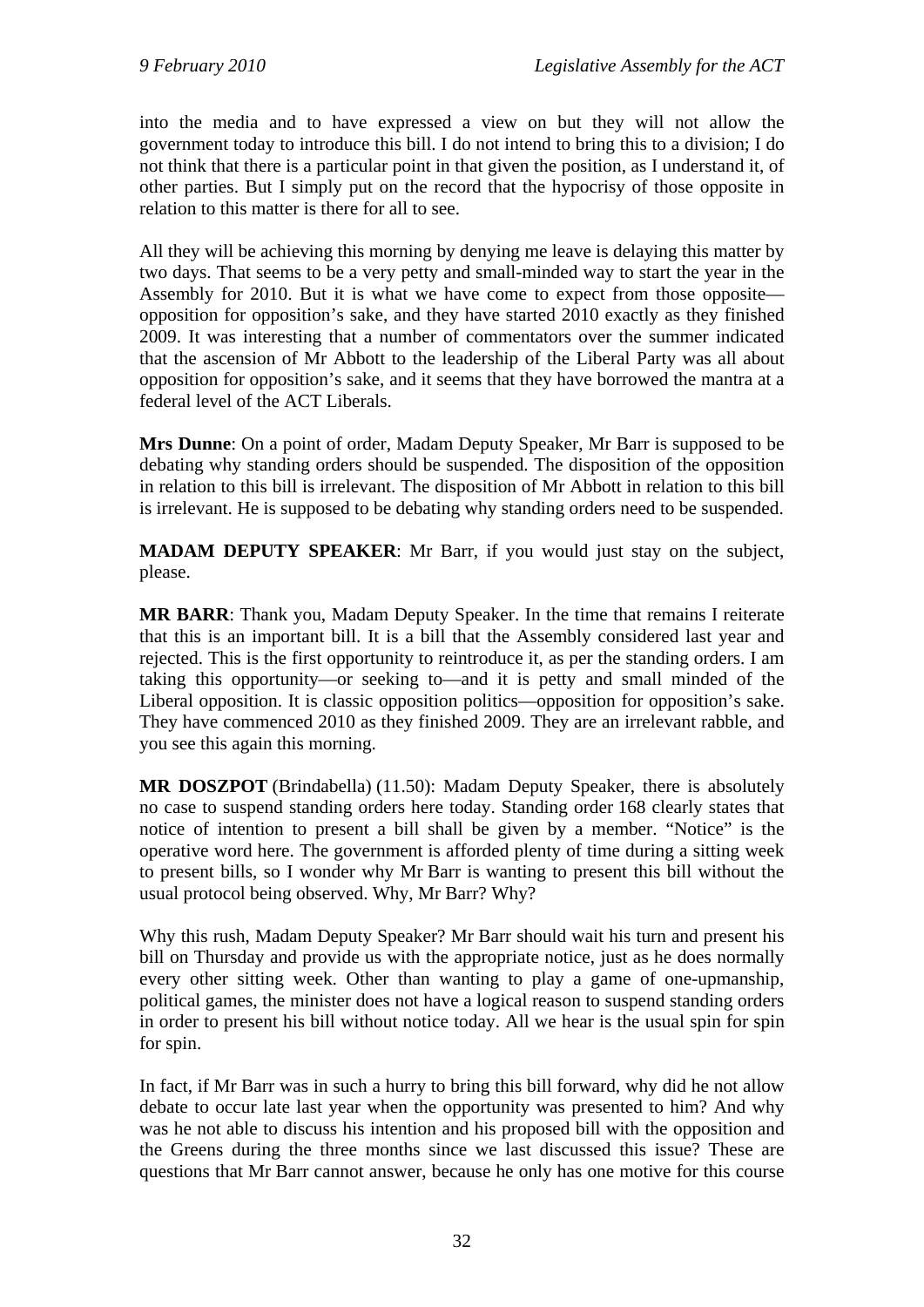of action today. The minister could not take any reasonable course of action. His way or the highway.

The real shame of this is that, leaving aside the ACT Greens, with all due respect, two parties in this place—the opposition and the government—fundamentally agree on the basic premise of the bill that Mr Barr wants to present. We fundamentally agree on empowering principals, and we simply wish to give our ACT principals the same rights, the same decision-making capacity, that their counterparts in the independent school system and all the New South Wales schools already enjoy. But Mr Barr does not trust our principals. So, while Mr Barr is making statements publicly—

**MADAM DEPUTY SPEAKER**: Mr Doszpot, you must address the issue of the suspension of standing orders, not the actual subject of the bill.

**MR DOSZPOT**: I am now debating that point, too, Madam Deputy Speaker.

**MADAM DEPUTY SPEAKER**: No, you are not debating that; you are debating the suspension of standing orders.

**MR DOSZPOT**: Okay. So, while Mr Barr is making—

**MADAM DEPUTY SPEAKER**: Stick to the subject of the suspension of standing orders, please.

**MR DOSZPOT**: Thank you. So, while Mr Barr is making statements publicly about how much he is committed to engaging the opposition and the Greens in discussions in a bipartisan approach to this serious issue, it seems very strange and quite contradictory to be wanting to jump the queue with this current request which, again, was not brought to our attention—no notice. I believe that this new Assembly has shown that it can stand up—

**Ms Gallagher**: On a point of order, just going back to your previous ruling, Madam Deputy Speaker, as to relevance, Mr Doszpot continues to debate the subject of the bill; not the suspension of standing orders. I ask that you bring him back to the suspension of standing orders.

**MR DOSZPOT**: I disagree, Madam Deputy Speaker. I said he was jumping the queue regarding notice.

**MADAM DEPUTY SPEAKER**: Mr Doszpot, resume your seat.

**Ms Gallagher**: It is about whether we suspend standing orders.

**MR DOSZPOT**: Sure, and that is what I am talking about, too.

**Mr Hanson**: On the point of order about relevance, what Mr Doszpot is saying is entirely relevant; it is about the rationale for when Mr Barr is going to introduce his bill. The point that Mr Doszpot is making is that it does not need to be introduced today; it can be introduced on Thursday as it normally would be, and Mr Barr is trying to jump the queue. That is the substance of what Mr Doszpot is saying.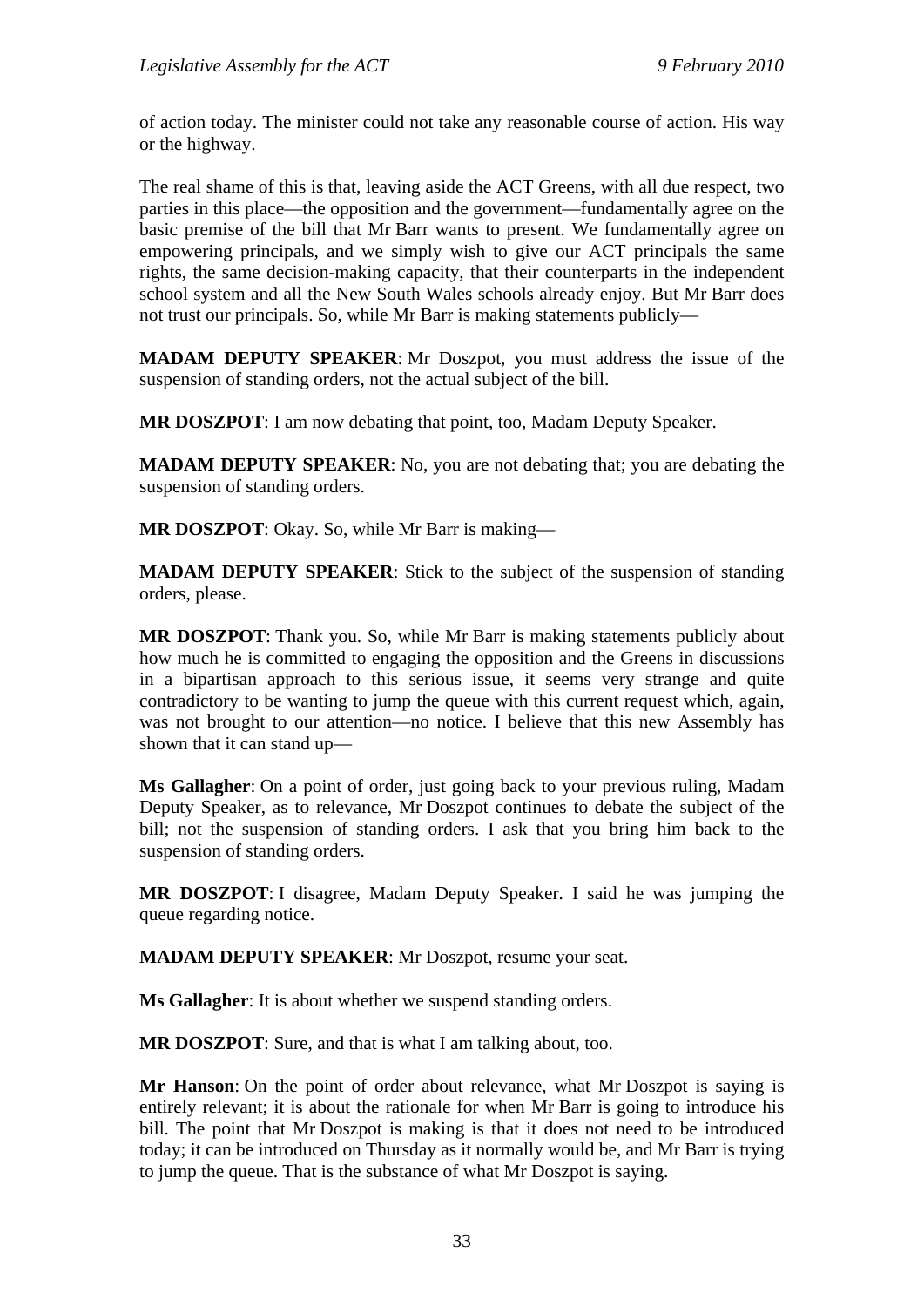**MADAM DEPUTY SPEAKER**: Mr Doszpot, again you are straying from the standing orders, which are the subject of the debate. You must confine your remarks to the suspension of standing orders.

**MR DOSZPOT**: I believe I have, Madam Deputy Speaker, but I shall continue to try and observe your comments. I believe that this new Assembly has shown that it can stand up to the bully tactics and the spin tactics of this minister, and Mr Barr can wait his turn and present his bill on Thursday, with the correct notice, as required by the conventions of this place. Mr Barr cannot see the forest for the trees. His main aim today is to get there first, to be there first. They are very shallow reasons to suspend the standing orders of this place, and the opposition will certainly not support the suspension of standing orders for these reasons.

**MR HARGREAVES** (Brindabella) (11.55): Madam Deputy Speaker, today is executive business day; this is not private members' day. That is tomorrow. Mr Doszpot had already decided to deny Mr Barr leave to put forward a piece of executive business on executive business day. Now, ordinarily, when a member seeks leave and it is denied, usually it is a sort of reactionary thing. But I have to tell you, Madam Deputy Speaker, I do not know too many people whose instant reactions can produce a typed speech. It was a typed speech. That means, in fact, that those opposite were going to deny Mr Barr the opportunity to prosecute executive business on executive business day as early as this morning. So the whole hoary argument was probably concocted over cornflakes this morning.

**Mrs Dunne**: On a point of order, Madam Deputy Speaker, again, this is a question of relevance. The debate is whether or not standing orders should be suspended, and it is not relevant whether Mr Doszpot has a typed speech or not. That does not relate to the question.

**MR HARGREAVES**: Madam Deputy Speaker, on the point of order, what we are going to here is whether or not this is a genuine denial of an opportunity for the minister to prosecute executive business on executive business day or whether or not it is just a ploy.

**Mr Hanson**: On the point of order as to relevance, Mr Hargreaves needs to address the issue rather than try to second guess Mr Doszpot's motives.

**MADAM DEPUTY SPEAKER**: Mr Hargreaves, just stick to the question.

**MR HARGREAVES**: Yes, I will stick to the question. The question really is whether or not it is justified to deny the minister the opportunity to suspend standing orders to allow the minister to prosecute executive business on executive business day. So, there can only be, really, one motive in denying the minister the opportunity to prosecute executive business on the day set aside for just that purpose—that is, because they are worried. This is not a debate on the bill; this is just a presentation of it. I can only surmise that those opposite are frightened of what Mr Barr might very well put down and that this is, in fact, just a ploy to actually give voice to that fear that Mr Barr might be presenting a bill which makes some sense.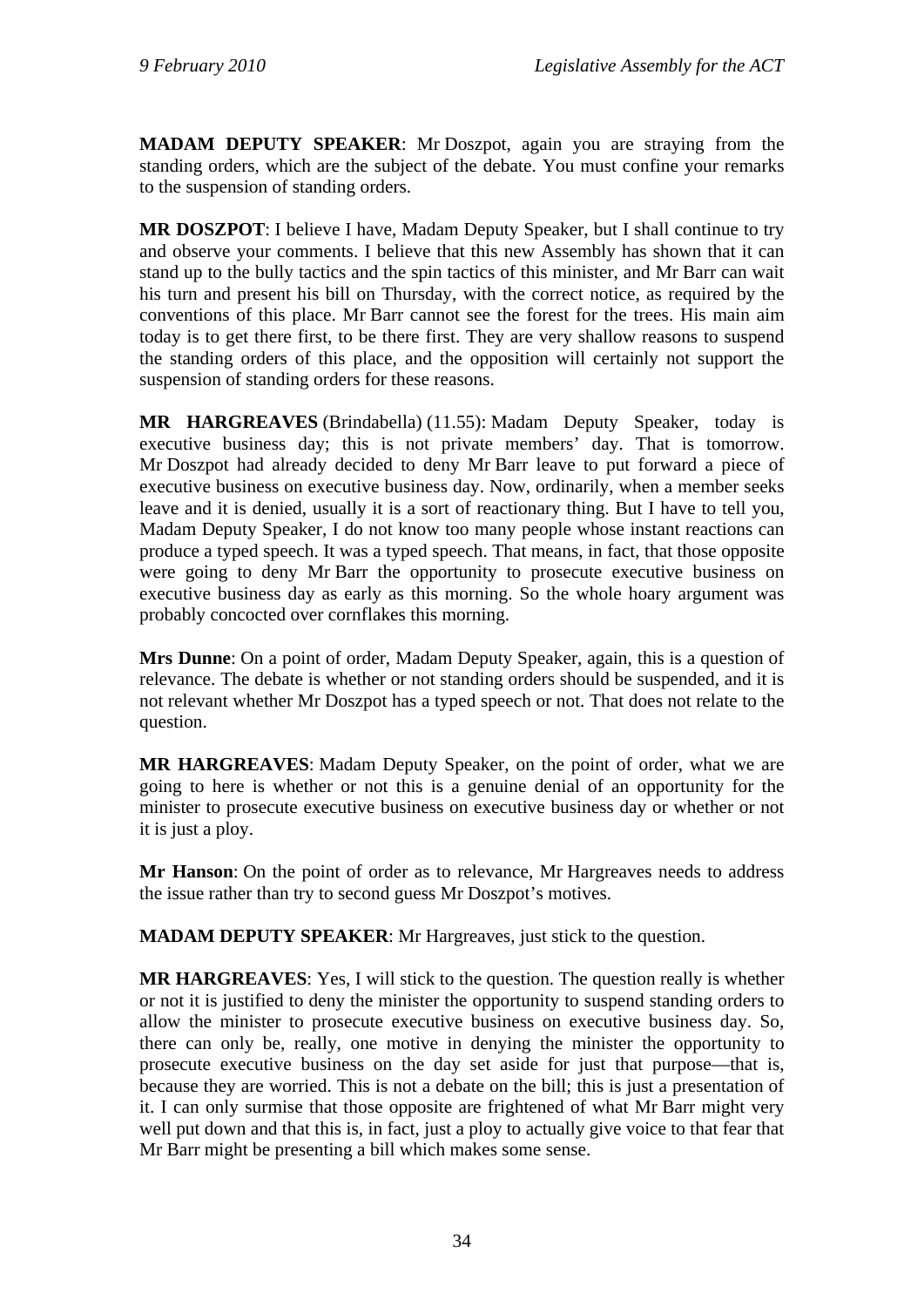What they want to do is deny Mr Barr the opportunity to put executive business on the table so that they can, in fact, produce something at another time and place which is, in all probability, going to be illogical and inappropriate. This denial of suspension of standing orders, the denial of leave, is quite undemocratic.

**MS HUNTER** (Ginninderra—Parliamentary Convenor, ACT Greens) (11.59): The Greens will not support the minister's request to seek the Assembly's permission to table the government's Education Amendment Bill 2010 and to suspend standing orders today. We have not heard a valid reason from the minister as to why the Assembly should not follow procedure by conducting today's business according to the notice paper.

It is convention within this Assembly to follow the notice paper unless a good reason can be shown as to why alternative business should require the urgent attention of the Assembly. The notice paper not only serves the Assembly but also allows constituents and interested groups to receive notice as to what issues are before the Assembly. I am sure that if proceedings are changed at the last minute, concerned constituents would be searching the *Hansard* for valid reasons as to why that change occurred. Therefore, I encourage the minister to bring the bill to the house on Thursday as is in accordance with the Assembly's normal procedures.

There is more than adequate provision and time for the minister to table this bill on that day. I remind the Assembly that we have not been given adequate reasons as to why Thursday is not an appropriate time to table the bill, and the Greens cannot commit to the record a sufficient explanation to support the suspension of standing orders on this matter today.

Question resolved in the negative.

# **Revenue Legislation Amendment Bill 2009**

Debate resumed from 12 November 2009, on motion by **Ms Gallagher**:

That this bill be agreed to in principle.

**MR SMYTH** (Brindabella) (12.01): The opposition will be supporting this bill. I thank the Treasurer for arranging a very useful briefing on this matter. As far as the opposition is concerned, an action that results in a simplification of regulation and administration is welcome, provided, of course, that there remain appropriate checks and balances on the use of public funds. The four matters that are included in this bill broadly deal with regulatory and administrative matters. Three of the matters concern the first home owner scheme.

The first of these matters relates to residency. It proposes to extend the period within which an applicant may apply for a variation of the six-monthly period of residency because of unforeseen circumstances. This appears to be a reasonable proposition. The situation that is envisaged relates to a person who has gained a grant under the first home owner scheme and who is faced with unforeseen circumstances that mean the person is unable to satisfy the requirement to live in the relevant property for a continuous period of at least six months.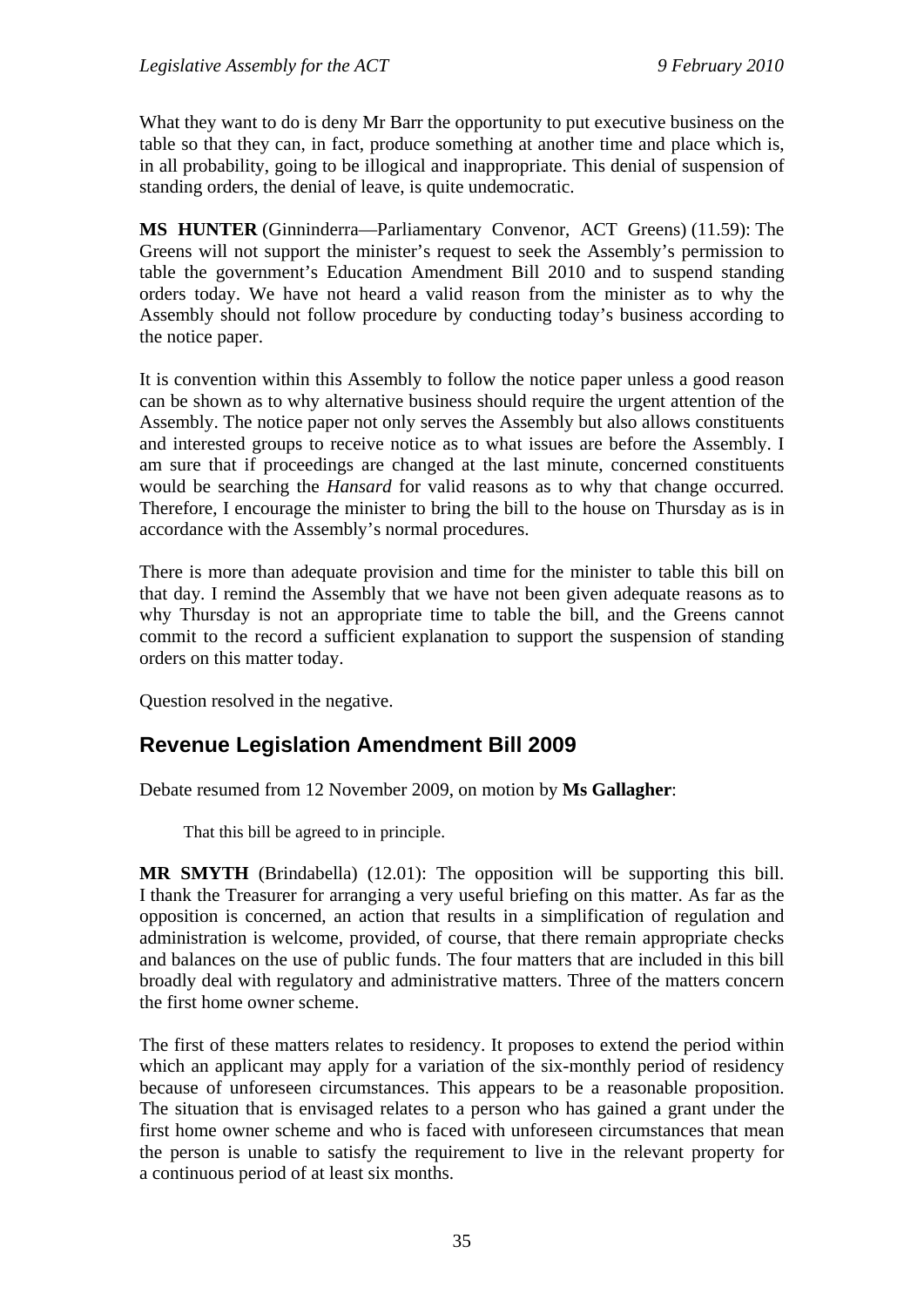Some examples of the type of situation that may arise for an applicant and, therefore, for the commissioner include a person who may not be able to live in their home due to health issues that require them to be hospitalised or to live in a rehabilitation or care facility; a home is rendered uninhabitable through no fault of the applicant—for instance, a home destroyed by bushfire, as we know so well in the ACT—or indeed a person who is a member of the defence force and is posted interstate or overseas unexpectedly. As an aside, I can say I know about that. My sister's husband has recently been moved to Perth at very short notice. Hence, I empathise with these issues.

In these types of situations, circumstances which were not known at the time of application or commencement of the eligible transaction have arisen to prevent the applicant meeting the residency requirement and the person is likely not to have had sufficient time in which to apply to the commissioner for the exercise of discretion relating to the residency period. This provision will provide the commissioner with discretion to exempt or extend the residency requirement for a first home owner grant.

The second of these matters also relates to residency. This concerns the situation where there have been two or more applicants for a first home owner grant and the circumstance of one or some of these applicants changes, such that they will no longer satisfy the residency requirements. Under this proposal, the commissioner will be able to provide an applicant with an automatic exemption from the residency requirements, provided that at least one other applicant complies with the residency requirement.

The third of the matters concerns the identification of reviewable decisions. There has been some confusion about which of the commissioner's decisions in relation to the administration of the first home owner scheme are able to be reviewed. The proposal in this bill will clarify that reviewable decisions are those decisions that are made by the commissioner under section 29 of the act. These amendments will provide benefits to applicants and to the commissioner. They will assist applicants by clarifying the process for objecting to decisions that have been made by the commissioner and they will provide the commissioner with greater flexibility to take account of unforeseen circumstances experienced by applicants.

I now turn to the fourth amendment. This applies to the Taxation Administration Act. Currently, taxpayers have an unlimited period within which to lodge applications for the refund of tax paid. The proposal in this bill is to place a limit of five years on the period within which taxpayers must apply for a refund of tax. This amendment will bring the ACT into line with all other jurisdictions, except Tasmania. Tasmania has a limit of three years. All other states have five-year limits.

The community will benefit from this provision as good governance dictates that there should be a finite time within which application for refunds of tax can be made. An open-ended arrangement is generally not good public policy. While some people may argue that a period of longer than five years should be maintained, I would argue that anyone who needs more than five years to make an application for a refund of tax is not managing their tax affairs efficiently.

The proposal appears quite sensible and realistic. I commend the bill to the house.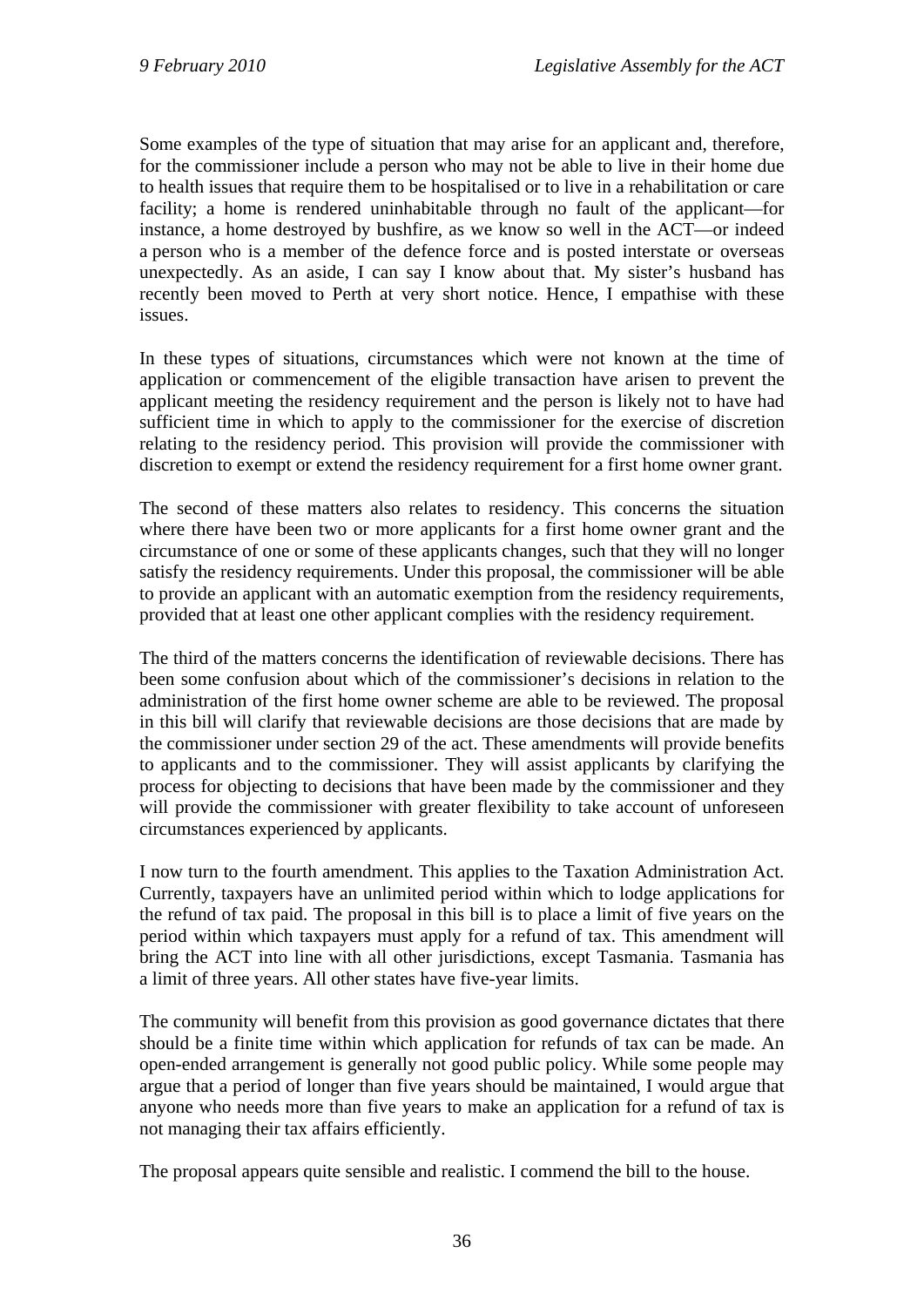**MS HUNTER** (Ginninderra—Parliamentary Convenor, ACT Greens) (12.05): The Greens will be supporting this amendment bill as we understand that these amendments will provide greater clarity for those who are eligible for the first home owner grant and for taxpayers in general regarding issues surrounding overpaid tax. I thank the Treasurer and the department for the briefing recently.

The first amendment to the First Home Owner Grant Act 2000 seeks to clarify that a reviewable decision by the Commissioner for ACT Revenue is, indeed, open to review and so removes any confusion regarding what course of action is available to those seeking to challenge a decision by the commissioner under the First Home Owner Grant Act.

The second amendment allows for a greater extension of time, from 12 months to 18 months, for applicants to apply to the commissioner for an extension or exemption from the six-month continuous residency requirement. This will allow a greater flexibility for those who, for unforeseen reasons, cannot meet the residency requirement.

The third amendment regarding the first home owner grant also allows greater flexibility in cases where a grant application is made by joint applicants and that not all those applicants are able to meet the residency requirements. This allows the commissioner to exempt the non-complying applicants, provided that at least one applicant can comply.

The last amendment in this bill relates to the Taxation Administration Act 1999. This change will cap the time limit in which a taxpayer may apply to the commissioner for a refund of tax paid. The time limit will now be set at five years, which is in line with other jurisdictions.

The Greens welcome these changes which will increase flexibility and clarify arrangements for first home owner grant recipients and taxpayers.

**MS GALLAGHER** (Molonglo—Deputy Chief Minister, Treasurer, Minister for Health and Minister for Industrial Relations) (12.07), in reply: I thank Mr Smyth and Ms Hunter for their support for this bill. As other members have discussed, the amendments contained in this bill are fairly straightforward amendments to the First Home Owner Grant Act and the Taxation Administration Act.

The first amendment to the First Home Owner Grant Act replaces the term "reviewable decision" in section 31 of the act with "a decision of the commissioner under section 29". A reviewable decision is a decision by the Commissioner for ACT Revenue in relation to an objection by an applicant for the first home owner grant. This amendment points to section 29 of the act, which states that the commissioner must consider an objection and either disallow it or allow it in whole or in part. Any decision made under section 29 of the act is appealable in the ACT Civil and Administrative Tribunal.

Where first home owner grant applicants cannot meet the residency requirements, the First Home Owner Grant Act currently allows applicants a period of 12 months to apply to the commissioner for a shortened residency period, an exemption from the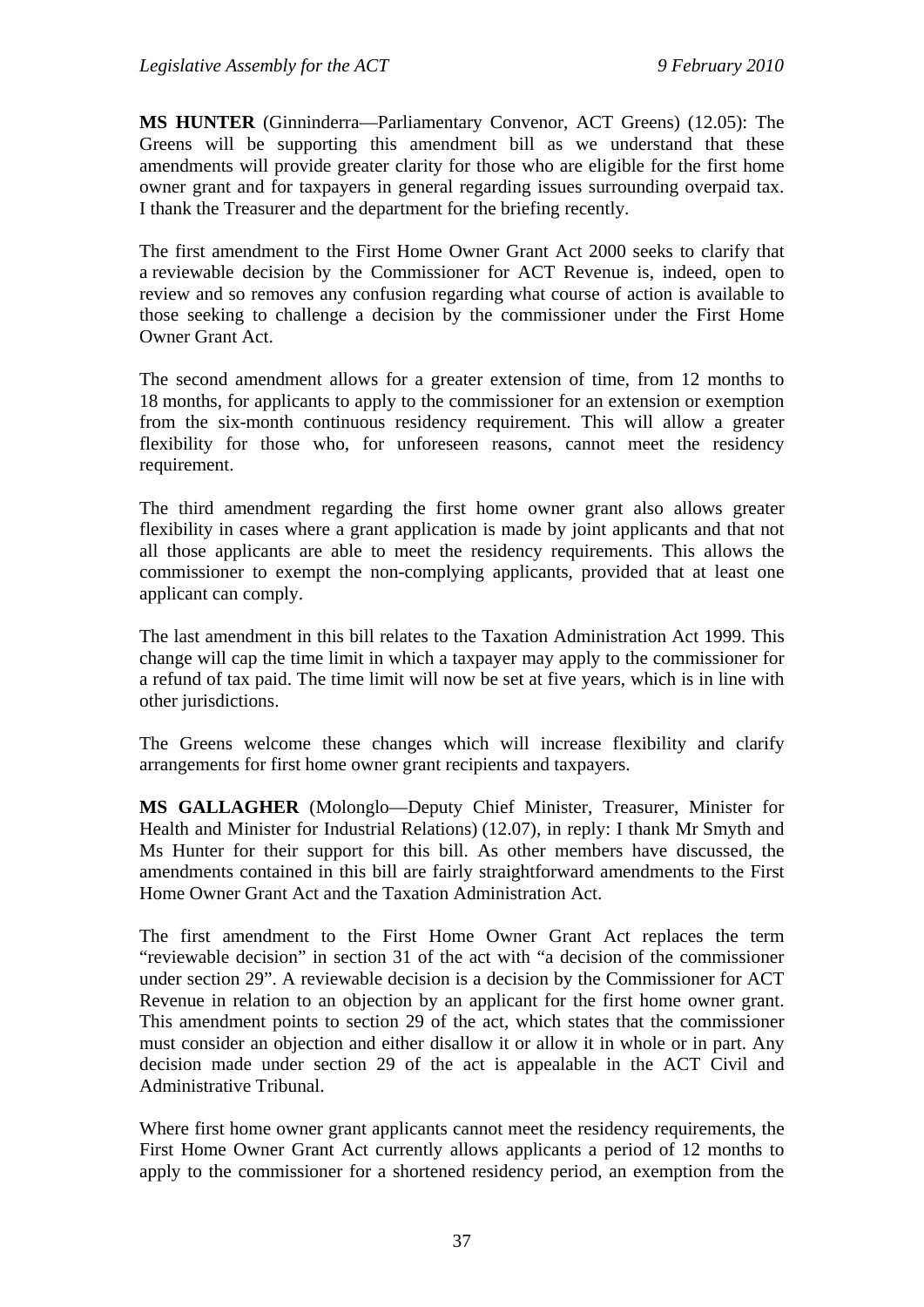residency period or a longer time to initially reside in the property. However, this rule seems unfair to those applicants who, due to unforeseen circumstances, simply cannot comply with these requirements.

The second amendment to the First Home Owner Grant Act fixes this. It extends the 12-month period to 18 months so that applicants who, for example, fall ill or are relocated for work or who, for some other good reason, are rendered incapable of seeing out the remainder of their residency, have a reasonable period of time to apply to the commissioner for an extension.

The third amendment also relates to first home owner grant residency and will provide a less cumbersome administrative process for the Revenue Office. Where a joint application is made by two or more people and one applicant for some reason, possibly work commitments, is unable to reside in the property but the other applicant can, the current arrangement requires the non-complying applicant to seek the commissioner's approval for exemption from this requirement. This has proven to be an administratively cumbersome task.

This amendment will provide an automatic exemption in such cases and will remove that burden on applicants and the commissioner. This change will remove the requirement for the commissioner to exercise his discretion to exempt the non-complying applicant where at least one of the other joint applicants complies.

The final amendment contained in this bill introduces into the Taxation Administration Act a five-year time limit in which a taxpayer may apply to the commissioner for a refund of tax paid. Five years is considered a reasonable period of time in which a taxpayer would know that they had overpaid an amount of tax. This time allows the taxpayer ample opportunity to apply for a refund of that overpaid amount. Six of the other states and territories impose a five-year time limit, while one imposes a three-year limit. This will bring ACT tax refunds into line with other jurisdictions in relation to time limits on refunds.

Consultation in relation to this bill was carried out with the ACT Law Society and I am pleased to advise that the society has indicated that they do not have any significant concerns with the bill's amendments. I thank other members for their support.

Question resolved in the affirmative.

Bill agreed to in principle.

Leave granted to dispense with the detail stage.

Bill agreed to.

# **Health Legislation Amendment Bill 2009**

Debate resumed from 12 November 2009, on motion by **Ms Gallagher**:

That this bill be agreed to in principle.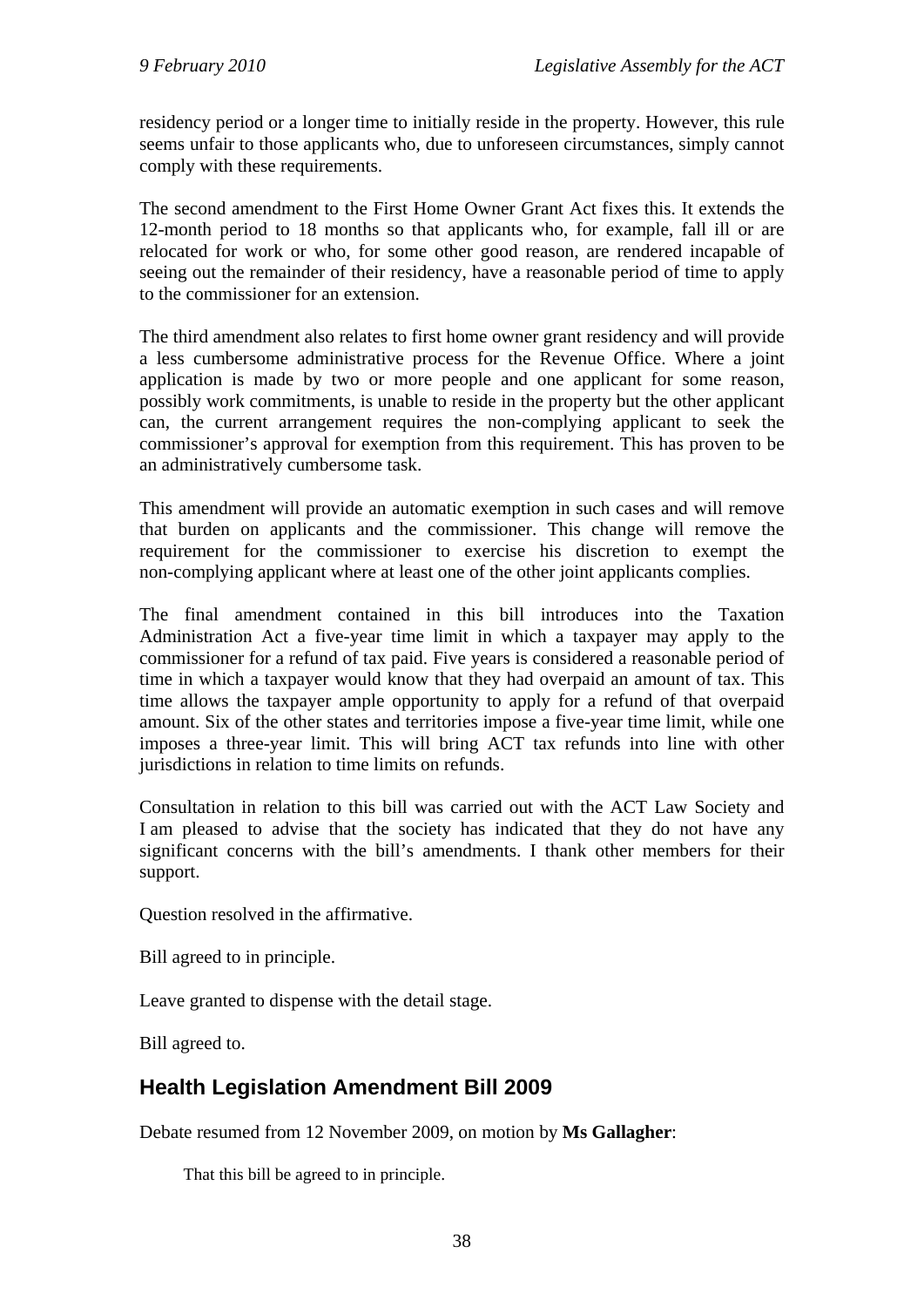**MR HANSON** (Molonglo) (12.11): Mr Speaker, the opposition will be supporting the bill today. The bill contains some straightforward amendments to two pieces of health legislation. The first is the Drugs of Dependence Act 1989. The substantial amendment removes part 9 of the Drugs of Dependence Act 1989, which deals with the treatment orders handed down by the courts. It is intended that all treatment orders just be considered by the courts under section 93 of the Crimes (Sentencing) Act 2005, which deals with rehabilitation programs and good behaviour orders. The intention is to establish a single legislative framework to deal with persons that commit crime as a result of alcohol and/or drug dependence, and to avoid duplication in legislation.

Other changes to this act come about due to the omission of part 9. I have received an amendment from the minister, which is a further minor amendment to this legislation. I have had a brief look at it and it certainly seems that is a technical amendment to what is a technical amendment. We will be supporting that amendment.

I understand that there are about 20 individuals that this grandfather clause applies to. If these amendments streamline, and make simpler for all stakeholders, the range of tools courts have at their disposal to deal effectively with individuals who commit crime as a result of drug and alcohol dependence, then this is something that we do support.

The other aspect is the Health Records (Privacy and Access) Act 1997. The amendment to the Health Records (Privacy and Access) Act relates to electronic records. It states that an original, physical copy of health records can be destroyed if an electronic copy is created. It also makes clear that there is a reasonable expectation that an electronic record accurately reflects the original physical record in the event that the original record is destroyed. Of course, the strong need remains to ensure that the e-health records are adequately secured and protected.

In summary, we will be supporting these amendments today. They are technical in nature and will help clean up the drugs legislation. They will make records management of health records more streamlined and move us into the 21st century with the adoption of e-health records.

**MS BRESNAN** (Brindabella) (12.13): The Greens will be supporting the Health Legislation Amendment Bill. While the bill seeks to make only technical adjustments to existing legislation, it does deal with two important issues, they being the treatment of defendants with drug addiction and the management of people's health records.

Part 2 of the bill seeks to amend the Drugs of Dependence Act and is about the courts making treatment orders for defendants who committed crimes while under the influence of drugs. The removal of said clauses from the drugs act is necessary given the duplication of rehabilitation provisions in both the drugs act and the Crimes (Sentencing) Act.

The Greens were advised during a briefing with ACT Health officials that the Drugs of Dependence Act is infrequently used by the courts. There is great usage, however, of the court alcohol and drug assessment service as the program has greater flexibility. The court alcohol and drug assessment service is available to defendants who are in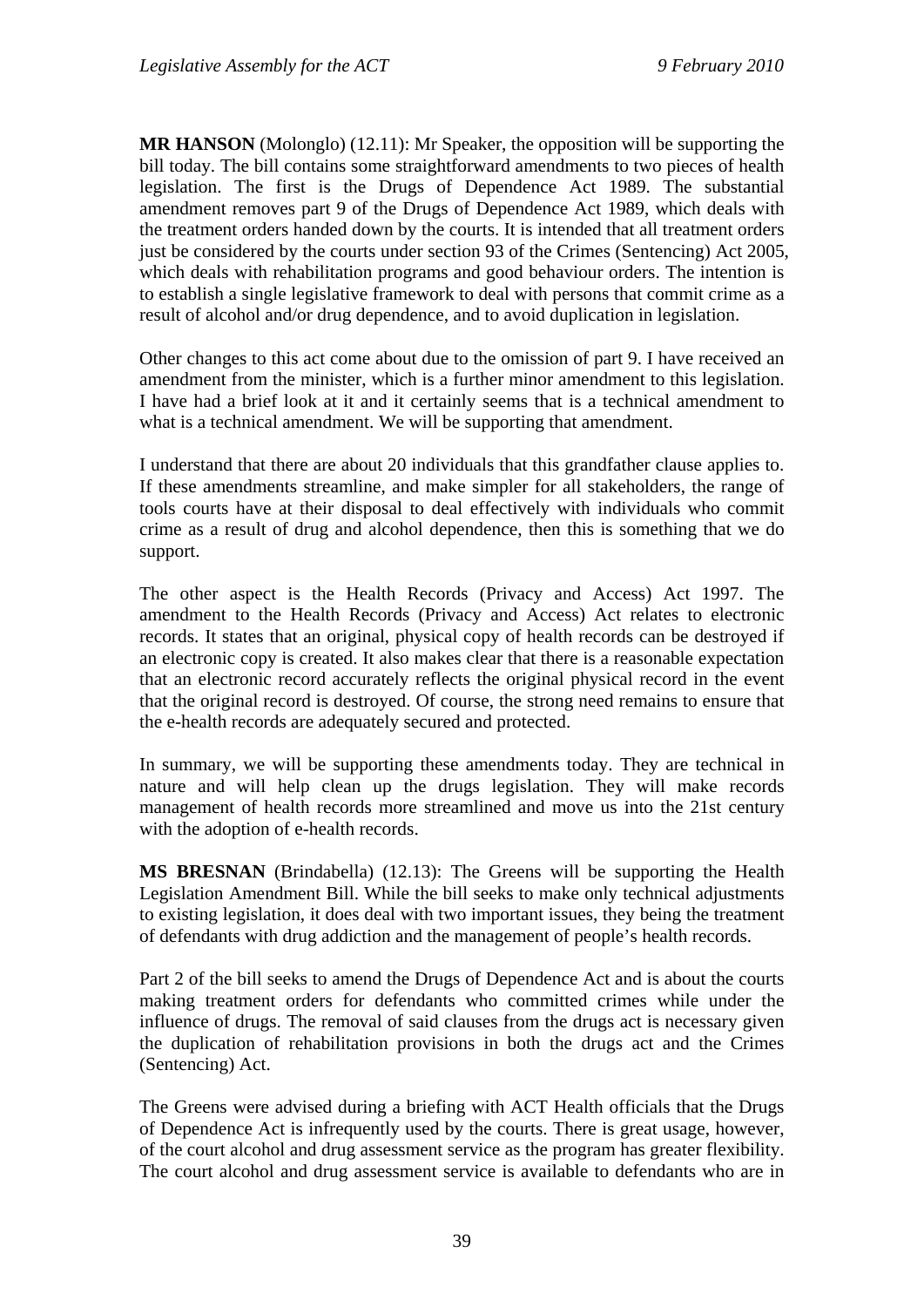the pre-sentencing and sentencing stages and includes defendants who misuse illicit drugs.

I would just like to acknowledge the treatment assessment panel's innovative way of addressing defendants with drug and alcohol addictions. It has, unfortunately, not been as timely and flexible as is often needed with these cases. The courts are currently drafting new practice directions for magistrates so that the court alcohol and drug assessment service program can be expanded and better utilised. The Greens believe that this is a wise move, given the significant number of defendants who suffer from drug and alcohol addictions.

The Health Legislation Amendment Bill also seeks to remove the requirement that the Minister for Health approve treatment centres. It is now the case that centres are approved by the government when they are awarded contracts for service provision. The bill also, at first glance, removes the ability of treatment centres to appeal to the ACT Civil and Administrative Tribunal if an unfair decision has been made about them by the government. The government has reassured us that the ACAT appeals process remains despite the legislative change. Under government contracts, if a non-government provider believes there has not been procedural fairness, they can appeal to ACAT. The Greens will be keeping a close watch on this particular and important aspect to make sure it remains a standard part of contracts.

Part 3 of the Health Legislation Amendment Bill allows health records to be destroyed when an electronic copy is created. The Greens support this provision and look forward to the day when e-health records are common practice. As has already been noted, the government will be moving an amendment to include transitional provisions. As has been noted also, this means that 20 or so people being treated under previous provisions can be grandfathered, and this is, of course, common practice when new program arrangements come into effect. We will be supporting this minor amendment also.

**MS GALLAGHER** (Molonglo—Deputy Chief Minister, Treasurer, Minister for Health and Minister for Industrial Relations) (12.16), in reply: Again, I thank members for their support for this bill. As I said when I introduced this bill in November, this is a short omnibus bill presenting relatively uncontentious amendments to the Drugs of Dependence Act and the Health Records (Privacy and Access) Act.

The bill repeals a scheme which we no longer need. It regulates the treatment of offenders who have drug and alcohol dependencies. The commencement of the Crimes (Sentencing) Act 2005 on 2 June 2006, in particular part 6.2 dealing with good behaviour orders and rehabilitation conditions, has led to the gradual phasing out of the use of treatment assessment panels under part 9 of the Drugs of Dependence Act. Treatment assessment panels were originally intended to recommend appropriate drug and alcohol programs for the treatments of offenders.

These treatment assessment panels were considered cumbersome and lacked sufficient court supervision to make them effective. Additionally, the issue of providing appropriate drug and alcohol programs with appropriate pre-conditions is now prescribed under regulation in accordance with section 93 of the Crimes (Sentencing)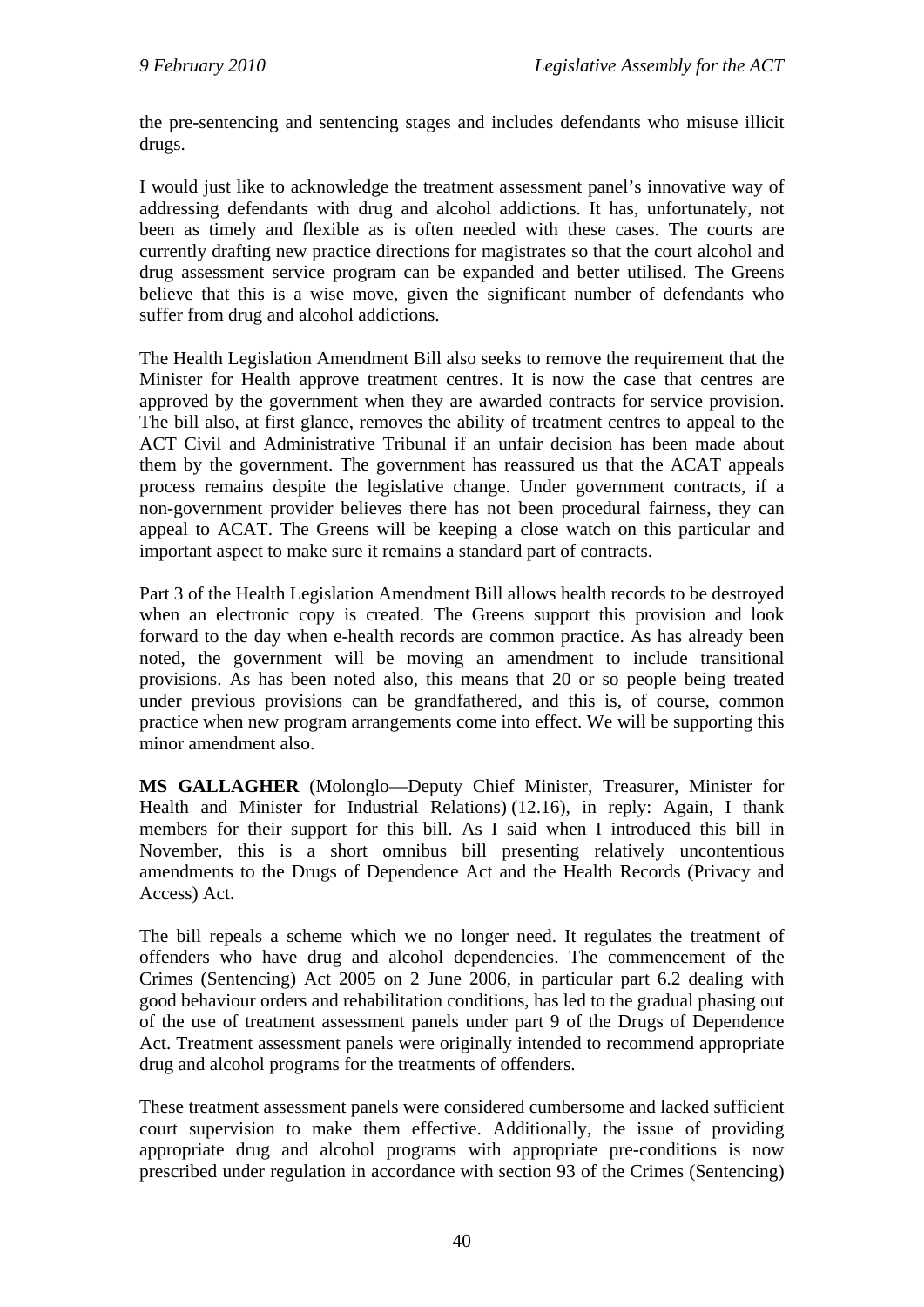Act. As such, it would be inefficient and ineffective to continue with a defunct treatment scheme as presently appears in the Drugs of Dependence Act when an alternative regime exists under separate legislation and also inappropriate to have two separate regimes regulating the same thing, thus creating unnecessary confusion and ambiguity.

Given these circumstances, there is no longer any need to continue with the treatment scheme as outlined under the Drugs of Dependence Act. However, the government will be bringing forward an amendment, which Mr Hanson and Ms Bresnan have talked about, that is essentially a transition clause to provide for those that are currently on a treatment order under part 9 of the Drugs of Dependence Act following that section's repeal. I will move that in the detail stage.

Regarding the second amendment to the Health Records (Privacy and Access) Act which allows for the destruction of a health record when an electronic copy has been created, this amendment creates a clarifying provision that is intended to enable, not limit, where a health record-keeper can, but does not have to, destroy a record if an electronic copy of the record has been created.

As members will be aware, last year in the Assembly I tabled a copy of the GP task force's final report. One of the recommendations made in that report was that there should be amending legislation to clarify the status of e-health records. On careful consideration of their recommendation, it was found that the confusion rests with a missing link between the Health Records (Privacy and Access) Act and the Electronic Transactions Act 2001.

The dictionary to the Health Records Act defines a health record to include part or parts of a record. Based on this definition, the destruction of any part of a health record, including the destruction of a copy, would be regarded as a destruction of the record, even where a complete copy of the record has been made and is intended to be retained. However, the Electronic Transactions Act provides that a requirement under territory law to retain a document in a particular form can be satisfied by the retention of the document in electronic form, provided the integrity of the document is maintained.

At present, there is a missing link which makes the necessary connection between those two acts. This gap has been shown to create undesirable ambiguity around whether it is permissible for a health record-keeper to destroy a health record once an electronic copy of the health record is made. By clearly drawing a link between the two pieces of legislation, ambiguities will be resolved and impediments to the proper and intended application of the Health Records Act will be removed. I commend the bill to the Assembly and I thank other members for their contribution.

Question resolved in the affirmative.

Bill agreed to in principle.

# **Detail stage**

Bill, by leave, taken as a whole.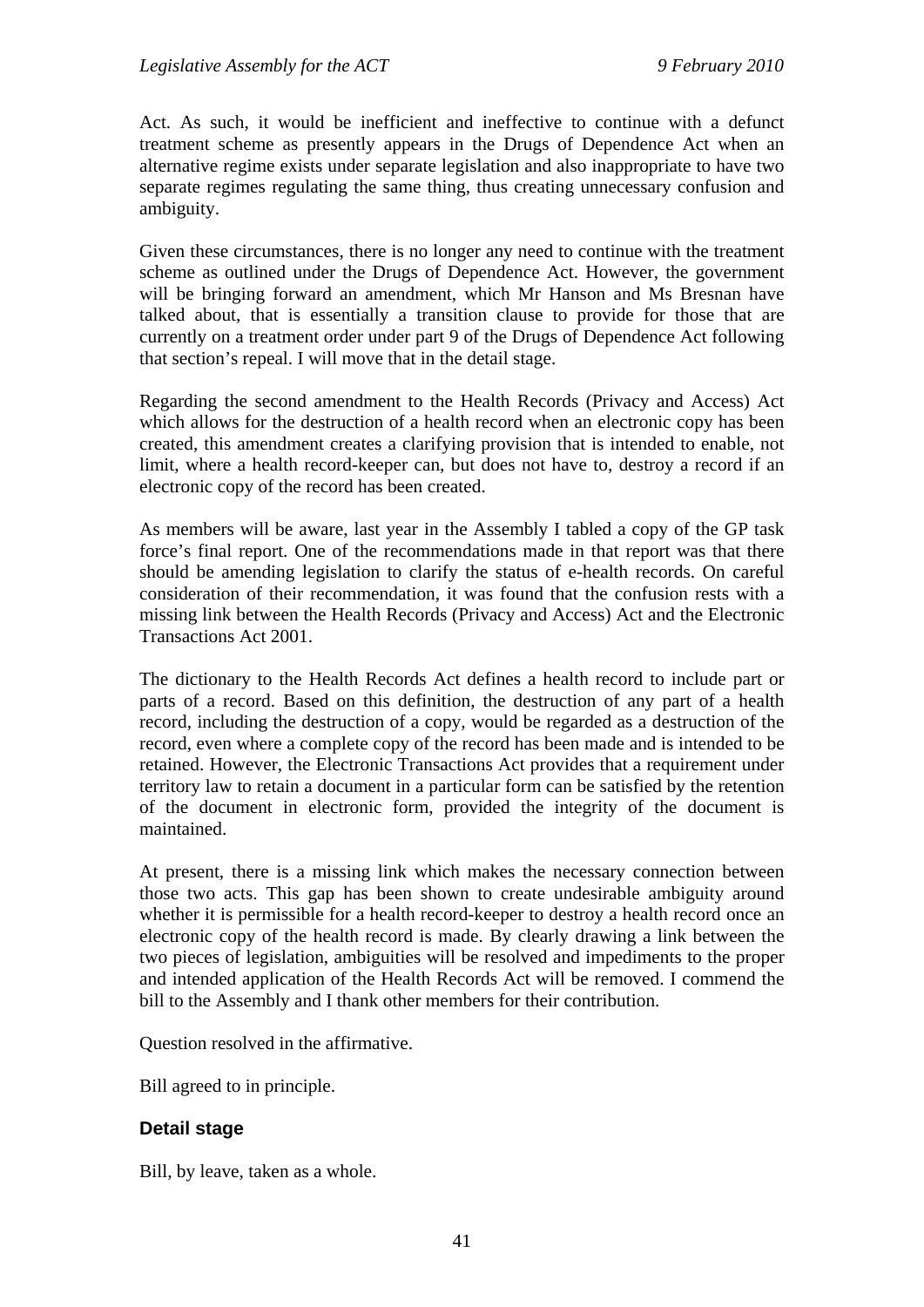Proposed new clause 10A.

**MS GALLAGHER** (Molonglo—Deputy Chief Minister, Treasurer, Minister for Health and Minister for Industrial Relations) (12.20): Pursuant to standing order 182A, I seek leave to move amendment No 1 circulated in my name as it is minor and technical in nature.

Leave granted.

**MS GALLAGHER**: I move amendment No 1 which inserts a new clause 10A *[see schedule 1 at page 120]*.

I will not take up any more time. Really, the need for this amendment arose when we were going through the bill. It became clear that we had omitted a transitional provision to ensure that existing treatment orders can continue to be in force post the repealing of this section of the Drugs of Dependence Act. This amendment addresses that and provides a transitional arrangement. I also table a supplementary explanatory statement along with that amendment, Mr Speaker.

Proposed new clause 10A agreed to.

Bill, as a whole, as amended, agreed to.

Bill, as amended, agreed to.

# **Fair Trading (Motor Vehicle Repair Industry) Bill 2009**

Debate resumed from 19 November 2009, on motion by **Mr Corbell**:

That this bill be agreed to in principle.

Debate (on motion by **Mrs Dunne**) adjourned to the next sitting.

## **Sitting suspended from 12.24 to 2 pm.**

# **Questions without notice Hospitals—Calvary Public Hospital**

**MR SESELJA**: My question is to the Minister for Health and it relates to comments made about the compulsory acquisition of Calvary hospital. Minister, at 10 am yesterday on 2CC radio you were reported as saying: "We are going to have to look at everything from compulsory acquisition to the status quo. You know, we're going to have to look at seriously everything, every single option." Minister, at 1.10 pm yesterday on the *Canberra Times* online you were reported as saying, in relation to compulsory acquisition:

I think it's a crazy option. It would tie up 30 per cent of our public health system in the courts for the near future.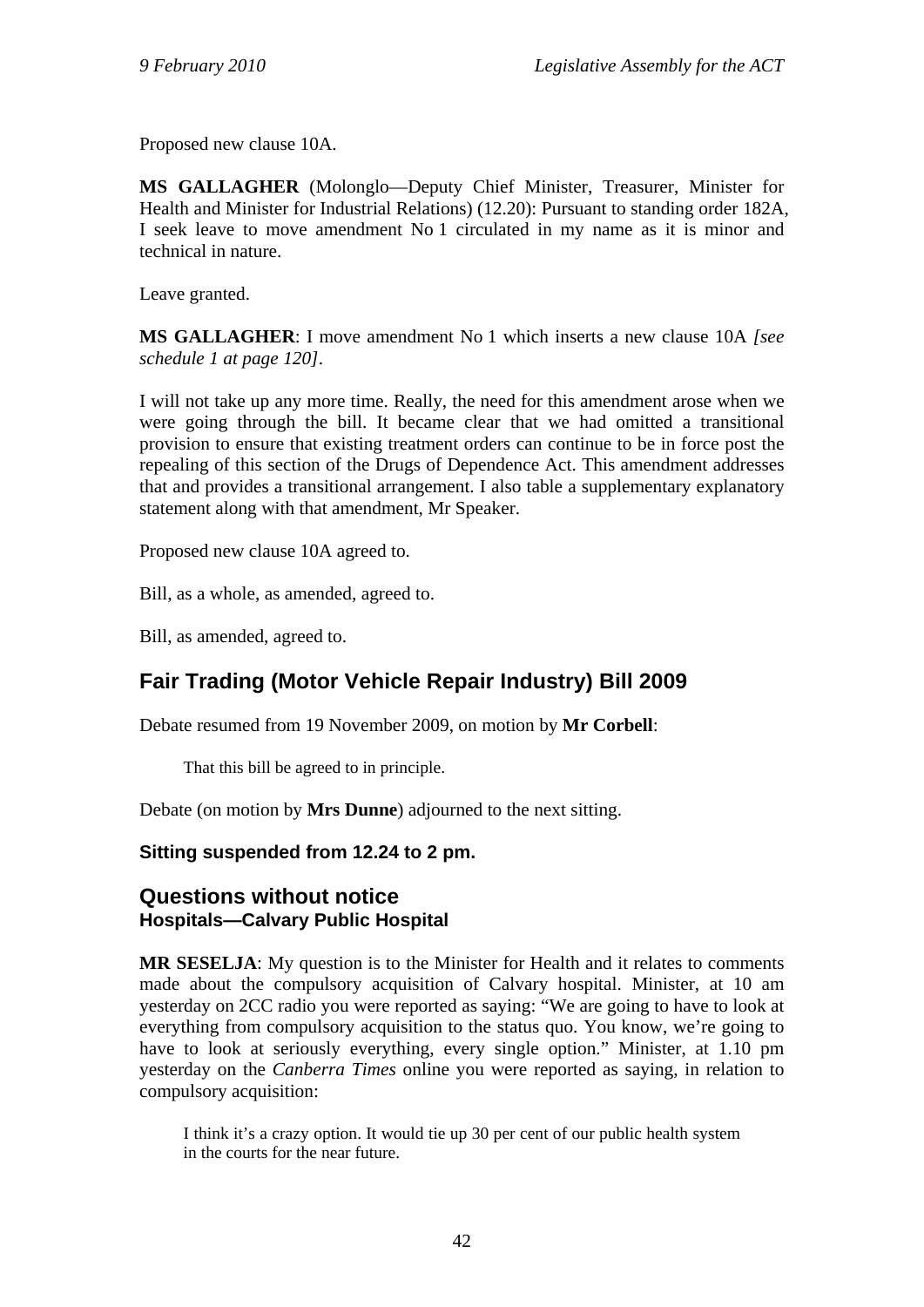Minister, what changed from the time you stated that compulsory acquisition was something you were going to seriously look at to when you later referred to it as a crazy option?

**MS GALLAGHER**: I thank the Leader of the Opposition for the question. The comments I made around looking at all the options are correct. I think governments have to look at all options, even if a number of those options are not ones that we want to pursue.

**Mr Hanson**: Including crazy options.

**MS GALLAGHER**: Well, unlike the opposition, we do not just dig a hole, hop in it and cannot get out of it. What we do—

*Opposition members interjecting*—

**MS GALLAGHER**: Mr Hanson is still down that hole—and you are still trying to scrabble out of it. But you cannot get out because you did not give yourself a lifeline to get out. But governments—and unlike this Assembly, which seems incapable of making tough decisions—this government will examine all options—

**Mr Hanson**: Except for the crazy ones.

**MS GALLAGHER**: in terms of the next step forward—

**Mr Seselja**: What about the crazy ones?

**MR SPEAKER**: Order!

**MS GALLAGHER**: including those that we do not think have any merit—and compulsory acquisition, we do not think, has any merit. But it is at one end of the spectrum. The other end of the spectrum is the status quo, and then there will be a number of options in between. This government will examine all of them, and we will look, now that this proposal is not going to proceed, at what is the next best way we can proceed.

This government maintain the view that the proposal we were out consulting on is the best way forward. Financially, it is the best way forward. That has now been supported by independent peer review of Treasury's analysis.

*Mr Hanson interjecting—* 

**MS GALLAGHER**: Well, Mr Hanson, you find a mistake, mate, because that is something that you have not been able to do. Nobody has been able to dispute the financial analysis of this sale, of the proposed sale.

*Opposition members interjecting*—

**MR SPEAKER**: Order!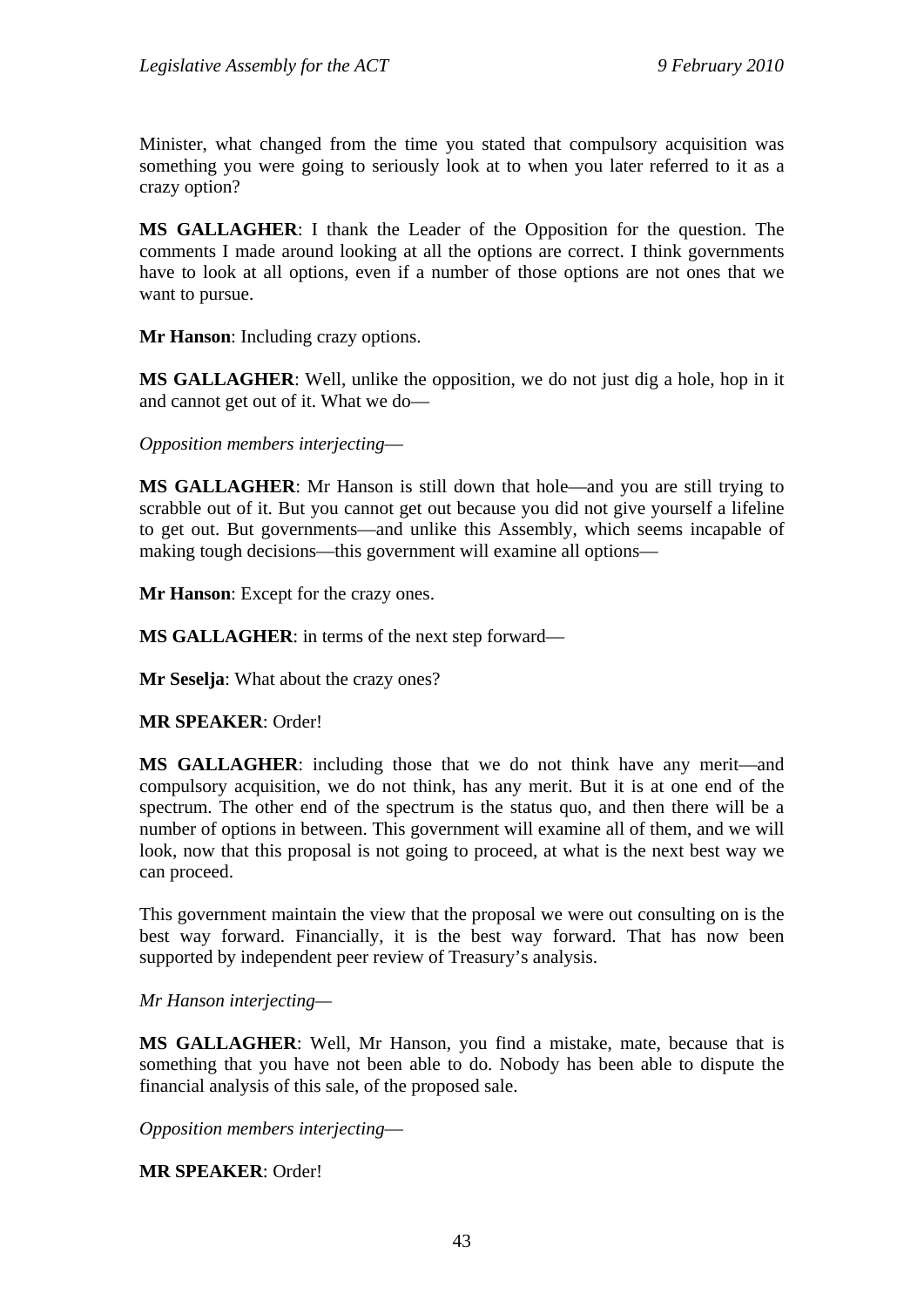**MS GALLAGHER**: As uncomfortable as that may make the opposition, you have not been able to find a mistake or an error in the analysis that Treasury has done.

**Mrs Dunne**: I raise a point of order, Mr Speaker. The question that Mr Seselja asked was in relation to the government's views on compulsory acquisition. Do you think that we could get the Treasurer back to that issue?

**MR SPEAKER**: I draw to the Treasurer's attention that your colleagues have not helped by diverting the Treasurer's attention.

**MS GALLAGHER**: Thank you, Mr Speaker. The options that the government will consider will go right across the spectrum, from compulsory acquisition—

**Mr Hanson**: Crazy to crazy!

**MS GALLAGHER**: Yes, it is a crazy idea. It is a crazy idea. But we are left without the preferred option.

**Mr Hanson**: Well, we're going to seriously consider it.

**MS GALLAGHER**: Well, you know, it would be interesting to hear whether the opposition actually think compulsory acquisition is the preferred way forward. But compulsory acquisition, we do not believe, is the way forward. But it has to be—

**Mr Seselja**: We'll rule out the crazy options, Katy.

**MS GALLAGHER**: This is a sign of an opposition that has spent too long in opposition—and hopefully it will stay there. As a government, you put all options on the table. You then decide what the preferred option is. And some of those options will be options that the government does not support—and compulsory acquisition of Calvary is one of them.

**Mr Smyth**: You were pretty keen on it on Sunday night.

**MS GALLAGHER**: No, I have never been keen on compulsory acquisition, Mr Smyth. The government has not been keen on compulsory acquisition at all—for the problems that we all know would eventuate if we did follow that path. That path would involve tying up our public health system in the courts. It would bring on a very big blue between government and the church—and it would not deliver a new public hospital on the north side of Canberra, which is what this government is trying to deliver and is being continuously obstructed in by other members in this place.

**MR SPEAKER**: A supplementary question, Mr Seselja?

**MR SESELJA**: Minister, don't these completely contradictory positions demonstrate a lack of reasonable contingency planning on your part?

**MS GALLAGHER**: No; they demonstrate a failure of the opposition to understand the difficult issues that are presented to the government in trying to build a new public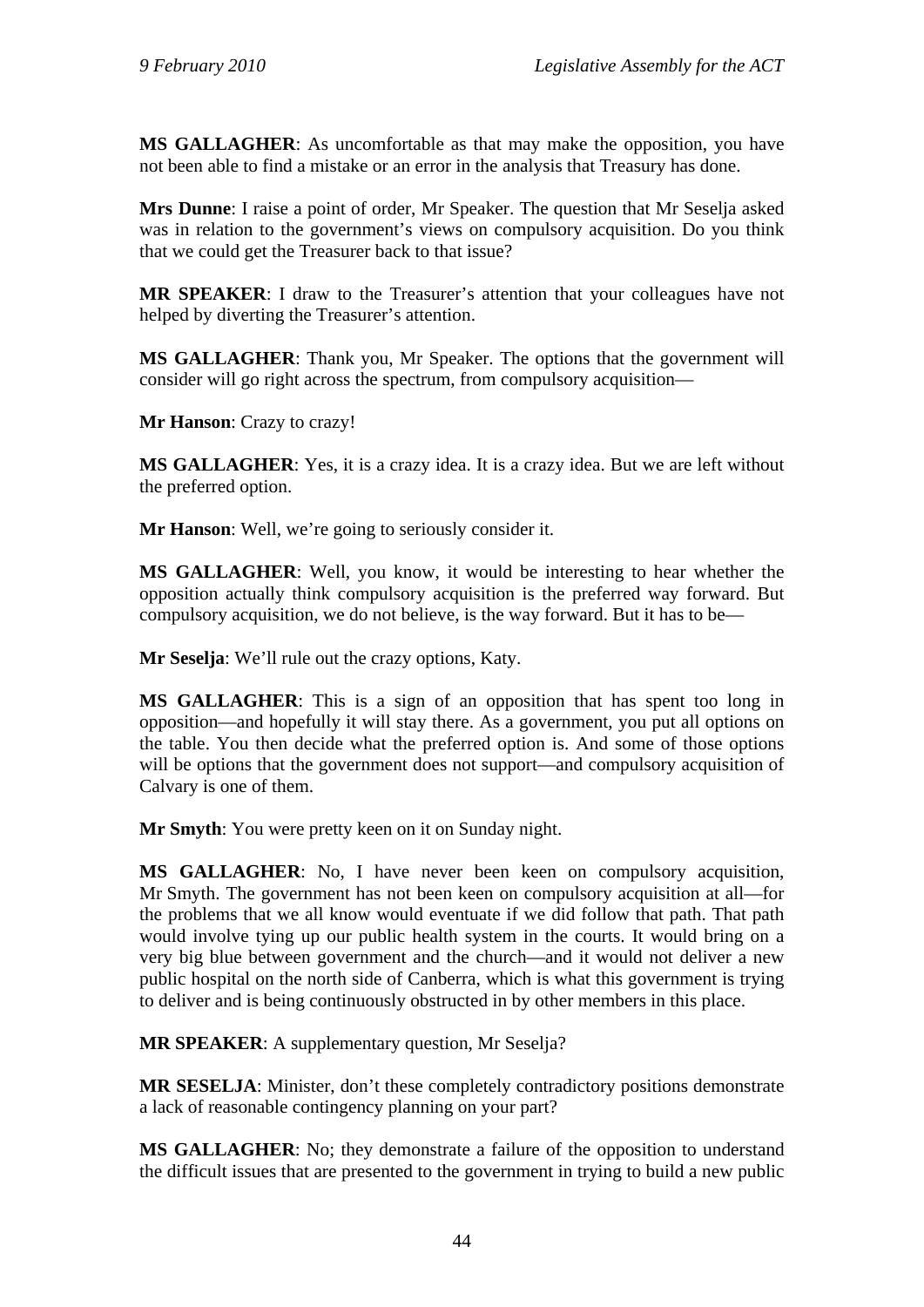hospital—a new private hospital for the north side of Canberra. I cannot understand why you guys do not support that.

**MS PORTER**: Mr Speaker, a supplementary.

**MR SPEAKER**: Yes.

**MS PORTER**: Minister, what are your future plans for Calvary hospital now that negotiations on this proposal have ceased?

**MS GALLAGHER**: I thank Ms Porter for the question. The Chief Minister and I met with the chair of the board of the Little Company of Mary on Saturday morning.

**Mrs Dunne**: On a point of order, Mr Speaker: could I ask you to reflect on whether Ms Porter's question is in order, given the nature of the original question was about compulsory acquisition.

**Ms Porter**: It is about our options.

**Mr Hanson**: No, it was not. It was specifically about reconciling completely diametrically opposed statements about compulsory acquisition. It has nothing to do with the future plans.

**MS GALLAGHER:** So you're not interested. You don't care because you don't want a public hospital on the north side of Canberra.

**Mrs Dunne**: We want Mary to ask questions that are in order.

**MS GALLAGHER:** We notice it does not feature too largely in Jeremy's discussion paper. Thirty per cent of our public health system, you just forgot that.

**MR SPEAKER**: Order! You will have your chance, Ms Gallagher. There is no point of order, Mrs Dunne. I think the first question invited Ms Gallagher to talk about a range of options and the supplementary question related to that range of options.

**MS GALLAGHER**: Thank you, Mr Speaker. I cannot for the life of me think why the opposition would not be interested in the way forward on how we invest \$200 million on a north side hospital, but there you go. The Chief Minister and I met with the chair of the board of the Little Company of Mary on Saturday morning. It was a very cordial meeting. I think relations between the government and LCM are very strong. We committed to continue to work together. The chair of the board and, indeed, other board members expressed their frustration.

The letter from Mr Brennan to the government, which I received on Saturday, indicated the board still maintains the view that the proposal was the best way forward in terms of delivering the outcomes we wanted, which were a new, reinvigorated public hospital on the north side of Canberra, a new private hospital on the north side of Canberra and increased investment in palliative care services in the ACT. They were the three outcomes, I think, that both parties had been working on.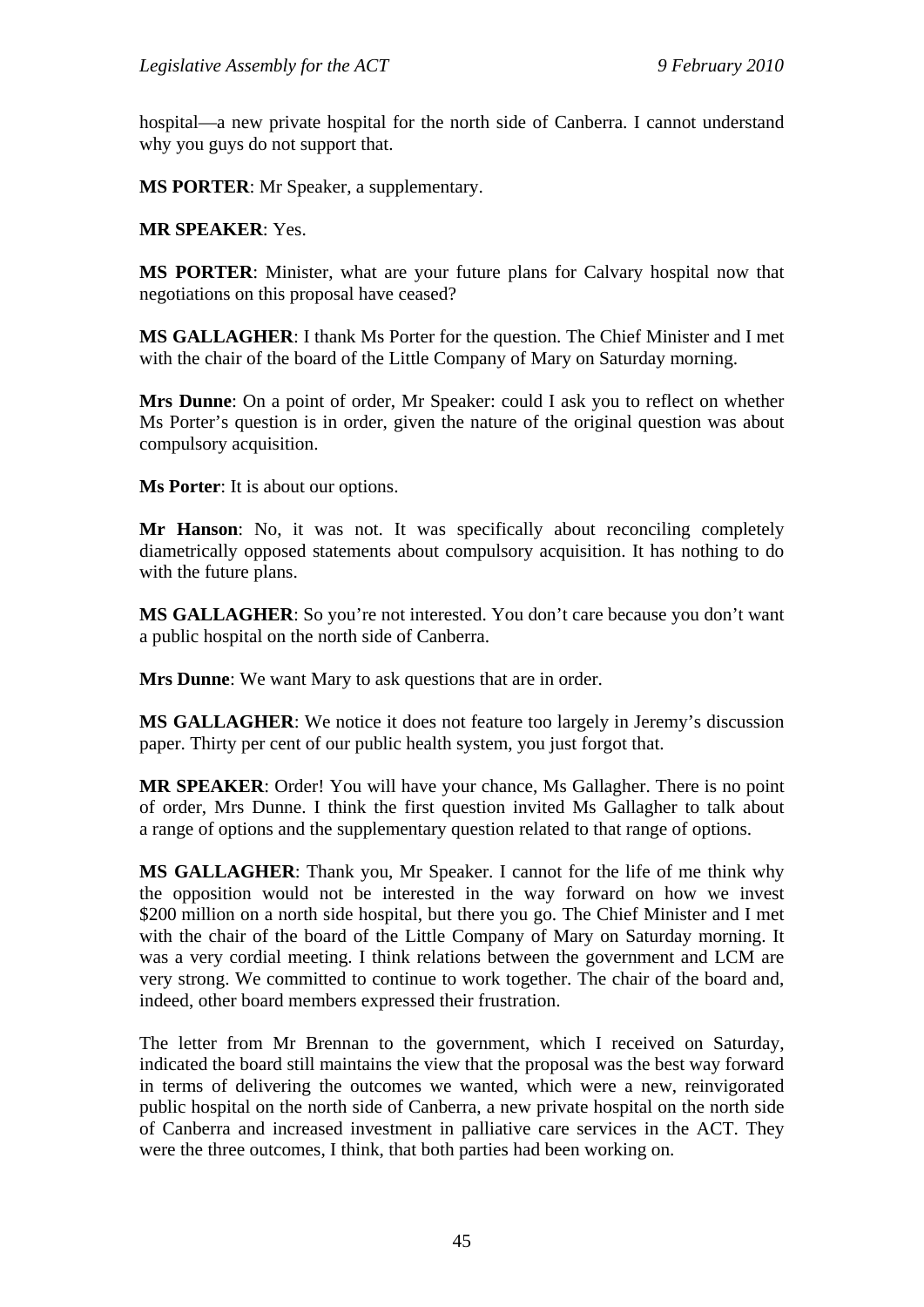This proposal is not going to go ahead; so it does require the parties to reconvene and continue those discussions. That is something that I will be leading the work on. I know the goodwill that exists around the table and the understanding that LCM has. As opposed to supposed experts in this place who have failed to grasp the issues on the table, LCM understands the difficulties the government faces from a budgetary point of view. Despite the fact that they will be the beneficiaries of continued investment in Calvary Public Hospital, they understand the difficulties faced by the government.

**MR SPEAKER**: A supplementary question, Mr Hanson?

**MR HANSON**: Thank you, Mr Speaker. Minister, why are you going to continue to waste more of the government's time and money on considering an option that you have already discounted as crazy?

**MS GALLAGHER**: When we chose the path of consulting on this proposal we had already considered a number of other options. That is what governments do. Governments get advice on a number of options on the way forward and we have done so over a number of years with Calvary. We will continue to do so. We will not exclude options off the table, despite the fact that the government might not support them. This is how you make decisions. I know Mr Hanson is incapable of making a decision, but this is how you do it. You put all options on the table and then you go through the options and say, "Well, this one isn't going to work for whatever reason. This one isn't going to work for whatever reason. However, these options are ones which we will pursue."

That is how government makes decisions. It does not surprise me that you guys do not understand that. These are difficult decisions. None of the options we are now going to have to consider are the government's preferred option because the preferred option is over. So none of the options is the best option. Let us just understand that. This Assembly has been complicit with other players in ensuring that the preferred option does not go ahead. Every single member in this place has to take some responsibility for the fact that two-thirds of this place did not support—

**Mr Stanhope**: The best option.

**MS GALLAGHER**: The best option of a new public hospital on the north side of Canberra. As hard as it is to say that, that is the reality. The sisters did not get the support that they deserved from this ACT Assembly. All the sisters got from this Assembly were attacks on their reputation.

# **Schools—league tables**

**MS HUNTER**: My question is to the Minister for Education and Training. Given that you declared in the Assembly in March 2009 that "I, like my state and territory education colleagues, have concerns in relation to the potential for data that is available through the national testing process to be utilised in simplistic league tables", what action did you take over the last 12 months to prevent the publication of what amounts to basic or simplistic league tables in the *Canberra Times* on 29 and 30 January this year?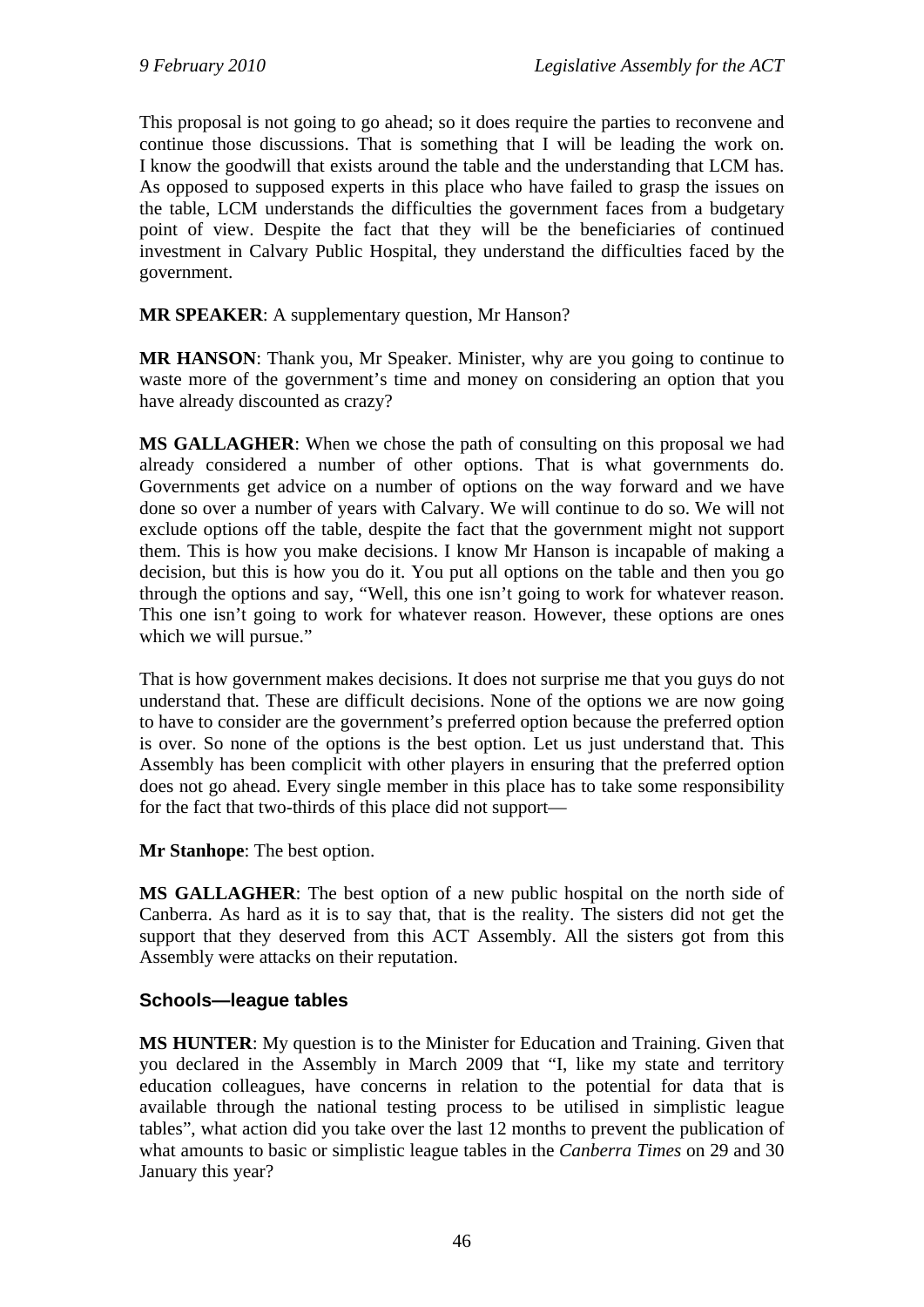**MR BARR**: I thank Ms Hunter for the most unexpected question in question time so far this year. I would invite members to have a look at what was published in the *Canberra Times*. This is anything but a simplistic league table. In fact, this is one of the most rich and important pieces of information that has been put into the public domain about education in this country. It is important in the context of this significant change in education policy and in this era-defining moment in ensuring that no longer do governments, schools, unions and those who are interested in education have excuses for inaction in relation to the performance of our schools.

There has been a lot of commentary in relation to the position that was taken by a number of newspapers around the country. Ms Hunter selectively quotes from an answer I gave in March to this question, ignores what I said in September, and ignores that there were protocols put in place throughout 2009 as education ministers from around the country met to consider these issues. Protocols on the reporting of student results were put in place. Individual students could not be identified and the My School website, in the presentation of data, moved away completely from a simplistic ranking of schools.

What the *Canberra Times* published was the 2009 NAPLAN test data. That is what they published, and that was what it was—the 2009 NAPLAN testing data. In contemplating this issue and the response of some of the stakeholders, I would like to quote from a particular article written in the *Age* by Shaun Carney. He is referring to the Australian Education Union in this context, but I think it equally applies to the Greens party. He says:

… the AEU has indulged in the worst sort of stakeholder behaviour—refusing to consider new policy approaches and simply sticking out its hand for more money.

If you set out to create a textbook example of an interest group destroying its own efforts at advancing a cause, and trying to get in the way of a Government that has a long-term reform objective, you could probably not come up with anything better than the AEU's performance over the My School site.

It equally applies to the Greens party. What were the front-page stories that were on newspapers around the country after the My School launch? The fact that some of the nation's richest private schools performed worse than comparable state schools. One would argue this is good PR for the state sector and the exact opposite of what the unions and the Greens had predicted.

We must move beyond this league tables debate. Whether you are for them or against them, they are a distraction from the real issues in education. We must move beyond it. The *Canberra Times* have published what they have published. In jurisdictions where there were some attempts to block the freedom of the press, information from the My School website was still published. So if the Greens have a particular concern and believe that there is some legislative path to prevent newspapers from publishing publicly available information, let them bring forward legislation.

**MR SPEAKER:** Ms Hunter, a supplementary question?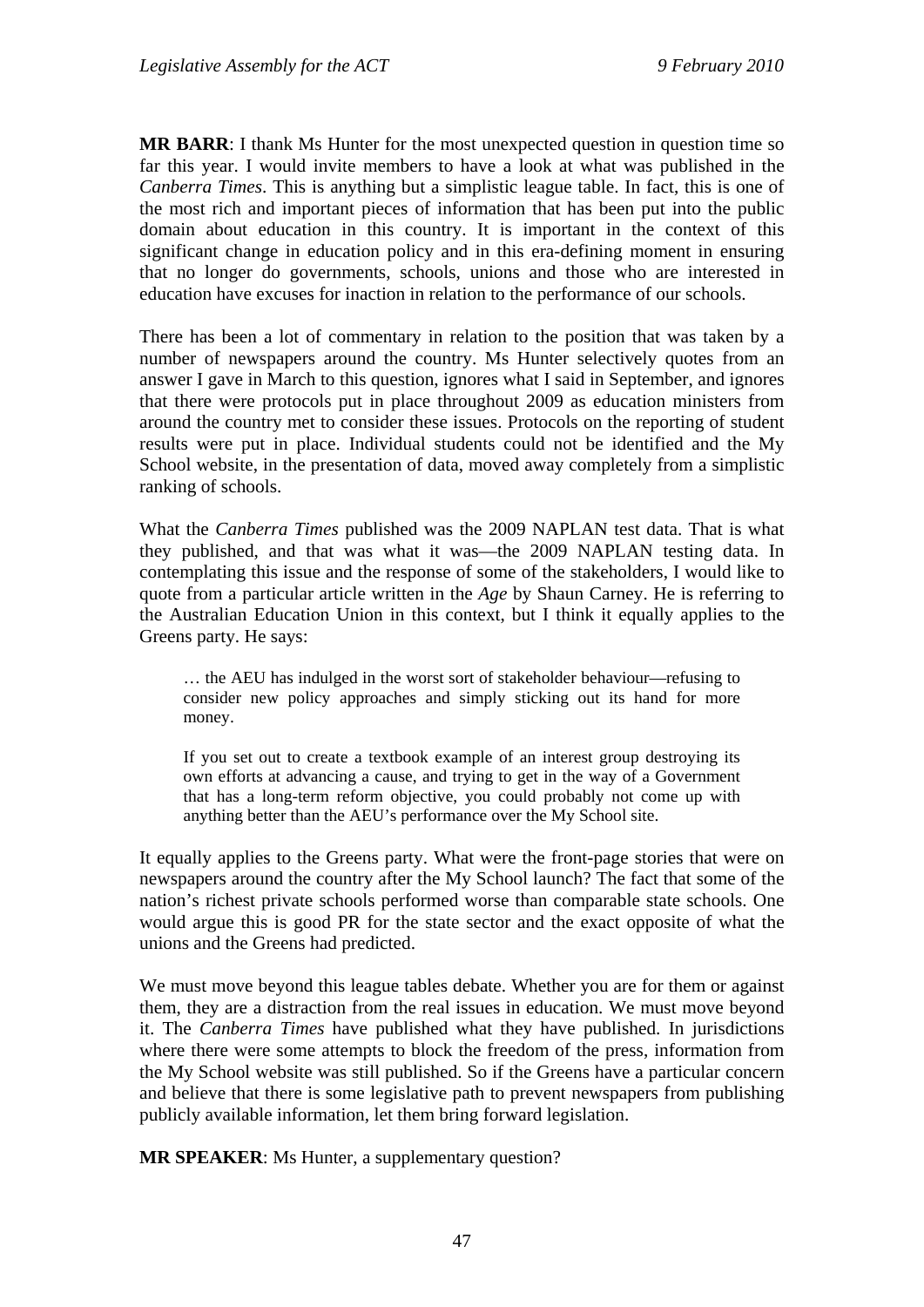**MS HUNTER**: Thank you, Mr Speaker. Minister, given that you told the Assembly in November 2009 that it is not possible to create a simplistic league table for the information from the site, did you or your staff have discussions with the *Canberra Times* about the publication of data from the My School website that was printed in the paper on 29 and 30 January?

**MR BARR**: I had numerous conversations with reporters from the *Canberra Times* once their stories were published and at the press conference I held on the day that the website went live. In the lead-up to the announcement, a media release was issued advising that the information would be available online. But no, I did not seek to influence the editorial policy of the *Canberra Times*; nor will I ever seek to influence the editorial policy of the *Canberra Times*. I do not think I would have much success, Mr Speaker. And let me assure the Greens that I have no intention whatsoever of taking any travel trips to China or Burma to seek advice from those governments on how to manipulate freedom of the press.

**MR SPEAKER**: Supplementary, Mr Hargreaves?

**MR HARGREAVES**: Thanks very much, Mr Speaker. Minister, has the government previously had access to detailed comparisons with interstate schools, and has the government previously had access to comparisons with other similar schools?

**MR BARR**: No. For the first time, information has been made available on the comparison of similar schools according to the index of community socio-educational advantage across the country. This paints a challenging picture for the ACT system, but it also presents some opportunities to learn from best practice.

What I was particularly pleased to see was that across the public, Catholic and independent sectors there were schools in the ACT system that were performing well above their interstate counterparts and that the education system in the ACT has a number of schools that are performing outstandingly. As I said on the day of this data release, though, the challenge within our very good education system is to ensure that all schools are achieving to the level that some of the schools across the sectors have demonstrated through the 2009 testing data.

It is worth noting, of course, that from 2008, when the NAPLAN testing began, to 2009, the ACT was one of only two or three jurisdictions in the country that showed a statistically significant improvement in a number of the NAPLAN testing domains, particularly in year 3 and year 5, from memory in the areas of grammar, punctuation and spelling. That was important—to see some improvement from 2008 to 2009.

This jurisdiction continues to be either equal first or second across the country in all of the domains except maybe one or two out of the 20 or so that are tested. We continue to be a top performing jurisdiction, but that does not mean that there is not more work that can be done. That is why the government has a five-year literacy and numeracy strategy that commenced last year, particularly in response to data that we got from the 2008 NAPLAN testing.

**MS LE COUTEUR**: A supplementary, Mr Speaker.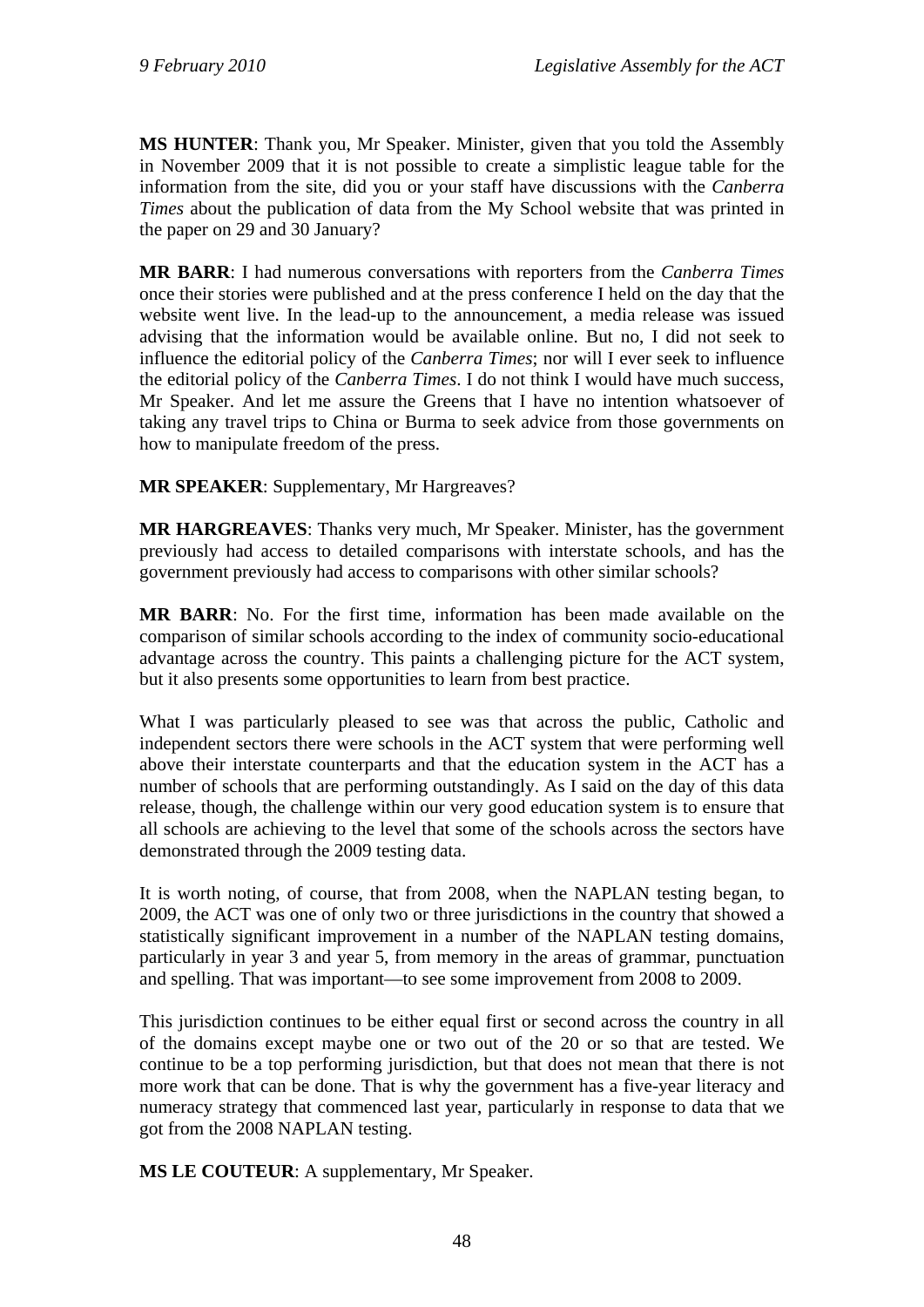#### **MR SPEAKER**: Ms Le Couteur.

**MS LE COUTEUR**: Minister, can you advise the Assembly whether, since the release of this data, schools in the ACT have been approached by parents wishing to take their children out of the so-called underperforming schools?

**MR BARR**: I have received no such advice from the education department. I understand that, at the beginning of the school year, there are some movements between schools. That occurs normally. Some students do not settle in to a new school immediately or they find that, once they have been there for a couple of weeks, it is not the school for them and they do move. That is a normal occurrence.

The insinuations that have been made by some, which would see a massive shift in enrolments in the ACT, certainly have not occurred in the first few weeks of school. I think we need only look at the experience in other Australian jurisdictions, most particularly Tasmania where this information has been publicly available for some time and did not lead to a massive change in enrolments.

What it does is provide very clear evidence for government, for education departments and for schools about where to direct resources. If there is one thing we can be absolutely certain of as a result of this information being publicly available, it is that the debate in this country about where resources in education should be delivered is now over. We know where the extra resources ought to go. Overwhelmingly, it is to the public and Catholic systems. In the context of the ACT, it is predominantly into the public system. That is why it is pleasing to see the commonwealth government, for the first time in quite some time, invest more money in ACT public schools through a range of national partnerships that I am sure we will be talking about more over the course of 2010.

#### **Education—literacy and numeracy**

**MS PORTER**: My question is to the Minister for Education and Training. Would the minister outline the steps the government is taking to improve literacy and numeracy outcomes for ACT students?

**MR BARR**: I am pleased that Ms Porter raised this matter and we did not have to wait too long to talk more about literacy and numeracy in this territory. Last year the government introduced a five-year literacy and numeracy strategy. This strategy recognises the expertise, commitment and professionalism of our teachers and our school leaders. It builds on the practices in literacy and numeracy that have led to the ACT's high national and international standing. It acknowledges the crucial role of principals and school leaders in improving school effectiveness. It recognises the challenges that schools face in meeting the diverse needs of all of their students and recognises that all schools identify and support students in need of specific attention. It recognises the importance of new technologies and their evolving role in assisting students to learn and to demonstrate their literacy and numeracy capabilities.

The new strategy is based on an understanding that all teachers are teachers of literacy and numeracy and that a combination of literacy and numeracy strategies and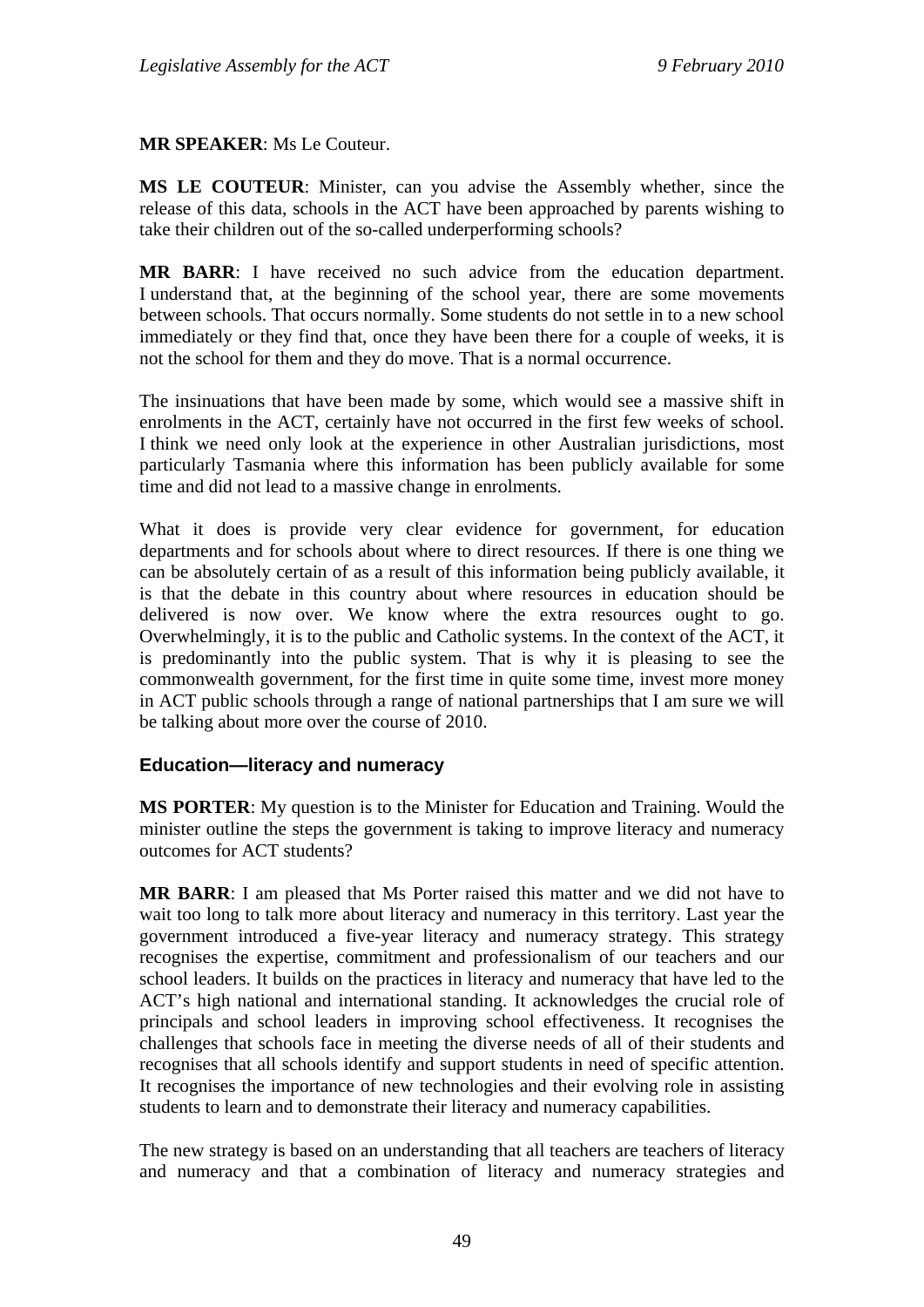interventions is needed to ensure that all students reach their full potential. Finally, and perhaps most significantly, the strategy also values the critical importance of partnerships between home and school.

So what targets does this strategy set? By 2013 we will aim to increase the mean score in the NAPLAN tests in years 3, 5, 7 and 9 by eight points in reading, writing and numeracy. We aim to reduce the achievement gap for Indigenous students in reading, writing and numeracy by 25 per cent. We intend to go about this by ensuring that all ACT public schools include literacy and numeracy targets and strategies in their school plans and that these targets and plans will be based on NAPLAN data. Principals and teachers will use the SMART measurement assessment reporting toolkit. It is a computer tool to analyse NAPLAN results and to help develop school-based targets and strategies.

The My School website and all of the information that has become available as a result of its publication has shown that all of our schools can improve. Some need to improve across the board; others just in particular areas. What it does identify is that we need targeted strategies that work. Evidence and needs-based solutions are what we need and the government intends to implement those. It is my view that across the ACT education system in public, Catholic and independent schools we can set high expectations and we can achieve these goals.

We need to set high expectations of students, of teachers and of principals. As part of our literacy and numeracy strategy and a revamping of the education and training department, a new network school director model is being implemented to support and coach individual schools and principals. School leadership teams will establish a shared vision for literacy and numeracy teaching and learning in the school context. They will model and promote a professional learning community and promote common understandings of literacy and numeracy standards. They will develop teachers' professional knowledge, teachers' skills and teachers' capacity to use research-based practices to improve their teaching of literacy and numeracy. Programs such as first steps and count me in too that have proved very successful in the ACT system will be rolled out. It is important that we have a detailed and considered response to the information that is available, but let us recognise the importance of this information being publicly available. It is crucial to reforming education.

**MR SPEAKER**: Ms Porter, a supplementary question?

**MS PORTER**: Thank you, Mr Speaker. Could the minister provide details of the national literacy and numeracy partnership with the federal Labor government?

**MR BARR**: The literacy and numeracy national partnership aims to put in place the infrastructure and practices that will deliver sustained improvement in outcomes for all students, especially those who are falling behind. The national partnership supports reforms in schools that focus on effective and evidence-based teaching, strong school leadership and the effective use of student performance information to identify where support is needed.

In Canberra, 12 public schools, seven Catholic schools and six independent schools have been identified to receive support in the first two years of the national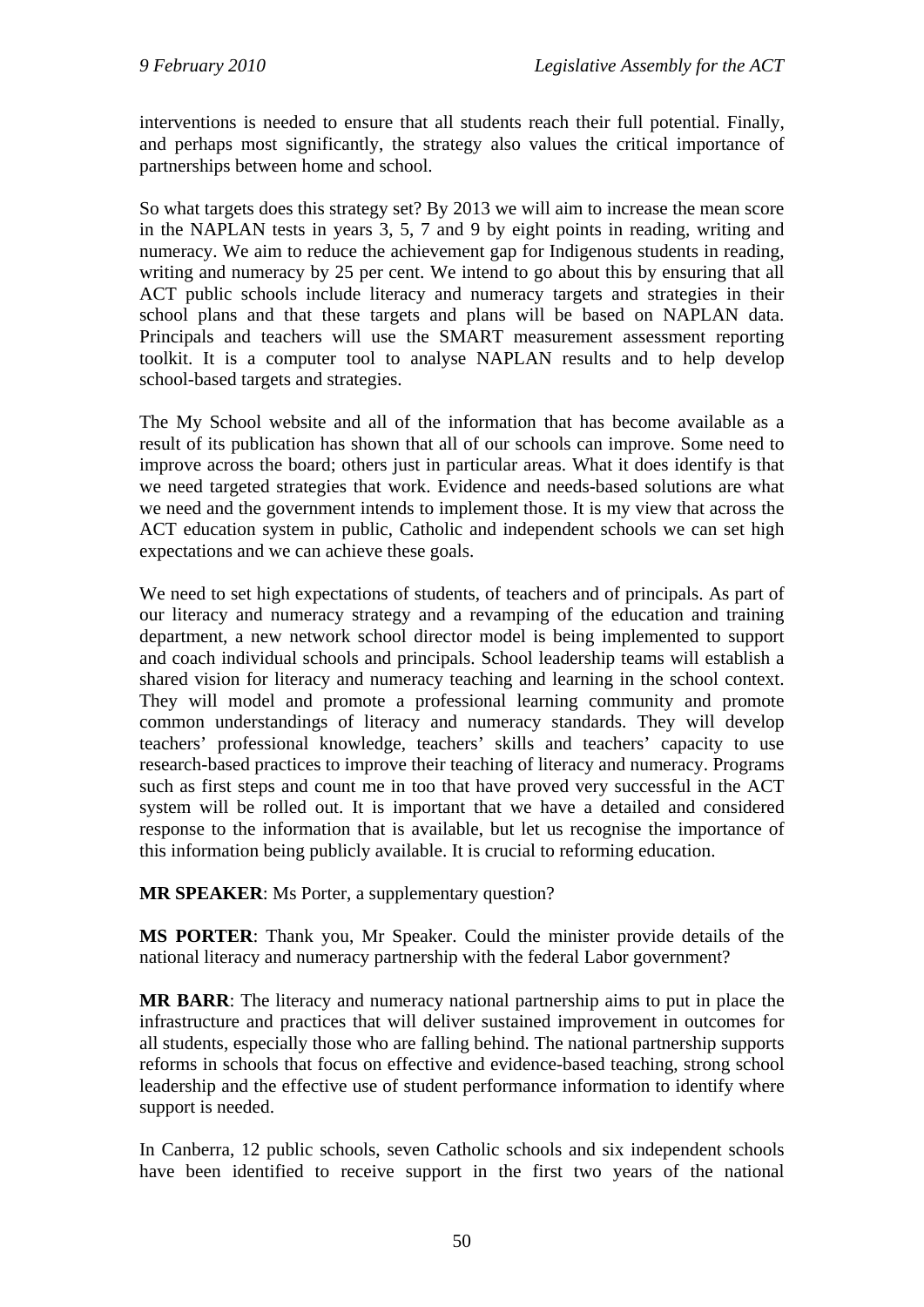partnership. This is further proof that the old public versus private debate in education is over.

Under this partnership, government and Catholic schools have identified the count me in too and first steps programs as system-based teaching initiatives. Count me in too is a school-based model where facilitators work with teams of teachers in their schools. School facilitators are supported through training and follow-up meetings with specialist literacy and numeracy officers. Professional learning focuses on understanding how students learn about numbers and maths and using assessment to guide future practice.

First steps delivers specialist training in teaching either reading or writing to all specialist literacy and numeracy officers. These facilitators will train teachers in identified schools in the implementation of first steps. It provides teachers with a comprehensive map of development to help them to assess and monitor student needs. First steps includes detailed support material that will help teachers to build effective literacy classrooms. Under the national partnership, five Indigenous literacy and numeracy officers will work with Indigenous students in kindergarten up to year 4.

**MR SPEAKER**: A supplementary question, Mr Hargreaves?

**MR HARGREAVES**: Thanks very much, Mr Speaker. Could the minister provide details of other national education partnerships with the federal Labor government?

**MR BARR**: We are investing \$8 million under the teacher quality national partnership. This will see us establish the ACT teacher quality institute and schoolbased centres of teacher education excellence. The institute will have initial responsibilities for pre-service teacher accreditation, teacher registration and certification of teachers against the national standards. It will also see the establishment of a teacher education committee. This committee will formalise our strategic partnerships with the University of Canberra, the Australian Catholic University, the Catholic Education Office, independent schools, principals and education unions. Under this partnership, the ACT will implement nationally agreed teacher standards and certification processes in line with the national teacher professional standards framework.

We will enhance strategies to support whole-of-career continual improvement for classroom teachers in public and Catholic schools. We will increase school-based decision making in staffing processes. Principals and senior staff will have greater responsibility in staffing and recruitment. This will include increased involvement in teacher transfer and exchange and increased flexibility to determine the school's staffing mix.

In all aspects of education, nothing is more important than the quality of the teaching. This is one area where the government is especially pleased to be working in a national partnership with the commonwealth. But we are also investing \$3 million under the low socioeconomic status national partnership. That is because a student's SES status also has a major impact on his or her success in education. This partnership will see extra help for four ACT schools—Kingsford Smith, Florey, Charnwood-Dunlop and Richardson. Under this partnership, we will develop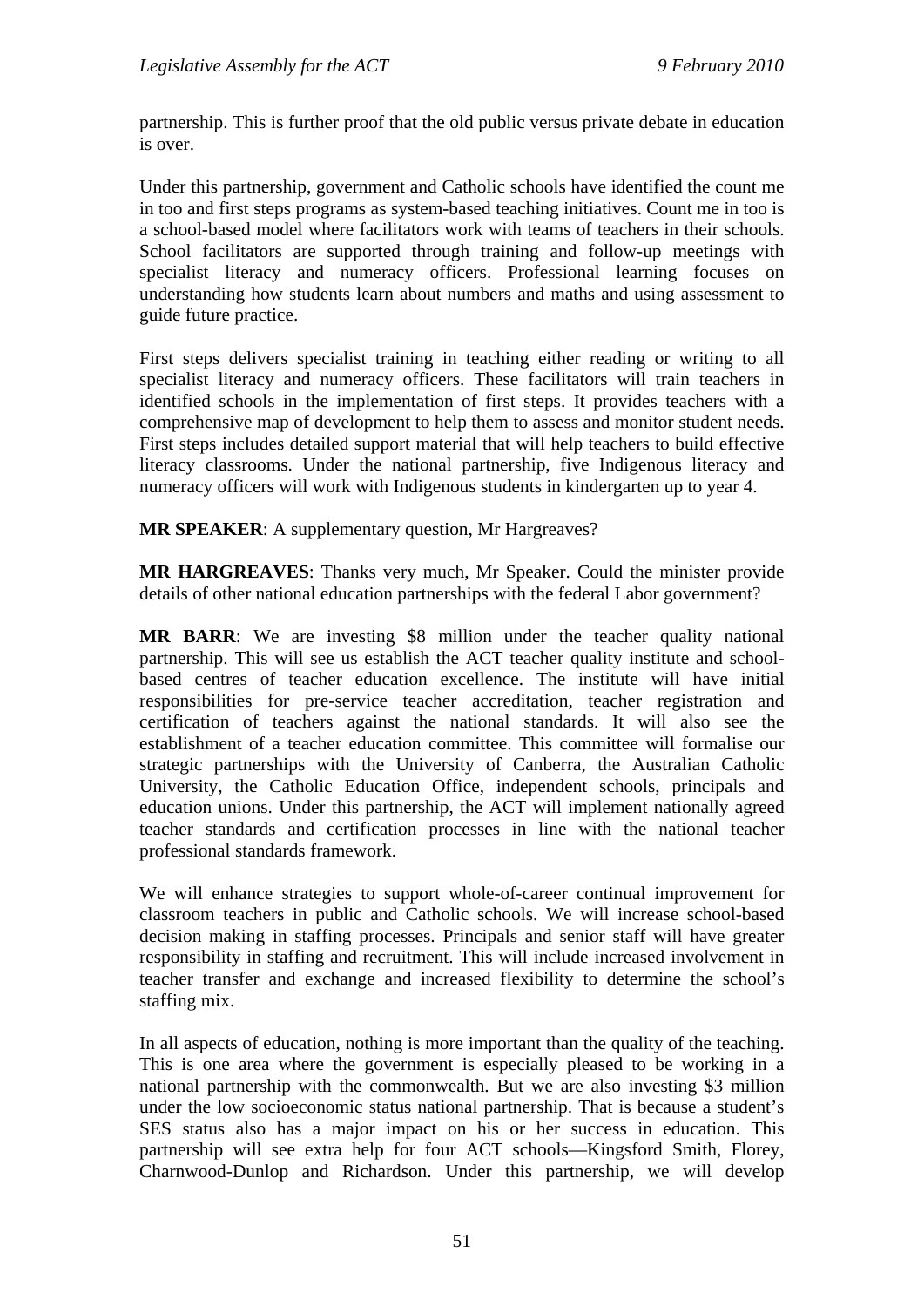individual learning plans for Indigenous students and back this with placing accomplished and leading teachers in these schools.

These are comprehensive plans to improve the education of every student in the ACT. They deserve the unanimous support of this Assembly.

**MR SPEAKER**: A supplementary question, Ms Hunter?

**MS HUNTER**: The minister for education has just outlined a whole lot of programs that really go to the heart of literacy and numeracy—

**MR SPEAKER**: No preamble, thank you.

**MS HUNTER:** What I would like to know is: from what you have outlined, are you encouraging teachers to teach to the NAPLAN test or are you actually looking at the whole of a child's education and the need to have a rich education that, of course, includes literacy and numeracy?

**MR BARR**: Literacy and numeracy are the fundamental building blocks of a quality education. It is very difficult to succeed in other areas of education whenever you do not have those basic building blocks. So they are critical, absolutely critical, to achieving success in education. That said, national testing is not the be-all and end-all of the government's approach to improving literacy and numeracy outcomes and, indeed, to improving educational outcomes; nor will it become the total focus of education in the ACT.

But it is important that we do focus on those basic elements of education. I believe it is fundamental to the success of students in so many other areas of education and so many other areas of life. If you cannot read, if you cannot write, if you cannot spell, you will struggle to do well in so many other areas of life.

# **Hospitals—Calvary Public Hospital**

**MRS DUNNE**: My question is to the Treasurer. Treasurer, you proposed to spend \$77 million of taxpayers' funds to purchase Calvary hospital to achieve—to use your own words—the return of a significant asset "to our balance sheet as an asset for the ACT community". Treasurer, what advice did you ask for, and from whom, on what options are available to the ACT government to invest additional funds in Calvary hospital?

**MS GALLAGHER**: What advice did I ask for, and from whom, around how to invest additional funds in Calvary?

**Mrs Dunne**: Yes.

**MS GALLAGHER**: In addition to the purchase of the hospital?

**Mr Seselja**: As an alternative.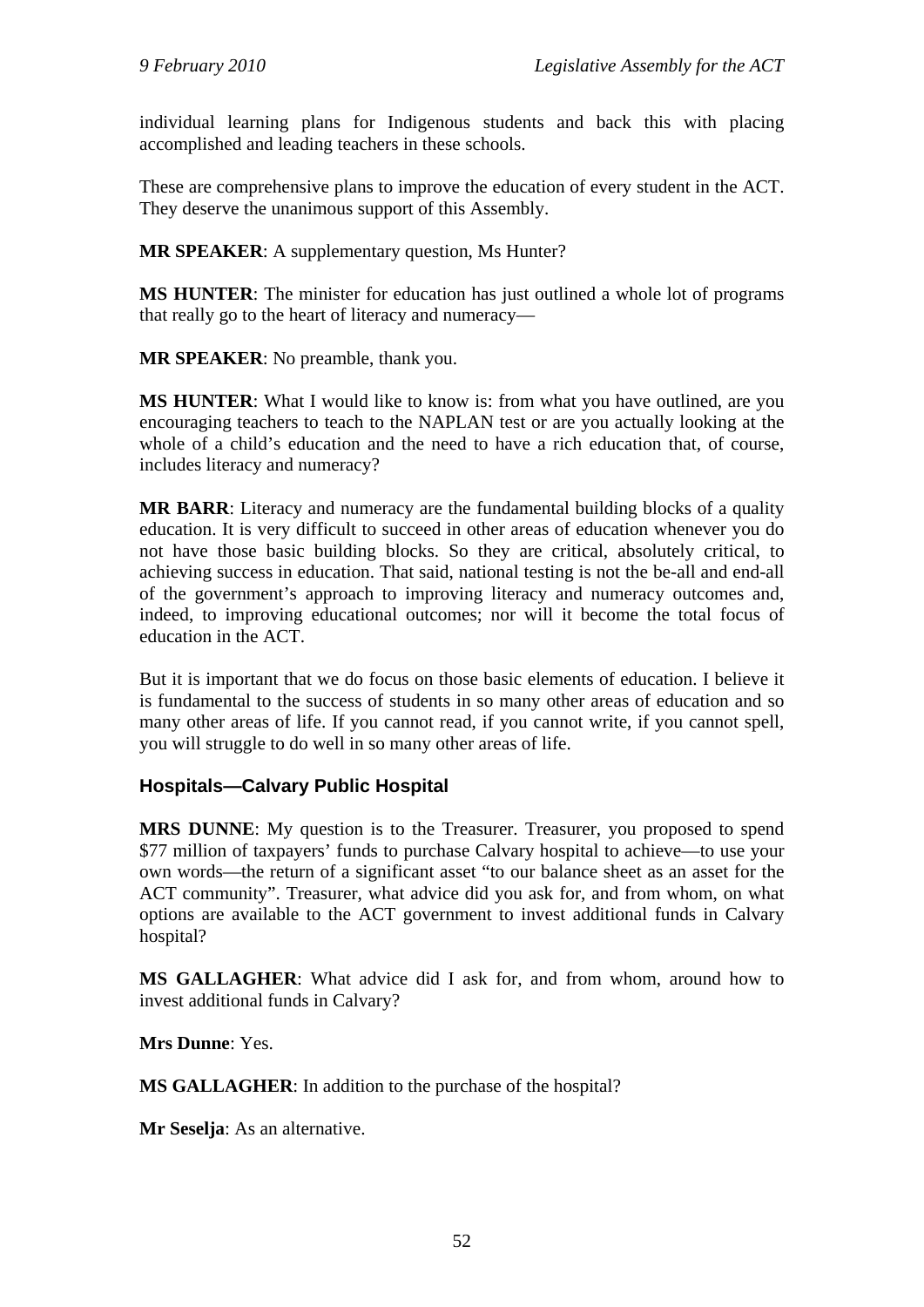**MS GALLAGHER**: As an alternative. Well, there have been a number of options canvassed over the years. Minister Corbell sought to acquire operations at the hospital that pre-dated my time. That was rejected by Little Company of Mary. As a result of the functional review decisions, we investigated taking more of an arm's-length approach to the management and contract arrangements at Calvary, giving them more control over the management of the hospital. That was not agreed to by the parties. We looked at investing the money under the current arrangements, and that is outlined in the financial analysis that no doubt Mrs Dunne has read. We examined building a third hospital, and we examined the proposal that we have been consulting on for some time.

They were the options that were investigated. We could not, and did not, pursue options which were going to be resisted by Little Company of Mary. We felt that, having regard to the outcome of the discussions that Minister Corbell had led, in order to navigate a way through this arrangement it needed to be done with the full support of the current owner and operator. Those are the options that we considered. We believe that all of those, under any analysis, have shown that the option to buy would have had, from a financial point of view and also from an integrated health system point of view, the best long-term outcomes for this city—and as is shared by Little Company of Mary, who is a larger health provider than the territory.

They are the options that we looked at. I think we have to again look at those options of the third hospital, compulsory acquisition, the status quo and any other options that the government considers worth pursuing, along with Little Company of Mary, and we are going to do just that over the next few months.

**MR SPEAKER**: Mrs Dunne, a supplementary?

**MRS DUNNE**: Thank you. Minister, what are the other options that the government might consider worth pursuing in the next few months?

**MS GALLAGHER**: I am not in a position to inform the Assembly of what those are at this stage. I will, though—

*Mr Hanson interjecting—* 

**MS GALLAGHER**: I will, and I have no problem with them. I have been written to by the chair of the Little Company of Mary on Saturday, outlining the recent decision they have made. The government will respond to that letter and seek to reopen negotiations with LCM about a way forward.

The reality is, despite the head-in-the-sand approach from the Liberals, we need to build a north side hospital. We need to have it built within the next six years. We would prefer to do it at Calvary. We do not want to build a third hospital. We want to do it with the agreement of the Little Company of Mary.

**Mr Hanson**: Well, you botched it, didn't you?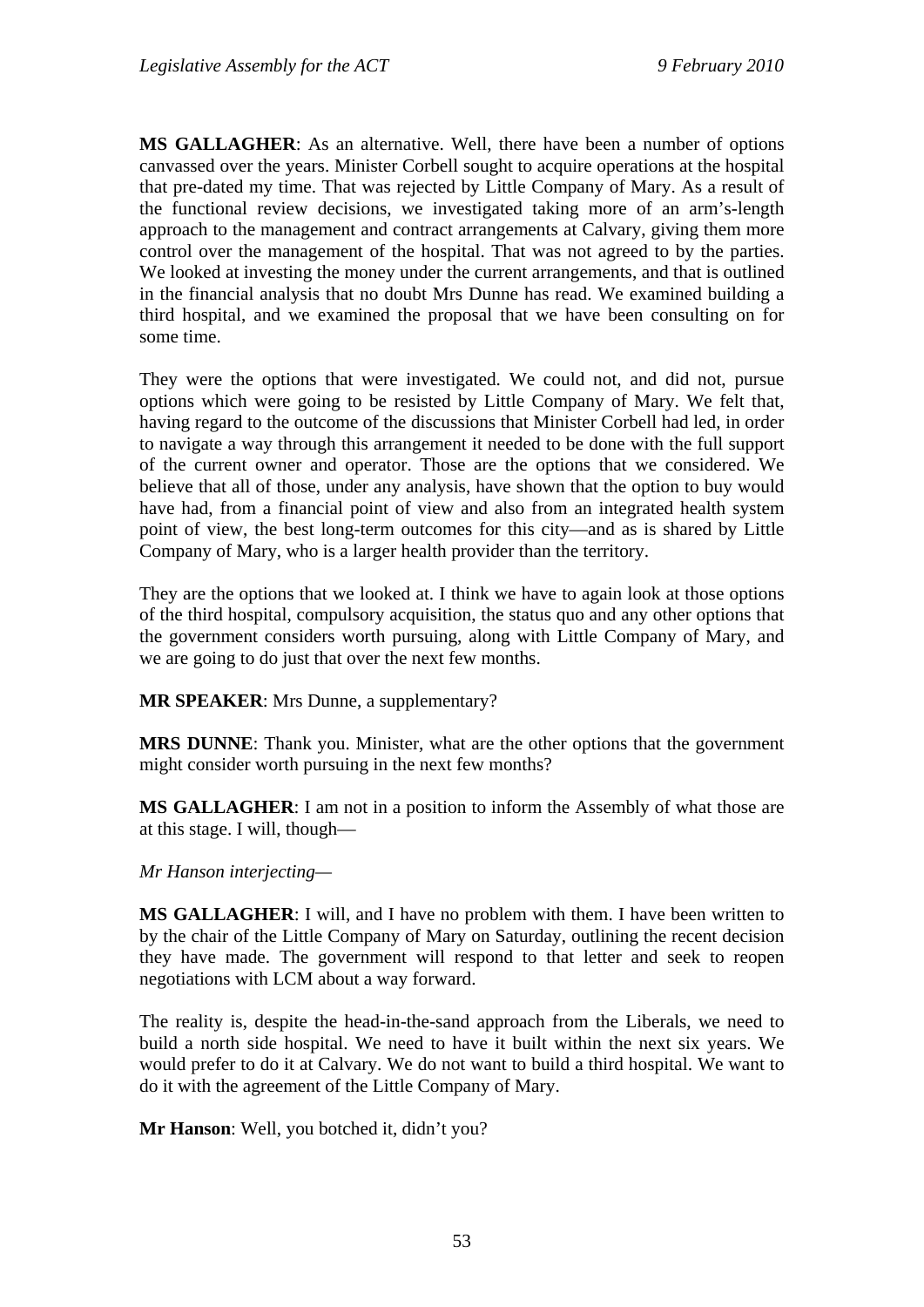**MS GALLAGHER**: We had a way forward. We had a way forward that had a beneficial outcome to our budget—

*Mr Hanson interjecting—* 

**MS GALLAGHER**: that had a beneficial outcome to the people of the ACT—

*Mr Hanson interjecting—* 

*Mrs Dunne interjecting—* 

**MR SPEAKER**: Order!

**MS GALLAGHER**: and had a beneficial outcome to the Little Company of Mary.

**Mr Hargreaves**: I raise a point of order, Mr Speaker. Mrs Dunne asked a supplementary and has not got the courtesy to listen. Could you please ask them to be quiet.

**MR SPEAKER**: Members, let us hear the answer from Ms Gallagher. Ms Gallagher, you might choose to answer the question and not attack the Liberal Party.

**MS GALLAGHER**: Thank you, Mr Speaker. But the reality is we need to have a fully functioning, modern, north side hospital, preferably within six years, with currently increased capacity by at least another 50 per cent, and we would prefer to do it with the support of Little Company of Mary.

They are, I guess, the directions of the discussions that we will have. That will not stop what we have already done. As Mr Hanson knows, there have been new operating theatres built there. There is a new intensive care theatre there. *(Time expired.)*

**MR SPEAKER**: Mr Smyth, a supplementary question?

**MR SMYTH**: Treasurer, did the advice that you received—or did you request any advice—include the accounting practices in other states, the requirements of the relevant accounting standard or the requirements of the Auditor-General on the reporting of this proposed sale?

**MS GALLAGHER:** Yes, I sought advice against all those things a number of times, including repeatedly when I received correspondence from people such as Terence Dwyer who wrote with a view on things. Yes, I have received all that advice. The advice from Treasury is that it cannot be dealt with in any other way in terms of how we manage our budget, including little footnotes: "By the way, yes, this has come off our bottom line for an asset that we don't own. Sorry about that, because we don't own the asset." We cannot do footnotes to the financial statements, which are some of the recommendations that have come on this.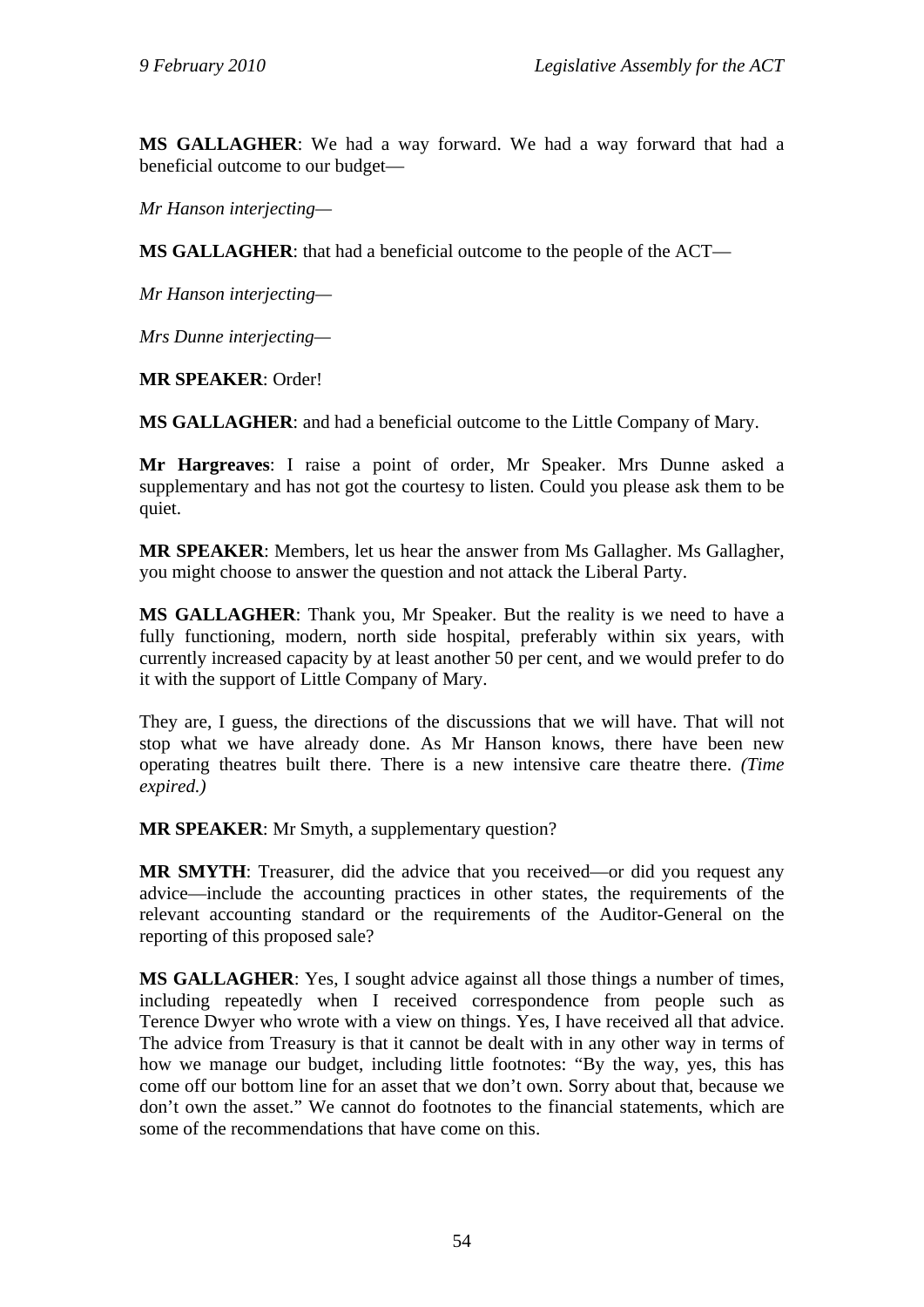Obviously Mr Smyth does not agree that is one of the financial challenges now presented to the government. You do not agree with the Treasury advice to the government that the best way forward is for the government to own an asset when it is going to invest in excess of \$200 million in it. Treasury advice, unsurprisingly, to the government—I do not know why you would be doubting this—is: "If you are going to spend upwards of \$200 million upgrading a facility, we reckon it is in the territory's best interests that you own it." What a surprise that would be!

**Mr Hanson**: \$160 million over 20 years?

**MS GALLAGHER**: Do you think Treasury might say, "Actually, we think you should invest \$200 million, but just hand it over as a grant to a third party. That is the best way forward for our budget"? What a ridiculous situation! It is very clear that the most beneficial way for our budget is for us to own the asset, for us to invest in it and for us to deliver the services. Nobody has been able to find fault with that advice. You can raise questions on it but you have not been able to find fault with it.

**MR SPEAKER**: A supplementary question, Ms Porter?

**MS PORTER**: Thank you, Mr Speaker.

*Mr Hanson interjecting*—

**MR SPEAKER**: Mr Hanson, it is a bad start to the year from you. You have been interjecting all afternoon and it is starting to become tiresome. It is only day one of the season. Ms Porter.

**MS PORTER**: Thank you, Mr Speaker. Minister, can you advise of the difficulties in funding a \$200-million rebuild of the Calvary hospital site?

**MS GALLAGHER**: As members have heard me say a number of times in this place, the challenge presented to the government is: how do we manage an upgrade of this size, of this order, essentially doubling your public hospital capacity on that site for an asset that we do not own? If I could give you the example of the intensive care unit. That is a unit that is costing around \$11 million to build. It is almost complete. Anyone who drives by Calvary will see that construction on the side of the hospital as you enter Mary Potter Avenue. That asset has been completely funded by the people of the ACT up to the tune of \$11 million, straight from our bottom line, as has always been the way in terms of upgrading facilities at Calvary under any government that has made those decisions.

This is where I am interested that Mr Smyth thinks there is a magic remedy to this when it has not been one that has been uncovered by any other government when it has made an investment. You can manage small pieces of investment: \$10 million hits our bottom line, but you can manage it for one year. It does not drive the budget into continued deficit year after year after year. If Mr Smyth can support the allegation that he raises with me, which is that we have starved Calvary of funds, indeed he can go back and have a look at the facts.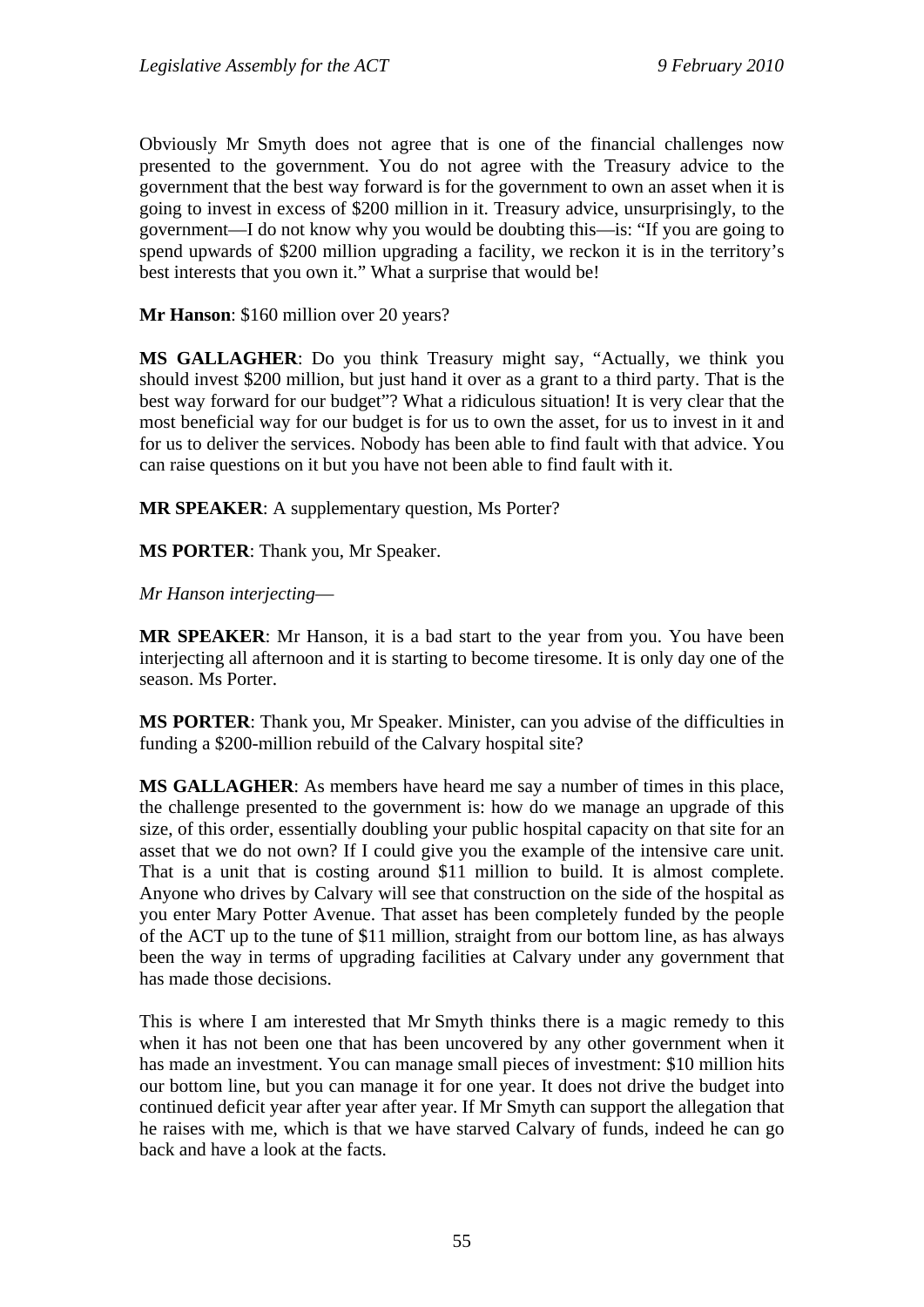**Mr Smyth**: No, they're little bits, little breadcrumbs. You throw them out.

**MS GALLAGHER**: No, they are not little breadcrumbs at all. It is millions and millions and millions of dollars, including every budget overrun that has been funded. Every budget that has been sought from the public hospital has been funded. Capital upgrades have been funded.

**Mr Smyth**: The same for Canberra Hospital?

**MS GALLAGHER**: Of course it is the same as Canberra Hospital, Mr Smyth.

**Mr Smyth**: Oh, so it's the same?

**MS GALLAGHER**: Yes.

**Mr Smyth:** You're funding public operations.

**MR SPEAKER**: Order!

**MS GALLAGHER**: The allegation—I am sorry; I know it is not parliamentary for me to respond to—

**Mr Smyth**: You're funding public operations.

**MR SPEAKER**: Your time is up, Ms Gallagher. It is only going to save you from unparliamentary behaviour.

**MS GALLAGHER**: I am sure I will get the chance to come back.

## **Environment—Green Square, Kingston**

**MS LE COUTEUR**: My question is to the Minister for Territory and Municipal Services and concerns his decision not to water the lawns of Green Square. I see that in December last year the government contracted a firm to undertake changes to Green Square. Minister, what changes did you make to the plans as a result of the community consultation, and had you already made up your mind on the lawns of Green Square?

**MR STANHOPE**: Of course, I was not personally involved in any changes that were made to any plans. Those are issues that are handled quite specifically by the department—in this case, by landscape architects employed by the department. Ms Le Couteur, I am more than happy to take advice on what changes may have been made to the landscape plans through the various emanations of the very detailed consultation that was part and parcel of the proposed upgrade of Green Square.

There has been extended, extensive consultation over a period of 18 months now. Certainly, the consultation has been at times fraught. There was not unanimity with respect to the different groups, or groups that might be identified. The interested parties can be divided between those retailers who are shop owners in Green Square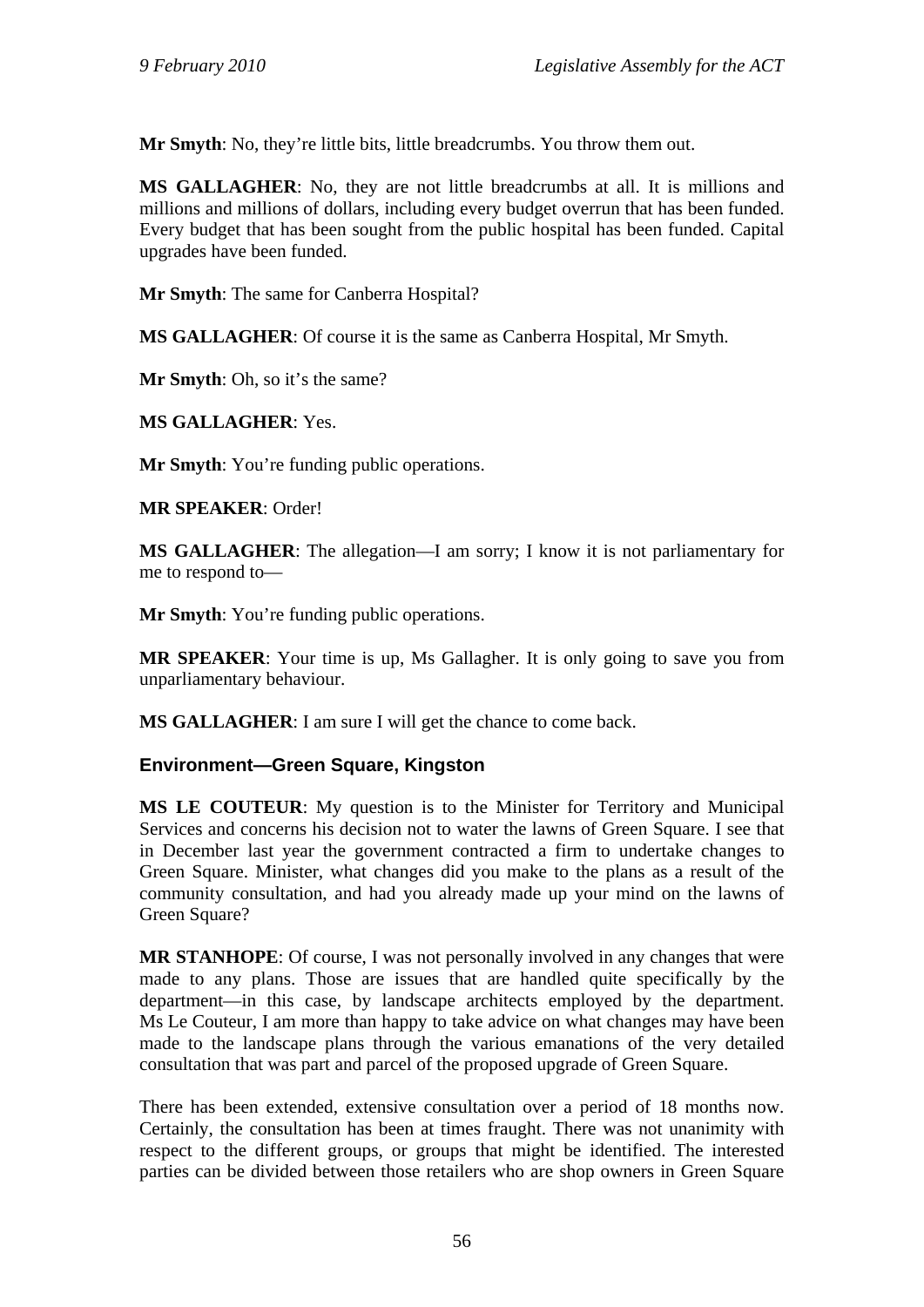and those other Kingston retailers outside Green Square, and there was a very different view and approach to this particular issue by shopkeepers, owners and operators in Kingston, depending on whether or not they were located in Green Square or outside Green Square. There was a particular Green Square specific view; there was a view more widely held by those not located within Green Square; and there was a view by some within the community.

At the end of the day, the government had applied and determined a budget for this particular upgrade and consulted on an upgrade consistent with the budget that was provided. It was not, and never was, in the context of the budget, and in relation to the upgrade, the government's intention that potable water would be applied through an inground irrigation system to irrigate grass in Green Square. The government entered negotiations for consultation and discussion on that basis. It was a decision made for two reasons. One was budgetary and the other, and more interestingly, particularly in relation to the Greens party attitude on this issue, was around the sustained and appropriate use of a very rare and valuable resource—water—and an equity issue.

It is interesting to me—I have not done a late count—that there are in excess of 80 shopping centres in the ACT. Except for patches of grass that are watered, I think two or three shopping centres additionally or historically have irrigation. That irrigation, as I have explained previously, is now being maintained simply to keep alive trees that have become dependent over the decades on a ready supply of water. One such place is Ainslie Avenue, across the road from the Assembly. That grass is irrigated. That grass is irrigated on the basis of horticultural advice that if we do not water the grass, the trees will not be watered and each of the London plane trees in Ainslie Avenue would die. Similarly, with the Lawns at Manuka, we water the grass for the sole purpose of keeping the plane trees alive, not to keep the grass irrigated or alive.

We have changed our attitude and philosophy in the eighth year of this drought, and being mindful of climate change and the rarity and value of water, and around a straight, I believe, and simple issue of equity. If we, today, put inground irrigation into Green Square and used potable water to keep the grass growing in Green Square, on what basis would the government then, on representations from active members of this Assembly, deny that same facility to the other 80 shopping centres that have no irrigated grass?

**MR SPEAKER**: Ms Le Couteur, a supplementary question?

**MS LE COUTEUR**: Thank you, Mr Speaker. Mr Stanhope, what communication did you have with ACTPLA regarding the Kingston master planning process, and were residents informed as part of that consultation process that Green Square would not in fact have a lawn, for the reasons you have just outlined?

**MR STANHOPE**: I do not think I have had any contact with ACTPLA in relation to the master plan. The master plan process has not been completed. It is a statutory process. The responsible minister is the Minister for Planning. But even in that event I am not sure that the Minister for Planning—I do not know; I do not speak for the Minister for Planning.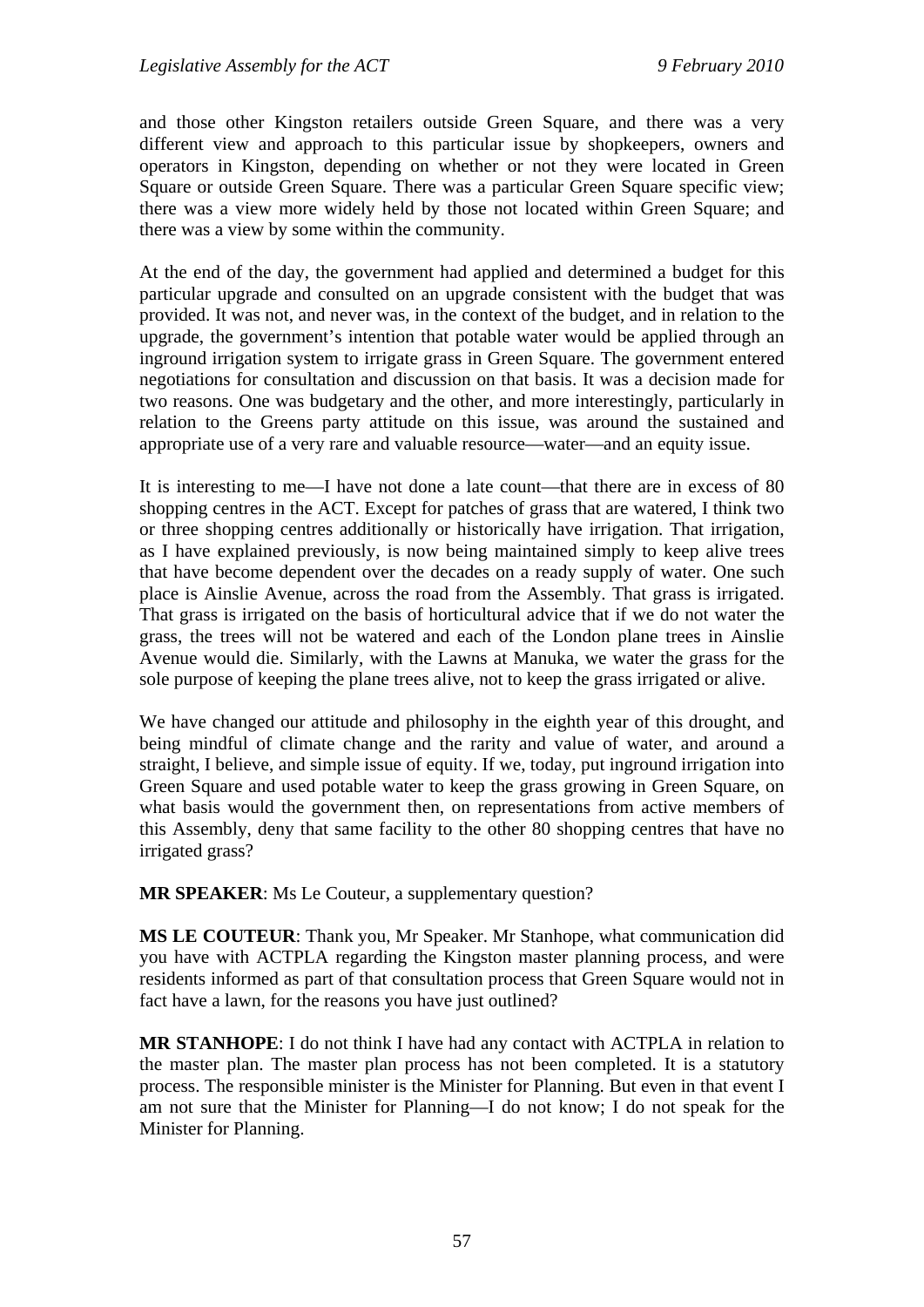I must say that I have adopted the attitude in government that when a statutory office is pursuing a function I tend not to become involved in the pursuit of that function prior to the completion of the work that the statutory office or officer is pursuing. I would have a very active interest or role once, say, a draft is prepared, but I do not believe that a draft master plan has yet been concluded for Kingston. I am not aware that it has; the minister may know. The minister indicates that ACTPLA has not yet produced a draft. I will be very interested in looking at the draft when the first draft is available, and I am sure there will be an opportunity for broad community consultation on that.

I have had no discussions with ACTPLA about any aspect of its intentions in relation to the drafting of a draft master plan for Kingston.

**MR SPEAKER**: Ms Hunter, a supplementary question?

**MS HUNTER**: Minister, given the now inevitable removal of the grass, have you considered changing the name of Green Square to something more appropriate?

**MR STANHOPE**: I would be more than happy to take submissions from you on that, Ms Hunter. I can just imagine, I think, the depth and the wit that the Greens would bring to the subject. I look forward to your submissions.

# **Hospitals—Calvary Public Hospital**

**MR HANSON**: My question is to the Minister for Health. Minister, you have consistently stated that the government is not making the necessary investments in Calvary whilst it is owned by a third party. However, on ABC 666 radio yesterday morning, the Archbishop of Canberra advised listeners that it was possible to make the necessary investments in Calvary hospital. I will quote from that:

I'm dependent upon advice from some fairly high powered financial advisers, and the advice I have received consistently from them and which I have passed on to the Government is that they can in fact invest if they wish …

Minister, can you confirm that you have in fact received this advice referred to by the archbishop, what did the advice contain and who authored the advice?

**MS GALLAGHER**: I do sense—a little part of me thinks—that Mr Hanson might already know the answer to that question he has just asked me. I received quite a lot of advice from the archbishop, a lot of letters, over a number of months and, indeed, a number of meetings. At one of the meetings he raised a number of times the belief that it was an easy thing for us, the government, to just invest this money, that we were just making it all up and that we really did not need to own an asset; we just needed to grant—

**Mr Seselja**: He didn't trust you.

**MS GALLAGHER**: Mr Seselja, this is obviously something you are very comfortable with. As a government, the archbishop put to me, "Really all you need to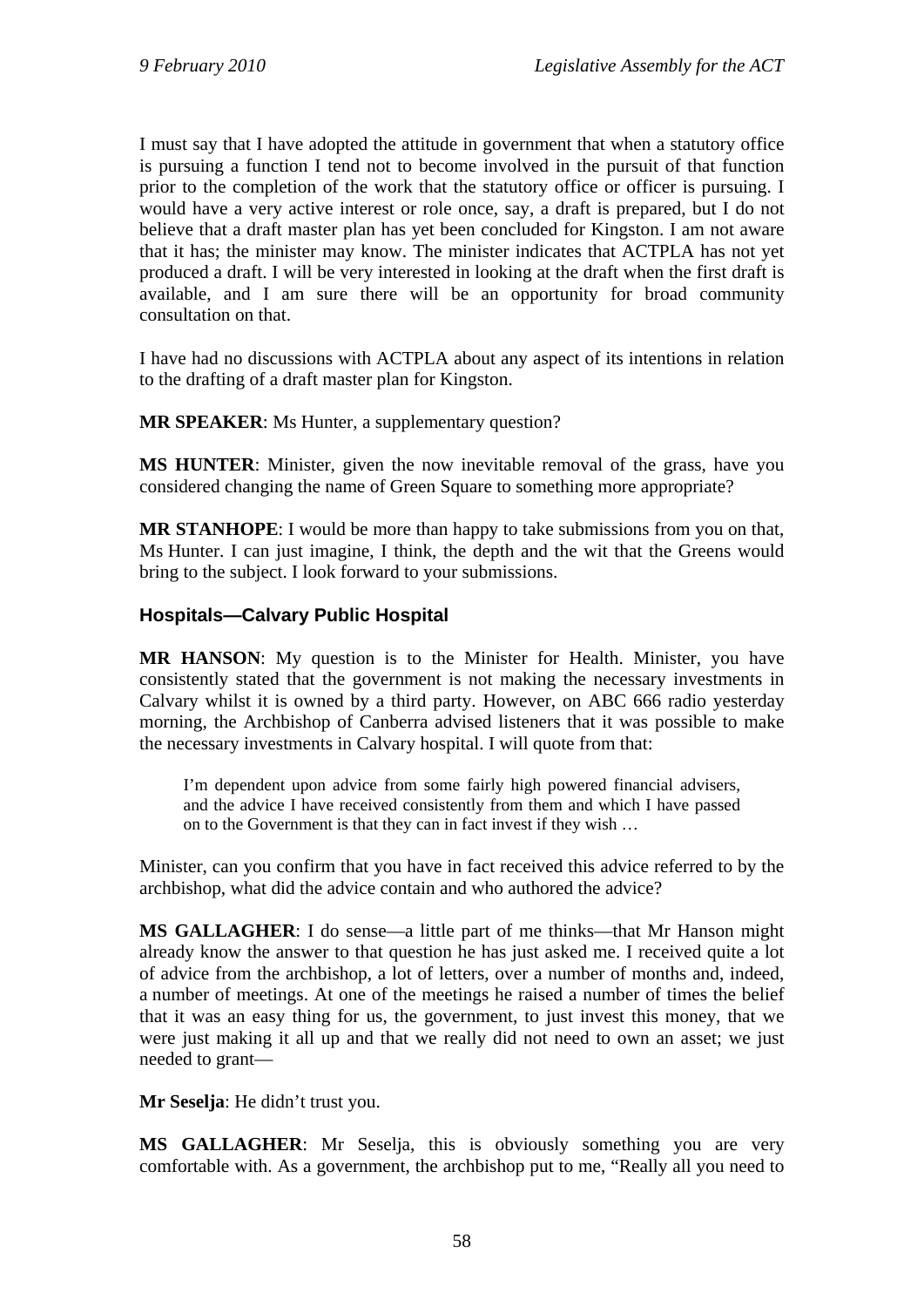do is grant \$200 million to the Little Company of Mary and it can all be managed." Yes, of course it can. But let us have a look at that: \$200 million of taxpayers' money gifted to a third party and no asset retained by the people of the ACT. A very generous arrangement that is and not one that the government wanted to pursue.

I am very happy to table the letter from the archbishop and the advice. I think, from memory, it was Tony Harris. I sent that off. Therefore, it must be right. I can hear Brendan's excitement at that. What, you did not know that, Brendan? You did not know it was from Tony Harris? He is very good. It does not mean you agree with someone all the time. I sent that advice off to Treasury, including Tony Harris's opinion in this matter.

The advice I received back from Treasury was that it fundamentally did not deal with the issue of the government wanting to own an asset it had to invest in. Guilty as charged, Mr Smyth! The government wants to own an investment it invests in. What a shock that is to everybody! I think I have made it clear that, since this consultation on Calvary started, the government's view was that, if we are to provide the level of hospital services that we need to the people on the north side of Canberra in a way that our budget can sustain and in a way that delivers the outcomes that we want for the people of the ACT, then the people of the ACT should own that asset.

That is something that the Liberals do not agree with. You do not stand up for the people of Canberra. You do not care about the future of the health system. You guys have sold out big time. We can see that in all the positions you have taken to obstruct and to complicate what is essentially a very simple transaction.

The government wants to invest in a hospital and—surprise, surprise—in a public hospital it wants to own that asset. Yes, that makes the financial investments a lot easier for our budget but it also delivers the outcomes that we want for the people of the ACT.

The outrageous thing about what has occurred over the last few days is that the people of the ACT are being denied even the opportunity to have a say about that. We do not even get a say about it because the church has refused to allow the people of the ACT and their representative in this place the ability to have even a vote on it. I do not know how that sits and whether that sits very well with any of you over there but it does not sit well with us. We have not even been allowed to decide the future of our public hospital. Does not that slightly irk any of you? We have had that decision taken away from us. The glee which I can see on the opposition's faces, how happy are they that a proposal has failed, which they never supported—*(Time expired.)* 

**MR HANSON**: Minister, will you table the advice that you received from Tony Harris by the close of business today, please?

**MS GALLAGHER**: I have already said I will, Mr Hanson—

**Mr Hanson**: By close of business today.

**MS GALLAGHER**: Yes, yes. I could not care less when it is tabled. And, Mr Hanson, you stand up in the adjournment debate and tell me you do not have a copy of it.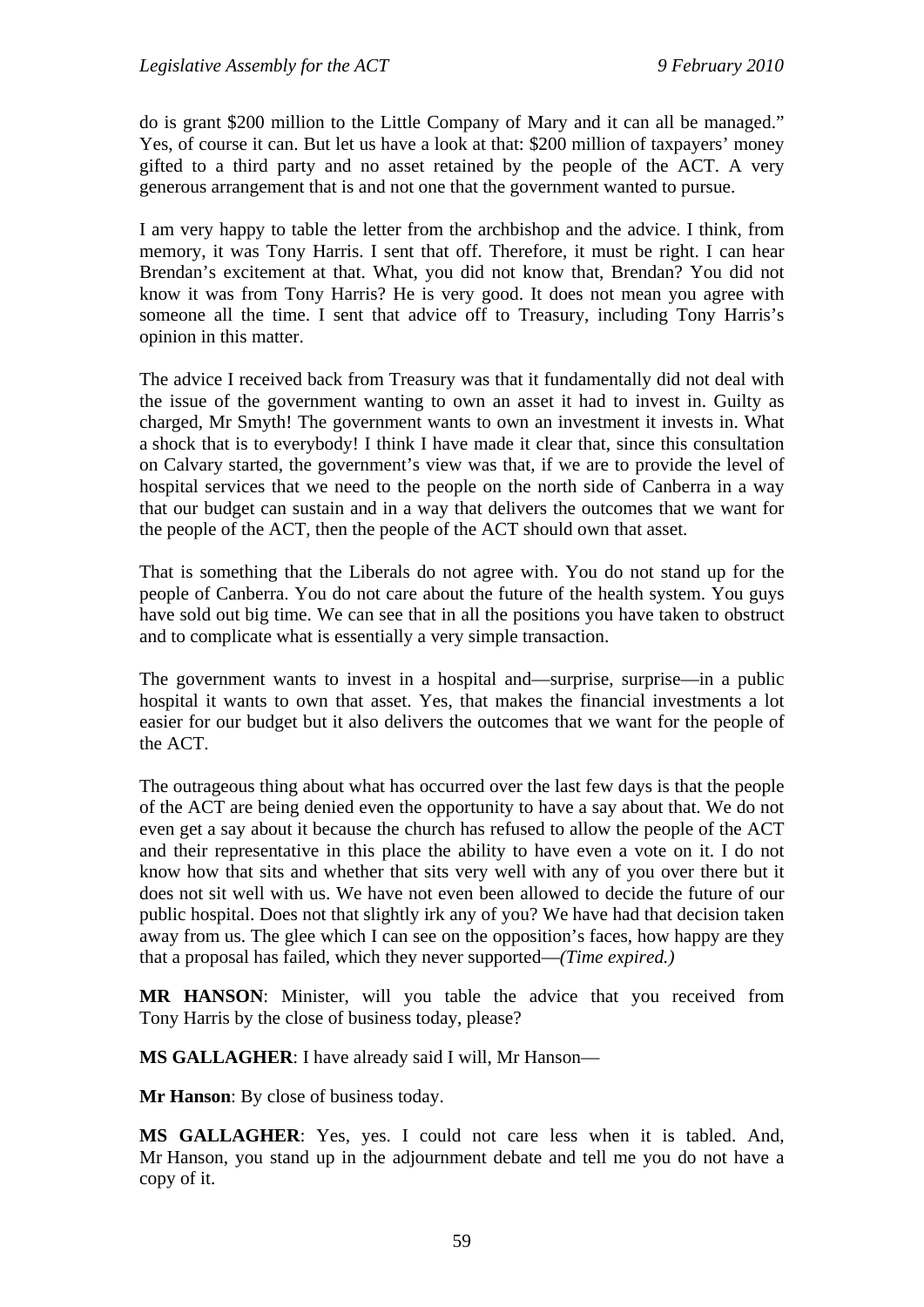**Mr Hanson**: I will have by close of business.

**MR SPEAKER**: Mr Hargreaves, a supplementary question?

**MR HARGREAVES**: Thanks very much, Mr Speaker. My supplementary is this: minister, do you support the status quo in Calvary arrangements continuing?

**MS GALLAGHER**: I thank Mr Hargreaves for the question. No, the government does not support the status quo arrangements continuing. Indeed, no-one does that I can recall—apart from the Liberals. The Liberals are the only supporters of the status quo arrangements.

**Mr Hanson**: Sinclair Davidson, Terry Dwyer, Andrew Podger, RS Gilbert.

**MS GALLAGHER**: Even the strongest opponents—

**Mr Hanson**: Wait to see what Tony Harris has to say.

**MS GALLAGHER**: Even the strongest opponents—

**Mr Hanson**: If Tony Harris supports it, you will just—

**MS GALLAGHER**: Even the strongest opponent of the proposal proceeding, the archbishop in this instance, does not support the status quo continuing. The Liberals again are in that hole that they have dug for themselves. It is a very lonely old hole; there is only them down there. When they were digging their hole, they did not put in little steps for a ladder to get out with, which most people do because they do not—

**Mr Seselja**: You're looking like you're in a hole, Katy.

**MS GALLAGHER**: Most people, when they are getting into the hole, do have the foresight to think about getting out of the hole. Even the archbishop does not support the status quo. The little Liberal think-tank, the little boys club, need to go away and have another little strategy session: "Oops, we got that wrong; we'll need to have another think about what our position on Calvary actually is."

There is no support for the status quo continuing. We do not support it, and the status quo will not continue. But guess what: the arrangements have been in place for 40 years. The events over the weekend ensured that they will be in place for the next 61 years. So we have a little bit of time to work our way through the issues.

**MR SPEAKER**: Ms Bresnan, a supplementary question?

**MS BRESNAN**: Thank you, Mr Speaker. Given it was acknowledged that the Vatican processes could lead to the sale of Calvary not going ahead, were other options considered or developed?

**MS GALLAGHER**: As I said in response to Mrs Dunne's question, yes, a whole range of other options have been considered over a number of years and there has not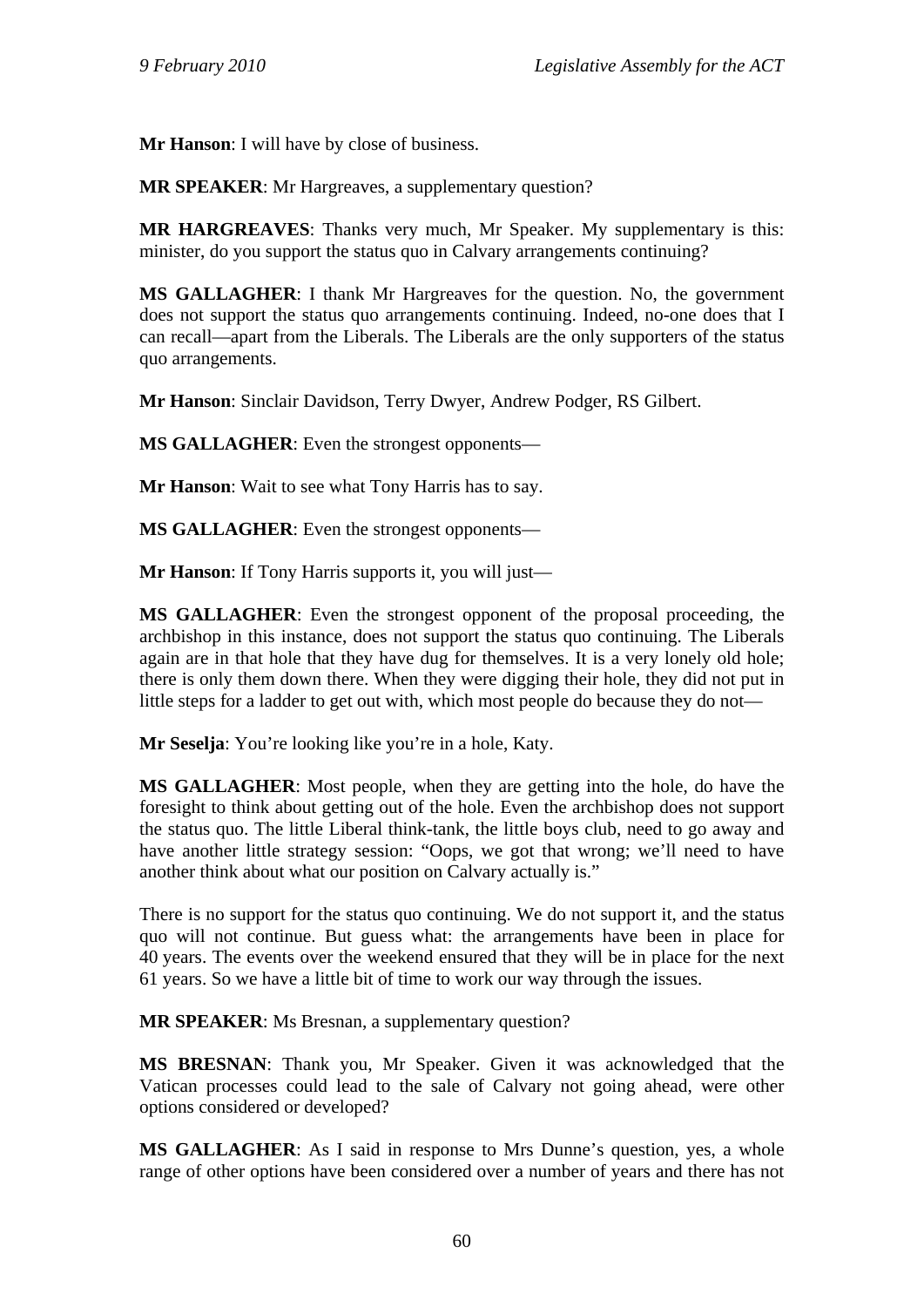been agreement between the parties. We cannot do anything on the north side of Canberra on that site, on the Calvary site, without the agreement of the Little Company of Mary.

**Mr Seselja**: So whose fault is that? Who do you blame, Katy? You're throwing the blame everywhere.

#### **MR SPEAKER**: Order!

**MS GALLAGHER**: I do not know that there needs to be any blame.

**Mr Seselja**: Is it LCM? Is it the Vatican? Is it the palliative care society? The Liberals? The Greens?

#### **MR SPEAKER**: Order, Mr Seselja!

**MS GALLAGHER**: Those rights are clearly outlined in the contracts and arrangements that have originated since Little Company of Mary took over the hospital. Yes, they were given a tremendous contract and a tremendous lease. They would not be given those things today, under the conditions that they have been granted. There is no get-out without their agreement; there is no capacity for the government to act unilaterally. The only way forward, and this has been closely scrutinised by our legal team, is to work with the Little Company of Mary to reach agreement around a way forward for the future. We had done that, and we were proceeding with that. Other options have not received agreement from the Little Company of Mary or, indeed, in some instances, from the government, for different reasons. So now we are back to the drawing board.

In terms of the opposition trying to manoeuvre and trying to get out of that hole that they dug for themselves, I do sense this little campaign being run that perhaps we have not been preparing for the future whilst we have been doing all of this. Can I just put that to bed now. We have been improving services at Calvary over a number of years. We have invested more resources in Calvary than any other government has. Indeed, we have invested more in capital infrastructure. So work continues on.

#### **Budget—savings**

**MR DOSZPOT**: My question is to the Treasurer. I refer to reports in today's C*anberra Times* that the ACT government will be spending up to \$4.5 million on consultants to find savings. Why aren't you capable of finding savings in the budget without paying millions of dollars to consultants?

**MS GALLAGHER**: I thank Mr Doszpot for the question and I note the continuing theme of the Liberals. At some point they are going to have to give up, I think, around my failures as Treasurer, because, 18 months on and the sky has not fallen in—and, lo and behold, the ACT is the best performing economy in the world.

*Opposition members interjecting—*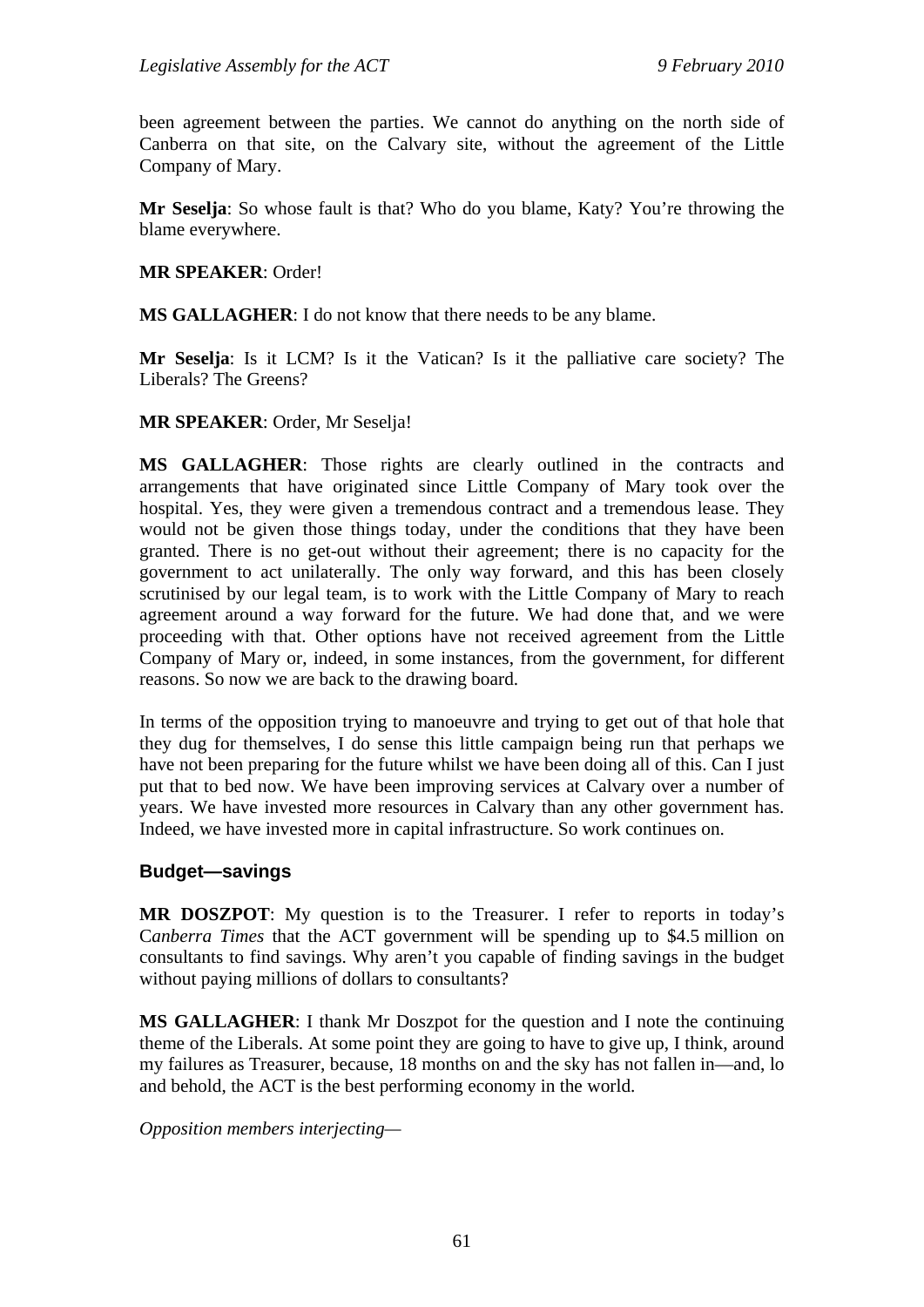**MS GALLAGHER**: There we go! Surely, when the economy falters or there is a technical recession, it is all my fault.

*Opposition members interjecting*—

**MR SPEAKER**: Ms Gallagher, the question.

*Mr Smyth interjecting—* 

**MS GALLAGHER**: Surely, Mr Smyth, the ACT enjoys top economy, leading the country—some kudos has to be given to the Treasurer that is responsible for everything, of course, in this jurisdiction. I think all of the hopes and desires of the Liberals that the economy would falter, that the budget would struggle, not actually coming through again will require that little strategic male think-tank to go back and have another little look at that.

## **MR SPEAKER**: Ms Gallagher!

**MS GALLAGHER**: In relation to the Expenditure Review and Evaluation Committee, the \$4½ million is the top limit of arrangements that are being put in place. There is no expectation that that limit will be reached. A panel of consultants has been put together, if it is needed. Not one cent of that expenditure has been spent or approved. If it is needed over the next couple of years as we work through the budget plan to look at savings to our budget—

*Opposition members interjecting*—

**MS GALLAGHER**: We have a huge task ahead of us. Again Mr Smyth is smiling. I am sure he is enjoying the fact that this government has to find savings in the order of \$122 million. We still need to find those savings. It is a big task. It is more than we delivered through the functional review, from memory. We have a big task ahead of us and, yes, at times we are going to rely on expert consultants from outside to have a look and examine our internal structures to make sure they are efficient and effective. Every government does it. In terms of rolling through the plan, you will see, Mr Speaker, when I table the budget review just how correct the budget strategy was—just how correct our strategy was—to implement a longer term recovery, to take time to look at savings to the budget.

*Mr Smyth interjecting—* 

## **MR SPEAKER**: Mr Smyth!

**MS GALLAGHER**: Those savings are real; they have to be made—as opposed to Mr Smyth's slash and burn, which you were recommending last year. Well, won't you have egg on your face on Thursday when those budget review documents are tabled!

**MR SPEAKER**: Mr Doszpot, a supplementary?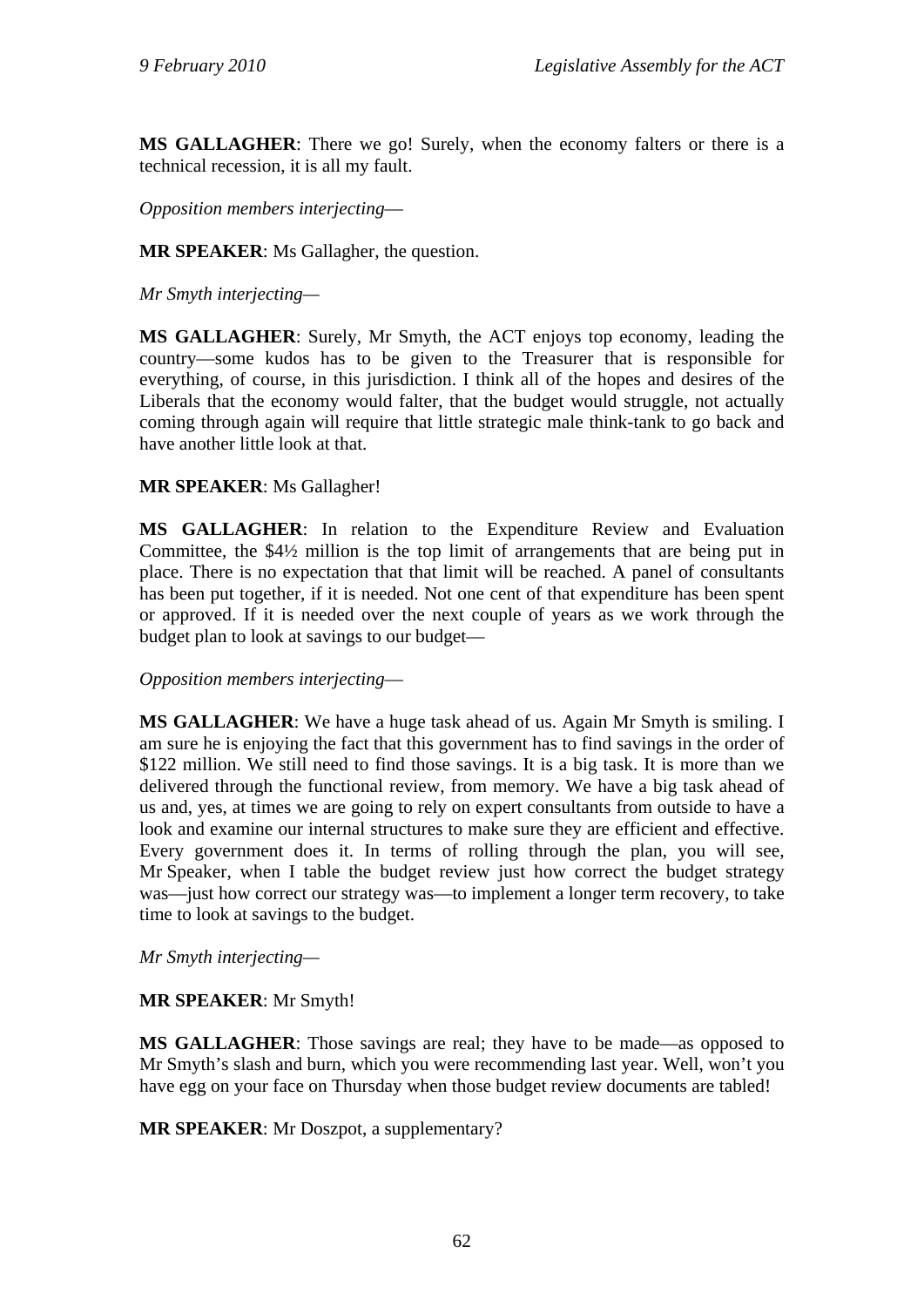**MR DOSZPOT**: My question is to the Treasurer once again. Why has the ACT government run out of ideas on how to improve its performance?

**MS GALLAGHER**: I love this. After being beaten up for a couple of years on failing to consult, talk and do all the rest of it, here we have a situation where we are going to take time, we are going to talk, we are going to consult—

**Mr Doszpot**: And a lot of money. You are going to spend money.

**MS GALLAGHER**: Not a cent has been spent, Mr Doszpot. Again—

**Mr Seselja**: You are not going to spend money?

**MS GALLAGHER**: An opposition that has been in opposition for so long and is clearly destined to stay in opposition—if you try and understand what we have done here, you will see that we have not spent a cent. We have a restructure fund and we have put in place a panel of approved providers, a number of consultants. If the expenditure review committee wants to commission work, it will go and commission work from them. It has a lower limit of \$200,000 and an upper limit of \$4½ million. No expenditure has been made, and EREC has been working for almost 12 months now. You have no idea what the government's ideas are in terms of this budget.

**Mr Smyth**: And clearly you don't either.

**MS GALLAGHER**: Those discussions are being had around the budget cabinet table, which is somewhere you guys will never sit.

**Mr Smyth**: Crazy ideas; consultants' ideas.

**MS GALLAGHER**: These are difficult discussions. I note that the opposition have failed to engage completely in the budget. I have not received a submission or any ideas from them about their savings.

**Mr Hanson**: How many did Labor put in when you were in opposition?

**MS GALLAGHER**: I know they always say, "Go back to the savings we identified in the election." They have not actually moved on from losing the election in 2008. Those savings you identified were to pay for your election commitments; they were not to deal with the structural problems facing our budget post the global financial crisis.

**Mr Smyth**: We offered to sit down with you.

**Mr Seselja**: It was not hard to find savings, though, was it?

**MS GALLAGHER**: You had no ideas at all. We are working through—

**Mr Seselja**: It was not hard. We could do it from opposition and you need to pay someone \$4½ million to tell you.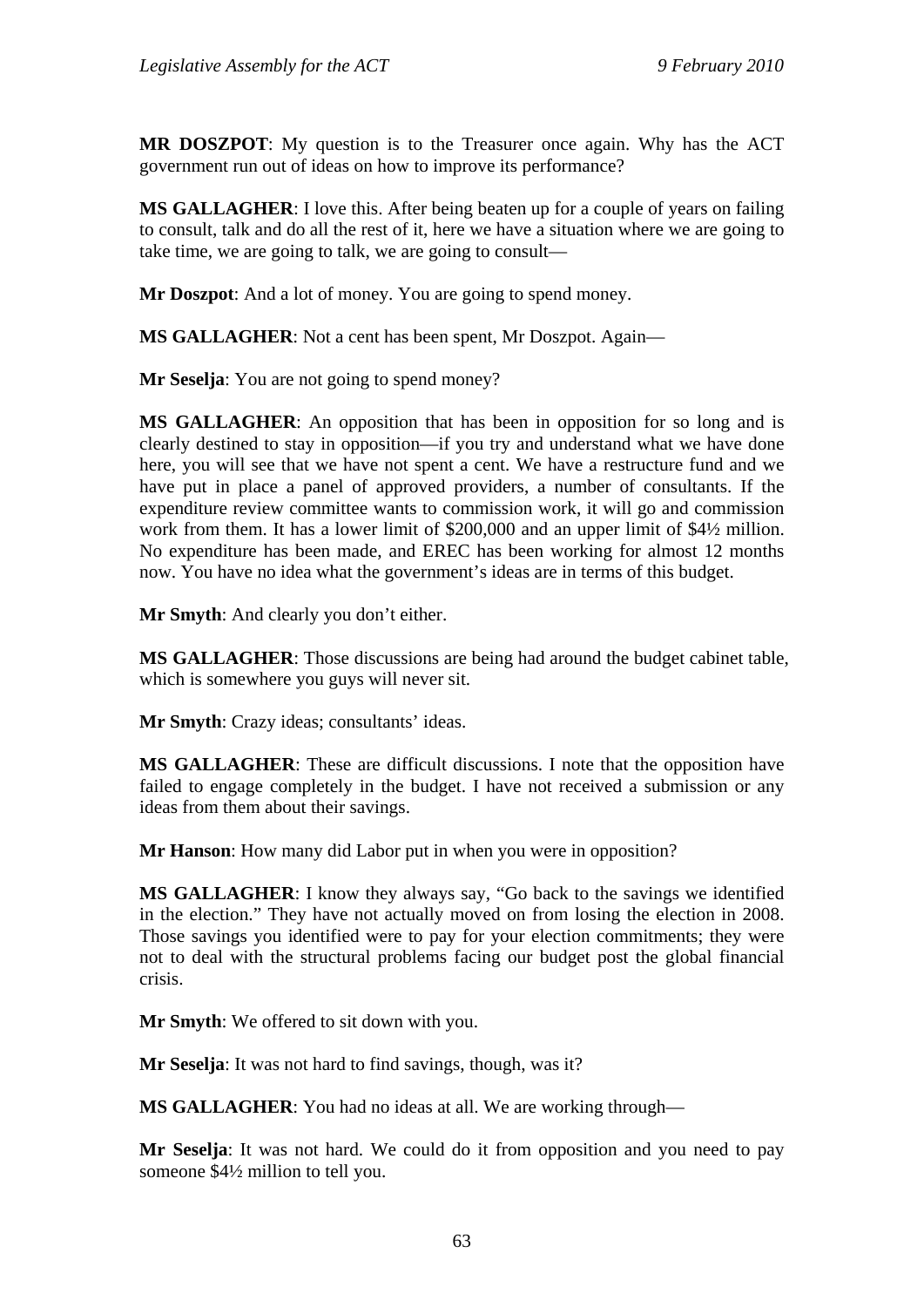## **MR SPEAKER**: Mr Seselja!

**MS GALLAGHER**: We are working through all of the issues around savings for our budget. We are doing it carefully, methodically. Yes, from time to time we will seek external views on that.

**Mr Seselja**: Eight years you have been there and you still have no idea.

**MR SPEAKER**: Order! Members, resume your seats. Members of the opposition, the continual badgering on questions is not appropriate conduct in question time. A question is asked; let us hear some of the answers from the ministers before you badger with a whole range of further questions.

**MR SMYTH**: Thank you, Mr Speaker. Treasurer, how does the cost compare for having the external consultants with the conducting of Mr Costello's functional review of the ACT budget?

**MS GALLAGHER**: There has been no cost spent, so I cannot compare it. There is nothing—nothing being spent.

**MR SPEAKER**: Mr Smyth, a further supplementary?

**MR SMYTH**: Thank you, Mr Speaker. Minister why doesn't this government have the capacity to manage its budget process without spending millions of dollars on consultants?

**MS GALLAGHER**: Oops, there is that little group that has got to get back together! I have not spent any money on consultants yet and, yes, we do manage our budget. We have managed our budget every year since coming to government. We have a AAA credit rating and when the budget review is tabled on Thursday you will see just how our strategy of last year has paid off.

## **Children and young people—protection**

**MR HARGREAVES**: Mr Speaker—

*Mr Hanson interjecting—* 

**MR SPEAKER**: For heaven's sake, Mr Hanson.

*Mr Stanhope interjecting—* 

**MR SPEAKER**: Mr Stanhope, stop encouraging him. Mr Hargreaves, you have the floor.

**MR HARGREAVES**: Thank you very much, Mr Speaker. My question is to the Minister for Children and Young People. What is the government doing to invest in our child protection system?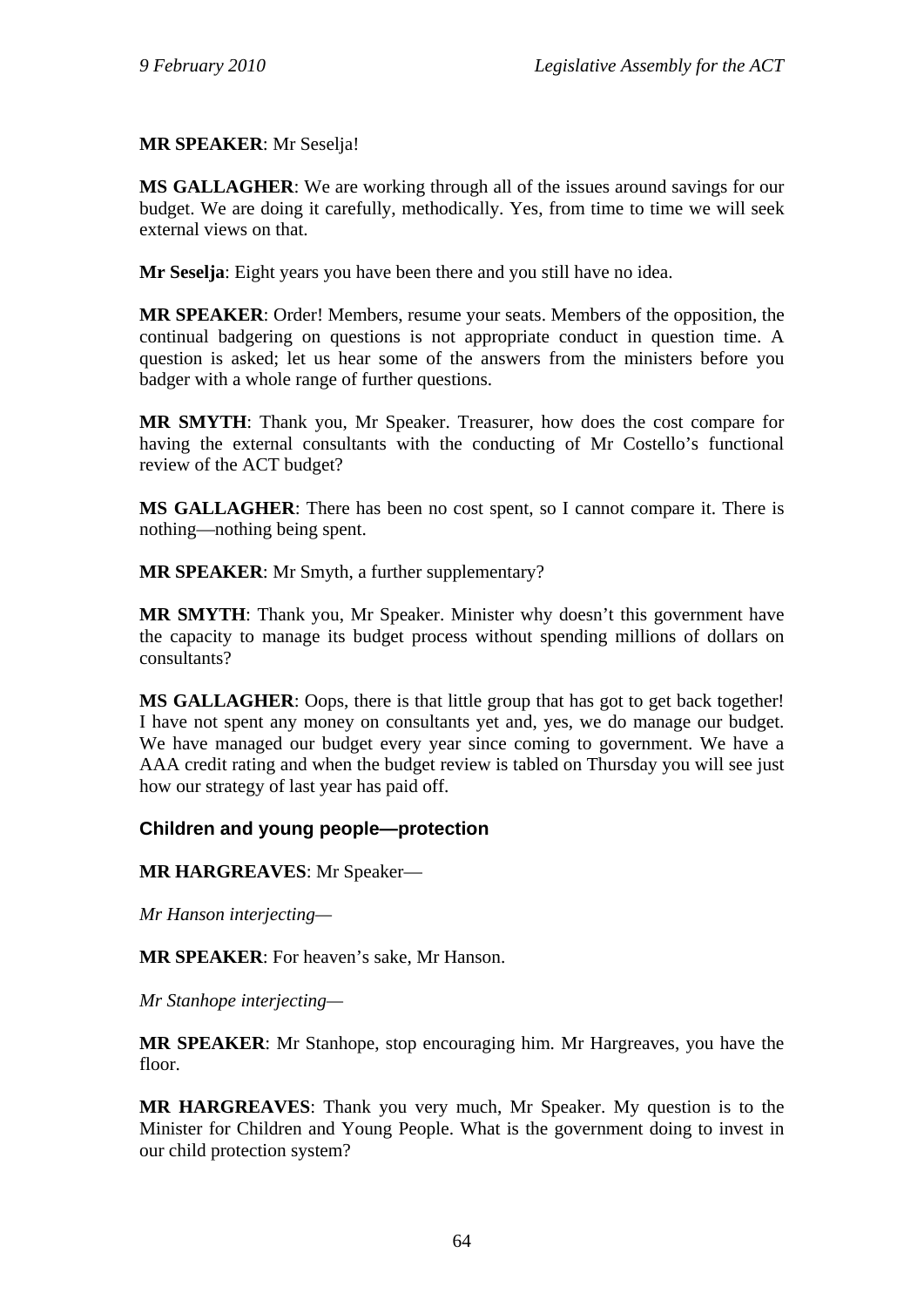**MS BURCH**: I thank Mr Hargreaves for his question. The ACT Labor government have significantly increased investment in childcare and protection since it came to office. In 2004-05 we boosted funds significantly to support the much-needed reforms to the carer protection system, such as the development of the carer protection data systems, wage supplementation, priority policy and program projects and the centralisation of care and protection services, in addition to a number of one-off individual support packages. By 2008-09 the ACT budget papers showed at output class 4.2, which related to carer protection, that \$40.019 million was directed at carer protection. The government provided a further \$11 million for child protection in care in the 2009-10 budget. I am pleased to say that this has brought the budget for 2009-10 to \$44.7 million.

The recent report on government services does not contain the latest available budget figures or our significant investments in early intervention and prevention or our support for out-of-home carers. What the report does show is that the ACT posts the best results in terms of response times for investigations completed within two months, at 86.3 per cent complete, and within three months, at 95 per cent complete. The ACT has the third highest response time for investigations completed within one month, which is well above the national average of what is reported. It also has the lowest rate of investigations which take longer than 90 days, down at five per cent. This shows that the ACT is working in a timely and responsive way to address the needs of children at risk in our community.

Mr Speaker, I would just like to share with those here that in the 2001-02 budget the investment in care and protection by the Liberal government was \$15.1 million, compared to this government's investment of \$44.7 million. The ACT Labor government is committed to continuing to work with our children to keep our children as safe as possible. I thank Mr Hargreaves for his question.

**MR SPEAKER**: Mr Hargreaves, a supplementary?

**MR HARGREAVES**: Thanks very much, Mr Speaker. Minister, how is the government investing in early intervention to support the care and protection system?

**MS BURCH**: Thank you, Mr Hargreaves, for the question. I remind those opposite that even Mrs Dunne had to step away from ownership of the \$15 million when she was asked about a few things on radio. She said, "No, it wasn't me; I wasn't there at the time."

But coming back to your question, Mr Hargreaves, this government has been investing in early intervention and prevention to assist in diverting families and children from the statutory care and protection system. The research tells us that early intervention is the key to protecting our children. Early intervention is not only the right thing to do for our families but it makes economic sense. Early intervention saves us financially down the track, but, more importantly, it produces stronger families and stronger communities.

This government's funding for early intervention and prevention was not included in the recent report on government services but it is a large part of this government's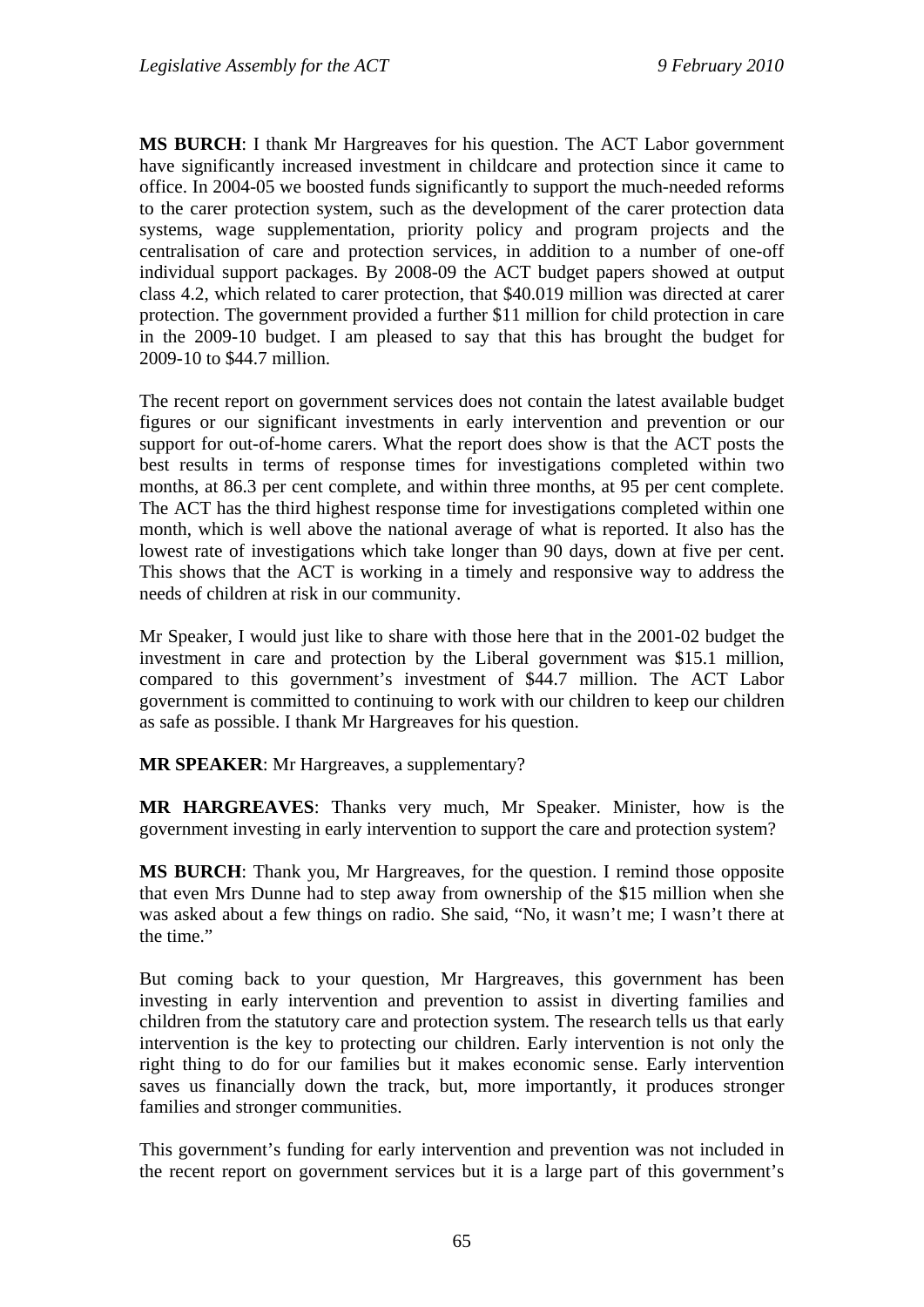investment in keeping our children safe. Through the 2009-10 budget, we directed \$20.770 million to early intervention initiatives, which includes the highly successful child and family centres. This Labor government has invested in early intervention by opening two child and family centres, in Tuggeranong and Gungahlin. They provide a range of services, including maternal and child health clinics, giving advice on child health, parenting issues, providing immunisations and speech therapy, physiotherapy, drop-in services, parenting programs and play groups. I am pleased to say that the government will open a third centre, at west Belconnen, later this year, which will further complement the work of the other two successful centres.

In addition, we provide significant funds to key government partners providing family support and youth services to vulnerable families, children and young people through my department. This government is delivering on its commitment to working across our community and with families to keep our children as safe as possible.

**MRS DUNNE**: Supplementary question, Mr Speaker.

**MR SPEAKER**: Mrs Dunne, a supplementary.

**MRS DUNNE**: Thank you, Mr Speaker. Minister, why is it the case that the Productivity Commission's review of government services shows that over the reporting period of the 2008-09 report real terms spending on care and protection fell from \$39 million to \$31 million and that per child expenditure fell from \$514 to \$396?

**MS BURCH**: Thank you, Mrs Dunne, for the opportunity to again talk about the investment of this government in childcare and protection. I am not quite sure what Mrs Dunne has not heard, but the budget that we are putting into child protection includes online childhood protection, support to community groups and investment in early intervention and prevention. We are sitting on an investment of over \$44 million. In regard to the ROGS report, I just want to remind those here, and perhaps Mrs Dunne if she cares to read, that the accounting rules associated—this is from the report—with the inclusion in the report on government services are complex. That is perhaps why you have not got there. It is noted in the report itself, for example, on page 1513, that:

In the area of child protection there are differences across jurisdictions in the calculation of expenditure

And, further:

The scope of child protection systems also varies across jurisdictions and expenditure on services may be included for some jurisdictions whilst not others.

This—I will join the dots for you—can lead to some variations in comparison. This government does not step away from its need, its desire and the priority of caring for the children and vulnerable in our community, which is why we have significant investments in the child protection system.

**MR SPEAKER**: A supplementary question, Ms Porter?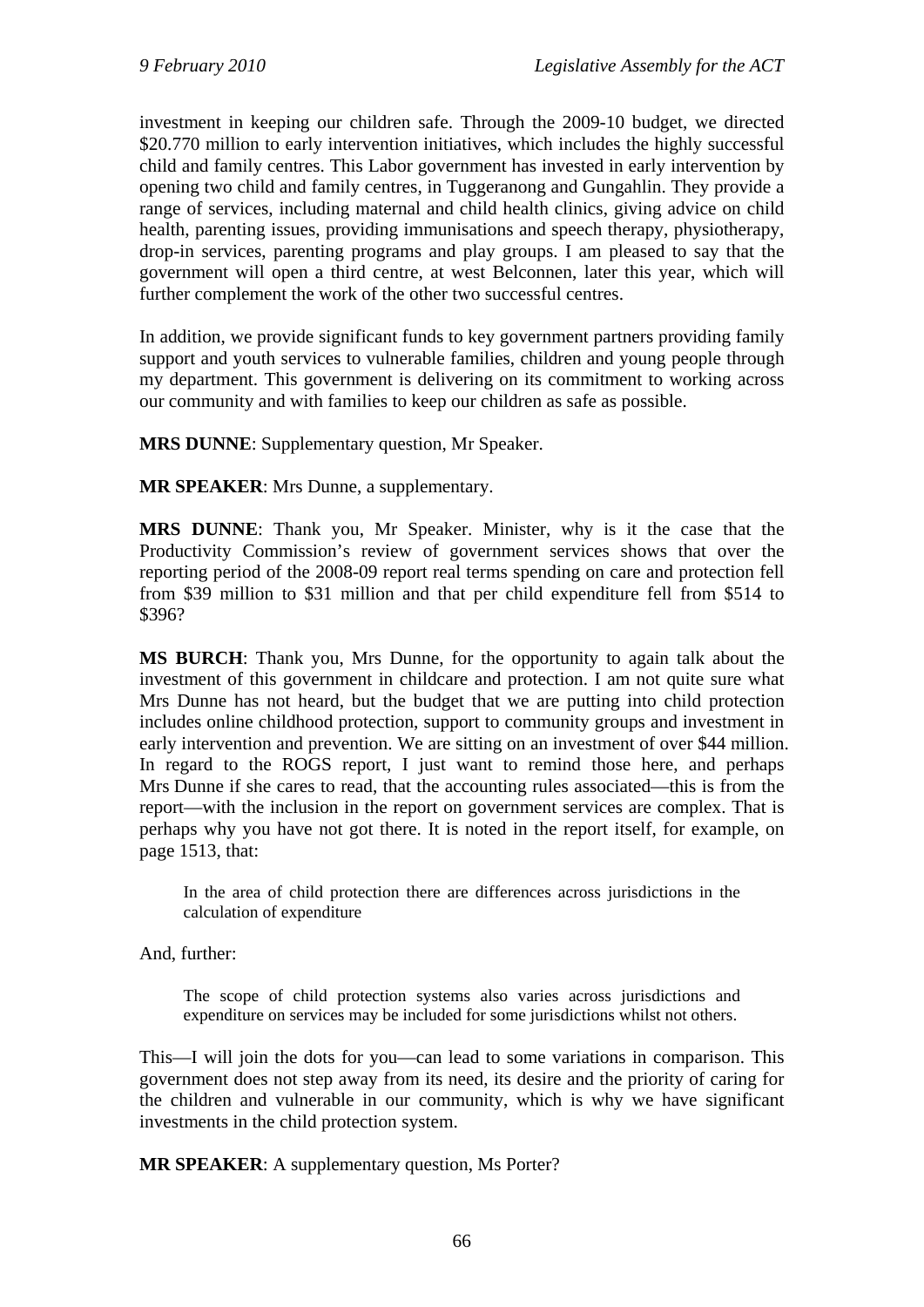**MS PORTER**: Minister, how is the government supporting our foster and kinship carers, which plays such an important role in keeping our children safe?

**Mrs Dunne**: On a point of order, Mr Speaker: I ask for your ruling, again, about the relevance of Ms Porter's question about foster and kinship in relation to the review of government services, which was the original question.

**Mr Hargreaves**: On the point of order, Mr Speaker: mine was the original question and I did not mention the report on government services anywhere. I was talking about the child protection service, of which foster carers are an essential part.

**MR SPEAKER**: There is no point of order. Ms Porter, can you repeat the question, for the minister's benefit?

**MS PORTER**: Minister, how is the government supporting our foster and kinship carers, which plays such an important role in keeping our children safe?

**MS BURCH**: I thank Ms Porter for her question. Before I respond, can I just say a large thankyou to all the foster and kinship carers out there that do such a tremendous job across the system. As part of this government's commitment to keeping our children safe, we have also substantially increased the level of support provided to our foster and kinship carers, providing an additional \$800,000 in the last budget over four years. These funds go towards training, skills development, community education, advocacy and networking and other specialist support. Our foster and kinship carers play a remarkable role in assisting our vulnerable children in their time of need.

The report on government services showed that the ACT provides amongst the highest subsidies in the whole country. The subsidies are on track to increase again this year. This is just another example of the ACT Labor government investing in our vulnerable and through our child protection system.

## **Hospitals—birthing centre**

**MS BRESNAN**: My question is to the Minister for Health and it is about the new birthing centre being constructed as part of the women's and children's hospital. Minister, can you please advise if the new birthing centre is intended to be the permanent home of the Canberra midwifery program and, if not, why not?

**MS GALLAGHER**: Is the question about whether the birth centre is going to be the permanent location?

#### **Ms Bresnan**: Yes.

**MS GALLAGHER**: I noticed, since I returned to work from leave, that I have received a letter from the convenor of the Friends of the Birth Centre, who were concerned about some of the early design work that they had seen around the new birth centre. From my briefing—I had a very short discussion with the department of health around this yesterday—there seems to have been a misunderstanding about the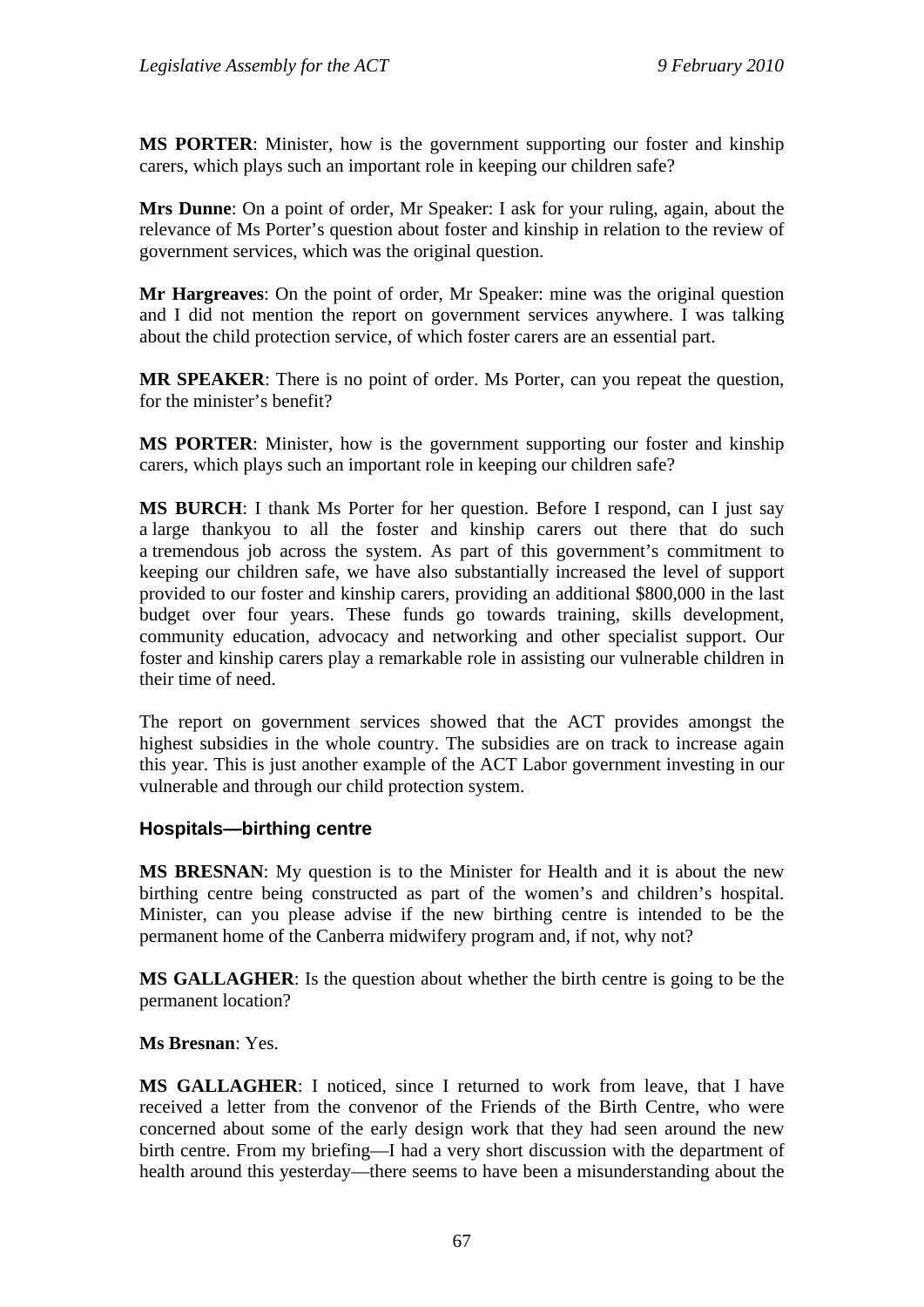level of detail that was provided in the plans. Hopefully, we will be able to work through these issues. I think that the concerns that have been raised by the Friends of the Birth Centre will be able to be dealt with within the final sketch plans when they are completed by May 2010. I have asked Health to work very closely with the Friends of the Birth Centre in finalising that. But, yes, the final location of the birth centre, if I heard your question correctly, is inside the women's and children's hospital.

**MR SPEAKER**: Ms Bresnan, a supplementary question?

**MS BRESNAN**: Thank you, Mr Speaker. Minister, given the skeleton plans for the birthing centre have been signed off, what advice have the department and architects taken on from midwives and the Friends of the Birth Centre and what suggestions have been discounted?

**MS GALLAGHER**: I think what has been signed off are some preliminary sketch plans, but the final sketch plans have not been signed off. They are due for completion in May. From my point of view, we have been talking with the Friends of the Birth Centre for a long period of time—since the announcement of the women's and children's hospital was made—around trying to accommodate everything that they were after within the confines of the building. It has been fraught. This started with the Friends of the Birth Centre not wanting to be within areas where more traditional or other delivery areas were. From all the discussions I have had with the architects and Health—and if we put aside the fact that the Friends of the Birth Centre did not want to be where they are going to be—we are able to accommodate all of their design desires. That is my understanding. We will continue to work. I will check whether the preliminary sketch plans have been signed off. They may have been signed off. They are due for signing off in February. The final detailed design is due to be completed in May. I will continue to work with the Friends of the Birth Centre to make sure that they are as happy as they can be.

**MR SPEAKER**: Ms Hunter, a supplementary question?

**MS HUNTER**: Minister, did the architects have expertise in designing specialty wards, in particular birthing centres? If not, were the architects required by the government to subcontract out the design to people with the appropriate expertise?

**MS GALLAGHER**: Bligh Voller Nield are the architects for the women's and children's hospital. I will have to check whether they have subcontracted any work; I am just not sure. They are the lead architect and my understanding is that they have a very long history of designing healthcare facilities. Again, I will check about whether they have had experience in designing a women's and children's hospital, but they were selected after a fairly intensive procurement process where I guess experience was one of the criteria being examined. I will come back to the Assembly with that further information.

**MR SPEAKER:** Mr Hanson, a supplementary question?

**MR HANSON**: A supplementary. Minister, have these design changes caused any delay in the women's and children's hospital, and when do you expect the hospital, and the birth centre in particular, to be operational?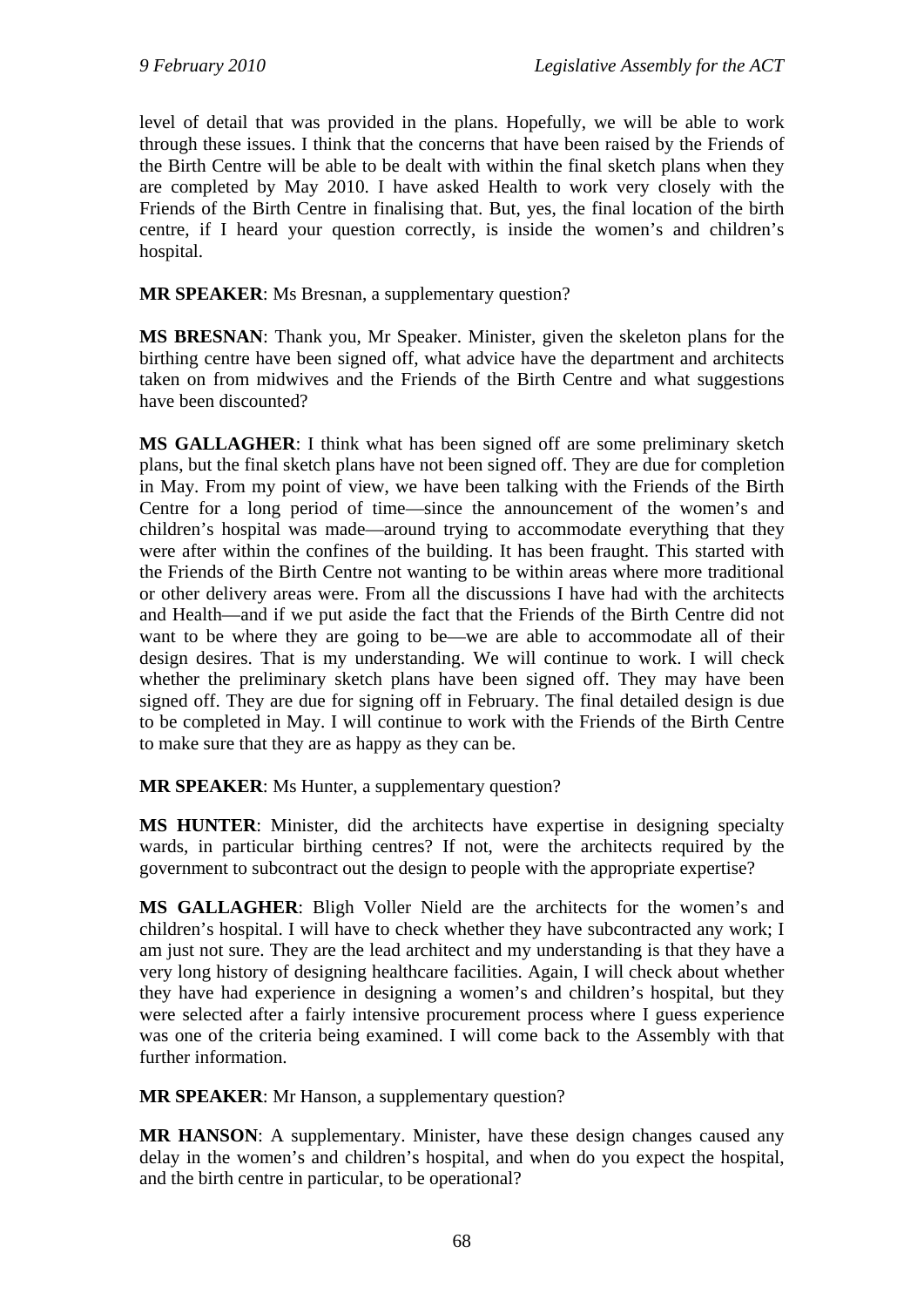**MS GALLAGHER**: With respect to the current timetable for the women's and children's hospital, I have not been advised of any delays. I know that Health are working hard to make sure that there are not any delays, but it is a big project. I have not been advised of any delays. With respect to the current date, and the last date that I recall for completion of the new part—because the women's and children's involves a new building but it also involves a substantial refurbishment of the current building—my understanding is that the new building is due for completion in June-July 2011 and the refurbished part is due for completion in, I think, mid-2012, and currently is on the timetable for that.

# **Budget—savings**

**MR SMYTH**: My question is to the Treasurer. Treasurer, during the hearings of the estimates committee for the 2009-10 budget, I asked you about the rollover of funds that was set out in the 2009-10 budget papers. I particularly asked about rollovers in your department, which included a \$6 million rollover in the restructure fund. You took the question on notice and answered that these moneys were to be issued for other issues with the implementation of the budget plan. Treasurer, why did you not tell the estimates committee or provide an answer in the question taken on notice that \$4.5 million of these funds was to be used to engage consultants to assist you to find budget savings?

**MS GALLAGHER**: Because that was not a decision that had been taken at that point in time. The restructure fund has been rolled over, from memory, over a number of years. It has been there to allow flexibility for government to meet challenges as we work through budgets.

I think it came out of the functional review that a restructure fund be established. Where we do not use it, we roll it over. I do not know what date you are referring to but it must be some time in May last year. A decision on potentially using that, because we have not used it yet, to support the work of the expenditure review committee had not been taken.

**MR SPEAKER**: Mr Smyth, a supplementary question?

**MR SMYTH**: Thank you, Mr Speaker. Treasurer, when was the decision taken to use these funds to engage consultants to do the work to assist in finding the savings required to balance the budget?

**MS GALLAGHER**: I will come back to the Assembly with a date. I believe it was in a report to cabinet from the expenditure review committee which detailed the work that they had done to date, the work that was being done across agencies, and sought agreement for use of the restructure fund, should it be required.

## **Hospitals—waiting times**

**MR COE**: My question is to the health minister. Minister, I refer you to chapters 10 and 11 of the Productivity Commission's *Report on government services 2010*, which was published in January this year. The report indicates in chapter 10 that elective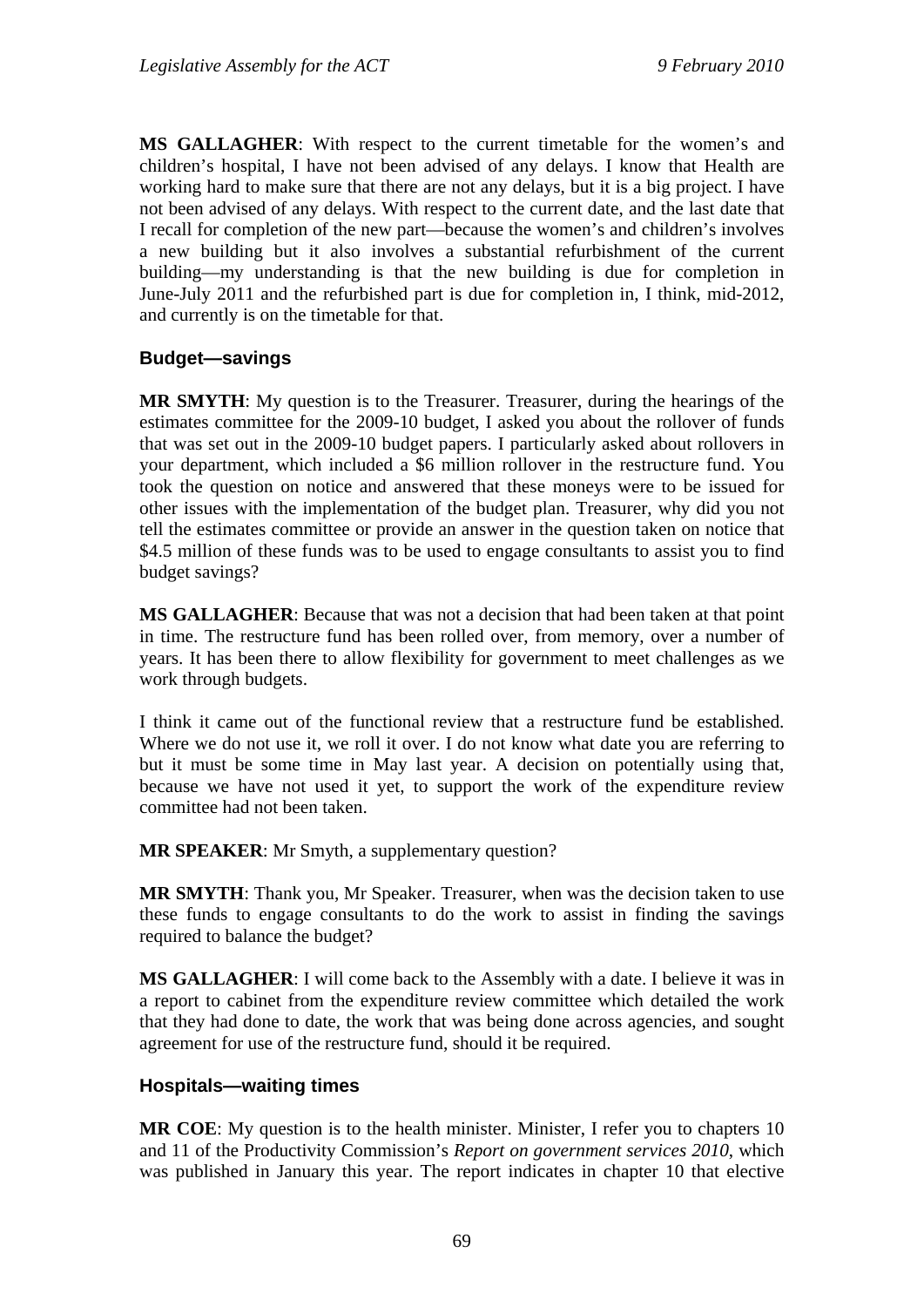surgery patients in the ACT have a longer wait in the ACT for surgery than they would have in any other jurisdiction. Treasurer, why do patients wait so long?

**MS GALLAGHER**: If you look at the results published in the ROGS data, I think all of us here in the ACT can be very pleased with the results, including a whole range of indicators which show that it is the healthiest place to live and that we live the longest of anywhere in the country. But there are areas of pressure.

**Mr Hanson**: That is to do with our high socioeconomic status, minister.

**MS GALLAGHER**: Mr Hanson continues to interject, Mr Speaker; I just draw that to your attention in case you are blocking him out. There are areas of continued pressure that we have been working on. One of those is around elective surgery. The ability of the government to determine progress in elective surgery really is about increasing throughput. We cannot control additions to the list. What we do is control exits from the list.

Any measure or any analysis shows that we have been increasing our elective surgery work every single year; indeed, we exceeded 10,000 operations—the fifth year in a row where we have had record levels of access to elective surgery. That is the focus of the government. Over 11,000 people joined the elective surgery list last year. Over 10,000 of them were removed, but demand for surgery continues to grow.

Part of the challenge is the limitations of the private system in the ACT.

**Mr Coe**: Which you are about to rip into.

**MS GALLAGHER**: There are limitations in the private sector.

**Mr Seselja**: So not your fault, again!

**MS GALLAGHER**: I know that the opposition think that all these matters are very easy and you just go out and shop around and buy services from the private system, but the reality is that you cannot do that. We have tried. We have tried to put more work out to the private system, and there are barriers to that being done.

Other issues include the fact that we are a major tertiary referral centre for the region and that six of our 12 operating theatres at Canberra Hospital are tied up doing emergency work every day. This is not something that larger jurisdictions have to endure; they can have elective surgery centres in their jurisdictions which help them get through their elective work: there are no cancellations and things can be managed through these elective surgery centres. That is what larger jurisdictions are able to do.

We have been improving our performance in elective surgery. Demand continues to grow. I am very confident that we will see levels of elective surgery continue to be in the high 9,000s, possibly 10,000, for this financial year. That is the responsibility of the government—to continue to grow our service, continue to work with our providers. I am going to continue to put pressure on the doctors to see what work can be done in the private system. They are a barrier to putting work out to the private system. We have tried it, and in a number of specialties it has been resisted.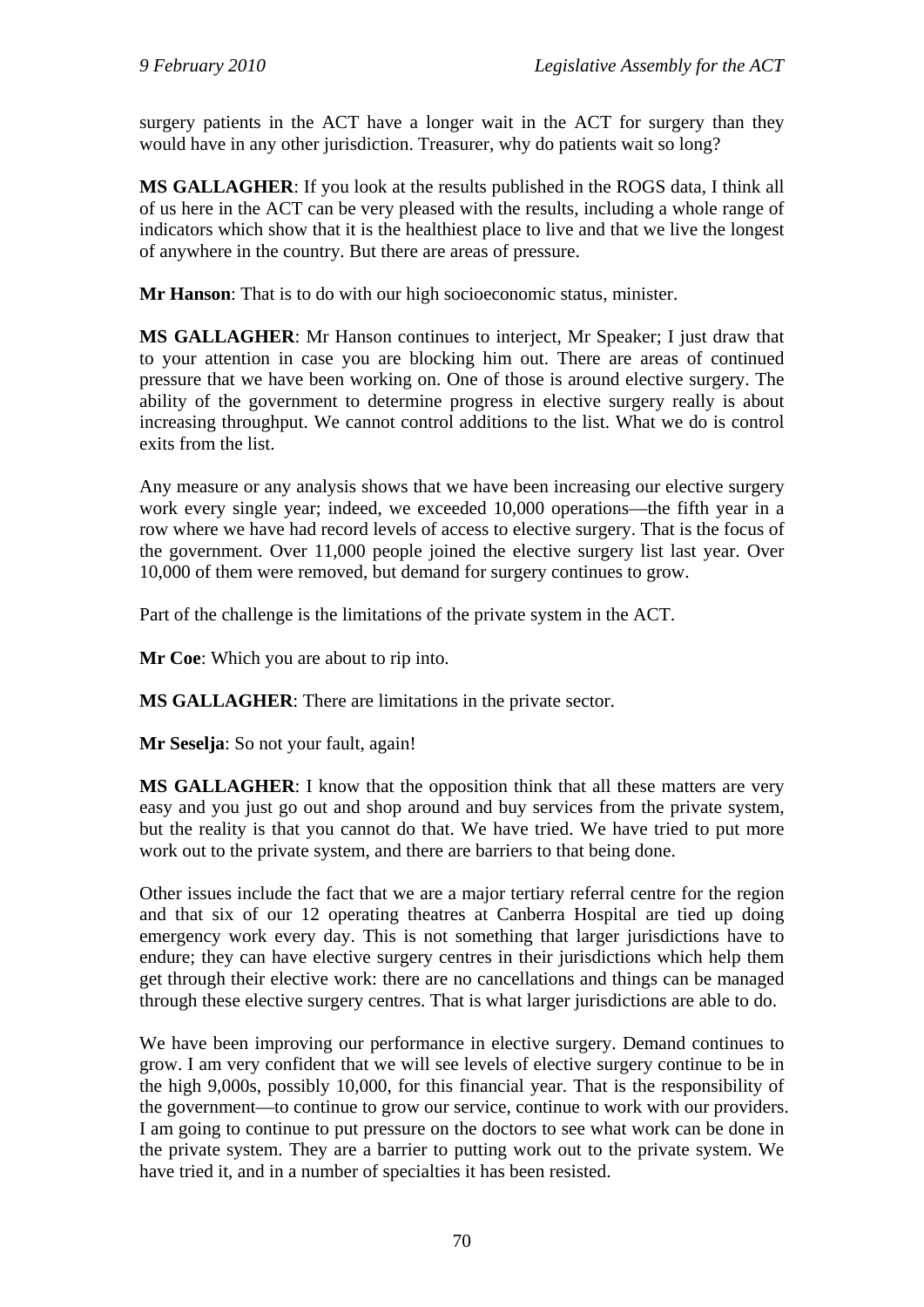I know that Mr Hanson thinks, in his ideas paper or discussion paper, that that is clearly something that can easily be done. It is not. Nothing in health is easy to just do. You just change something and do that? That is not the way forward.

In terms of elective surgery, we will continue to look at where we can improve our service. We will continue to do it. We have seen continued improvement; we have seen long waits on the lists reduced. We get almost 100 per cent of our emergency work and almost 100 per cent of our category 1s through the door in the time that is required. That is a really good result for a system that is under pressure.

**MR SPEAKER**: A supplementary question, Mr Coe?

**MR COE**: Thank you, Mr Speaker. Minister, the report indicates that 10.3 per cent of patients wait longer than 365 days for surgery, which is the highest proportion of any jurisdiction. Why does the ACT perform so poorly against this measure?

**MS GALLAGHER**: If you look at the work coming through the hospital you will see that the category 1 patients continue to grow. The emergency work continues to grow. What that means is that when you have urgent and emergency work coming through, people who have less urgent conditions that require surgery within 12 months have to wait. There is not an easy solution to that in a jurisdiction where there are only two public hospitals, where our utilisation of the public system is the highest in the country, the lowest utilisation of private health insurance, despite the highest coverage. You are not going to change that easily. What it means to me is that the most urgent cases, where we have seen significant rises in those categories of patients, are being seen and are being seen on time but, unfortunately, that means less urgent patients have to wait. That is where that indicator comes from. If you did a snapshot of a two-hospital town of a jurisdiction this size, my guess is that you would find the same result within any other jurisdiction.

### **MR SPEAKER**: Mr Hanson, a supplementary?

**MR HANSON**: Minister, why is it that, after eight years of this ACT Labor government, the median waiting time for elective surgery has deteriorated from what was 40 days when you took office to 72 days now, the longest wait in Australia?

**MS GALLAGHER**: I thank Mr Hanson for the question. I think I have outlined the reasons why. The reason the opposition fail to grasp the answer is that 11,337 people were added to the elective surgery waiting list in 2007-08 and almost all of them were removed. They keep coming back because, Mr Smyth, demand continues to grow. For someone who says they understand these things—

**Mr Hanson**: Why are we the worst in Australia?

**MS GALLAGHER**: Because what you were dealing with back in 1999 is history. We have seen massive growth in demand for elective surgery, growth that in your system, under your control, would have meant that the system crumbled. If you, in government, had seen the growth that we have seen, your system would have collapsed.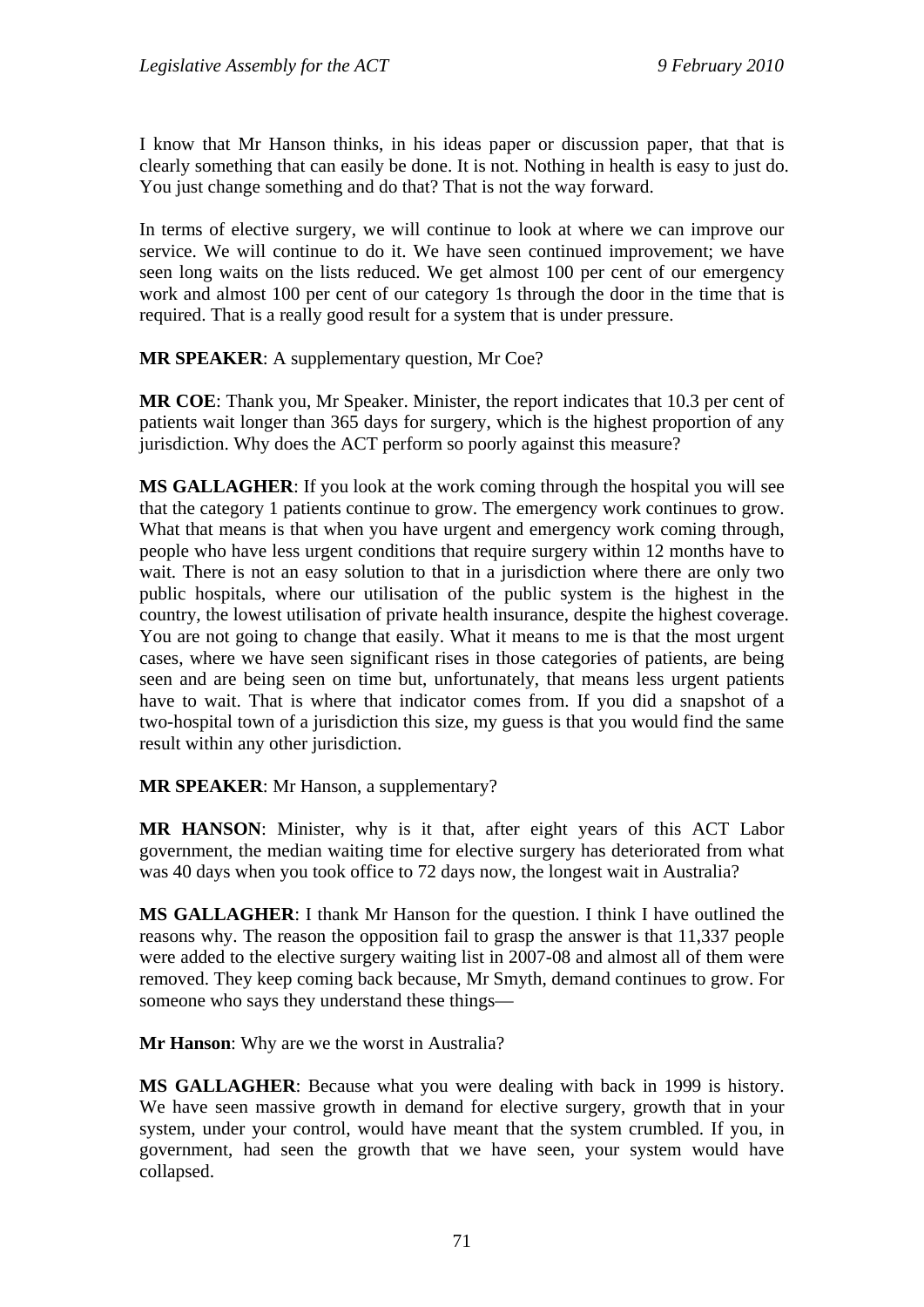We have built operating theatres. We have invested money. Back in 2001, we were delivering around 6,000 procedures a year. We are almost at 10,000 procedures a year, Mr Smyth. The numbers of throughput continue to rise. We will continue to focus on this. It is an area of pressure within our system. We will do what we can. Part of it is around working with the private system to help us with the demand that we are continuing to see grow.

### **MR SPEAKER**: Mr Hargreaves?

**MR HARGREAVES**: Thanks very much, Mr Speaker. Minister, in developing your strategy around improving health services, particularly tackling long waiting lists, have you considered the Liberal Party's previous strategy of reducing hospital beds, reducing health services to prisoners and reducing health services out there in the community as a way of funding it?

**MR SPEAKER**: Mr Hargreaves, the question is out of order. You are asking Ms Gallagher to answer a question about Liberal Party policy, for which she is not responsible.

**Mr Corbell**: On a point of order, Mr Speaker, that is not the question. The question was: had the government considered those policies? It is an entirely appropriate question to ask the minister: has the government considered the policies put in place by previous governments? It is an entirely reasonable question to ask the minister whether or not the government has given consideration to policy formulations of previous governments.

**Mr Hanson**: If the minister were to consider the results during those times for emergency departments, for example, and elective surgery—

**MR SPEAKER**: Let us not debate the issue, Mr Hanson.

**Mr Hanson**: then I would be more than happy for her to table those in her consideration.

**MR SPEAKER**: Thank you, Mr Hanson. We are not debating the issue. I think you make a fair point, Mr Corbell. The question stands. Ms Gallagher?

**Mr Smyth**: On a point of order, Mr Speaker, the original question, though, is about the Productivity Commission report. There is no mention of Liberal Party policy or other policies in the Productivity Commission report. It is quite an exact question. I think your original decision—

**MR SPEAKER**: Mr Smyth, the nature of the debate has broadened in the sense that we are now talking about the general approach to addressing waiting lists.

**Mr Smyth**: Mr Speaker, in your ruling, in your decision on this new technique, you said supplementaries have—

*Members interjecting—*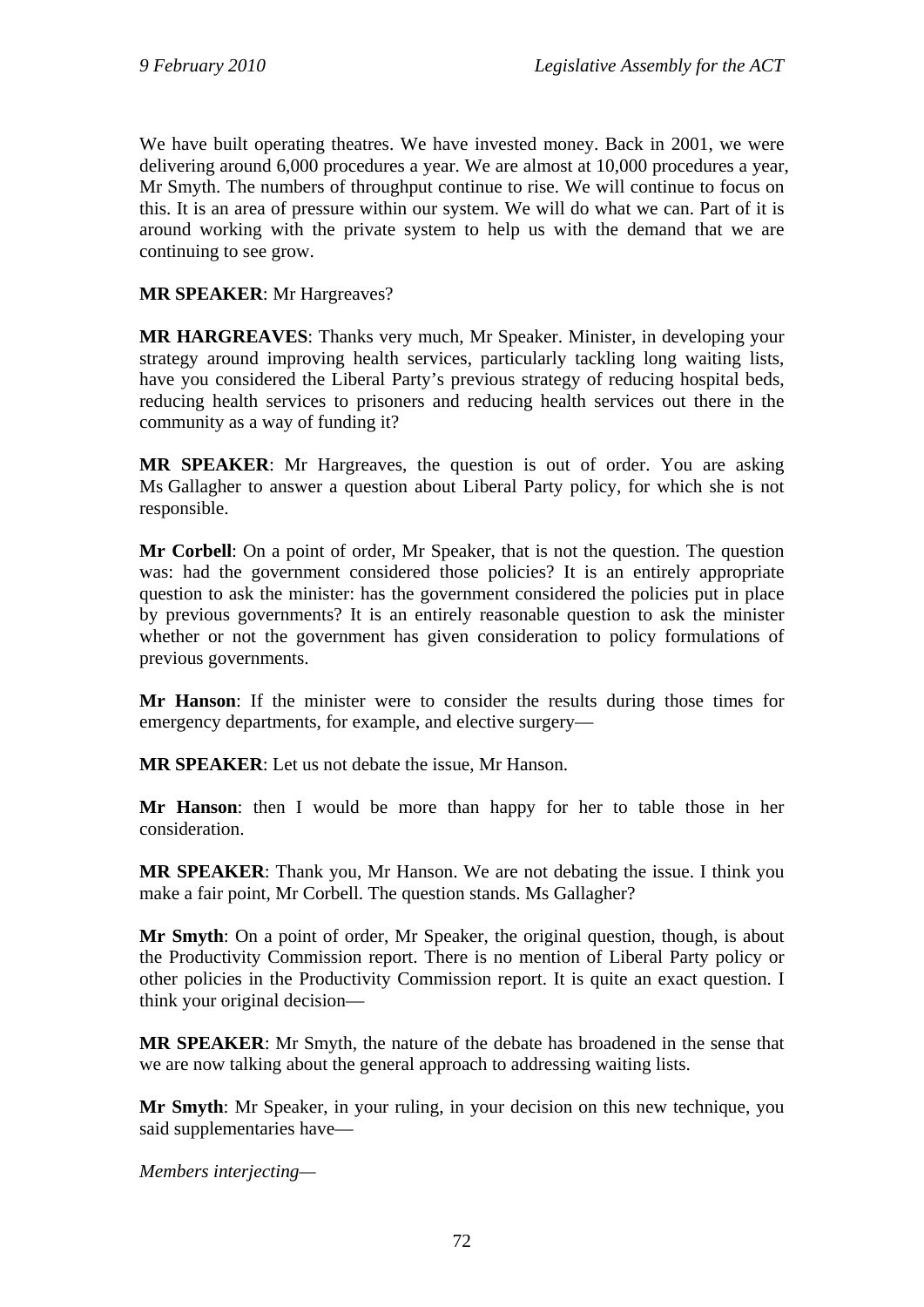**MR SPEAKER**: Order! Mr Smyth has the floor, whether you like his views or not.

**Mr Smyth**: to be in the context of the original question. The original question is about the Productivity Commission report. I just bring it to your attention.

**MR SPEAKER**: Thank you, Mr Smyth. Ms Gallagher?

**MS GALLAGHER**: Thank you, Mr Speaker. No, the government has not considered the strategies that were outlined by Mr Hargreaves. With the closing of 114 beds, it has taken five or six years to return to a level where I think we are on the national average now, after being the lowest in the country, thanks to the opposition.

The issues around elective surgery are real. We are focusing on them. Part of the result is due to the government's commitment to removing those who have been waiting too long for care from our lists. Whilst I have explained this a number of times in this place, the opposition fails to understand the strategy that has been implemented, which is that we could improve our statistics and be in the national results. We could do that very easily. The way you do it is by removing category 2 patients and category 1 only, and leaving category 3. That is a measure of people leaving the list; it is not a measure of people on the list. You could do that, and other jurisdictions may well do that. Their category 3s may be very long, but they are not part of the statistics that are counted. That is an easy way to do it. We could do it; we could fix it in one year. We could say to category 3 patients: "You just don't get surgery because guess what? We're going to get a difficult result in the ROGS data and the government does not want to be embarrassed by that ROGS data." So category 3 patients, or people that have been on the list for too long, could be told, "You don't actually get your surgery because we're going to remove people that have been on the list for a short amount of time and that will improve our statistics."

Yes, we could do that, but that would be flawed public policy. It would be wrong, and it would create a problem for governments of the future. So we have determined that we have a long wait list that we remove, and that affects our data, and it will affect it for some years to come. But it is the right thing to do, not the easy thing to do.

**Mr Stanhope**: I ask that all further questions be placed on the notice paper.

# **Answers to questions on notice Question No 346**

**MR SESELJA**: Under standing order 118A, I ask for an explanation from the Treasurer in relation to unanswered question 346.

**MS GALLAGHER**: I am sorry, it might be in the pile of briefs that I have upstairs that have been waiting for me upon my return from leave. I will check and, if it is, I will sign it off as soon as I can. I am sorry, Mr Seselja, it is not something that I usually do. I am a bit late.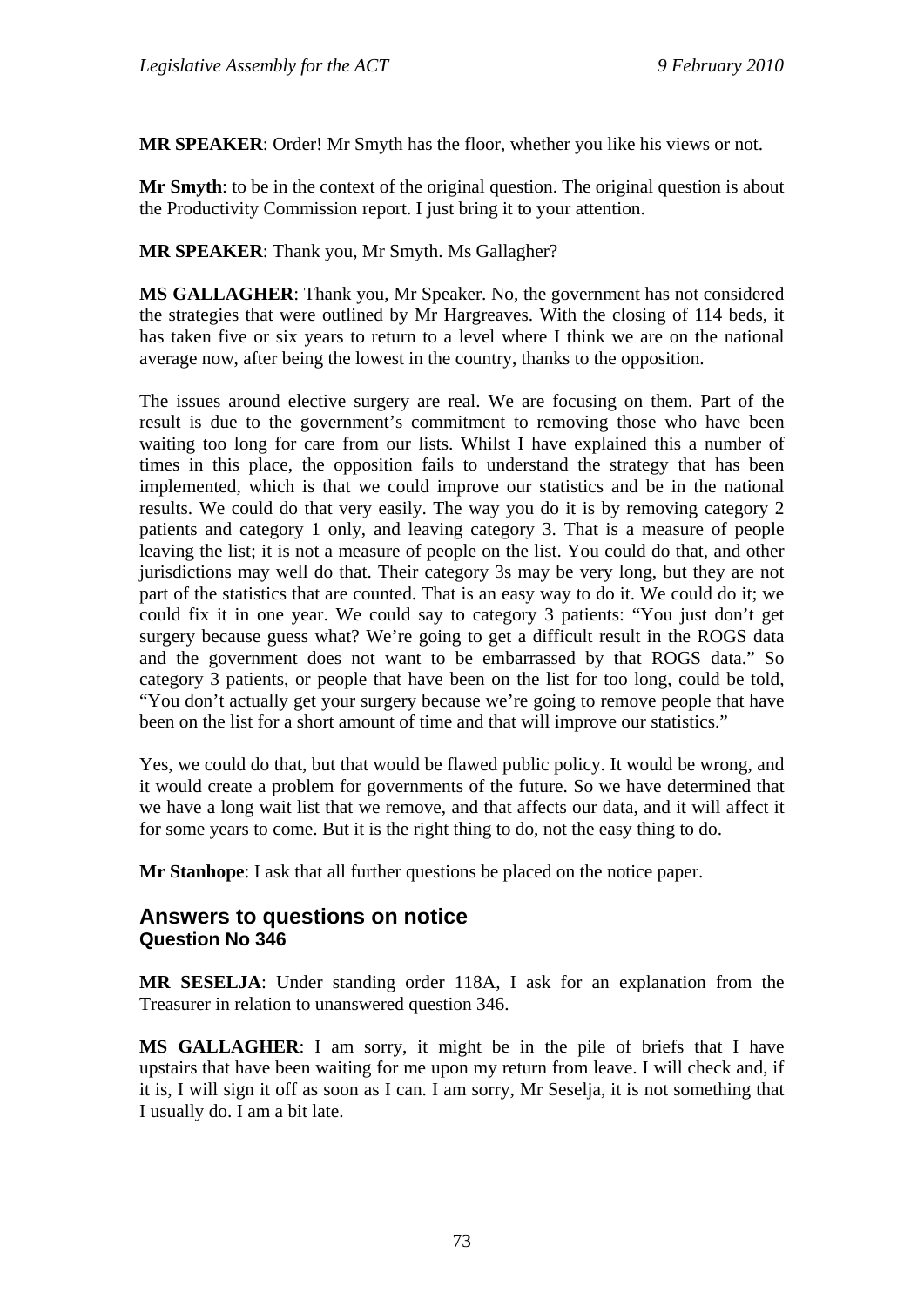# **Question No 404**

**MR SESELJA**: I seek an explanation under 118A from the Minister for Health in relation to unanswered question 404.

**MS GALLAGHER**: Again, I will get some advice from my office. I have only been back in the door a day from leave, but I will check where that question is up to and provide the Assembly with an explanation if I am unable to provide it today.

# **Question No 411**

**MR SESELJA**: I seek an explanation under 118A from the Minister for Planning in relation to unanswered question 411.

**MR BARR**: I understand Mr Seselja asked this as a generic question of all ministers. I certainly recall signing a response on at least three occasions in my other portfolios. I will double-check. I am pretty sure I have signed off the planning one as well. It may be that there was some delay within ACTPLA in collating all of that information. It was quite a detailed question on electricity consumption going back over four years, greenhouse gas emissions, estimated costs for the department over a four-year period, spending on communication services and fixed-line phones and mobile phones. I imagine it would take some time to collate that data.

But I am certainly aware that Mr Seselja asked this of all ministers in all portfolios and I know I have signed off at least three responses to him with my various other ministerial hats on. So I will check as to why the planning authority's response has not been provided, although I have a feeling I have signed it off. It may have been lost in the system. I will double-check.

# **Question No 495**

**MR SESELJA**: I ask for an explanation from the Minister for Health in relation to 495.

**MS GALLAGHER**: I will check today on outstanding questions that I have. I do apologise to the Assembly for them.

# **Question No 513**

**MR SESELJA**: I ask the Chief Minister for an explanation in relation to question 513.

**MR STANHOPE**: I will have to make inquiries. I must say I am not aware but I do know that some of the questions that have been asked are taking days, lots of time, to answer, costing tens of thousands of dollars. An explanation might be that there are higher and more important priorities being pursued by hard-worked officers within the public service.

**MR SPEAKER**: My advice from the Clerk, Mr Seselja, is that question 513 is actually directed to the Treasurer, according to the notice paper.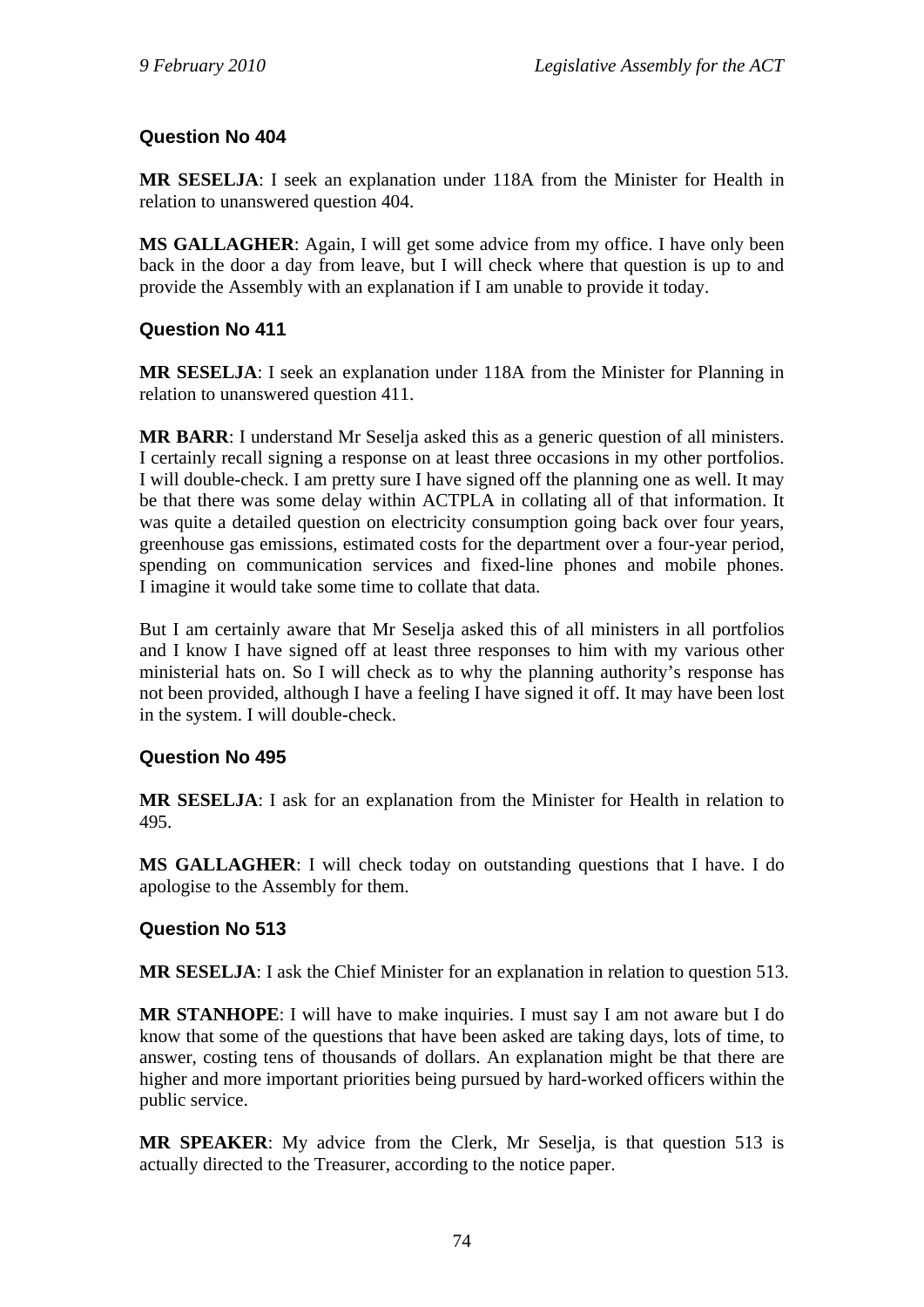**Mr Seselja**: My list says it was to the Chief Minister.

**MR SPEAKER**: We will have to compare lists then.

### **Papers**

**Mr Speaker** presented the following papers:

Standing order 191—Amendments to:

Government Agencies (Campaign Advertising) Bill 2008, dated 16 December 2009.

Justice and Community Safety Legislation Amendment Bill 2009 (No 4), dated 14 and 15 December 2009.

Workers Compensation Amendment Bill 2009, dated 14 and 15 December 2009.

Auditor-General Act—Auditor-General's Report No 8/2009—2008-09 Financial Audits, dated 18 December 2009.

# **Executive contracts Papers and statement by minister**

**MR STANHOPE** (Ginninderra—Chief Minister, Minister for Transport, Minister for Territory and Municipal Services, Minister for Business and Economic Development, Minister for Land and Property Services, Minister for Aboriginal and Torres Strait Islander Affairs and Minister for the Arts and Heritage): For the information of members, I present the following papers:

Public Sector Management Act, pursuant to sections 31A and 79—Copies of executive contracts or instruments—

Short-term contracts:

Adrian Scott, dated 9 December 2009.

Alan Traves, dated 4 January 2010.

Alison Purvis, dated 14 December 2009.

Andrew Taylor, dated 14 December 2009.

Anne Thomas, dated 10 December 2009.

Anthony Graham, dated 23 November 2009.

Caroline Hughes, dated 15 December 2009.

Conrad Barr (2), dated 6 and 23 November 2009.

David Collett, dated 24 December 2009.

David Dawes, dated 27 November 2009.

David Dutton, dated 30 November 2009.

David Evans, dated 21 December 2009.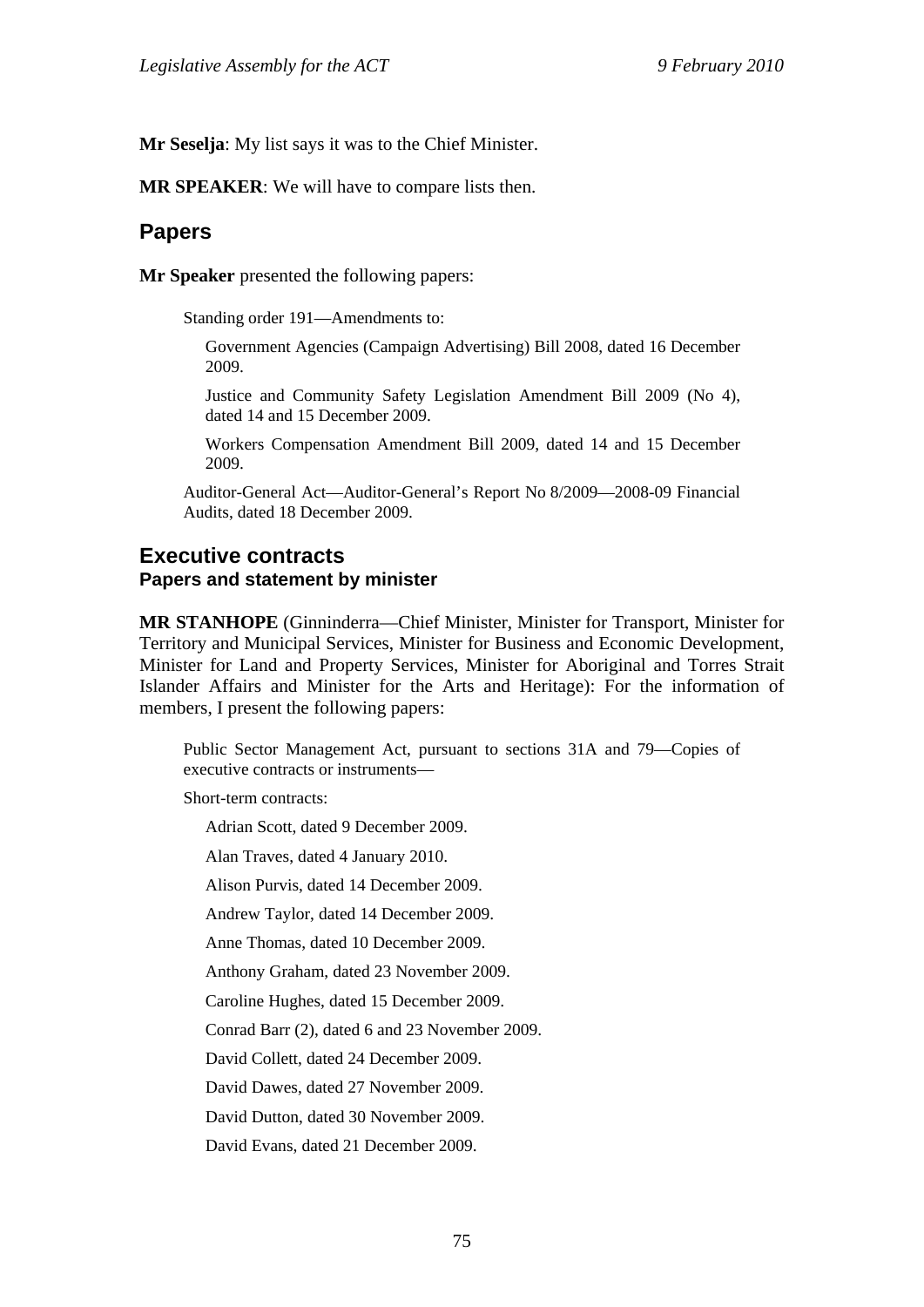David Metcalf, dated 8 January 2010.

Douglas Gillespie, dated 14 December 2009.

Elizabeth Clarke, dated 10 December 2009.

Elizabeth Sharpe, dated 4 December 2009.

Glenn Bain, dated 15 December 2009.

Greg Kent, dated 23 November 2009.

Greg Newton, dated 23 November 2009.

Gregory Kent, dated 15 December 2009.

Ian Turnbull, dated 17 December 2009.

Kenneth Douglas, dated 30 November 2009.

Kristen Connell, dated 24 December 2009.

Lisa McGlynn, dated 11 January 2010.

Marjorie McGrath, dated 11 December 2009.

Megan Brighton, dated 21 December 2009.

Meredith Whitten (2), dated 11 December 2009 and 4 January 2010.

Michelle Callen, dated 12 January 2010.

Philip Canham, dated 15 December 2009.

Susanne Dever, dated 23 December 2009.

Tania Dufty, dated 4 December 2009.

Tracey Cappie-Wood, dated 9 December 2009.

Vera Van De Velde, dated 13 January 2010.

Yvonne McCann, dated 4 December 2009.

Contract variations:

Alan Traves, dated 16 December 2009.

Anne Thomas, dated 21 December 2009.

Carol Logan, dated 21 December 2009.

Catriona Vigor, dated 12 January 2010.

Daniel Walters, dated 14 December 2009.

David Dutton, dated 15 and 18 December 2009.

David Evans, dated 11 December 2009.

David Foot (2), dated 30 November and 15 December 2009.

David Read, dated 18 December 2009.

Frank Duggan, dated 11 December 2009.

Glenn Lacey, dated 11 December 2009.

Greg Kent, dated 23 November 2009.

Kaaren Blom, dated 23 December 2009.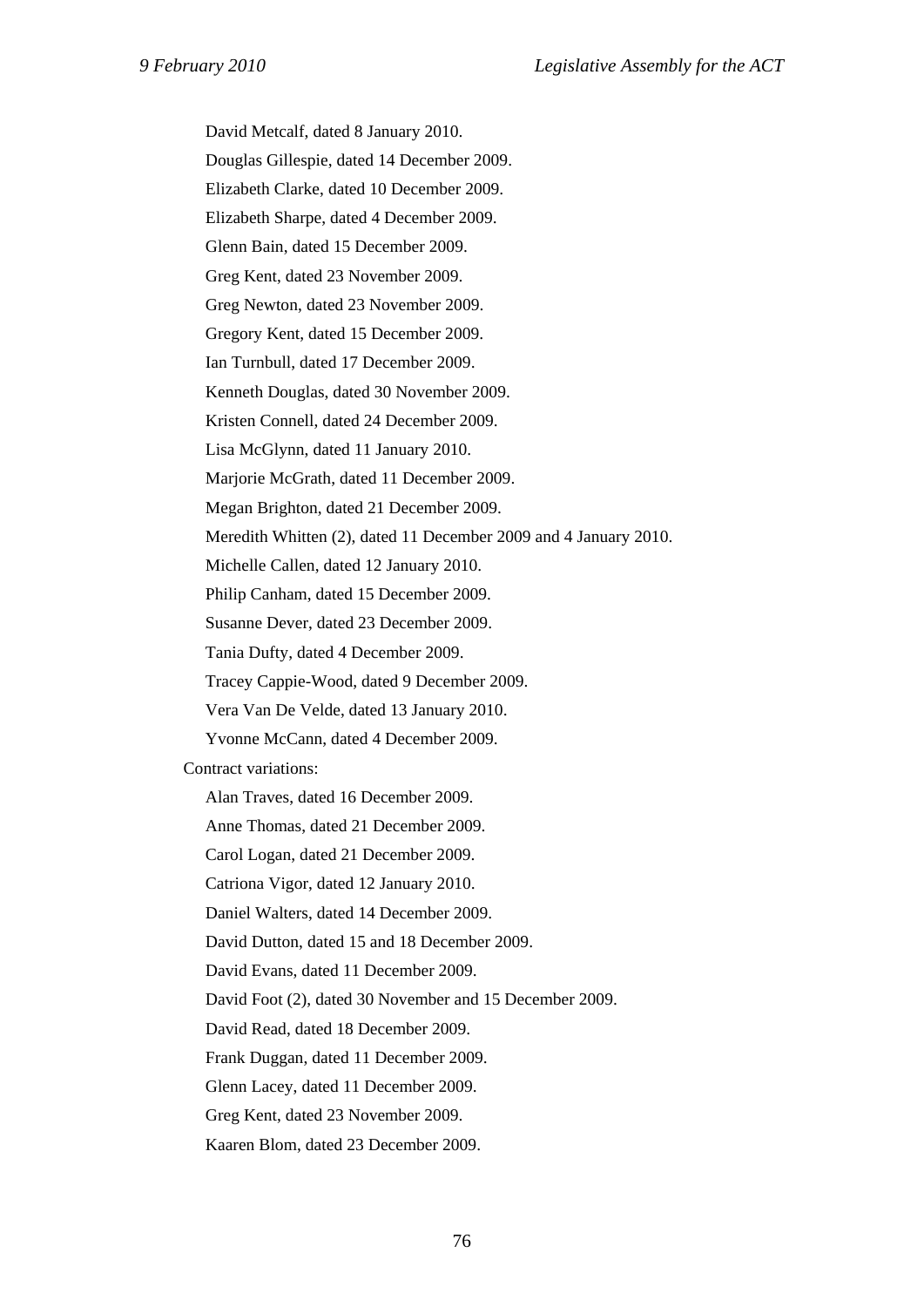Marsha Guthrie, dated 15 December 2009. Michael Trushell, dated 6 January 2010. Paul Wyles, dated 11 December 2009. Phil Canham, dated 23 November 2009. Robert Neil, dated 21 December 2009. Rowena Barrell, dated 21 December 2009. Stuart Friend, dated 15 December 2009. Susan Morrell, dated 21 and 22 December 2009. Thomas Elliott, dated 21 December 2009. Tim Swift, dated 25 November 2009.

I ask leave to make a statement in relation to the papers.

Leave granted.

**MR STANHOPE**: I present another set of executive contracts. These documents are tabled reports under sections 31A and 79 of the Public Sector Management Act which require the tabling of all chief executive and executive contracts and contract variations. Contracts were previously tabled on 8 December 2009. Today I present 36 short-term contracts and 24 contract variations. The details of the contracts will be circulated to members.

# **Papers**

**Mr Stanhope** presented the following papers:

Remuneration Tribunal Act, pursuant to subsection 12(2)—Determinations, together with statements for:

Chief Justice of the Supreme Court—Determination 8 of 2009, dated 7 December 2009.

Chief Magistrates, Magistrates and Special Magistrates—Determination 10 of 2009, dated 7 December 2009.

Children and Young People Official Visitor—Determination 15 of 2009, dated 7 December 2009.

Full-Time Holder of Public Office—Public Advocate—Determination 16 of 2009, dated 7 December 2009.

Full-Time Holders of Public Offices—General President and Appeals President, ACT Civil and Administrative Tribunal—Determination 12 of 2009, dated 7 December 2009.

Master of the Supreme Court—Determination 11 of 2009.

Part-Time Holder of Public Office—Part-Time Presidential Member, ACT Civil and Administrative Tribunal—Determination 13 of 2009, dated 7 December 2009.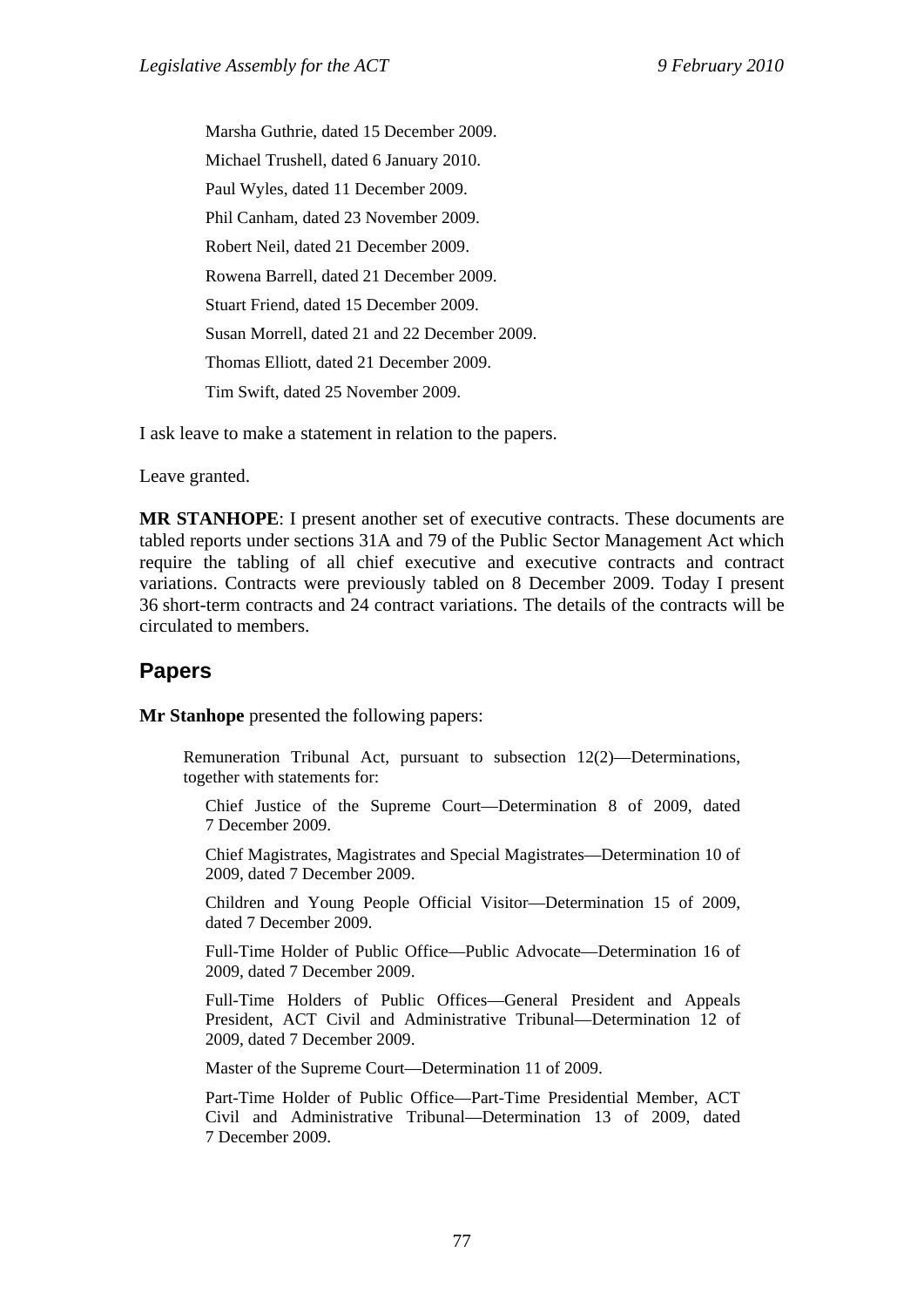Part-Time Holders of Public Office—

Determination 14 of 2009, dated 7 December 2009.

Determination 17 of 2009, dated 23 December 2009.

President of the Court of Appeal—Determination 9 of 2009, dated 7 December 2009.

# **Legislation program—autumn 2010 Paper and statement by minister**

**MR STANHOPE** (Ginninderra—Chief Minister, Minister for Transport, Minister for Territory and Municipal Services, Minister for Business and Economic Development, Minister for Land and Property Services, Minister for Aboriginal and Torres Strait Islander Affairs and Minister for the Arts and Heritage): For the information of members, I present the following paper:

Legislation Program—Autumn 2010.

I ask leave to make a statement in relation to the paper.

Leave granted.

**MR STANHOPE**: I am pleased to present the government's legislation program for the autumn 2010 sitting. Throughout the course of 2010, the government will continue to take the ACT forward with energy and purpose, seeking to make Canberra a more sustainable, safe and inclusive city. During the autumn sitting, a range of legislation will be proposed responding to emerging issues, including new national agreements, instigating additional reforms and further implementing the policies and commitments that underpinned our re-election in 2008.

The state of the environment and the sustainability of our city remain prime concerns for everyone in light of climate change. As part of the national water initiative, the government will be introducing the Water Resources Amendment Bill 2010. The national water initiative builds on Council of Australian Government agreements to achieve a nationally compatible market, regulatory and planning-based systems of managing surface and groundwater resources for rural and urban use that optimise economic, social and environmental outcomes. These amendments will facilitate control of commonwealth water in the ACT and interstate water trading.

The government's policy agenda on climate change is to be advanced this year by the introduction of the Greenhouse Gas Reduction Targets Bill 2010 in response to the final report of the inquiry into this matter.

The government will also introduce other bills that will implement national agreements, including the Personal Property Securities Amendment Bill and the Animal Welfare Amendment Bill 2010. The first of these is part of the COAG reform agenda. It will amend the ACT's personal property security laws to be consistent with the new national scheme and register, giving a single, harmonised legal framework for lenders using personal property as security. The second will make amendments to the Animal Welfare Act 1992 to enable the responsible minister to make animal welfare codes of practice mandatory, as agreed by the primary industries ministerial council.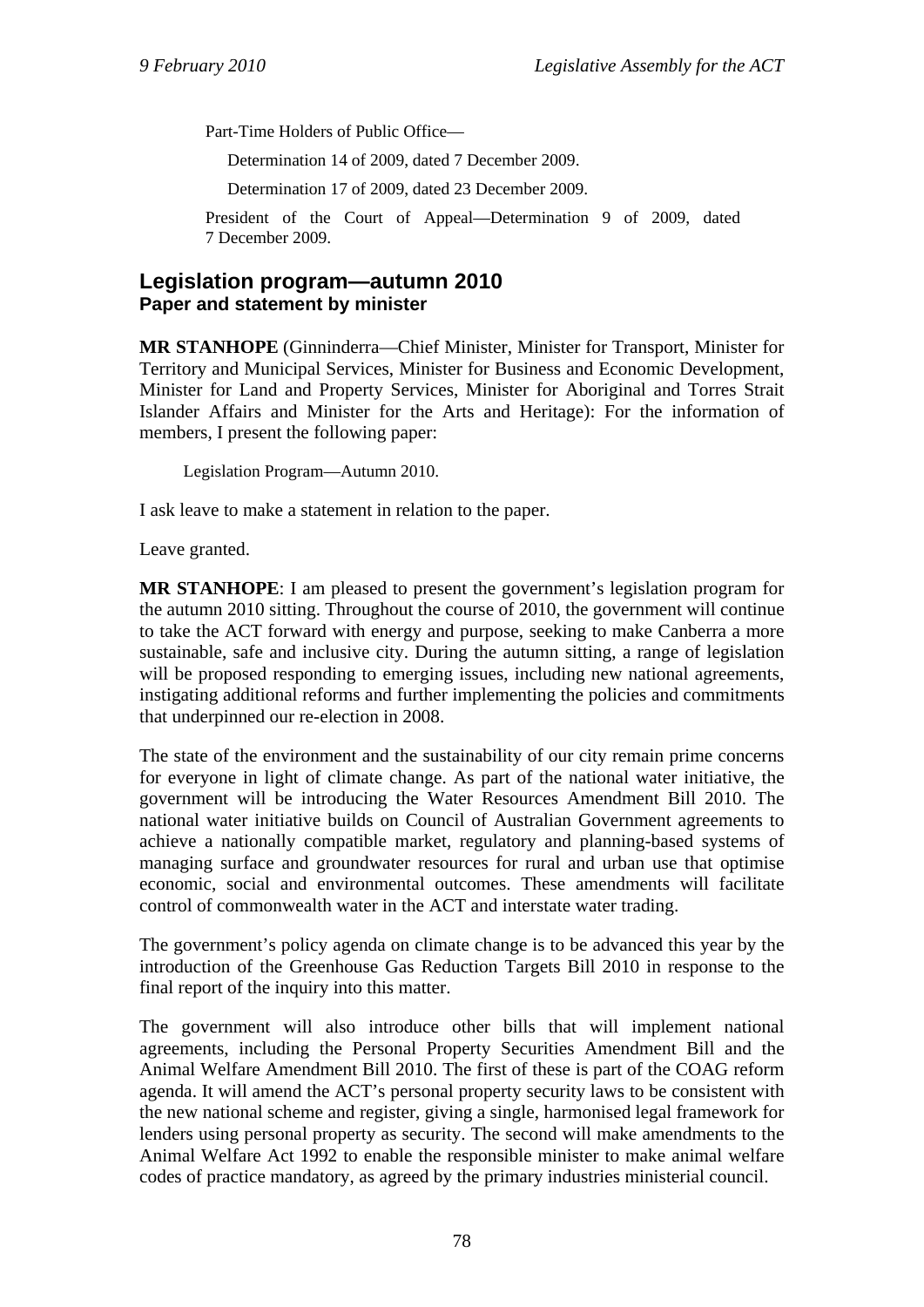Ongoing reform and improved accountability and transparency continue to be a high priority for the government. For financial management, the Appropriation Bill 2010-2011 will be central to the legislative and financial agenda for the upcoming financial year. This is to be presented in May, providing appropriation to administrative units for the 2010-11 financial year.

Amendments are to be made to the Duties Act 1999, the Rates Act 2004 and the Payroll Tax Act 1987 by the Revenue Legislation Amendment Bill 2010. The proposed changes to the Duties Act provide an exemption from duty on the purchase of a residential property by a special disability trust, where the property will be the principal place of residence for the beneficiary. The changes to be sought to the Rates Act will provide a rebate of rates if the beneficiary of a special disability trust is an eligible pensioner as defined under the Rates Act. The amendment to the Payroll Tax Act will introduce an exemption from payroll tax on wages paid to employees engaged in voluntary bushfire and emergency services work.

The Road Transport (Third Party Insurance) Amendment Bill 2010 will establish a mechanism for the compulsory third party regulator to report annually on the compulsory third party scheme in the ACT. It will provide a reporting structure for the regulator that will enable scheme statistics for the ACT to be transparent and accessible by the public.

Mechanisms for reallocation of gaming machines in the ACT will be addressed by the Gaming Machine Amendment Bill 2010. The proposed scheme provides for the reallocation of gaming machines to areas of the ACT where there is growing demand both for gaming machines and for access to a local club and the community services the club provides. This will be done without an increase in the overall number of gaming machines and without creating a predatory environment that would lead to the swallowing of small clubs by larger ones.

Resolving of planning issues is also a priority, with several proposals to be progressed in the planning portfolio to clarify aspects of the Planning and Development Act and the Construction Occupations (Licensing) Act. The proposed Planning and Development (Concessional Leases) Amendment Bill will remove uncertainty in the definition of "concessional lease" which currently makes it difficult for lawyers to advise clients seeking to purchase a lease, noting that a concessional lease cannot be transferred without ACT Planning and Land Authority approval.

Amendments to the Construction Occupations (Licensing) Act will introduce a head of power that will facilitate licensing for building-energy-efficiency assessors. The amendments will also allow ACTPLA to more effectively enforce its disciplinary powers under the act. This includes working with other agencies in exchanging information for public safety reasons.

Changes are to be sought to the Building Act to create a greater mechanism whereby second and subsequent unit owners in multi-unit residential buildings can have access to adequate and timely compensation when breaches of warranty are discovered after the period of statutory warranty has ended.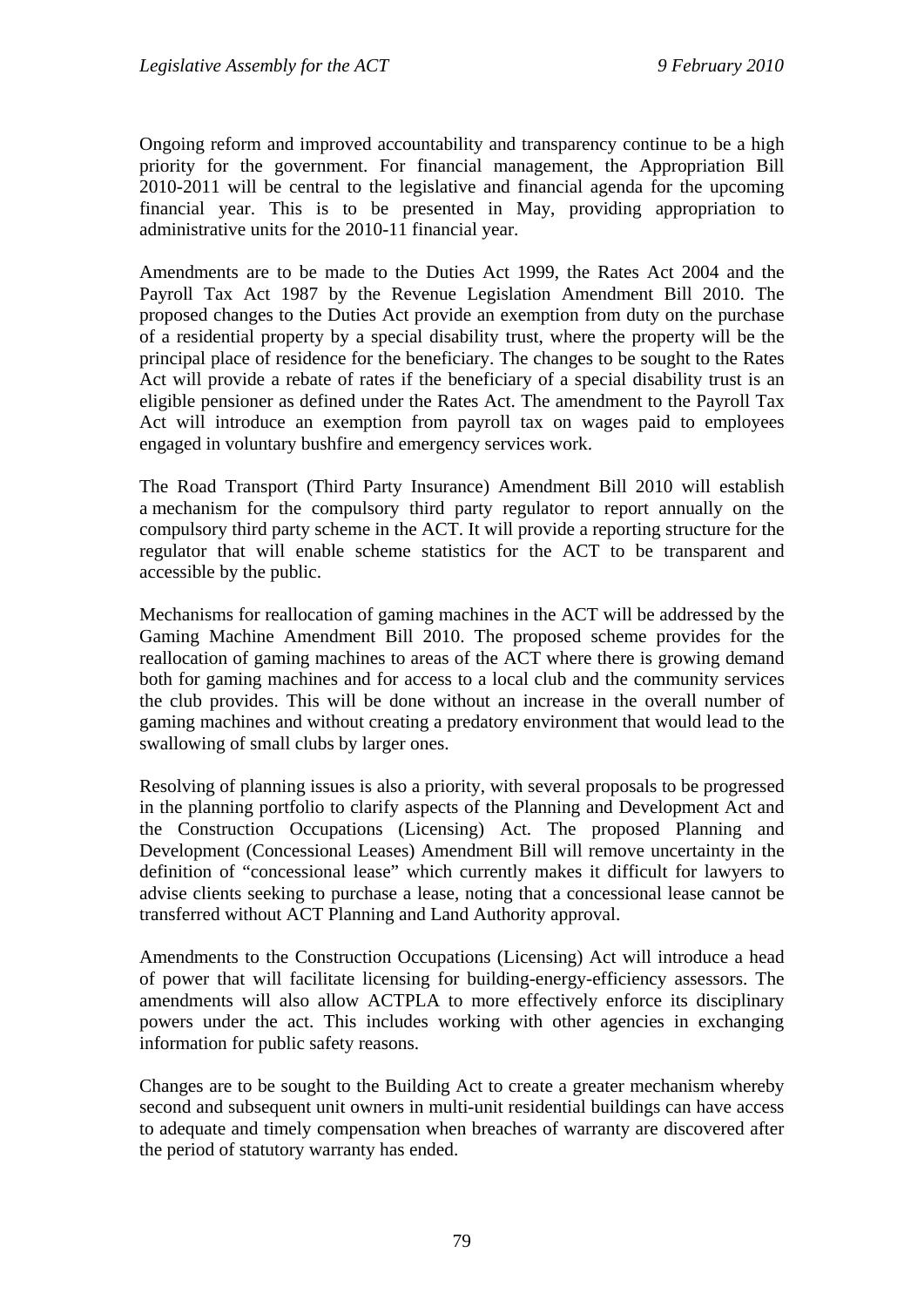Continued improvement to the ACT workers compensation scheme is a high priority. The ACT is the second largest privately underwritten scheme in the country, but the scheme is not performing well when measured against a number of important criteria. It is also one of the more expensive in Australia. The Workers Compensation Amendment Bill will propose amendments foreshadowed in the Assembly in 2009 that build upon the earlier successful 2002 reform. When combined with further planned improvements, it will deliver an affordable scheme for employers, improve the outcome for workers, improve performance of scheme providers and provide an effective governance and management regime for the scheme.

Mr Acting Speaker, what is your title?

**MR ASSISTANT SPEAKER** (Mr Hargreaves): Mr Assistant Speaker.

**MR STANHOPE**: Sorry, Mr Assistant Speaker.

**MR ASSISTANT SPEAKER**: That is okay. No offence taken at all. I have got a thick hide, Chief Minister.

**MR STANHOPE**: Thank you, Mr Assistant Speaker. A suite of legislation is presented to fight crime and to protect and support the community. The government report to the Assembly, *Serious organised crime groups and activities*, which was tabled last year, foreshadowed a number of legislative amendments to strengthen the territory's ability to combat serious organised crime. The Crimes (Serious Organised Crime) Amendment Bill will create offences for affray, participation in criminal groups and recruitment for the purposes of criminal activity. Concepts to be covered include joint criminal enterprise, being knowingly concerned in a criminal enterprise and will extend the offence of intimidation of witnesses in criminal investigations.

These amendments form phase 1 of the government's legislative response to the issue of serious organised crime highlighted in the report. Phase 2 of the government's response will involve the introduction of unexplained wealth provisions to allow for a process of civil forfeiture of assets where a person's total wealth exceeds their lawfully acquired wealth.

The government will also introduce the Crimes (Surveillance Devices) Bill 2010 as part of its continuing commitment to providing ACT Policing with the modern tools to detect and dismantle organised crime by providing a legal framework for the use of surveillance devices. The bill provides for a local and cross-border scheme for the issue and accountability of warrants relating to the use of a range of surveillance devices in the investigation of criminal offences. The bill will also make provision for the mutual recognition of these warrants when investigations cross into other jurisdictions.

The Criminal Code (Offences Against the Person) Bill is also to be introduced, which will codify fatal and non-fatal criminal offences as well as sexual assault offences. These offences will be based upon the model legislation proposed by the Model Criminal Code Officers Committee of the Standing Committee of Attorneys-General.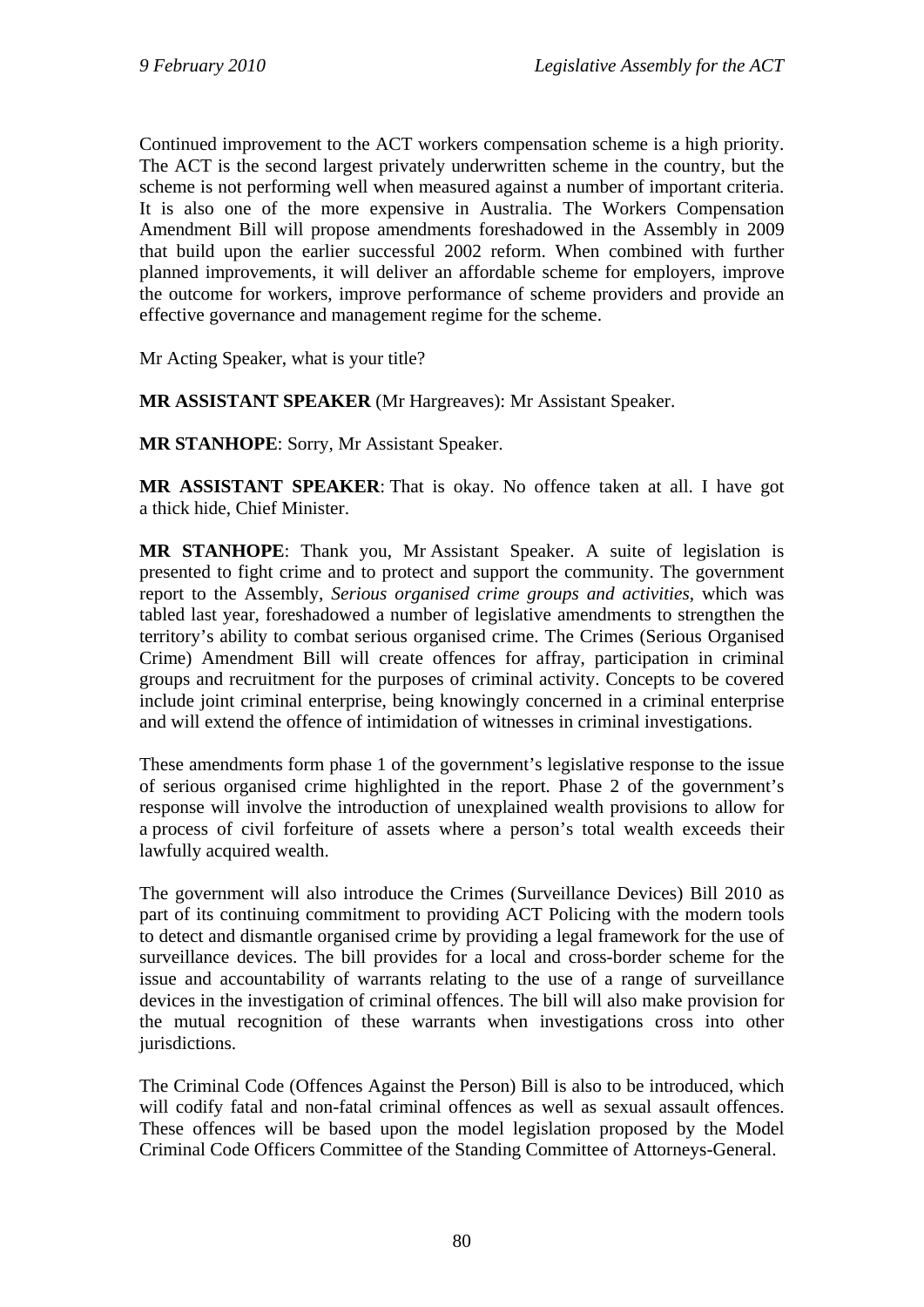Sentencing arrangements will also be addressed through the Crimes (Sentence Administration) Amendment Bill, which will improve the enforcement of court-imposed fines by giving the courts the power to assess a person's income and assets and to redirect earnings in accordance with relevant legislation, seize and sell property, report bad debtors to credit providers and impose voluntary community work orders in which the defaulter agrees to perform community service to discharge the fine. The new scheme will retain imprisonment for defaulters but this will be the absolute last resort.

Victims of crime have not been forgotten. A Victims of Crime Amendment Bill will clearly define and articulate the rights of victims of crime through a victims charter, define and clarify the role and functions of the Victims of Crime Coordinator and strengthen the role of the Victims Advisory Board.

The government is also, as members know, committed to road safety. This will be improved by the Road Transport (Alcohol and Drugs) Amendment Bill, which will bring the ACT's drink-driving laws more into line with those of other Australian jurisdictions. The changes are expected to provide a greater deterrent to drink driving and to reduce the Magistrates Court's workload in relation to drink-driving matters.

Community protection is also to be enhanced by a rewrite of the Liquor Act to incorporate a number of key reforms. These include strengthening the liquor licensing regime to better reflect harm minimisation and community safety principles, the introduction of a risk-based liquor licensing system, stronger enforcement of ACT liquor laws and improved streamlining of licensing and regulatory procedures.

In conclusion, the Working with Vulnerable People Checks Bill will establish a centralised background checking and risk assessment system for people working with children or vulnerable adults in the ACT. Mandatory background checking will reduce the risk of harm or neglect of vulnerable people by identifying and prohibiting people who may pose an unacceptable risk from certain types of contact with vulnerable people.

I commend the autumn legislation program to the Assembly.

### **Financial Management Act—instruments Papers and statement by minister**

**MS GALLAGHER** (Molonglo—Deputy Chief Minister, Treasurer, Minister for Health and Minister for Industrial Relations): For the information of members, I present the following papers:

Financial Management Act—

Pursuant to section 14—Instruments, including statements of reasons, directing a transfer of funds within:

Department of Disability, Housing and Community Services dated 8 December 2009.

Department of Education and Training, dated 20 January 2010.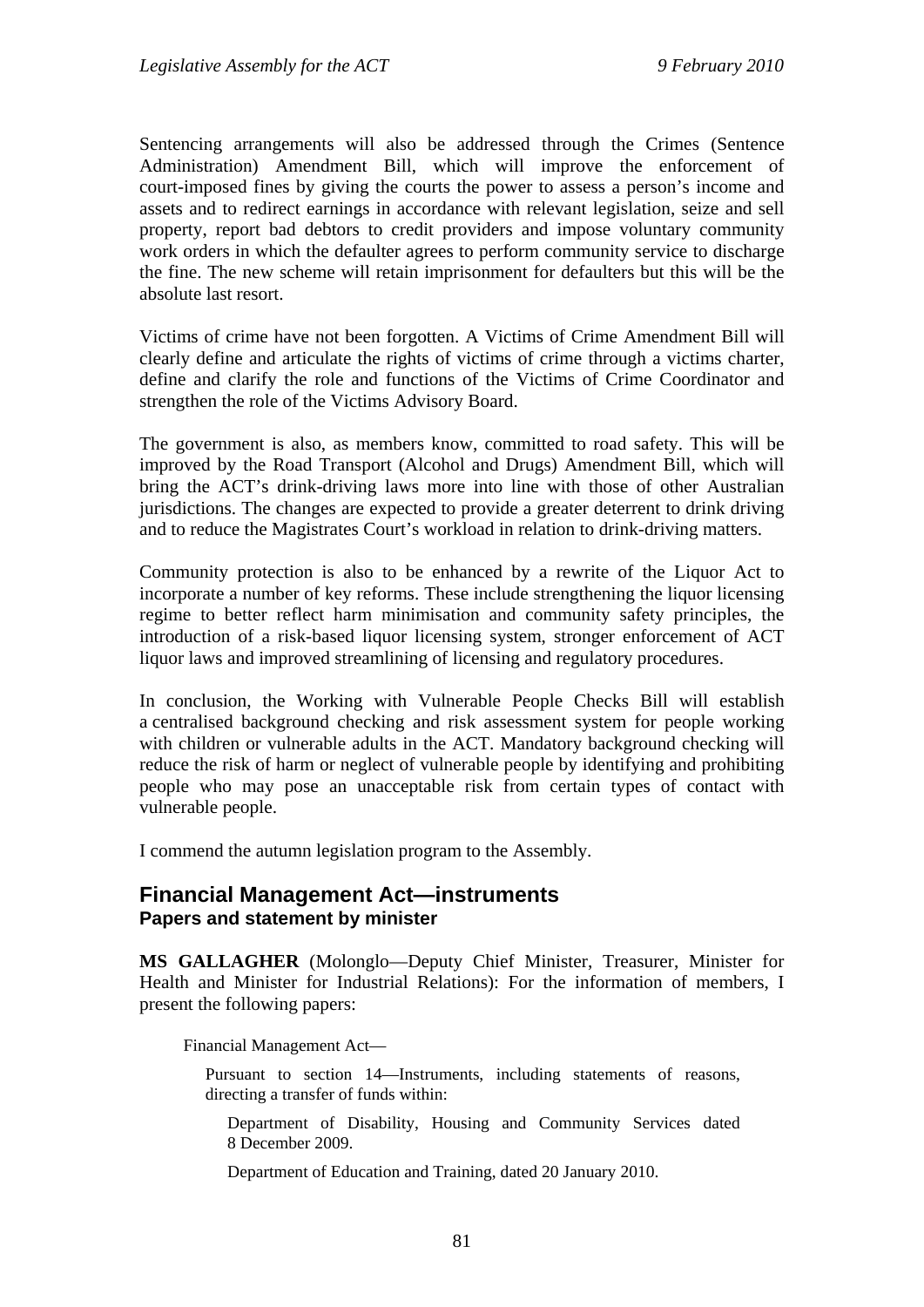Pursuant to section 16B—Instruments, including statements of reasons, authorising the rollover of undisbursed appropriation:

ACT Health, dated 21 December 2009.

ACT Planning and Land Authority, dated 8 December 2009.

Department of Justice and Community Safety, dated 23 December 2009.

Shared Services Centre, dated 10 December 2009.

Superannuation Provision Account, dated 18 December 2009.

Pursuant to section 17—Instruments, including statements of reasons, varying appropriations relating to Commonwealth funding to:

Department of Treasury, dated 10 December 2009.

Department of Treasury, dated 12 January 2010.

Pursuant to section 18A—Authorisations of expenditure from the Treasurer's Advance, including statements of reasons, to:

ACT Planning and Land Authority, dated 18 January 2010.

Chief Minister's Department, dated 18 January 2010.

I seek leave to make a statement in relation to the papers.

Leave granted.

**MS GALLAGHER**: As required by the Financial Management Act, I table a number of instruments issued under sections 14, 16B, 17 and 18A of the act. Advice on each instrument's direction and a statement of reasons must be tabled in the Assembly within three sitting days after it is given.

Section 14 of the act allows for existing appropriations to be varied by transfer of funds between appropriations. This variation must be authorised by the Treasurer and signed by another minister.

The transfer must also not reduce the appropriation of the losing agency by more than three per cent. This package includes two instruments signed under section 14: an appropriation of \$305,000 has been transferred from the Department of Disability, Housing and Community Services to government payments of outputs to capital injection, reflecting the proposed capitalisation of minor works associated with the provision of working space for additional speech pathologists as part of the 2009-10 budget initiative addressing the speech pathology waiting list; and for the Department of Education and Training 100 per cent has been transferred from GPO to expenses on behalf of the territory to facilitate payments to the non-government schools in relation to the administration of the carbon neutral schools, and \$106,000 has been transferred from expenses on behalf of the territory to GPO to enable the departmental management of the national partnership agreement—improving teacher quality.

Section 16B of the act, rollover of undisbursed appropriations, allows for underspent appropriations to be preserved from one financial year to the next as outlined in instruments signed by me. As required by the act, I table a copy of recent authorisations made for the rollover of appropriation from 2008-09 to 2009-10. This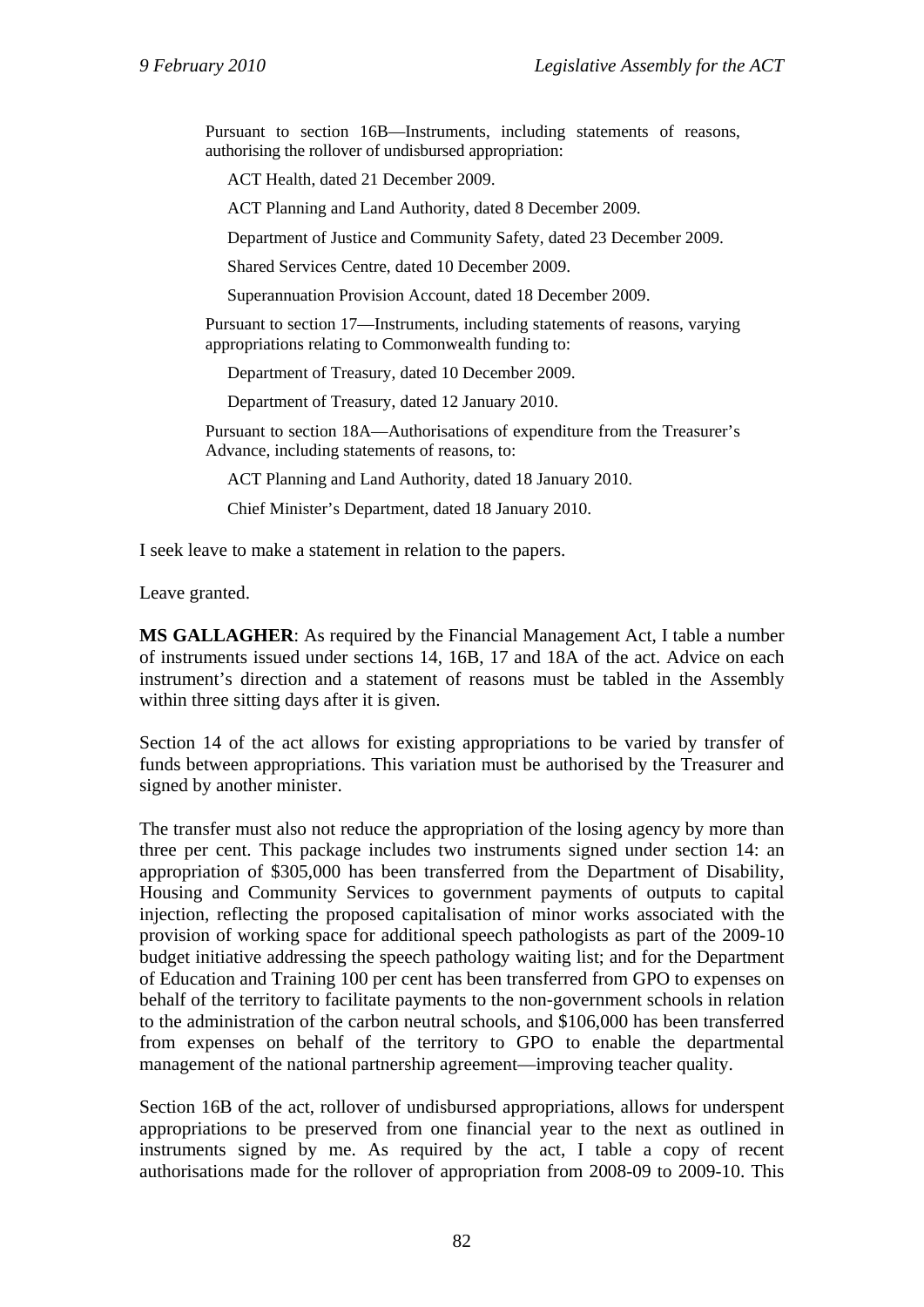package includes five instruments signed under section 16B. The appropriation being rolled over was not disbursed during 2008-09 and is still required in 2009-10 for the completion of several projects identified in the instruments.

To save the Assembly's time, I draw members' attention to the more detailed statement of reasons included with each of the section 16B instruments provided. These instruments authorise appropriation rollovers of \$744,000 for the Shared Services Centre, \$14.259 million for ACT Health, \$13.339 million for the Department of Justice and Community Safety, \$1.155 million for the ACT Planning and Land Authority and \$1.722 million for the superannuation provision account.

Section 16 of the act enables appropriations to be varied for any increase in existing commonwealth payments by direction of the Treasurer. This package includes two instruments authorised under section 17 of the act to increase appropriation available to the Department of Treasury by a total of \$8.02 million. This reflects additional funds received from the commonwealth for the first home owner boost due to the extension of the scheme to 31 December 2009.

Section 18 of the act allows the Treasurer to authorise expenditure from the Treasurer's advance. The first instrument I table under this section facilitated the Chief Minister's Department to make a \$50,000 donation on behalf of the ACT community to assist in relief efforts following the earthquake in Haiti. The second TA instrument provides for an increase of \$228,500 in appropriation for ACTPLA to facilitate the payment of compensation for lessee-owned improvements to the leases of block 154 district of Jerrabomberra and block 622 district of Woden Valley, withdrawn for inclusion in Canberra nature park reserve system, block 177 district of Belconnen withdrawn for the development of Macgregor West, and block 1 section 3 Casey, withdrawn for additional work required as a result of developing the Casey 1 estate.

Additional detail regarding all the instruments is provided in the statements of reasons accompanying each instrument and I commend the instruments to the Assembly.

# **Paper**

**Ms Gallagher** presented the following paper:

Human Cloning and Embryo Research Act, pursuant to section 50—National Health and Medical Research Council—Embryo Research Licensing Committee—Report to the Parliament of Australia for the period 1 April to 31 August 2009, dated December 2009.

# **Justice and Community Safety—Standing Committee Report 3—government response**

**MR CORBELL** (Molonglo—Attorney-General, Minister for the Environment, Climate Change and Water, Minister for Energy and Minister for Police and Emergency Services) (3.54): For the information of members, I present the following papers: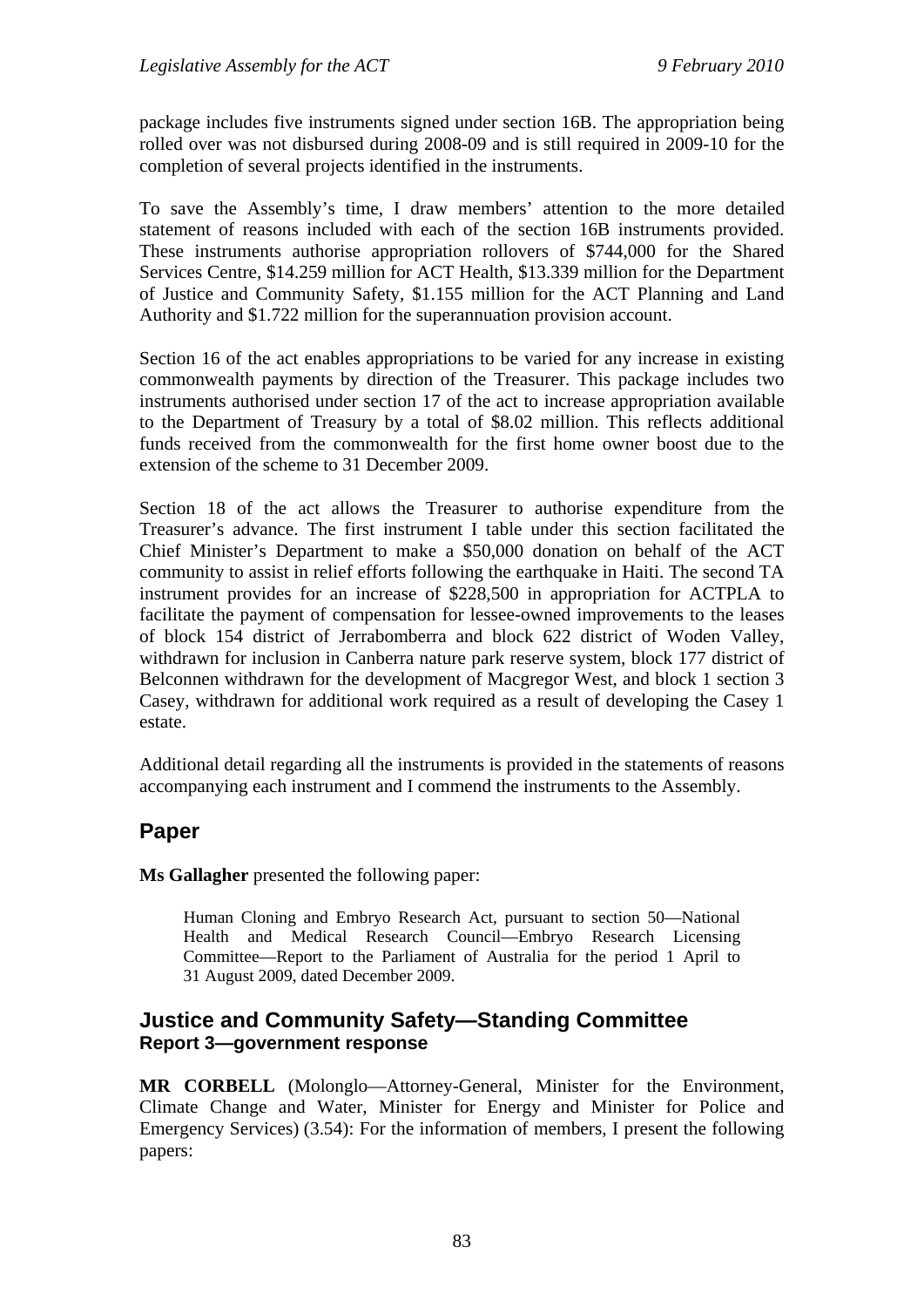Justice and Community Safety—Standing Committee—Report 3—Inquiry into the delay in the commencement of operations at the Alexander Maconochie Centre—

Government response, dated February 2010.

Tabling statement.

I seek leave to move a motion authorising publication of the government response and the tabling statement.

Leave granted.

**MR CORBELL**: I move:

That the papers be authorised for publication.

**Mrs Dunne**: I raise a point of order, Mr Assistant Speaker. I seek your guidance. The tabling statement has not been made available to the opposition and we are not entirely sure that the contents should be published at this stage.

**MR CORBELL**: It has been circulated along with the response.

**MR ASSISTANT SPEAKER** (Mr Hargreaves): Mrs Dunne, there is a motion before the chamber.

**Mrs Dunne**: What I am seeking your guidance on, Mr Assistant Speaker, is this: can we divide that so that we can vote on whether the government response be published and then on the tabling statement, perhaps after the minister has made his tabling statement, because at this stage we do not know the contents, although I have been apprised of what the contents may be, and it may be inappropriate for them—

**MR CORBELL**: Mrs Dunne does not know what the response says either, so her position is quite illogical.

**MR ASSISTANT SPEAKER**: Mrs Dunne, I think we need to proceed with the motion before the chamber at the moment and then—

**MRS DUNNE** (Ginninderra) (3.55): I move:

That the question be divided.

I propose that the matter be divided because there are two separate matters here. It has come to the attention of the opposition that Mr Corbell has lined up the media because he proposes to make statements in his tabling statement that he is not prepared to make outside the chamber and I am not sure that it is appropriate for the Assembly, sight unseen, on the basis of that information that has come to the attention of the opposition, that we authorise for publication the minister's statement, which, on the basis of the information provided, will include defamatory material. That is why I think that the question should be divided and that we vote separately on the publication of both the report and the tabling statement.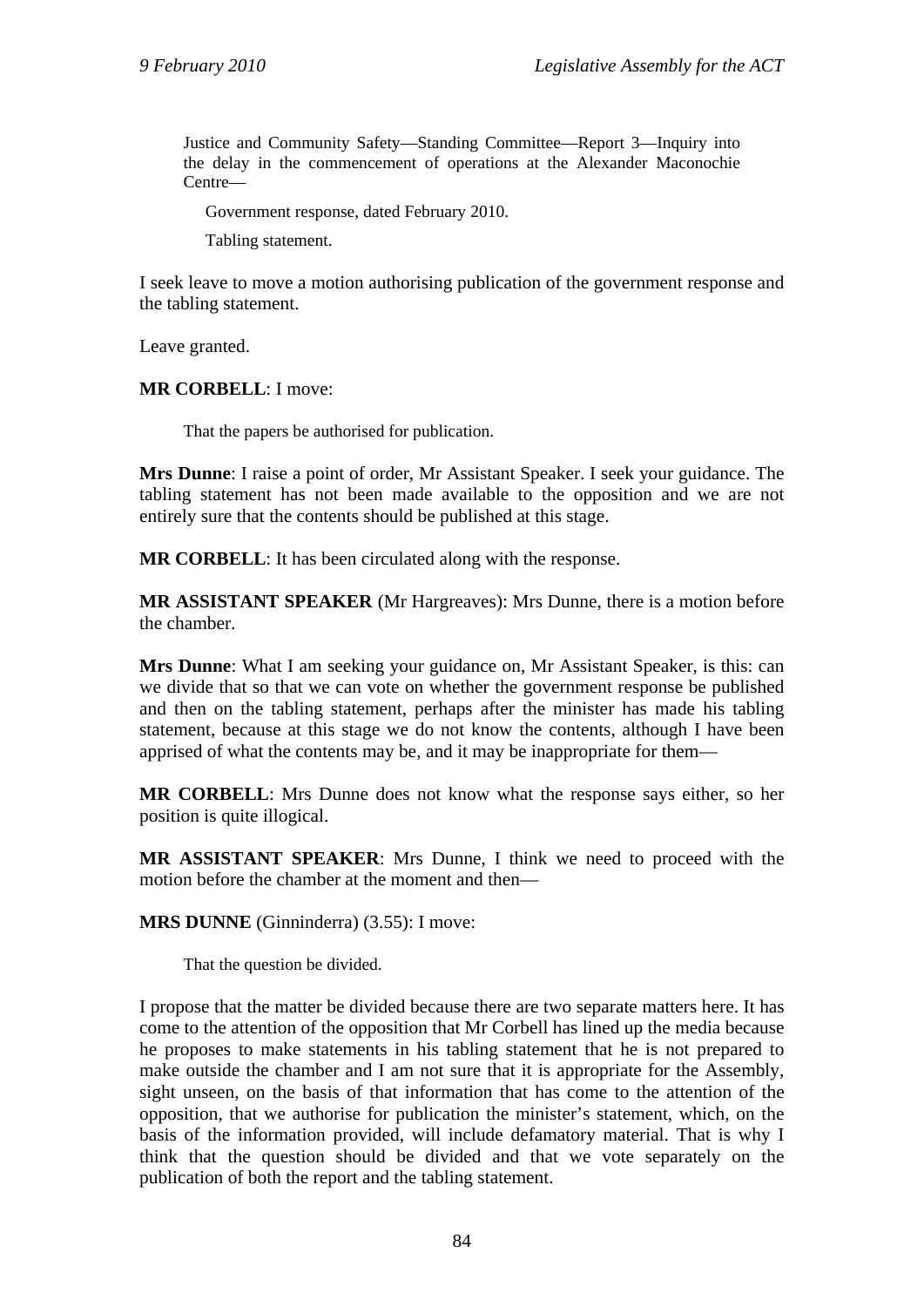**MR CORBELL** (Molonglo—Attorney-General, Minister for the Environment, Climate Change and Water, Minister for Energy and Minister for Police and Emergency Services) (3.56): Well, it is interesting that the opposition are prepared to have carte blanche to criticise the government when it comes to issues around the administration of corrections in the territory but are not prepared to allow the government to respond appropriately. This very simple request is that the tabling statement and the government response be authorised for publication. Mrs Dunne stood up in this place and said: "We haven't seen what the tabling statement is going to say. Therefore, we can't agree to it being authorised for publication."

**Mrs Dunne**: If there's nothing in it, we can authorise it after you have made the—

**Mr ASSISTANT SPEAKER**: Mrs Dunne, the Attorney-General heard you in silence.

**MR CORBELL**: The opposition have not seen the government response either but they are quite happy to authorise that for publication. Their position is inconsistent and illogical. The simple fact is that the government has a tabling statement and the response, and that is before members now. I am seeking authorisation for that. It is quite clear what is in that, and I reject any assertion that I am going to make any defamatory comments whatsoever. I certainly am not.

**MR ASSISTANT SPEAKER**: The question is that the motion be divided.

Question resolved in the negative.

**MR ASSISTANT SPEAKER**: The question now is that the motion be agreed to.

Question resolved in the affirmative.

#### **MR CORBELL**: I move:

That the Assembly takes note of the papers.

When the Legislative Assembly Standing Committee on Justice and Community Safety announced its inquiry into prison delays in January 2009, it was at a time when there was considerable media and public scrutiny of the new prison and why it was still not operational. The government welcomed the inquiry at that time. We saw it as an opportunity to clear the air, and we gave the committee our full cooperation.

The construction of a prison in the ACT was a brave decision for this government, and we did not go in half-heartedly. We looked to build a facility which would cater for the ACT needs into the future and which would set high and human rights compliant standards for prison and prisoner management within Australia. This government determined that the ACT prison would be built and operated in accordance with human rights principles and best correctional practice. It would systematically pursue the rehabilitation of our sentenced prisoners and substantial reductions in reoffending. It would do this through comprehensive therapeutic, criminogenic and educational programs and sound, humane prisoner management. I was proud to have been a party to such a cutting edge policy, and I remain proud of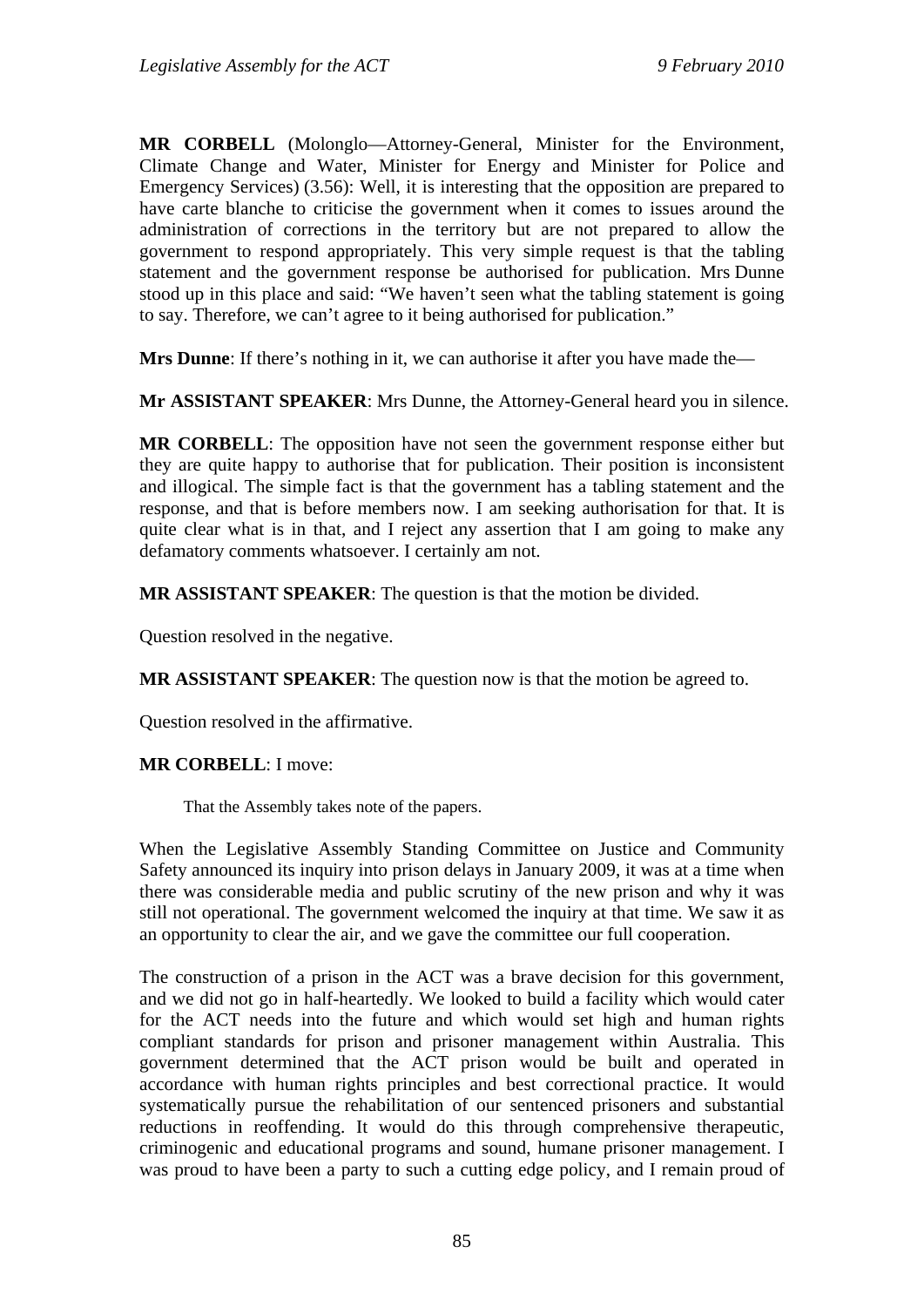the implementation of that policy in the form of the Alexander Maconochie Centre and its associated services.

It was with great frustration to me—and I am sure to you, Mr Assistant Speaker, as the responsible minister in November 2008 until quite recently—that the prison was not ready to commence operations as expected, and there was continuing frustration as those delays dragged on through to the end of the year and then into 2009. It was frustrating because it was beyond the control of the government and ACT Corrections.

The inquiry, when called, was welcomed by the government. It was an opportunity for the complexities of the project to be examined without the evaluation being reduced to electronic media sound grabs or misleading newspaper headlines. The government could put its position and concerns about the performance of the builder to the committee. It could do this in detail and trust that the weight of evidence would be properly assessed and, in doing so, establish clearly that the responsibility and control for the delays was not that of the government.

Notwithstanding the terms of reference of the committee, which included overtly political elements, such as an examination of the official opening ceremony in December 2008—which had nothing to do with the delays—I had faith that a committee process would deliver some positive outcomes. I was wrong. Seven long months after its final public hearing—seven months—and almost eight months after the prison had become operational, the committee brought down its report.

One would have thought that with all that time the report would have been of the finest quality, that the committee's recommendations would have been based on findings which focused on the issue at hand—the reason for construction delays—and that those recommendations would be sharp and honed by the many reworkings that must have occurred to warrant a seven-month delay in the provision of the report.

One would have thought that the recommendations would have provided invaluable insight and potential improvements to the operation of government business. Sadly, this was not the case. Instead, we received a politically charged piece of rhetoric featuring unsound judgements, naive observations and a series of ineffectual recommendations. I was shocked at the time and let my feelings be known to the Assembly, and I am no less pleased now.

The report revealed that the committee had learned very little about the operation of building contracts or the building industry more generally. The failure to distinguish between, on the one hand, legitimate extensions or variations in contract completion date provided for under the contract and, on the other hand, the protracted delays beyond that agreed date, lumping all of these matters under the simple term "delays", highlights this lack of understanding.

The naivety of such findings as finding 2—which says that when the committee visited the site on 4 February 2009, the AMC was not ready for handover—would be amusing if it did not reflect the ignorance of the committee's considerations, which clearly lacked an understanding of the fundamentals required in examining any construction project. No, Mr Assistant Speaker, the AMC was not ready on 4 February when the committee visited the site. It would not be ready for another six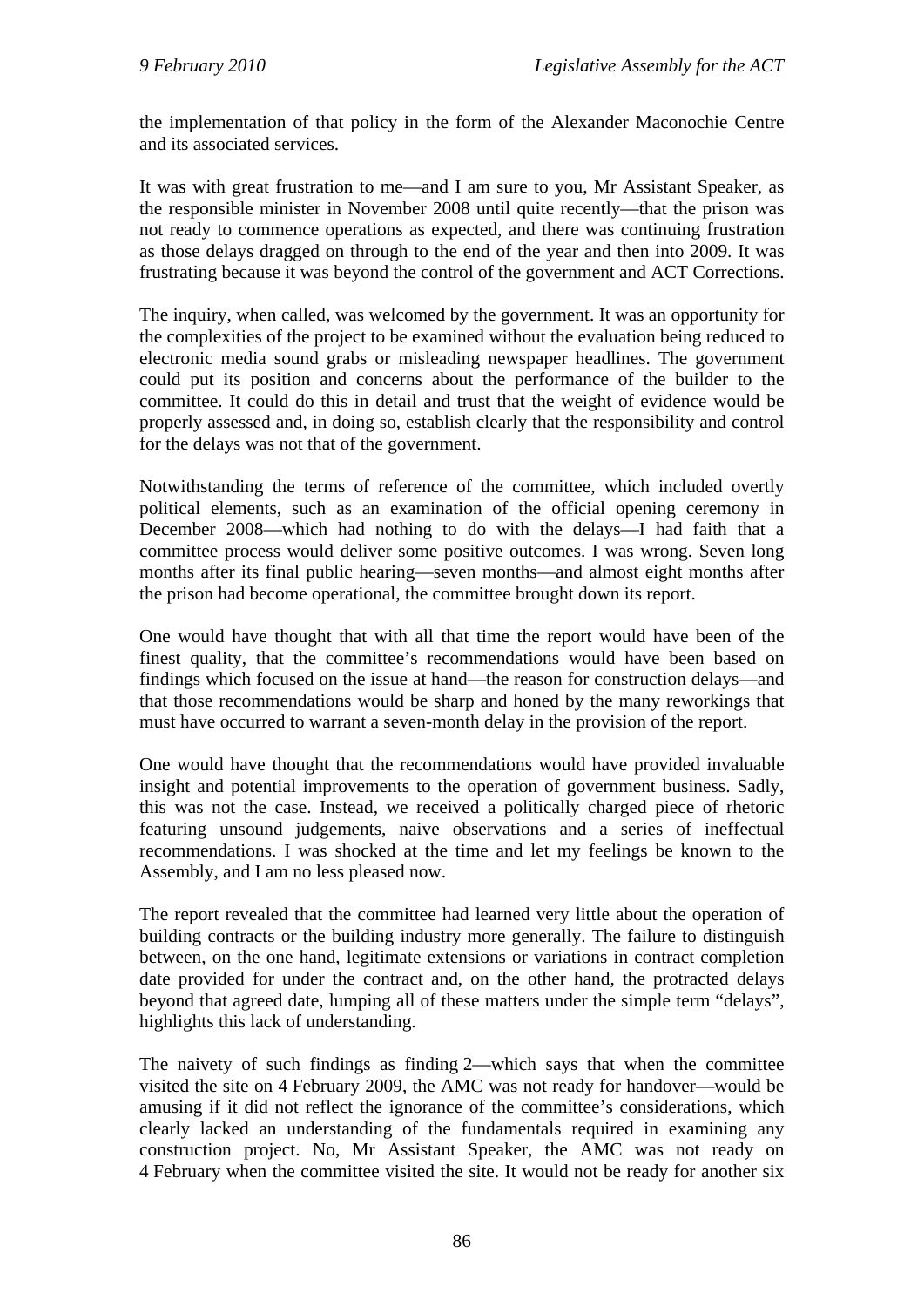weeks, and that was why the government was not prepared to accept the site until 20 March 2009, when it was—

**Mr Seselja**: You could open it!

**Mrs Dunne**: You said that for all intents and purposes it was ready on opening day.

**MR ASSISTANT SPEAKER**: Order, Mrs Dunne, Mr Seselja, please! If you want to have a discussion, go outside and do it. Mr Corbell.

**MR CORBELL**: Thank you, Mr Assistant Speaker. The committee's findings in regard to human rights compliance also reflect a naivety and terrible shortcoming in the committee's deliberations. In a jurisdiction where human rights compliance is to the fore, such examination was certainly a legitimate course of action. The government considers it totally appropriate for the committee to examine human rights issues in the remand centres which related to the delay in the delivery of the AMC.

However, it is one thing to examine issues and quite another to make findings findings in regard to matters of law, findings in regard to matters of human rights law. What qualification, utilising what evidence-based analysis and what principles of proportionality, did the committee use to come to a conclusion that the delays had further contributed to the ACT's remand facilities not being human rights compliant?

Over and above all, I was offended by the committee's first finding that strongly implied that the government and its agencies had not properly complied with the inquiry's requests. I know that government and staff of its agencies bent over backwards to make themselves available for hearings and to provide thousands of pages of documents to the committee.

With these concerns, it should not have been a surprise to the government and me that the committee would get wrong the very issue at the heart of this inquiry—the issue for which the inquiry was called—the delay in the commencement of operation of the AMC and the impact of that delay. Despite all the information provided, the committee found that the delays in the commencement of operations were not solely due to the security system but to a range of other factors as well. This is not the case. This finding is wrong.

As the government has repeatedly said, and continues to say, the delays in the commencement of operations at the AMC were due to a failure by the builder, Bovis Lend Lease, and its security subcontractor, Chubb, to complete the security system. This is not just the opinion of the government. I can now advise that in a decision handed down in July last year, an independent expert contracted under the dispute resolution provisions of the contract found in favour of the territory in regard to the issue of delays.

Bovis Lend Lease had disputed the imposition of liquidated damages due to delays in the completion of the security system, claiming that other problems that had been outside its control had contributed to the delay in finalisation of the project, and it sought an extension of the agreed contract completion date on this basis. The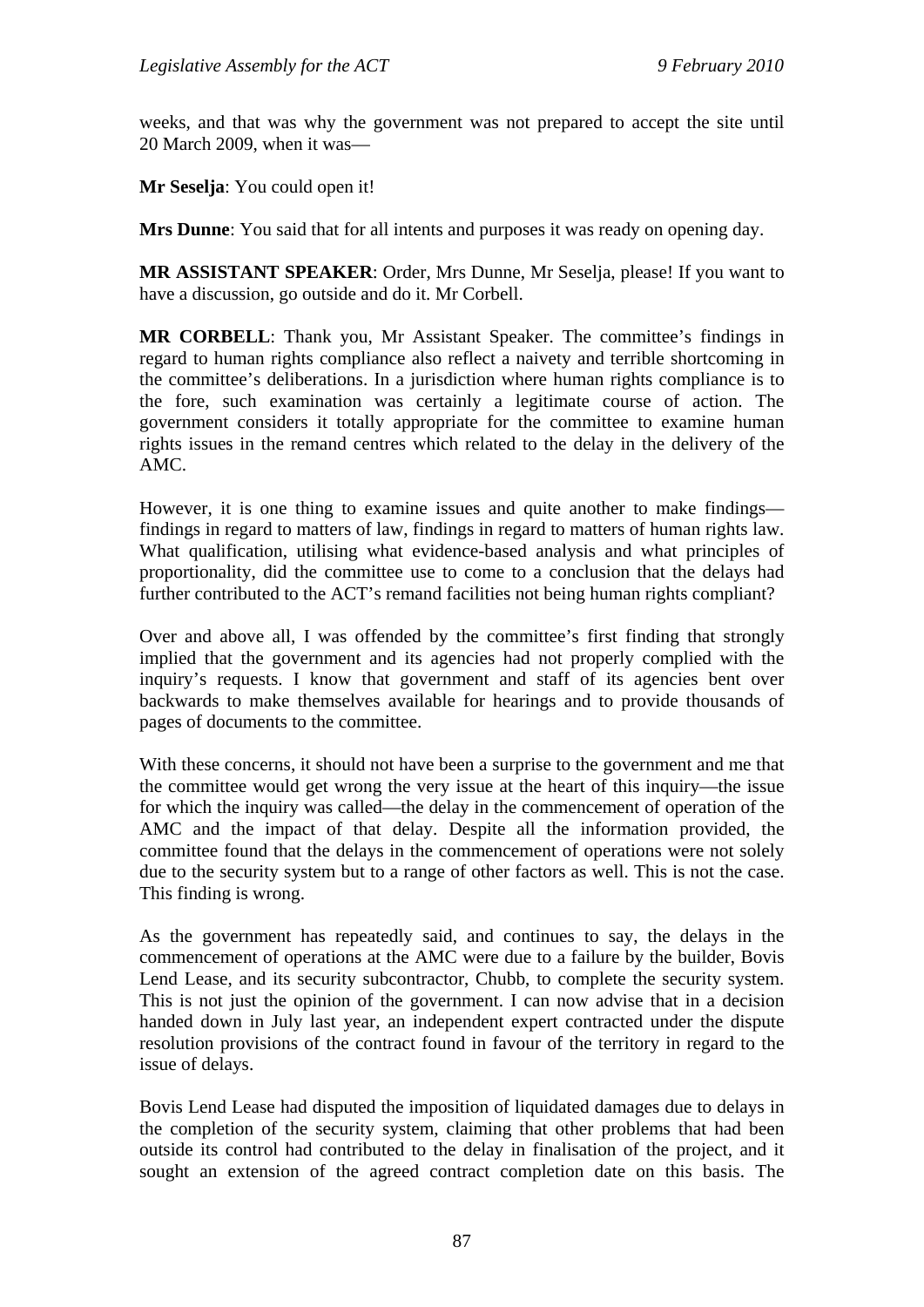independent expert found that this was not the case and that the delays in the finalisation of the project were due to the delay in the completion of the security system.

I cannot leave unsaid what the expert arbitrator determined in his decision. He said:

… the security services installation commission and testing activities were causing a delay in reaching completion and that this delay was within the control of BLL.

Bovis Lend Lease has not challenged the expert's determination.

While acknowledging the committee was not privy to this decision, because its active inquiry work preceded this decision by some months, I draw to the attention of the Assembly the fact that the findings of the expert and the findings of the committee are at odds, even though the committee had access to the same sources of information as the expert arbiter.

What also amazes me is that in not one of the committee's findings is the builder, Bovis Lend Lease, or its security subcontractor, Chubb, mentioned. They were the two organisations at the heart of this project and at the heart of the problems that developed, and yet, based upon the wording of the committee's findings, they are of no import at all. I acknowledge that those companies are not subject to the recommendations of the committee, but how and why were they so completely ignored in the findings?

The independent expert has found that the government was not responsible for delays in opening the AMC post September 2008, instead ruling that contractor Bovis Lend Lease and subcontractor Chubb did not satisfy their contractual obligations for installing the AMC's internal security system. This is indicated in the government response that I table today. The claim made by Bovis Lend Lease that other factors were the cause of the delays is incorrect.

Other matters operated concurrently, but the finding by the committee that there were delays other than the delay in the security system that affected the commencement of operations of the AMC is completely unsubstantiated. The contractor's failure to properly install the security system is the reason for delays past September 2008. That is the position I have always maintained, and it has now been upheld by the independent expert appointed to arbitrate these disputes. As a result of this finding by the independent arbiter, the territory will pursue liquidated damages, which is still being negotiated and is subject to other processes.

The committee, chaired by Mrs Dunne, failed to objectively consider the circumstances surrounding the delay in the prison project. Its report is inconsistent with the findings of the independent expert. The government was not responsible for delays from September 2008 onward. The decision by the independent expert confirms that the government position was correct throughout and that the committee inquiry has fundamentally proven to be a complete waste of time.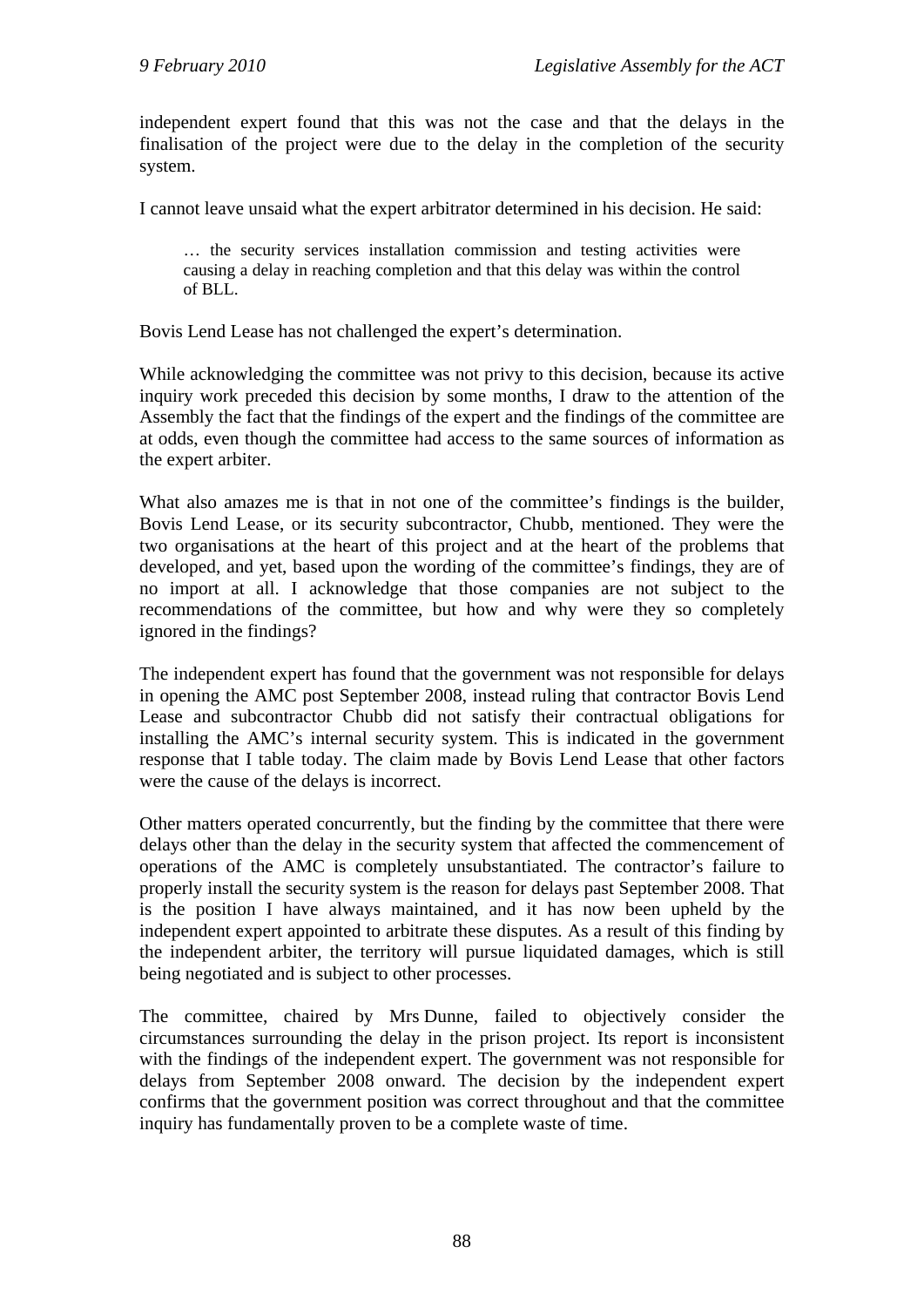The committee made 25 findings; the government is challenging 19 of these. The committee made findings in the absence of supporting evidence. It made findings that appear to be politically motivated and that were incorrect and critical of the government.

The committee made 11 recommendations. When it came to recommending improvements in government operation, the committee had little to offer. The recommendations relate primarily to contract management improvements and to briefing the Assembly in regard to outstanding contractual matters. These 11 recommendations are far from inspiring and far from contentious. They offer little in the way of improvement; they claim, nonetheless, to target improvement.

The government has agreed to or noted nine of these and rejected just two of the 11 recommendations. The two rejected recommendations, Nos 5 and 7, relate to the briefing of this Assembly in regard to unresolved contract matters. The government has rejected these, because to comply with them at this time will potentially undermine the territory's capacity to finally resolve this contract. However, I add that, when these matters are resolved, the government stands ready to advise members of this place on the outcome.

The government has prepared a detailed response to the committee report. The response addresses every finding and every recommendation. It documents the government's considerable concerns in regard to the findings of the committee, and it addresses the recommendations and notes the government's responses. I commend the responses to the Assembly.

**MR HANSON** (Molonglo) (4.12): The first point I would like to make is that the committee report was delivered by a tripartisan committee of this Assembly. It was chaired by Mrs Dunne but had two other members: Mary Porter from the Labor Party and Meredith Hunter from the ACT Greens. It is important to note that the attacks that have been made by Mr Corbell are being aimed at a committee of this Assembly, are being aimed equally at Mrs Dunne, Ms Hunter and Mary Porter.

The story here today—I know that Mr Corbell has called on the media for his dramatic response, but I hope they are not too let down by it—

**Mr Coe**: Anticlimactic.

**MR HANSON**: It certainly was, Mr Coe—very anticlimactic. The story out of today is that Mr Corbell has turned on his own ACT Labor member. This report says that it appears to be politically motivated. So the report is politically motivated. Simon Corbell is essentially alleging that his own ACT Labor member has assisted in drafting, has agreed to and has signed off on a politically motivated report.

There are two options here: either that is simply not true and Simon Corbell is trying to deny, spin and get himself out of what is a troubling situation, a damning report, or—the alternative—Mary Porter has deliberately signed off on a politically motivated report. Either of the two are somewhat damning of Simon Corbell.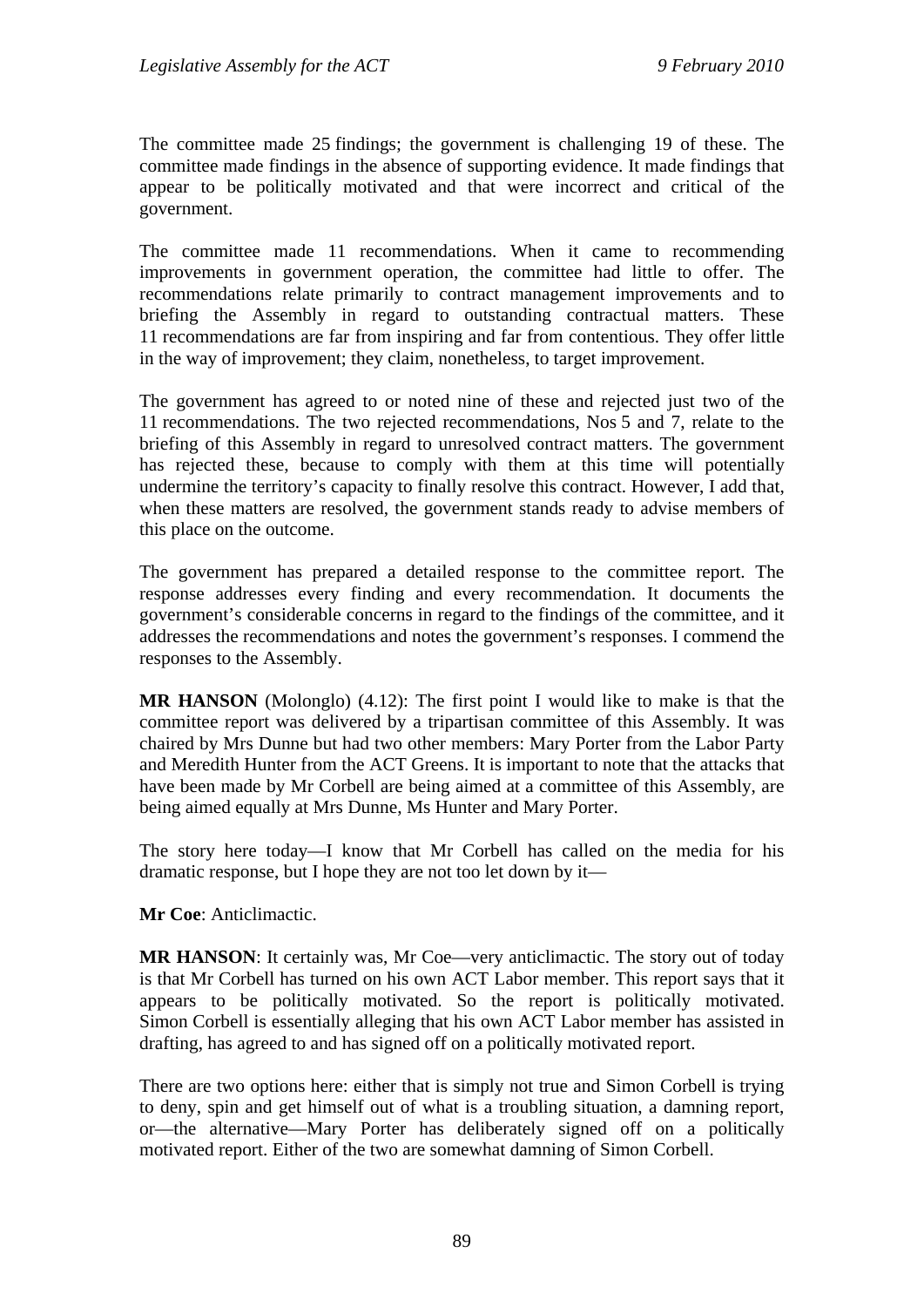The reality of the matter is that there has been an abject failure in this government's management of this whole project. The report that has been written by the committee, the tripartisan committee, is fair, balanced and not politically motivated. Having sat on committees and having been involved in committees with Ms Porter and with Ms Hunter, I know that they would not allow that sort of thing to go through. To cast aspersions on the motives of Mrs Dunne, Ms Hunter and Ms Porter is disgraceful. It is the act of a coward, Mr Hargreaves.

**MR ASSISTANT SPEAKER** (Mr Hargreaves): Mr Hanson, I have to ask you to withdraw that. That is a little unparliamentary.

**MR HANSON**: I will withdraw it.

It is the act of someone who, as a minister, has lost control of his department, has lost control of his ability to respond objectively and is simply attacking a tripartisan committee as his only form of defence for what has been a dreadful report.

**Mr Corbell**: Deal with the substance of the response.

**MR HANSON**: I think that the—

**Mr Coe**: Yours was so good, Simon. Yours was just chockers with good content.

**MR ASSISTANT SPEAKER**: Members, order! Mr Hanson is quite capable of looking after himself.

**MR HANSON**: Thank you, Mr Assistant Speaker. I will go through it in more detail, but the comments that describe the committee response as ignorant, politically motivated and failing in objectivity are the substance of the matter and go to the heart of why this minister has simply been unable to manage the portfolio. I can go through the committee findings and look at some of the findings which were damning. Quite reasonable assessments are made by the committee. The report states:

… when the Committee undertook a site visit, the AMC was clearly not ready for handover and it was apparent to the Committee Members that considerable work still needed to be done.

That did prove to be the case. The committee was entirely correct in that assessment that it made. That is indisputable. That was on 4 February; that was several months before the AMC was actually ready to be opened. So it was an accurate assessment of what had occurred. The report also made the following comment:

While the ACT's remand facilities have ... given rise to serious human rights concerns, these concerns were exacerbated during the period between the official opening of the AMC … and the … transfer of remandees …

We know that that is the case. From my conversations with Mr Hargreaves at the time, we know that the delays at the AMC—because we had to have the overcrowding at the BRC because of the additional prisoners that we could not release to New South Wales, for example—exacerbated the human rights concerns and the overcrowding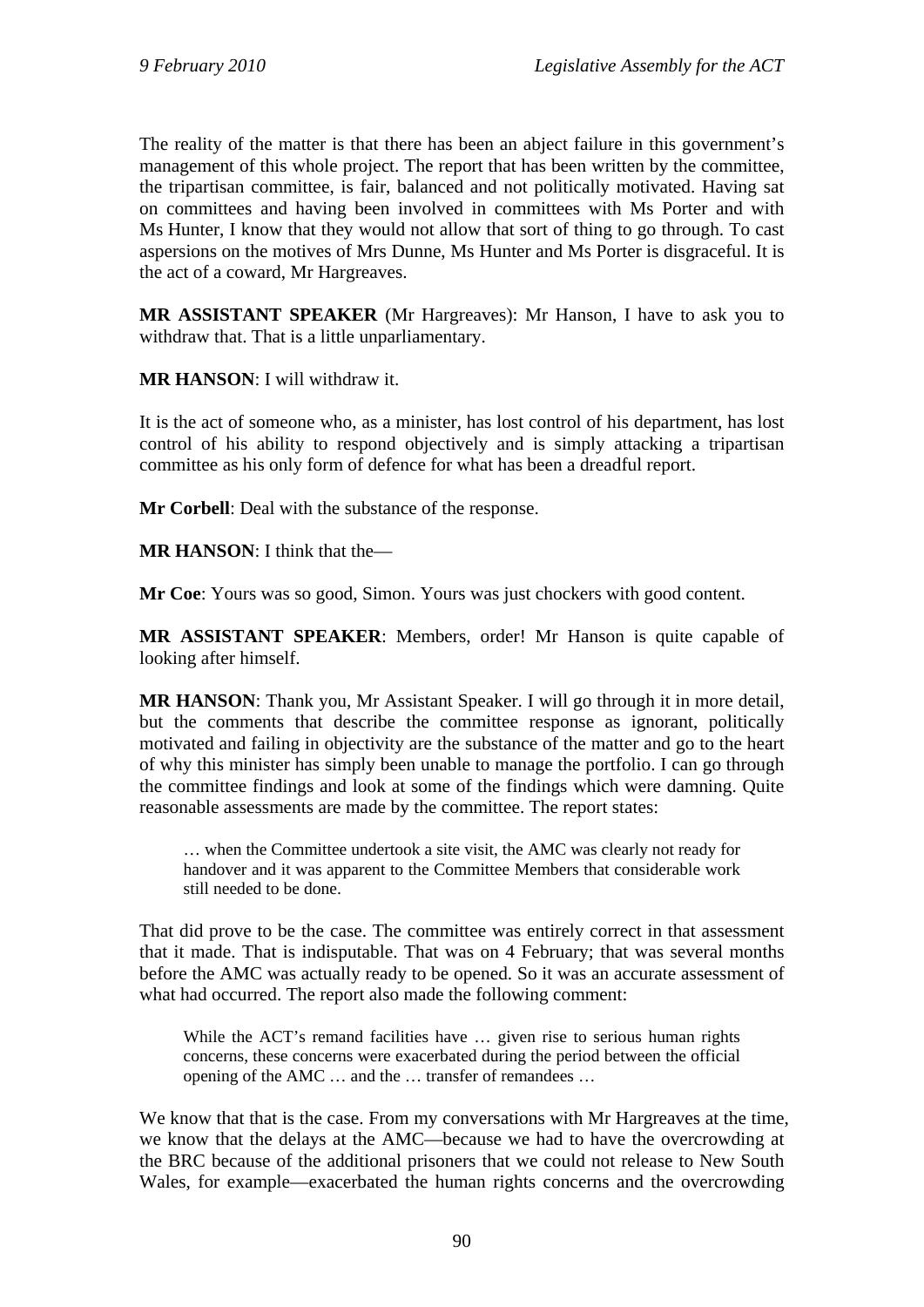that we had at the Belconnen Remand Centre. That is a matter of record. I do not see why that can be a politically motivated or a less than objective finding. The committee also made the following statement:

At the time of the official opening, the Minister for Corrective Services was not well briefed on delays in completing the AMC and the impact that this would have on the transfer of prisoners.

I remember that in the committee that was a concern—that the minister may not have been as well briefed as he should have been. That is an objective finding. My assessment of that is that he failed in his responsibility as the minister to make sure that he was properly briefed. But the committee do not actually say that. They just identify, based on the evidence—and I remember listening to that evidence—that he was not, indeed, properly briefed.

The report states that the minister decided to proceed with the official opening despite at least eight changes over the previous six months. That is true. He was the one that made his decision to proceed; he was the one that had seen and experienced eight delays in the lead-up. The assessment from that is this: if there were serious delays leading up to it, he should have made sure he was correctly briefed—made sure that, on the eve of an election, he fully understood the implications of what he was doing.

I would suggest that the implications have been quite damaging to the government. If they had delayed the opening of the prison, I think people would have understood that that is something that can occur through the course of any major project. For them to try and say that we were going to have an opening on the eve of an election despite the fact that there had been a series of delays—that is the heart of the matter.

The report states that the RFID system was not fully functional. That is a correct statement. The government is in denial about all of this. It is saying, "Oh well, it is not critical to the operations." The fact is that it was meant to be delivered; it was meant to be there at the opening of the jail and—

**Mr Corbell**: It was not. It was never going to be commissioned until the jail commenced operation.

**MR HANSON**: No, it was not, minister. The point is that it was meant to be part of the opening. It was delayed throughout the process, and the decision was made, subsequent to the contract being signed, that it would be delivered by a separate contractor later in the process. You know that as well as I do.

The report mentions the fact that there was no uninterrupted power supply and that there were problems with the security system. I can go on and on, Mr Assistant Speaker, but the point is that the report is objective. It highlights a lot of the errors. Rather than accepting the report from the committee for what it is and saying, "Yes, this is something that we did not get right; there were mistakes made; there is no question that there were mistakes made," there is a government denial—a government that is spinning and then attacking.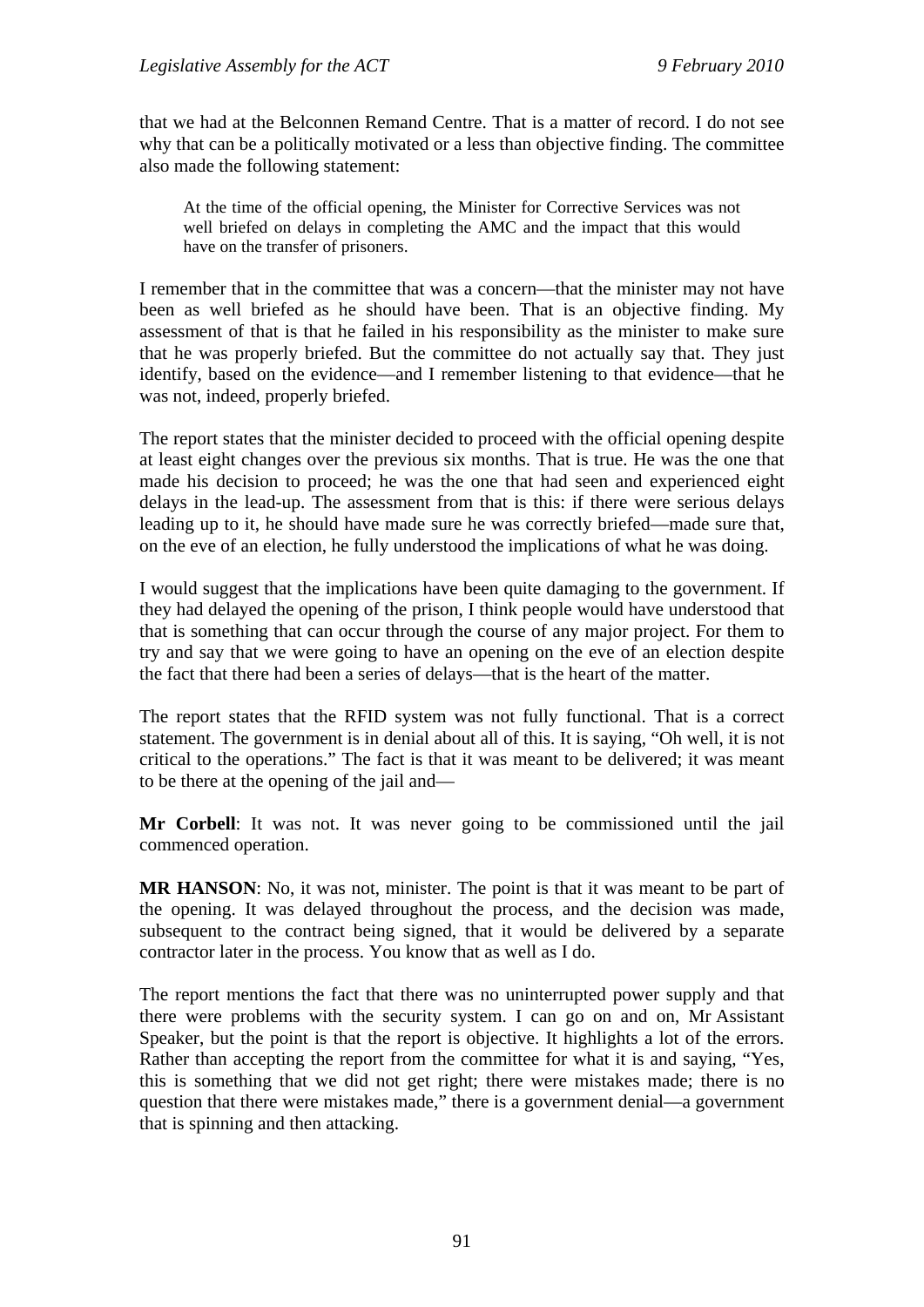I think that it is now clear to everybody in the ACT community that this is a project that has been poorly handled. There were the delays of about 18 months in the opening that caused the human rights breaches or exacerbated the human rights breaches at the Belconnen Remand Centre; the sham opening on the eve of the election; and the fact that the prison was delayed—was delivered under scope. People will recall that the gym that was meant to be in the prison was not there, the chapel that was meant to be in the prison was not there, and the outer perimeter fence that they wanted was not there. There were meant to be 375 beds, but there were only 300. There were meant to be 60 transition beds, but there were only 15. There was meant to be artwork, but it was a problem and had to be redone.

I will continue with some of the failures. The RFID was delivered late, and we have already had three of the items lost. Sadly, we have already had a death in custody, and that is the subject of a coronial inquest. We have had problems with the administration of medication. We have had razor blades, drugs and needles already found within the Alexander Maconochie Centre. We have had problems with internet access, with breaches of the internet system where media outlets were sent emails. We have remandees on child sex offence cases being given access to the web.

And we have cost blow-outs. We know that the prison is now costing us \$504 a day per prisoner, yet the Chief Minister, a few years prior to the jail being opened, guaranteed the people of Canberra that it would not cost us any more. That simply was not true. We are now paying for our prisoners almost double the amount we did prior to the jail being open.

There are two things that the Labor government is doing. One is saying, "Well, it's all human rights." It's human rights this; it's human rights that. We obviously all want to make sure that we rehabilitate our prisoners. We want to make sure that they come back integrated into normal life. You and I, Mr Assistant Speaker Hargreaves, have had many conversations about this over our time. But hiding behind human rights is not an excuse for poor management; it is not an excuse for failing to deliver a project on time, on scope, on budget. Human rights is something that we would want to see addressed in the jail, but when we have razor blades there, when we have drugs inside there and when we have the failure of management that we see, that does not necessarily make this a human rights compliant facility.

The second point that the government makes is: "You know, the Liberals didn't want this jail; they never supported it." If you track back in history—Mr Corbell was in this place back in 2001 when the Labor government took office—you will know that the concept for a jail in the ACT was being led at that stage by the ACT Liberal government, and the concerns that were being raised by the then Labor opposition were ones around the costs, to make sure that, if a jail were delivered, it would be done in a cost-effective manner. The rhetoric of Labor in opposition demanding that the costs to be met be no more than the current price of sending prisoners to New South Wales has been abandoned by this government, which is now delivering a prison that is well over cost.

In summary, let me say that I am very disappointed by Mr Corbell's response. I fail to see why he demanded so much media attention for his speech. It was a limp response.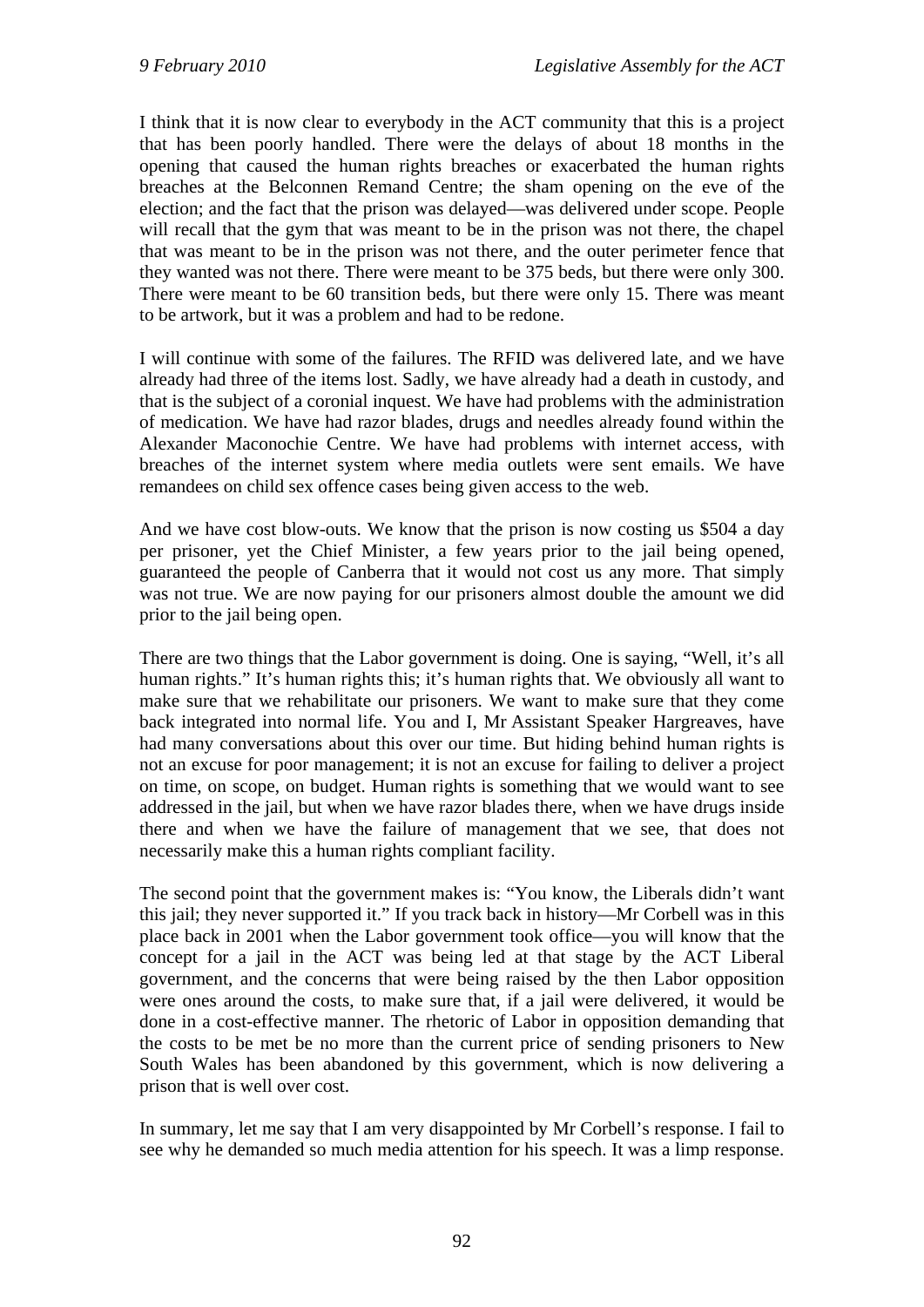It is the sort of thing that we have come to expect from Mr Corbell. Rather than dealing with the substance of the issue, it is simply attack, attack, attack. In this case he is attacking the chair of the committee, a Greens member of the committee and a Labor member of the committee. The minister stands condemned not only for his appalling management of his portfolio but for his disgraceful attack on the committee members here and when the report was tabled.

**MRS DUNNE** (Ginninderra) (4.24): It is interesting today to see the response brought down by the government. It is interesting to note that, of the recommendations, after all the bluster, outrage and anger—the pure, white-hot anger from the Attorney-General when this report was tabled—most of the recommendations of this committee have in fact been agreed to. That needs to be taken into account; that needs to be reflected on.

This committee, which I chair and where I worked with my colleagues Ms Hunter and, at the time, Ms Porter, made a number of recommendations. All but two, by the minister's own admission, have been agreed. In fact, in his concluding words, the minister says that he agrees with the other two recommendations. Those recommendations were just about the minister reporting to the Assembly on those matters. We can have a debate about whether he should report regularly or whether he should report at the conclusion, but, as things boiled down, the minister and the government have agreed or noted all the recommendations. Some of the recommendations do not relate to the government but relate to committee activities, so they can do nothing more than note those.

It is interesting that the minister at the time took exception to the committee making findings in relation to our investigations. He was in high dudgeon: "How dare they make findings!" He has spent a lot of time in his response and in his remarks commenting on those findings. It is interesting, when you go through the remarks, to see that there is very little substance in the rejection of those findings. Most of the findings he rejects, but it is basically, "We disagree; we're the government and I'm Simon Corbell, and I'm right and you're wrong," which is not a very edifying way to behave.

**Mr Corbell**: Do you stand by finding 22?

**MRS DUNNE**: I would like to put on the record that I do stand by the work done by the committee, which I am proud to chair.

I would like to make some comments on some of the findings, but I would also like the opportunity to absorb some of these findings, and I may at a later stage seek the leave of the Assembly to comment further. I will draw members' attention to finding 19, which says:

Only one Factory Acceptance Test (FAT) was undertaken, in February 2008, on the security system despite some concerns that more work was needed. The FAT was not repeated because of concerns about slipping deadlines.

The government comes back and says:

The Government disagrees with the finding. There were two FATs.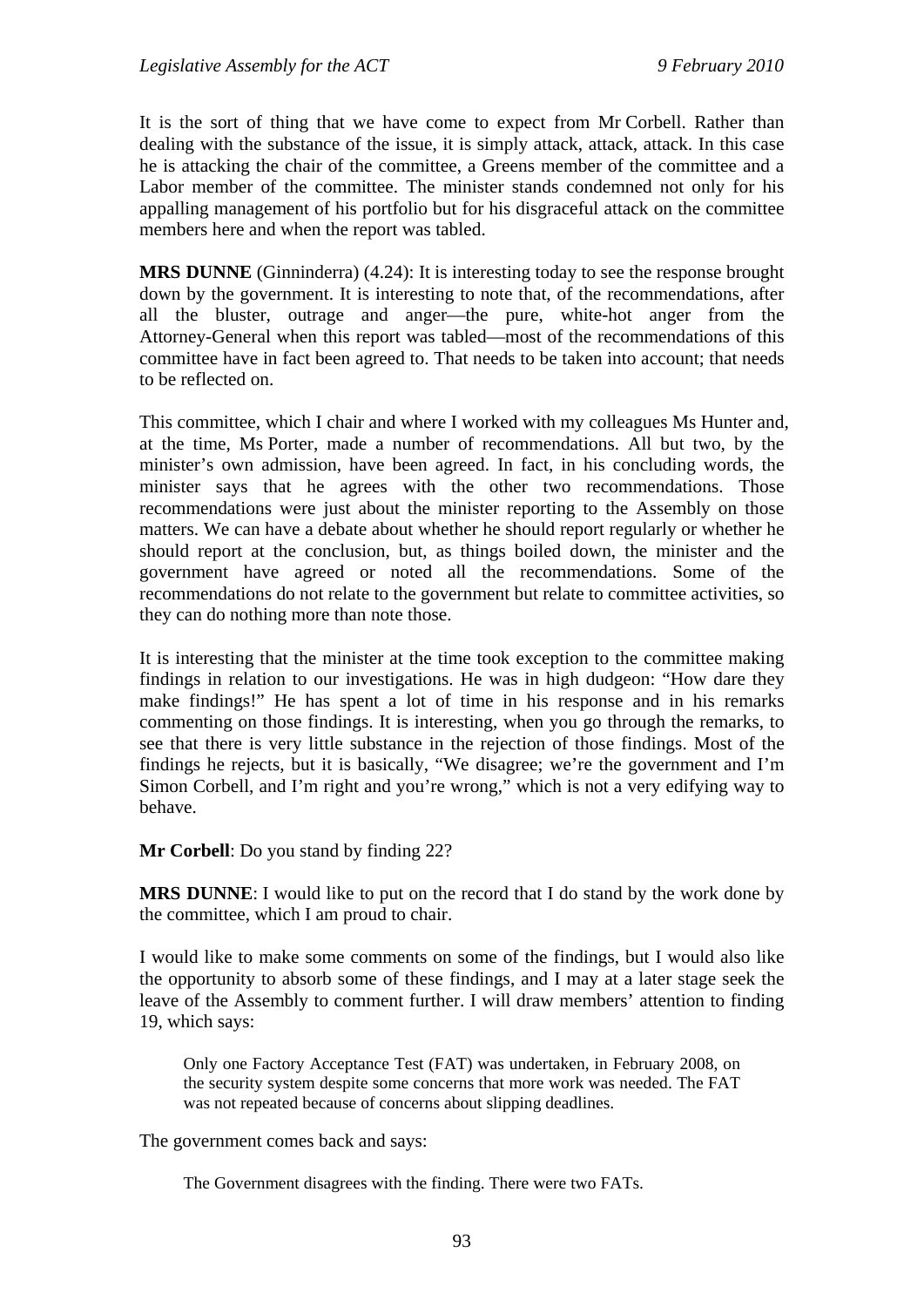I need to draw members' attention to the evidence. The evidence before us in the committee was that there was in fact one factory acceptance test. There were two scheduled factory acceptance tests. The first one did not take place. The first factory acceptance test did not take place. I am happy to share with the minister, with the agreement of the committee, the evidence that was provided to the committee that the first factory acceptance test—this evidence was provided by the government's own contractor—did not take place.

When the government's own contractors discussed whether they needed to have subsequent factory acceptance tests, it was agreed that they should not, even though there were concerns, because they were concerned about the time frames. So there we are. That is the first and most obvious error made by the government. On the advice of its own employees, its own contractors, the first factory acceptance test did not take place. There was only one factory acceptance test. The minister might like to consider his response to that finding. He might also like to consider his response to other findings.

**Mr Corbell**: Tell us about findings 18 and 22, Vicki.

**MRS DUNNE**: Finding 22 is the one that gets under Mr Corbell's skin. Finding 22 says:

While there were significant delays in installing the AMC security system not all the delays to the commencement of the AMC were due to the security system as the Attorney-General has contended.

The Attorney-General comes in here today and says this. He has quoted, and it is obvious that this is a selective quote from page 5 of his documents, because there is an ellipsis at the beginning. If the minister thinks that he has got a knock-down, drag-out argument to prove that we were wrong, I ask, first, that the attorney table the entirety of that advice for the benefit of members and, secondly, if the attorney has had this information since July 2009, say why it is coming to light only today.

During the time when the Assembly committee was deliberating on this matter, this minister had information that was relevant to the process—was absolutely relevant to the process. Remember that the first finding was that not all the documents that the committee desired or needed were forthcoming. The minister himself took exception to that today and said, "We bent over backwards." In fact, there were a number of occasions when the committee, in hearings and followed up by the committee secretary, asked for documents that did not come. By the minister's own admission here today, he has what he claims is an absolutely lay-down misere that shows that the committee got it wrong from go to whoa and he has been sitting on it since July last year. The minister had that, by his own admission, since July last year.

**Mr Corbell**: I wasn't the responsible minister in July last year.

**Mr Seselja**: Are you blaming your mate Hargreaves?

**MRS DUNNE**: He is out there blaming you, Mr Hargreaves. I ask you, Mr Assistant Speaker, why the government did not bring that matter to the attention of the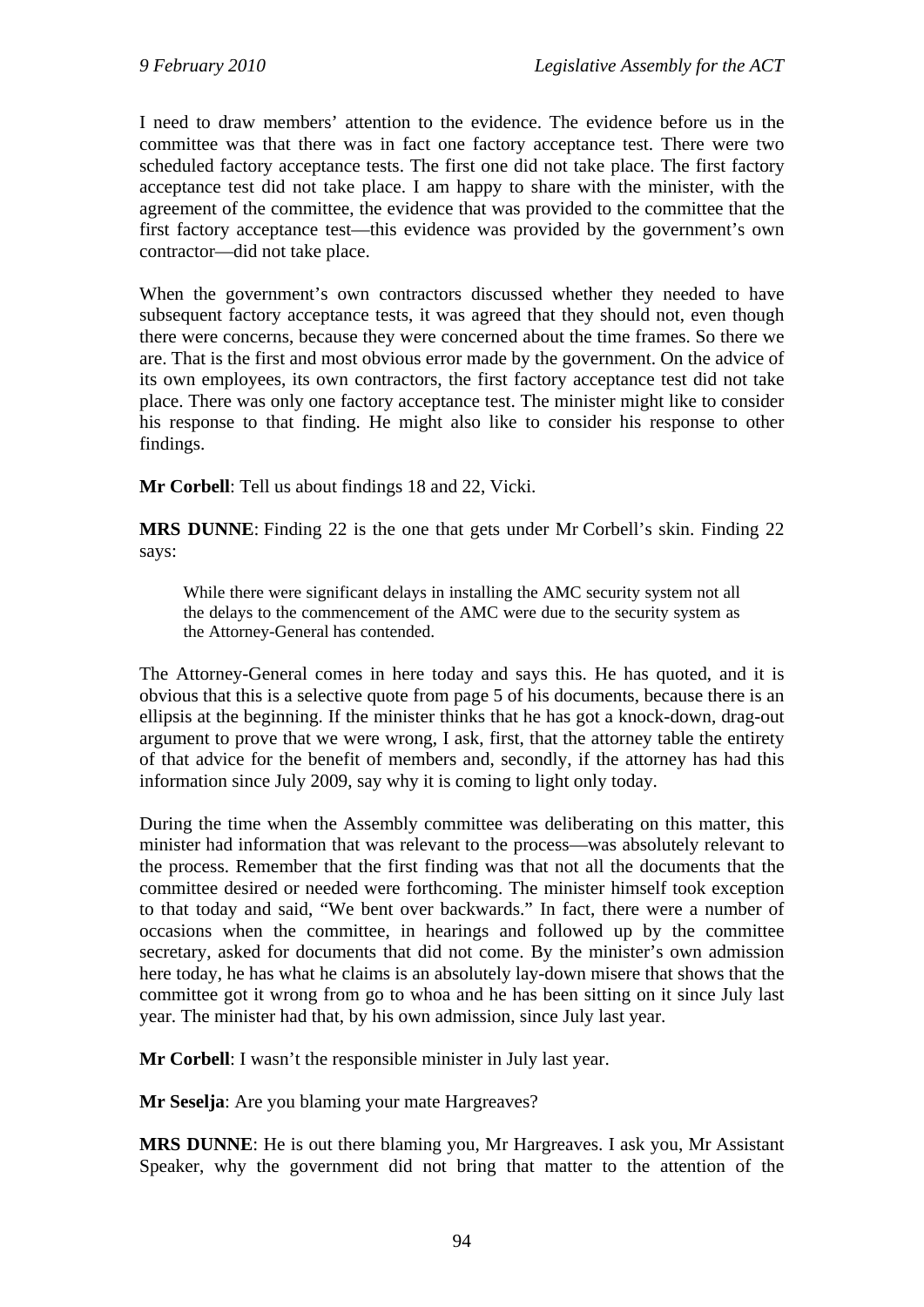Assembly at the time. As the chairman of the committee and a member of the committee, I stand by the finding—

**Mr Seselja**: There is a lot of blame to go around. He is going to share it with everyone.

**MR ASSISTANT SPEAKER** (Mr Hargreaves): Order, members! Mrs Dunne is quite capable of doing this all by herself.

**MRS DUNNE**: I stand by the finding that not all the delays were caused by the security system. There is no doubt that the security system caused a huge number of problems, and the installation was fraught. That would be an understatement. But they were not the only delays. The clear evidence with the eyes of the committee when we visited the AMC on 4 February was that the building workers were still sweeping the site for undetected metal. The minister, in his evidence before the committee, said that on 12 September, when they opened the prison, for all intents and purposes it was ready. If this was a building that was ready for operation, then why in February, five months later, were they still sweeping the ground for undetected metal—if, on 12 September, for all intents and purposes, this building was ready for operation? It was clear from the evidence of our eyes; it was clear from the evidence provided to us in camera. Evidence was provided to us in camera that there were other factors. They were not all as grave as the security system, but there were other factors.

The minister has hung his hat on it. I would like the minister to provide for the Assembly the information that he relies upon. Really what it boils down to is that we do not know the extent to which the information that my committee relied upon is exactly the same as the information provided to the independent adviser. We do not know whether the independent adviser was given exactly the same documentation whether the independent adviser, when he asked for extra information, was provided with it as courtesy would require. Certainly this committee did not receive all the information that it asked for.

There are many questions that are still unanswered about this matter. The performance of the attorney, both back in November and today, demonstrates his sensitivity on this matter. Mr Hanson has amply highlighted all the reasons why this attorney and this minister for corrections would be sensitive on this matter. With all the fanfare that we saw in September 2008 with the sham opening, we have an expensive prison which has blown the budget in a range of areas and which has been cut back in a range of areas. Even in the early days of its operation, there have been substantial failings. *(Time expired.)*

Question resolved in the affirmative.

# **Papers**

**Mr Corbell** presented the following paper:

Australian Crime Commission (ACT) Act, pursuant to subsection 51(5)—annual report 2008-09—Australian Crime Commission, dated 12 November 2009.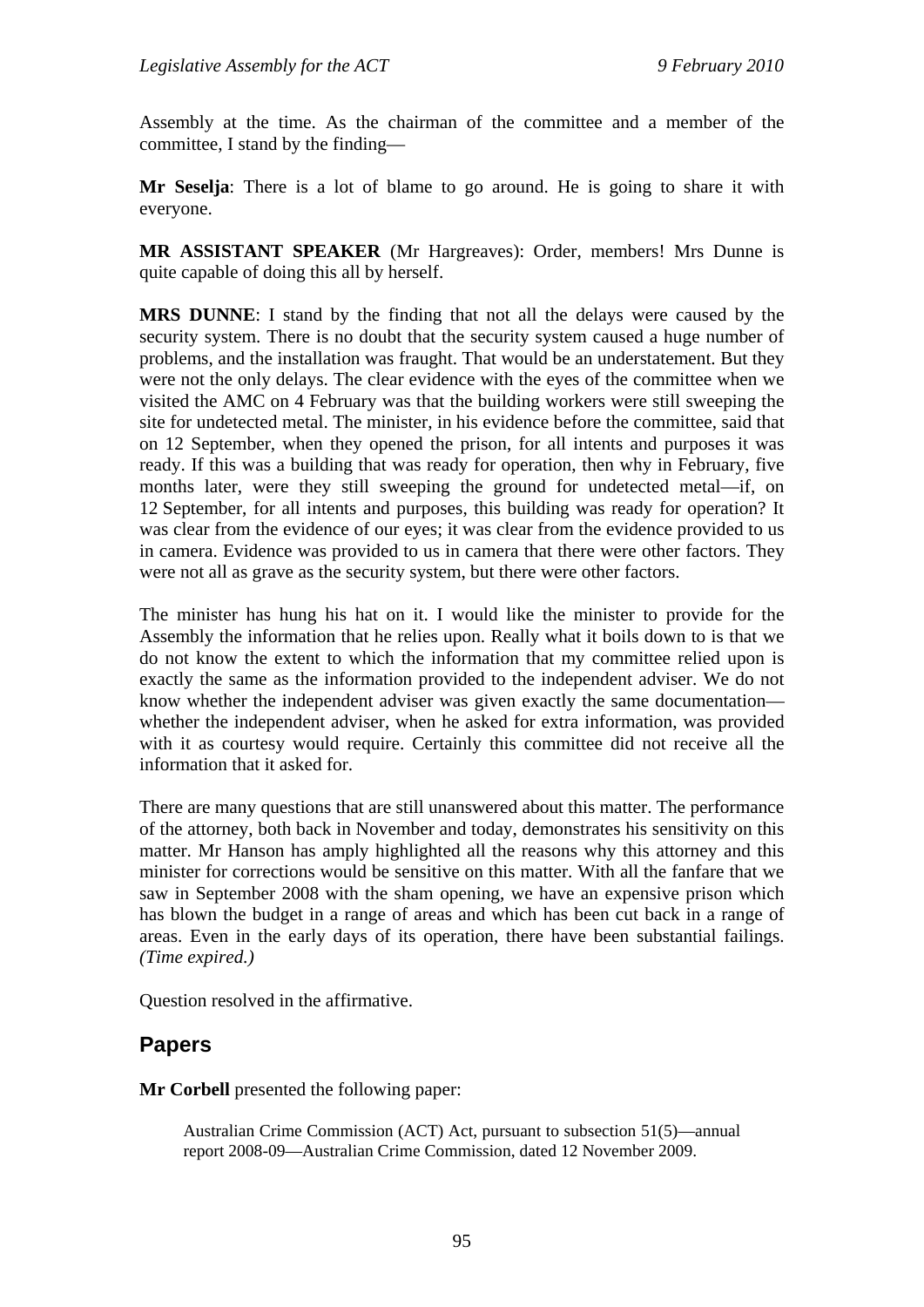**Mr Barr** presented the following paper:

Education, Training and Youth Affairs—Standing Committee—Report 2— *School closures and reform of the ACT education system 2006*—Government response.

# **Planning and Development Act 2007—schedule of leases Paper and statement by minister**

**MR BARR** (Molonglo—Minister for Education and Training, Minister for Planning, Minister for Tourism, Sport and Recreation and Minister for Gaming and Racing) (4.35): For the information of members, I present the following paper:

Planning and Development Act, pursuant to subsection 242(2)—Schedule of leases granted for the period 1 October to 31 December 2009.

I ask leave to make a brief statement in relation to the paper.

Leave granted.

**MR BARR**: Section 242 of the Planning and Development Act 2007 requires that a statement be tabled in the Legislative Assembly each quarter outlining details of leases granted by direct sale. Section 458 of the Planning and Development Act, as amended by the Planning and Development Regulation 2008, also provides transitional arrangements for all direct grant applications made under the Land (Planning and Environment) Act 1991, now repealed, to be decided under the repealed act. The schedule I have tabled covers 12 leases granted for the period 1 October 2009 to 31 December 2009. In addition, 107 single dwelling house leases, 13 of which were land rent leases, were granted by direct sale for the quarter.

# **Papers**

**Mr Corbell** presented the following papers:

Financial Management Act, pursuant to section 30E—Half-yearly departmental performance reports—December 2009, for the following departments or agencies:

ACT Health.

ACT Planning and Land Authority.

Chief Minister's Department, dated January 2010.

Department of Disability, Housing and Community Services, dated January 2010.

Department of Education and Training, dated January 2010.

Department of Justice and Community Safety.

Department of Treasury, dated January 2010.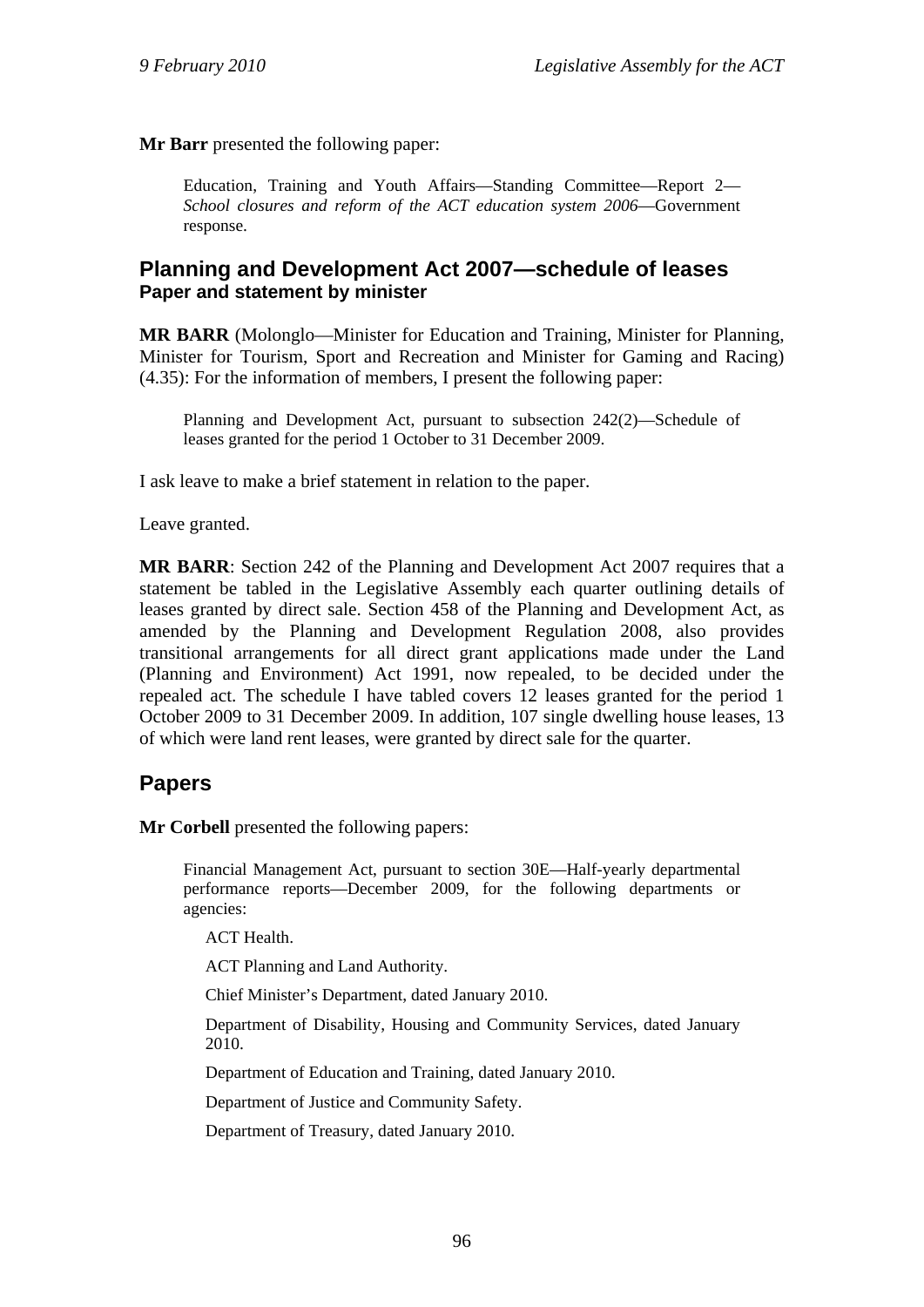Environment, Climate Change, Energy and Water Portfolio.

Territory and Municipal Services Portfolio (2).

#### **Performance report—December 2008**

Attorney-General (within Department of Justice and Community Safety)— Amendment.

The reports, including the amended report, were circulated to members when the Assembly was not sitting, with the exception of the ACT Health report.

#### **Mr Corbell** presented the following papers:

#### **Subordinate legislation (including explanatory statements unless otherwise stated)**

Legislation Act, pursuant to section 64—

Architects Act—Architects Board Appointment 2010 (No 1)—Disallowable Instrument DI2010-6 (LR, 19 January 2010).

Canberra Institute of Technology Act—

Canberra Institute of Technology (Advisory Council) Appointment 2009 (No 3)—Disallowable Instrument DI2009-236 (LR, 3 December 2009).

Canberra Institute of Technology (Advisory Council) Appointment 2009 (No 4)—Disallowable Instrument DI2009-237 (LR, 3 December 2009).

Canberra Institute of Technology (Advisory Council) Appointment 2009 (No 5)—Disallowable Instrument DI2009-238 (LR, 3 December 2009).

Canberra Institute of Technology (Advisory Council) Appointment 2009 (No 6)—Disallowable Instrument DI2009-239 (LR, 3 December 2009).

Canberra Institute of Technology (Advisory Council) Appointment 2009 (No 7)—Disallowable Instrument DI2009-240 (LR, 10 December 2009).

Canberra Institute of Technology (Advisory Council) Appointment 2009 (No 8)—Disallowable Instrument DI2009-254 (LR, 21 December 2009).

Children and Young People Act—Children and Young People (Employment) Standards 2009 (No 1)—Disallowable Instrument DI2009-251 (LR, 17 December 2009).

Civil Law (Wrongs) Act—Civil Law (Wrongs) Australian Computer Society (NSW) Scheme 2009 (No 1)—Disallowable Instrument DI2009-268 (LR, 23 December 2009).

Civil Partnerships Act—Attorney General (Fees) Amendment Determination 2009 (No 5)—Disallowable Instrument DI2009-235 (without explanatory statement) (LR, 18 November 2009).

Environment Protection Regulation—Environment Protection (Noise Measurement Manual) Approval 2009 (No 1)—Disallowable Instrument DI2009-234 (LR, 30 November 2009).

Gambling and Racing Control Act and Financial Management Act—Gambling and Racing Control (Governing Board) Appointment 2009 (No 2)— Disallowable Instrument DI2009-250 (LR, 17 December 2009).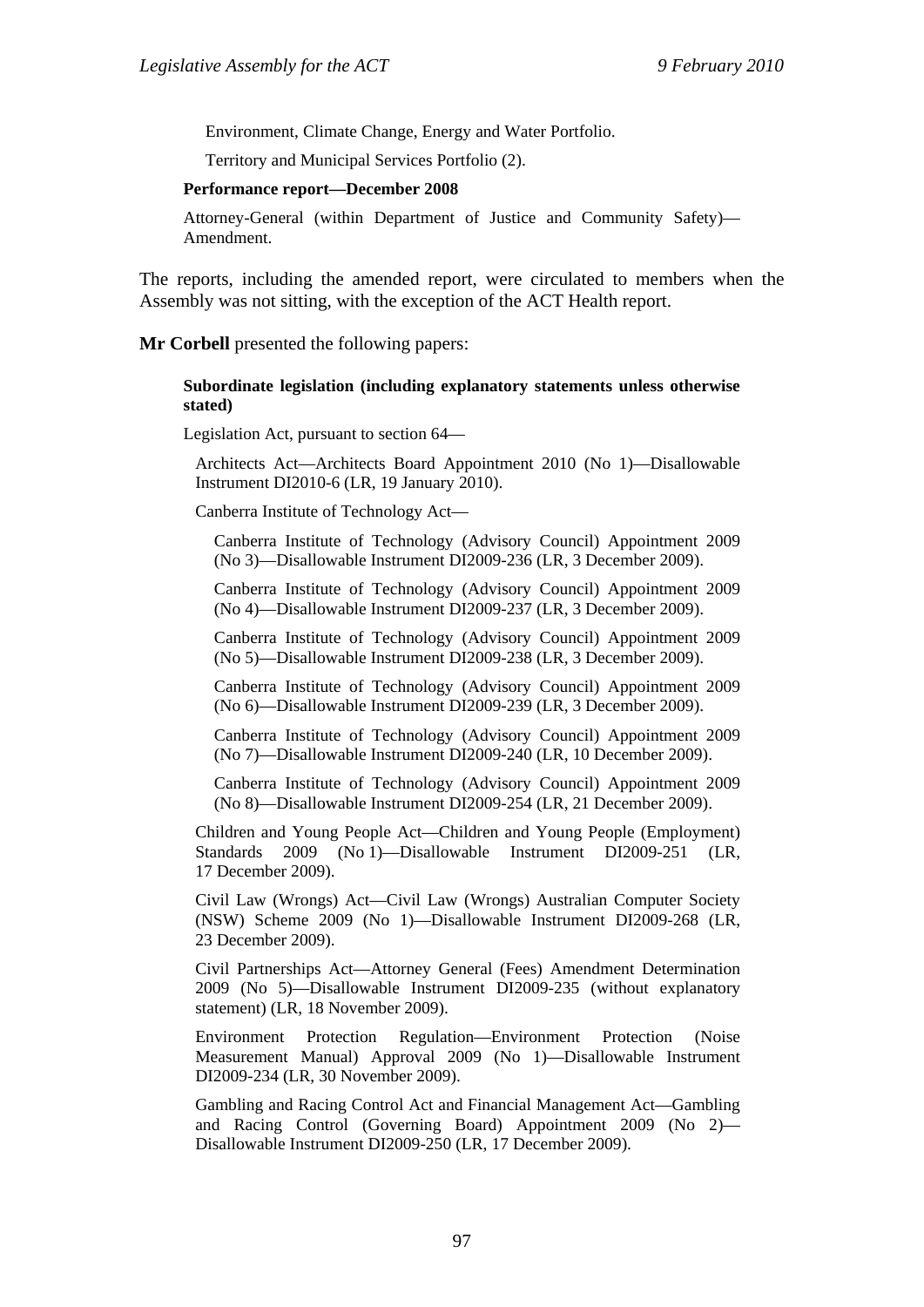Health Act—Health (Fees) Determination 2009 (No 3)—Disallowable Instrument DI2009-265 (LR, 24 December 2009).

Legal Aid Act—Legal Aid (Commission President) Appointment 2009— Disallowable Instrument DI2009-248 (LR, 14 December 2009).

Long Service Leave (Portable Schemes) Act—

Long Service Leave (Portable Schemes) Contractors Levy Determination 2009—Disallowable Instrument DI2009-257 (LR, 22 December 2009).

Long Service Leave (Portable Schemes) Employers Levy Determination 2009—Disallowable Instrument DI2009-256 (LR, 22 December 2009).

Long Service Leave (Portable Schemes) Act and Financial Management Act—

Long Service Leave (Portable Schemes) Governing Board Appointment 2009 (No 1)—Disallowable Instrument DI2009-258 (LR, 22 December 2009).

Long Service Leave (Portable Schemes) Governing Board Appointment 2009 (No 2)—Disallowable Instrument DI2009-259 (LR, 22 December 2009).

Long Service Leave (Portable Schemes) Governing Board Appointment 2009 (No 3)—Disallowable Instrument DI2009-260 (LR, 22 December 2009).

Long Service Leave (Portable Schemes) Governing Board Appointment 2009 (No 4)—Disallowable Instrument DI2009-261 (LR, 22 December 2009).

Long Service Leave (Portable Schemes) Governing Board Appointment 2009 (No 5)—Disallowable Instrument DI2009-262 (LR, 22 December 2009).

Mental Health (Treatment and Care) Act—Mental Health (Treatment and Care) (Official Visitors) Appointment 2010 (No 1)—Disallowable Instrument DI2010-3 (LR, 14 January 2010).

Nature Conservation Act—Nature Conservation (Fees) Determination 2010 (No 1)—Disallowable Instrument DI2010-8 (LR, 22 January 2010).

Planning and Development Act and Financial Management Act—Planning and Development (Land Development Agency Board) Appointment 2010 (No 1)— Disallowable Instrument DI2010-4 (LR, 18 January 2010).

Public Place Names Act—

Public Place Names (Barton) Determination 2010 (No 1)—Disallowable Instrument DI2010-1 (LR, 11 January 2010).

Public Place Names (Bonner) Determination 2009 (No 2)—Disallowable Instrument DI2009-232 (LR, 19 November 2009).

Public Place Names (Casey) Determination 2009 (No 4)—Disallowable Instrument DI2009-230 (LR, 18 November 2009).

Public Place Names (Franklin) Determination 2009 (No 1)—Disallowable Instrument DI2009-231 (LR, 19 November 2009).

Public Place Names (Gordon) Determination 2010 (No 1)—Disallowable Instrument DI2010-7 (LR, 21 January 2010).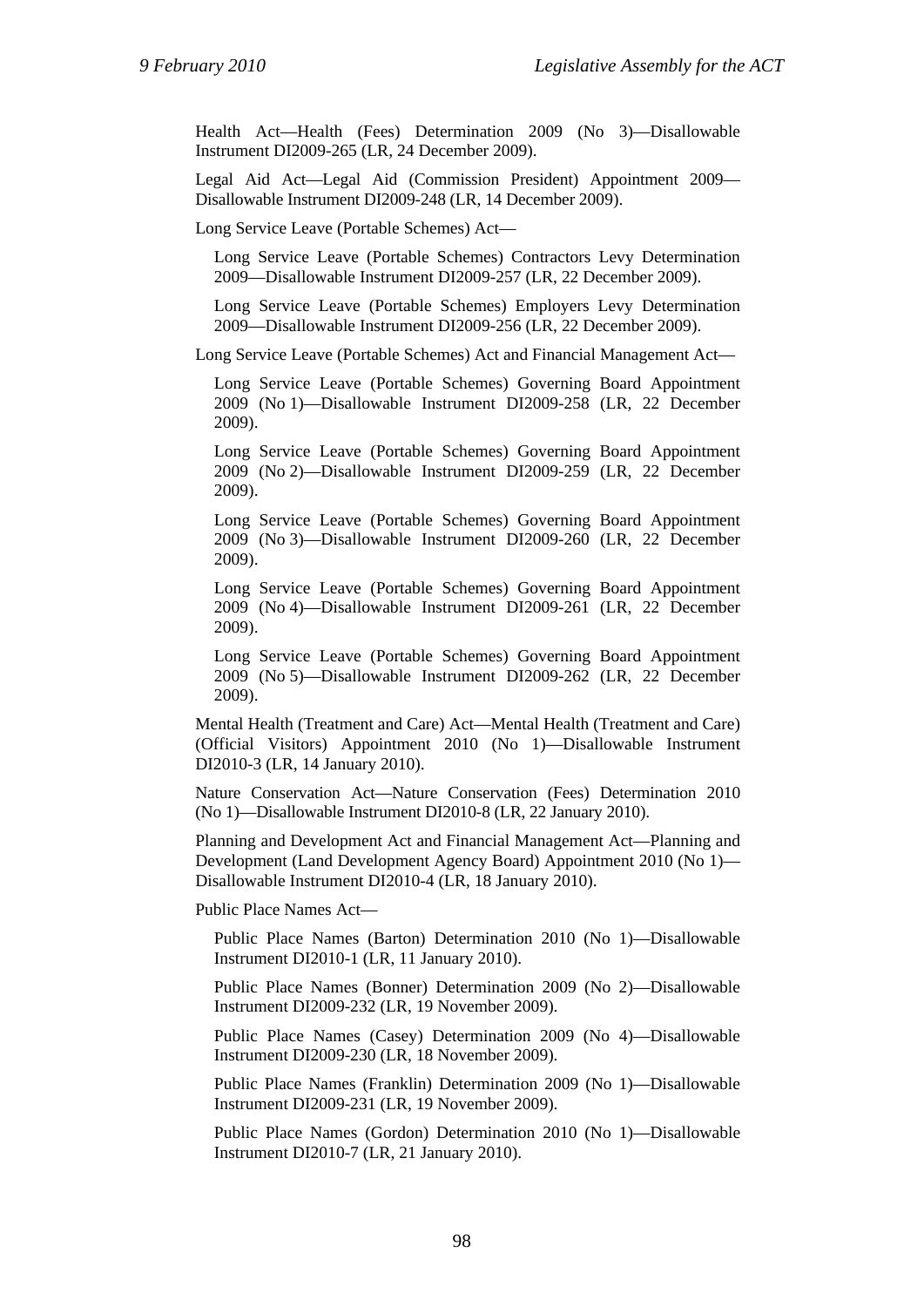Public Place Names (Kingston) Determination 2009 (No 1)—Disallowable Instrument DI2009-233 (LR, 19 November 2009).

Race and Sports Bookmaking Act—

Race and Sports Bookmaking (Rules for Sports Bookmaking) Determination 2009 (No 1)—Disallowable Instrument DI2009-267 (LR, 23 December 2009).

Race and Sports Bookmaking (Sports Bookmaking Events) Determination 2009 (No 1)—Disallowable Instrument DI2009-266 (LR, 23 December 2009).

Racing Act—Racing (Race Field Information Charge) Determination 2010 (No 1)—Disallowable Instrument DI2010-5 (LR, 21 January 2010).

Road Transport (General) Act—

Road Transport (General) (Application of Road Transport Legislation) (Summernats 2010) Declarations 2009 (No 1)—Disallowable Instrument DI2009-255 (LR, 21 December 2009).

Road Transport (General) (Application of Road Transport Legislation) Declaration 2009 (No 5)—Disallowable Instrument DI2009-229 (LR, 19 November 2009).

Road Transport (General) (Application of Road Transport Legislation) Declaration 2009 (No 6)—Disallowable Instrument DI2009-242 (LR, 3 December 2009).

Road Transport (General) (Australian Road Rules—Nightlink Taxis) Exemption Revocation 2009 (No 1)—Disallowable Instrument DI2009-249 (LR, 17 December 2009).

Road Transport (Offences) Amendment Regulation 2009 (No 1)— Subordinate Law SL2009-52 (LR, 1 December 2009).

Road Transport (Safety and Traffic Management) Regulation—Road Transport (Safety and Traffic Management) Parking Authority Declaration 2010 (No 1)—Disallowable Instrument DI2010-2 (LR, 14 January 2010).

Scaffolding and Lifts Act—Attorney General (Fees) Amendment Determination 2009 (No 6)—Disallowable Instrument DI2009-269 (LR, 23 December 2009).

Taxation Administration Act—

Taxation Administration (Ambulance Levy) Determination 2009 (No 1)— Disallowable Instrument DI2009-241 (LR, 3 December 2009).

Taxation Administration (Amounts Payable—Eligibility—Home Buyer Concession Scheme) Determination 2009 (No 2)—Disallowable Instrument DI2009-244 (LR, 14 December 2009).

Taxation Administration (Amounts Payable—Eligibility—Pensioner Duty Concession Scheme) Determination 2009 (No 2)—Disallowable Instrument DI2009-246 (LR, 14 December 2009).

Taxation Administration (Amounts Payable—Thresholds—Home Buyer Concession Scheme) Determination 2009 (No 2)—Disallowable Instrument DI2009-247 (LR, 14 December 2009).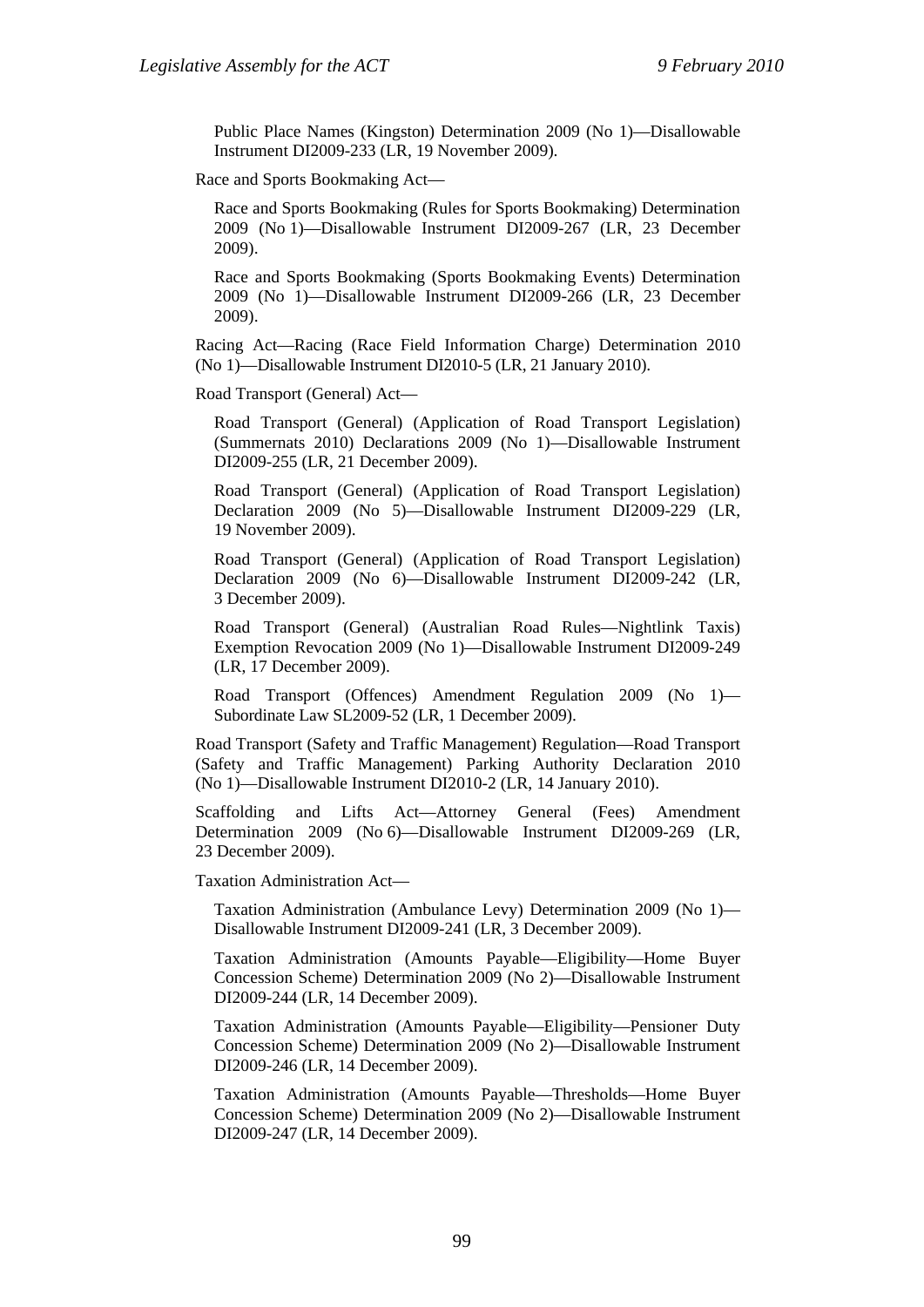Taxation Administration (Amounts Payable—Thresholds—Pensioner Duty Concession Scheme) Determination 2009 (No 2)—Disallowable Instrument DI2009-245 (LR, 14 December 2009).

Training and Tertiary Education Act—

Training and Tertiary Education (Accreditation and Registration Council) Appointment 2009 (No 4)—Disallowable Instrument DI2009-252 (LR, 21 December 2009).

Training and Tertiary Education (Accreditation and Registration Council) Appointment 2009 (No 5)—Disallowable Instrument DI2009-253 (LR, 21 December 2009).

University of Canberra Act—

University of Canberra Council Appointment 2009 (No 1)—Disallowable Instrument DI2009-263 (LR, 22 December 2009).

University of Canberra Council Appointment 2009 (No 2)—Disallowable Instrument DI2009-264 (LR, 22 December 2009).

# **National Multicultural Festival Paper**

**MR BARR** (Molonglo—Minister for Education and Training, Minister for Planning, Minister for Tourism, Sport and Recreation and Minister for Gaming and Racing) (4.37): On behalf of the Minister for Multicultural Affairs, for the information of members I shall present a statement made by Ms Burch this morning regarding the 2010 Multicultural Festival. I present the following paper:

2010 National Multicultural Festival.

I move:

That the Assembly takes note of the paper.

Debate (on motion by **Mrs Dunne**) adjourned to the next sitting.

### **Schools—closures**

**MR DOSZPOT** (Brindabella): I seek leave to comment on Mr Barr's statement on the government's response to the school closures report.

Leave granted.

**MR DOSZPOT**: The government's response to the inquiry into school closures was, sadly, not unexpected. In fact, it would have been totally out of character for the government to ever agree that they had made a mistake of any kind. To this day the minister repeats the misrepresentations he made then. The minister, despite evidence to the contrary, still maintains that the consultation process was genuine and adequate and that the social, educational and financial impacts of closing school were adequately considered.

However, based on his own recently released information, we can put paid to his claims at the time relating to improved educational outcomes. Results recently made public show that, despite the pain and angst caused to many school communities,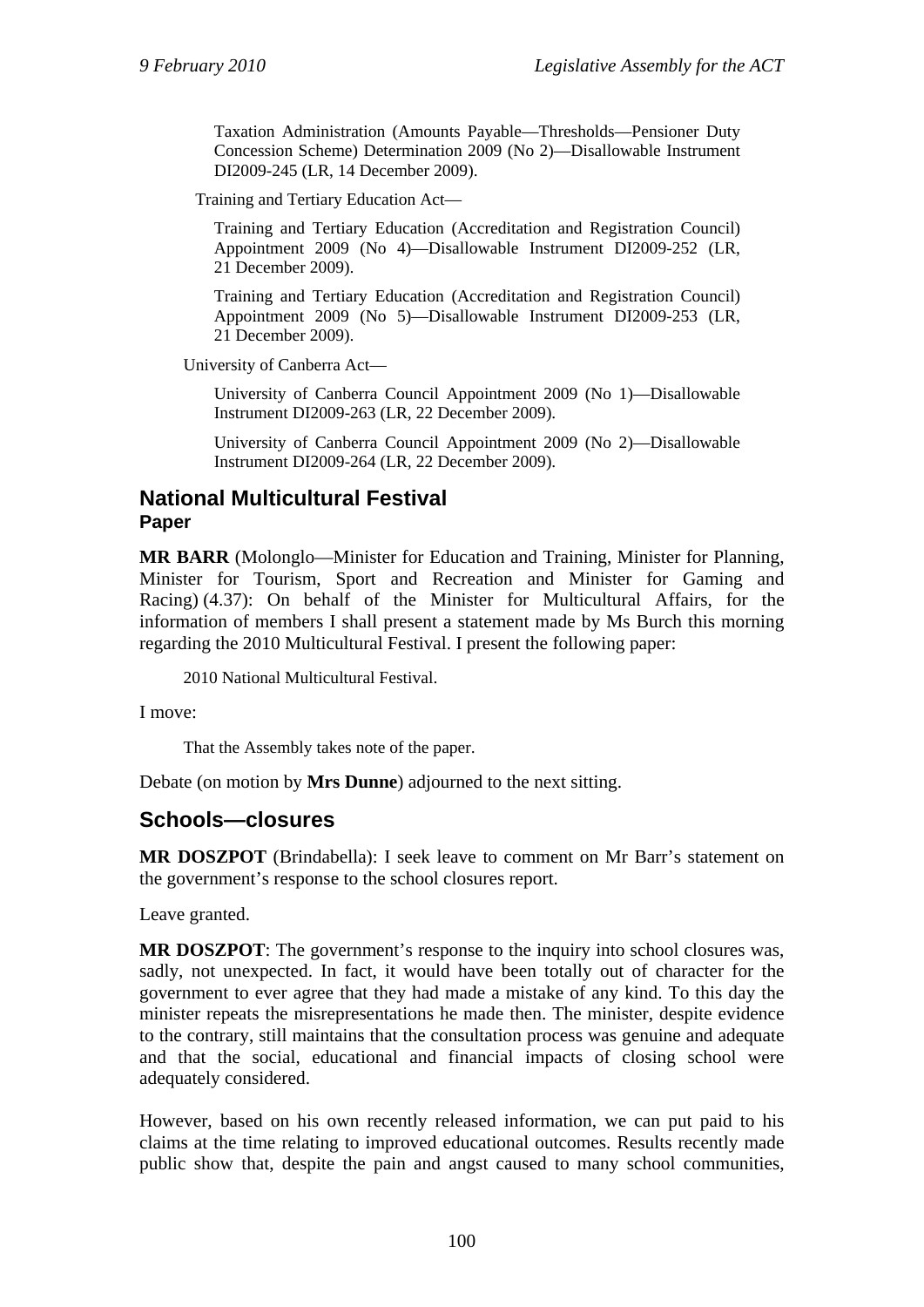there has been no significant educational improvement for those communities that had their schools replaced by a super school. The processes adopted by the Stanhope government at the time of the school closures were flawed. What the government did manage to do was effectively undermine community confidence in the government's ability to follow due process. Even up to the time of the committee hearings evidence was still coming to light about the way in which research was skewed to suit the argument used by the government that small schools were educationally less effective.

The minister was chastised by the committee for using the research findings of Professor Brian Caldwell on small schools to justify school closures. The misuse was even confirmed by Professor Caldwell himself. Others in the community have gone so far as to call for the minister's resignation over this misrepresentation. I will now quote from the media release issued by Save Our Schools in September 2009:

The Committee's report concludes:

The Committee has concluded that Professor Caldwell's research had been used to support a particular policy conclusion when … it supports the provision of quality education services in school settings of various sizes including in small schools. The Committee also observed that this interpretation has been used to support a decision-making process without significant contact or verification of the interpretation from the author.

That was on page 47 of the report. It continues:

What this tortuous language means is that the Minister has misled the Assembly—

and I am still quoting from the press release—

**MR ASSISTANT SPEAKER** (Mr Hargreaves): Mr Doszpot, I would ask you to withdraw the statement that the minister has misled the Assembly. That is not acceptable. That can be the subject of a substantive motion. Mr Doszpot, you said that the minister had misled the Assembly.

**Mr Seselja**: Just on the point, Mr Assistant Speaker—

**MR ASSISTANT SPEAKER**: It is okay, Mr Seselja. Continue, Mr Doszpot.

**MR DOSZPOT**: The press release continues:

and the public about the research on small schools. It says that he also failed to take proper steps to ensure that he was using the research correctly in making his decisions to close schools.

The Minister has even been effectively condemned by his own ALP colleague on the Education Committee, Joy Burch. She made no dissent on the Committee's conclusion, despite dissenting from many others.

This government and this minister have developed a reputation for misrepresentation at many levels. As I mentioned before, there are many in our community who believe that Minister Barr has no choice but to resign following the Assembly report on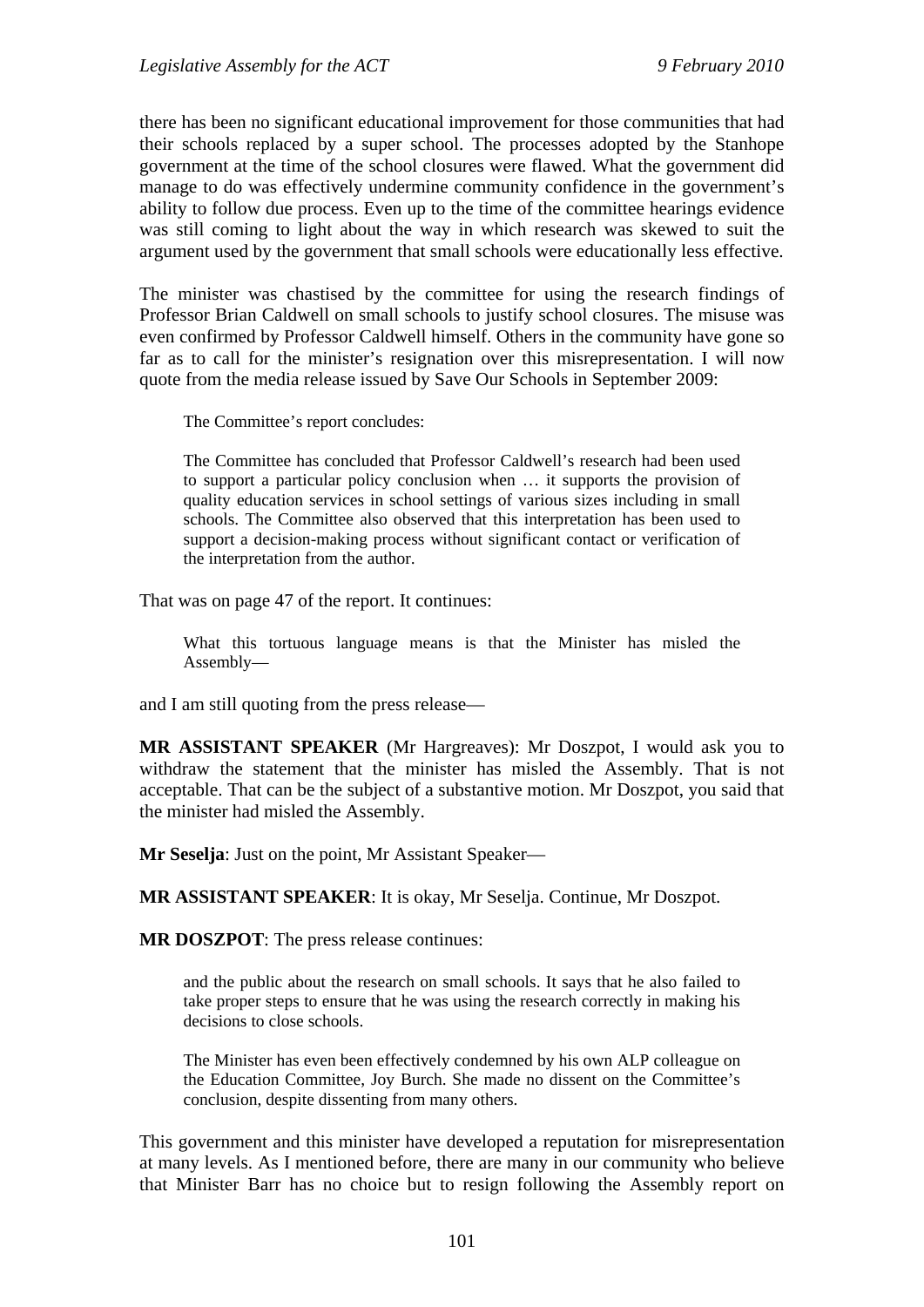school closures. The report highlights that he misused research in his decisions, in particular, his decision to close 11 primary schools.

Unfortunately, this is not the first time that such allegations have been levelled at this minister. When the committee process began in relation to school closures, they had an unprecedented response to their call for submissions—a total of 78 written submissions—and a good number of these community members appeared before the public hearing. This amazing response from the community clearly highlighted that the hurt and frustration and feeling of injustice surrounding the school closures continues to this day.

However, putting aside the typical response of the government, it must be said that the response of the ACT Greens is also quite disappointing. When push came to shove, the Greens caved in to the wishes of their ACT Labor partners in government. We did have an indication of this prospect when they failed to allow debate in the chamber on the merits of opening Tharwa, Hall, Flynn and Cook schools. It effectively gagged debate on a topic that the community wanted and had every expectation that the Greens would have supported. The ACT Greens must take some responsibility for falsely raising the hopes of the community devastated by the closure of their schools by the Stanhope government in 2006.

There is no doubt the Greens gave the community the distinct impression they would act on school closures. When the inquiry into school closures concluded, Ms Bresnan was asked in a televised interview how far the Greens were willing to go on these recommendations and she replied, "All the way." Prior to being elected, Ms Hunter distributed a flyer in Ginninderra that said, "Our public transport has deteriorated. Our schools have closed. The Greens will work hard in the Assembly to solve these problems." They made a start on that promise, but the follow-through action was just not up to the expectations of many in the community.

The committee's inquiry into the school closures validated the long-held policy of the Canberra Liberals to reopen schools at Tharwa, Hall, Flynn and Cook. The Greens would have us believe that they had a similar policy and that they were committed to healing and rebuilding these communities, but it is now clear that their commitment lacked substance. It is a sad indictment on this place that, despite the overwhelming evidence to the contrary, the viable school communities of Tharwa, Hall, Flynn and Cook will not see a reopening of their schools. It is a sad indictment indeed.

# **Well Station Drive extension Discussion of matter of public importance**

**MR ASSISTANT SPEAKER** (Mr Hargreaves): Members, Mr Speaker has received letters from Ms Bresnan, Mr Coe, Mr Doszpot, Mrs Dunne, Mr Hanson, Ms Hunter, Ms Le Couteur, Ms Porter, Mr Seselja and Mr Smyth proposing that matters of public importance be submitted to the Assembly. In accordance with standing order 79, Mr Speaker has determined that the matter proposed by Mr Seselja be submitted to the Assembly, namely:

The realignment of the Well Station Drive extension.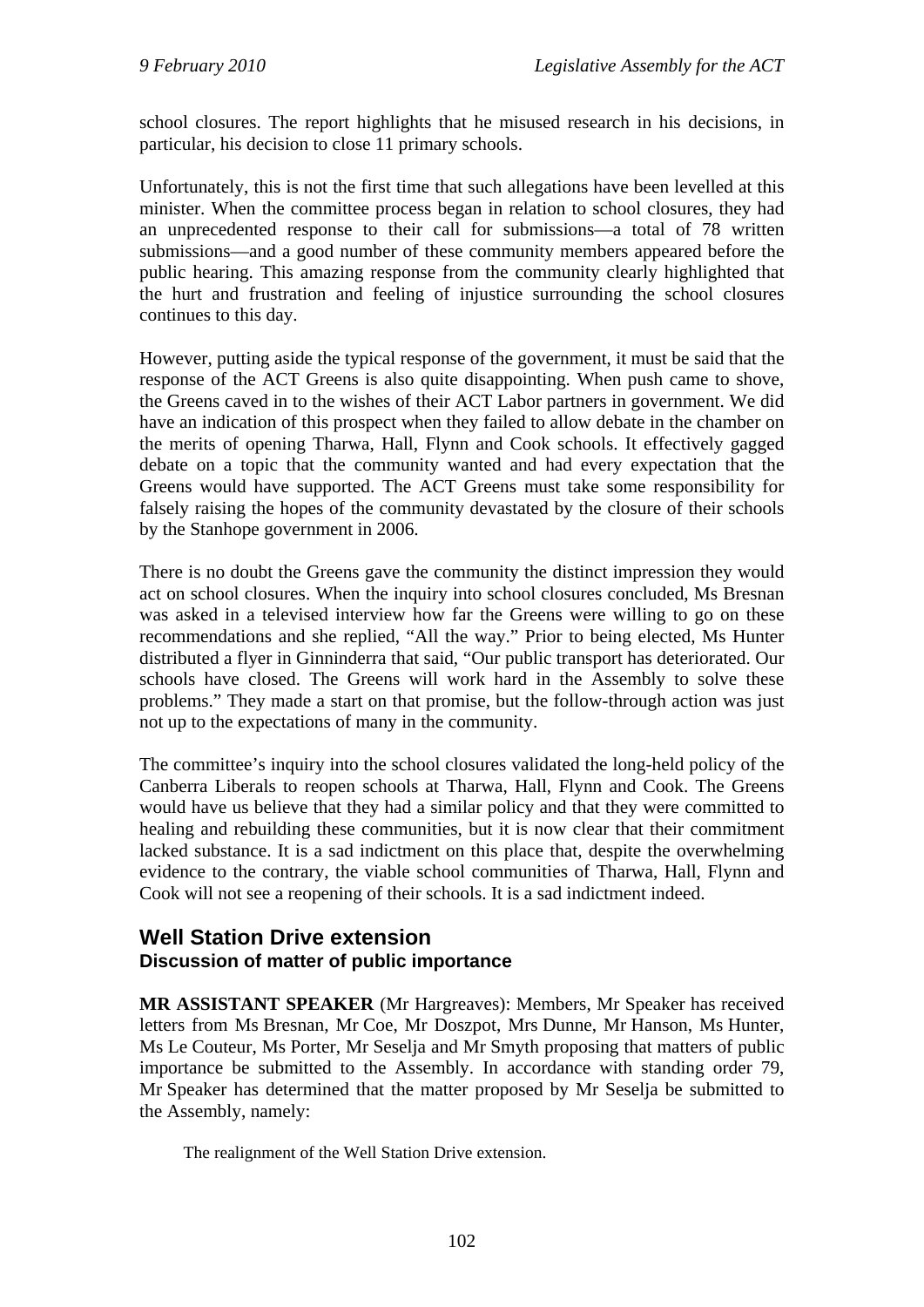**MR SESELJA** (Molonglo—Leader of the Opposition) (4.47): I am very pleased that we are able to bring this matter to the attention of the Assembly today. It is worth, Mr Assistant Speaker, going through where we have got to in relation to Well Station Drive. I would like to acknowledge the very hard work of my colleague Alistair Coe on this issue. I think that he has very much been leading the way in his shadow ministerial portfolio responsibilities. We as a party have been working hard to listen to the residents of Harrison to hear their concerns, to bring their concerns to the Assembly and to seek resolution.

In November last year, the Assembly passed a motion brought forward by Mr Coe which called on the ACT government to realign the Well Station Drive extension to the east of a small hill opposite Carpentaria Street. It is worth looking at what that motion actually was, because it was passed in the Assembly. Indeed, the motion that was brought by Mr Coe was only amended with a couple of words by the Greens and then passed.

The motion that was passed was as follows:

That this Assembly:

- (1) recognises that:
	- (a) the current proposed alignment of Wells Station Drive Extension will create problems of noise pollution, road safety and loss of urban amenity for residents in Harrison;
	- (b) the consultation that preceded residents living in the vicinity of the Wells Station Drive Extension was inadequate; and
	- (c) after a recent round of consultation the Government did not respond to Harrison residents' concerns; and

(2) calls on the Government to:

- (a) abandon the current proposed alignment of Wells Station Drive Extension; and
- (b) redesign the Wells Station Drive Extension to an eastern alignment in consultation with the local community.

That was passed with the support of the Greens. The Liberal Party and the Greens in this place supported that motion on behalf of residents of Harrison, and Gungahlin more broadly. The Assembly passed this motion because of the significant concern expressed by residents of Harrison and the Gungahlin Community Council.

The current alignment has 20,000 cars per day just 20 metres from a residential street. The realignment would address significant issues for the community. It would reduce noise for residents and ensure that their quality of life is maintained. The extension would also mean that Well Station Drive has a safer intersection with Horse Park Drive.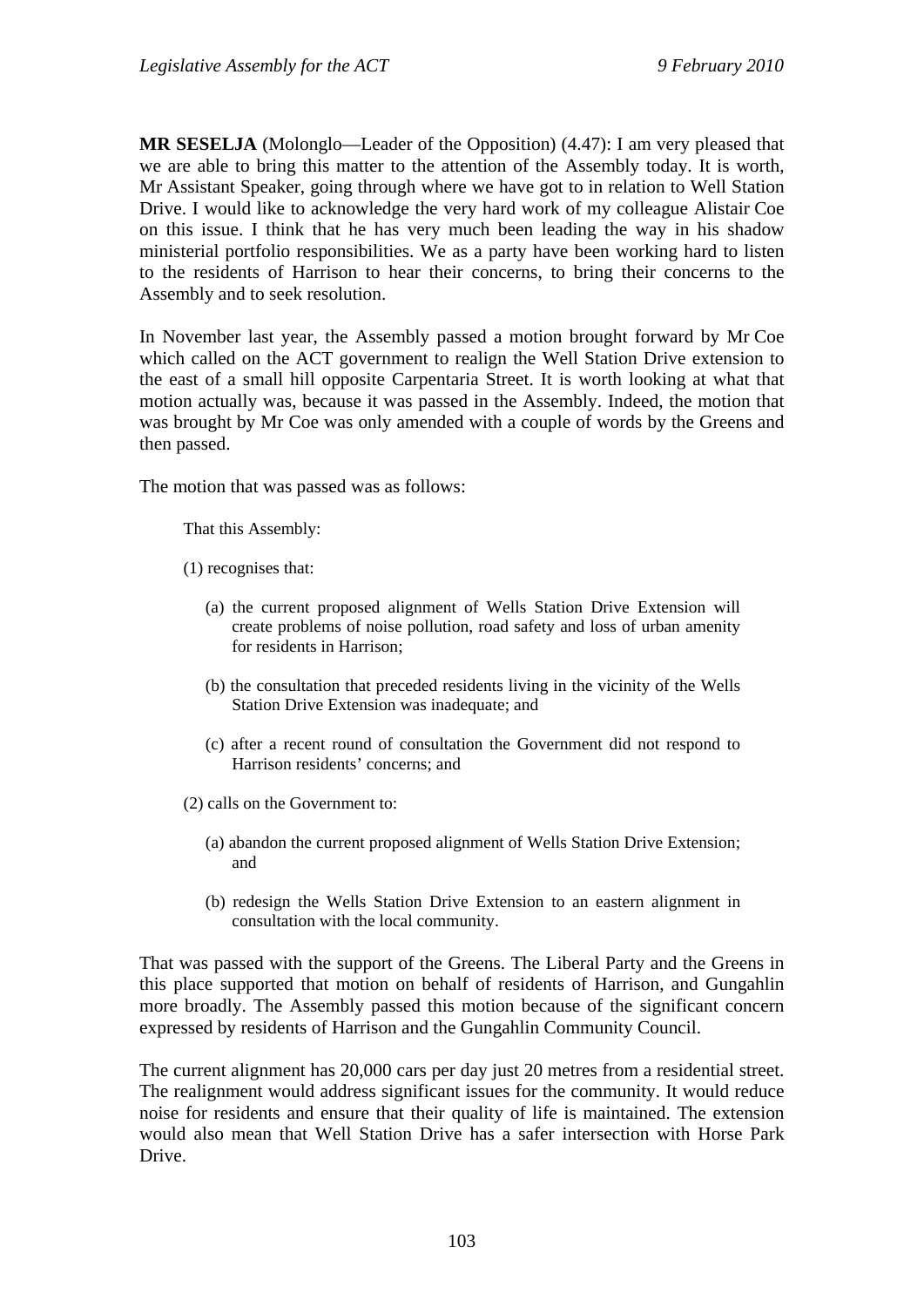In the typical style of this government, they conducted consultation on the road, received feedback that the residents wanted it changed and then ignored that consultation anyway. For nine out of the 10-day consultation, the wrong email address was given, but despite this, significant feedback was received by the department. We then saw a consultation. There was consultation on the development of a territory plan, but this was before residents lived there.

Now we have come to a situation where the will of the Assembly, as expressed in that motion—a position that we still support—was rejected by the government. That was where we got to. Indeed, we saw the report in the *Canberra Times* on 12 January this year. It reads:

Harrison residents, the ACT Opposition and the Greens all say the Government is relying on a "back-of-an-envelope" estimate to suggest it will cost an extra \$5 million to build a planned new road so that it is further away from homes.

Planning Minister Andrew Barr has ignored a resolution by the Assembly in November to abandon the planned extension of Well Station Drive and instead redesign the road on a more easterly alignment.

It goes on to say Mr Barr's spokesman said:

"The Government's view is that this alternative route is not viable," the statement from his office said.

The article goes on to state:

Gungahlin Community Council president Alan Kerlin said the present route meant the new road, initially two lanes but planned to become four lanes, would take up to 20,000 vehicles a day within 20m of homes in Carpentaria Street … Mr Kerlin and Carpentaria Street resident Uday Kaza believed there were savings to be made in the alternative route, which would go through less steep land, but the Government refused to engage with the community in debate.

Interestingly, Mr Kerlin went on to say:

They are showing distain towards the direction of the Assembly … It's not a majority government any more and I think the ALP needs to remember that.

I think perhaps the Greens need to remember that also, given their change in position on this issue so dramatically since supporting this motion put forward by Alastair Coe and since making those statements in the paper on 12 January. Since then it would appear that the government has been in their ear and in one form or another forced them to sell-out the people of Harrison.

It is worth looking at some of the issues here because it is a broader issue about the treatment of the people of Gungahlin. We have got the issue of Well Station Drive, which is a serious issue. I will go to some of the correspondence that we have received from members of the community on this issue. I believe that most MLAs have received certainly much of this correspondence. It goes to their genuine and real concerns and it goes to the broader concern of the Gungahlin community. I think that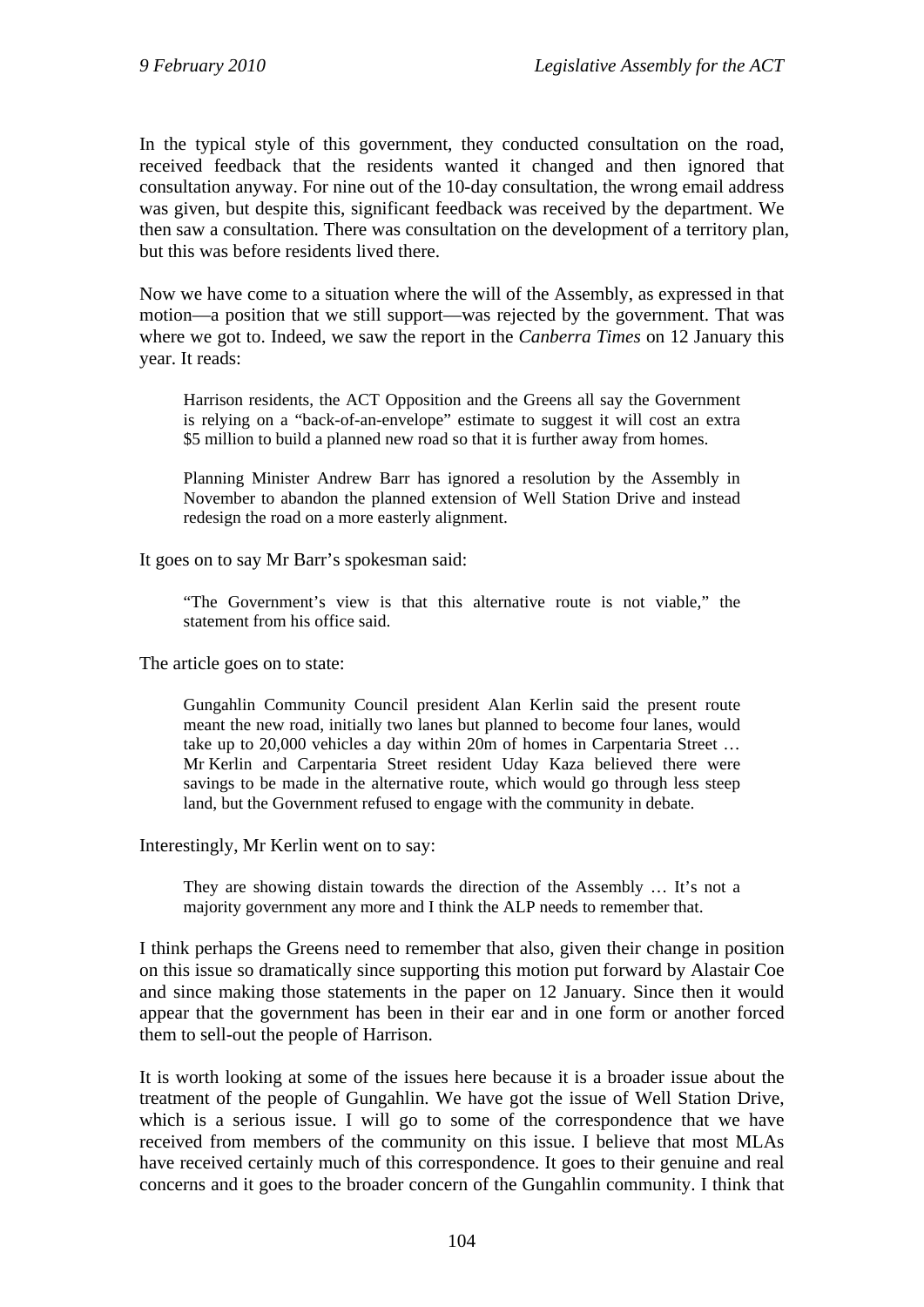that is part of the reason the Gungahlin Community Council has been outspoken on this issue.

The Gungahlin residents are treated as second-class citizens by the ACT Labor government. There is no doubt about it. We have seen the emails coming in and they list some of the ways in which they have been mistreated or the planning outcomes have been less than optimal for the people of Gungahlin. It is worth reflecting on an email that I received and I know a number of members, including Mr Barr, received. I think all members received this. This resident wrote to Assembly members in quite a detailed email, talking about the cases in point of how Gungahlin is treated poorly by this government.

It is interesting that the first dot point is "Gungahlin Drive extension—I don't believe I need to comment on this." He does not, because Gungahlin Drive extension has become synonymous with the mistreatment of the people of Gungahlin and, indeed, large parts of Belconnen by this ACT Labor government. It has become synonymous with poor planning. It has become synonymous with short-term decision making aimed at saving a few bucks in the short term and costing taxpayers tens of millions of dollars in the long term.

The list goes on. The GDE is I believe the iconic example of how the ACT Labor government views Gungahlin, how it treats the residents of Gungahlin. This debacle and its treatment of the issue of Well Station Drive are simply the latest in a long line of failures in relation to Gungahlin. We have seen the pattern of distain; we have seen it on the GDE; we have seen it in relation to the swimming pool that gets promised every election by the Labor Party; we have seen it in relation to government offices; we have seen it in relation to sporting facilities; we have seen it in relation to the shopfront.

This is an ACT Labor government that sees that it does not need to deliver the level of services to the people of Gungahlin that they deserve. It simply has not delivered and continues not to deliver the level of services that we would expect for all Canberrans, but we are not seeing them in so many cases delivered to the people of Gungahlin.

It is also worth commenting on the way that the Greens have treated the community on this issue. I think they gave the impression that they were all gung-ho on this issue, that they were going to stand up for the residents in Gungahlin. It is interesting, I suppose, to note the difference in approach, depending on where the road is. We saw the absolute desperation from the Greens in relation to things like Monash Drive, to get that out of the national capital plan lest there be a road going near residents.

But when it comes to residents in Gungahlin, the Greens do not have the same view. That has become very apparent through this process. They have sold them out. It is worth putting on the record some of what Alan Kerlin has had to say on the issue and some of the other correspondence we have had in relation to it. Mr Kerlin says:

Residents at the south-eastern section of Harrison, in the Well Station development, have been lobbying for more than a year and a half to have the eastern end of the planned road realigned to skirt around to the east of a small hill rather than to the west of it, as ACTPLA currently plans to do.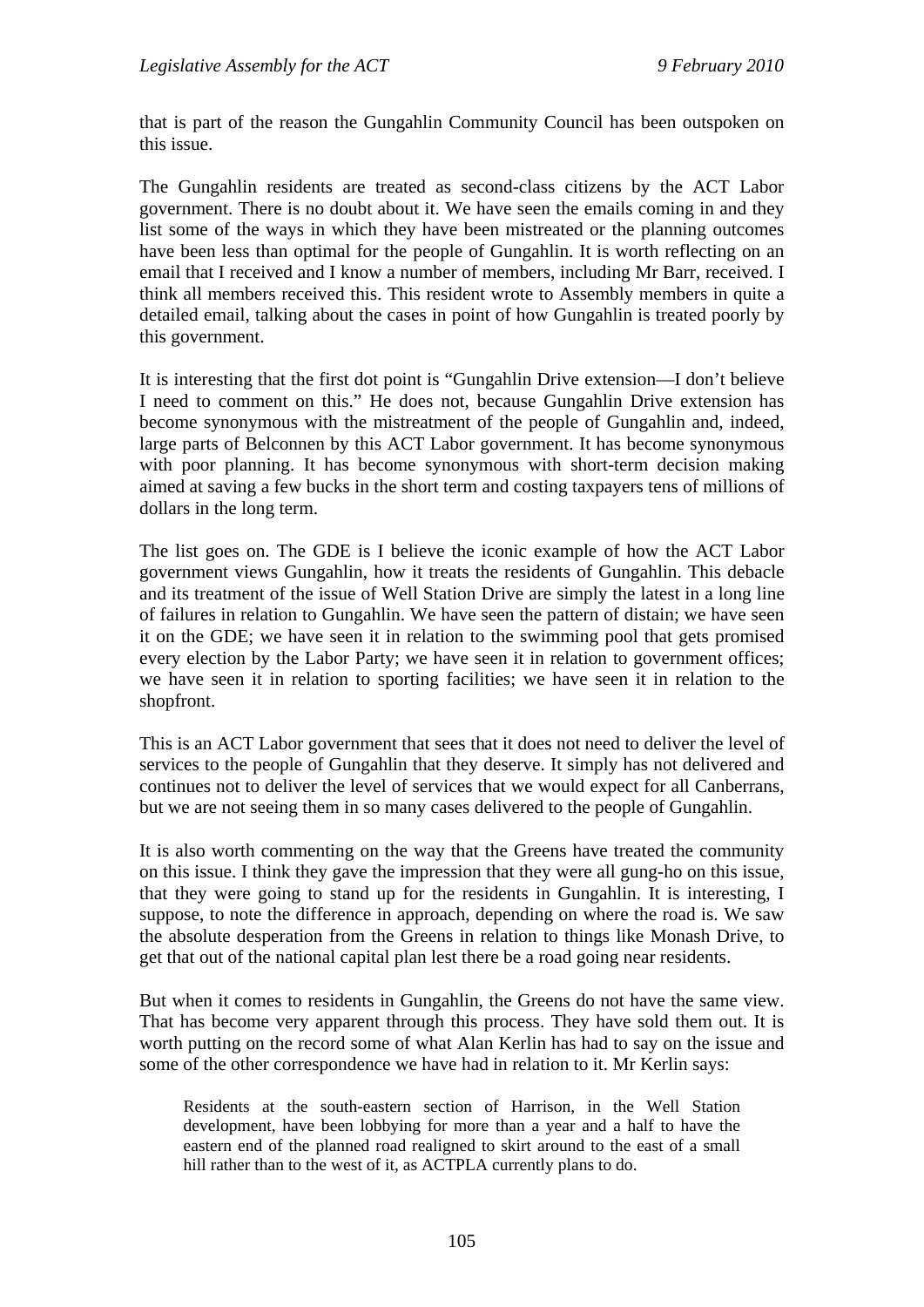He goes on:

The current alignment would put what is planned to be a four-lane road carrying 20,000 cars per day just 20 metres away from a residential street.

He goes on in some detail. It is worth looking at a couple of aspects of real concern that he highlights. He says:

But now Andrew Barr is telling us and the Assembly 'nope—we're not going to do it'.

That was his position until a little while ago. Andrew Barr was simply thumbing his nose at the Assembly until he got the Greens on board, until the Greens backflipped from their stated position to realign this road, The Greens ended up backing the minister, having before backed the community. They did back the community initially, but then they backflipped and they sold the community out.

Mr Kerlin goes on:

The original cost estimate for the entire road—some two kilometres long—was \$7 million. Minister Mr Barr is now saying this realignment of some 500 metres of it would add another \$5 million to the cost! Yet his office has refused to provide us or any MLAs that we are aware of with any substantiation of that costing.

And he goes on in relation to the work that Alastair Coe has been doing with the FOI work where there are no detailed costings given. There have been no detailed costings done. I have another e-mail that was circulated to a number of members. It says:

Dear MLA

On Sunday, 7 February, Alan Kerlin, President Gungahlin Community Council, sent an email to yourself and other MLA's regarding the realignment of Well Station Drive extension.

It goes on:

My wife and I, as well as my parents, each own a house in Harrison and would like to express our concerns over Mr Andrew Barr, MLA … failing to heed the Assembly's request of November 2009, to realign the road as per our community's request. We further have strong concerns over the method by which a costing was achieved, and request your support in urging Minister Barr to disclose the costing analysis and address the issues posed by Mr Kerlin in his email.

Your support on this issue, which you are undoubtedly aware has such a simple and obvious solution as described in Mr Kerlin's email, would be greatly appreciated, as failure for the road to be realigned would significantly and detrimentally affected many homes in our suburb.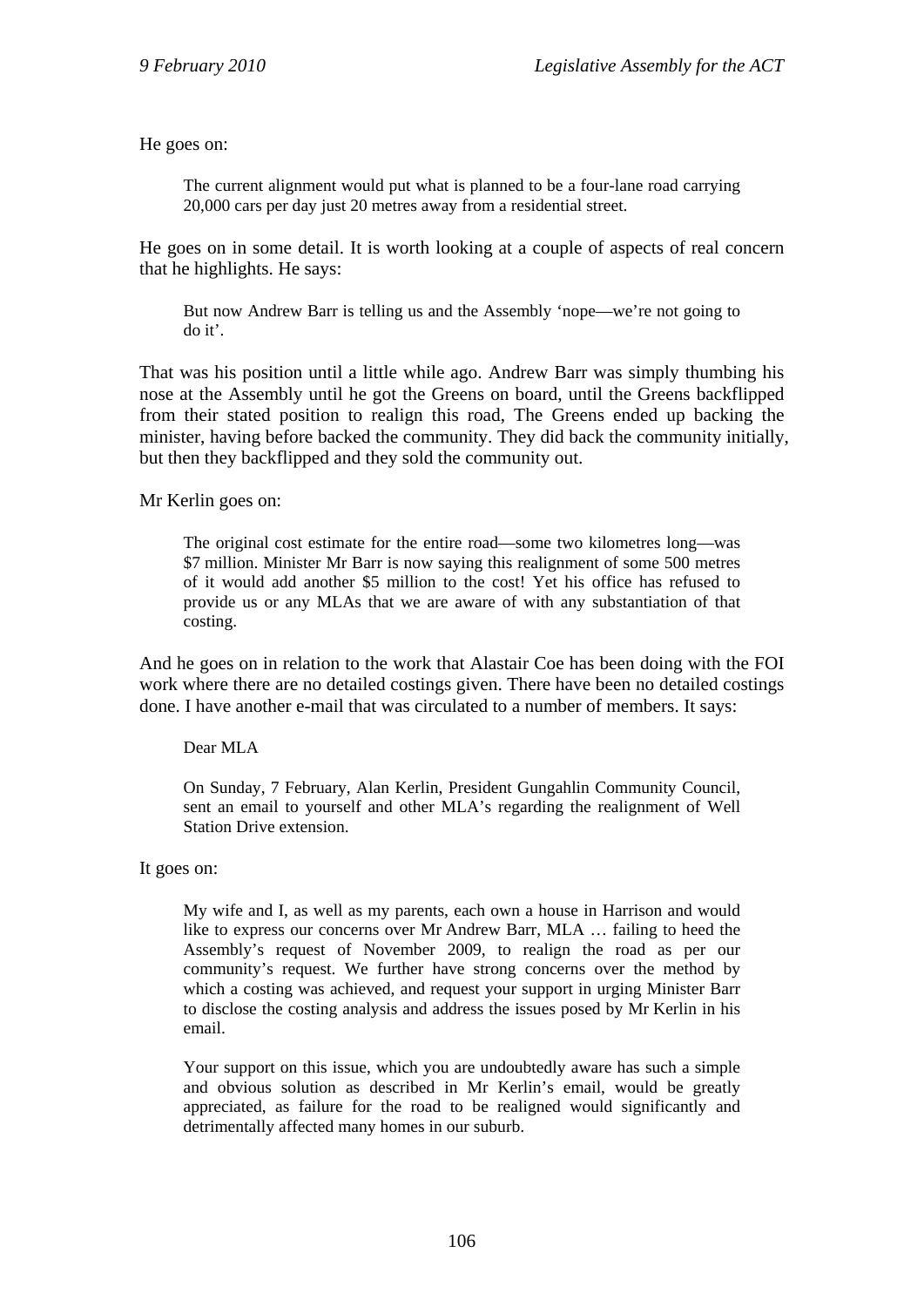There has been a significant amount of email traffic and correspondence in relation to this issue. What the Greens have said is: "We did support you, but now we do not. We supported you in November but not any more, because we have had our behind-thescenes negotiations with the Labor Party. We have had the conversation with the minister. The minister has told us that this is how it is going to be and we have accepted it." This is becoming the pattern. We have seen it on school closures; we have seen it in a number of areas. When it comes to actually standing up for the interests of those people who elected them, the Greens are found wanting.

When it comes to actually standing up to their alliance partners, they refuse to do it. Sometimes they try. We saw it in this case. They tried for a little while. They said, "Yes, we will stand up to them." They said it in November; they said it in January. In January, they were saying that Andrew Barr was thumbing his nose but at the first opportunity back here to push the point, we actually see the Greens selling out, the Greens not honouring their commitment; the Greens doing a major backflip. No doubt they will respond to each of those emails in some detail and say, "Well, this is why we sold you out. This is why we have now changed our position. This is why we believe that you as Gungahlin residents—

**Mr Coe**: And they will show the evidence.

**MR SESELJA**: Without detailed evidence, but the Greens have accepted what the minister has had to say. They have accepted his word on it. But they are saying, essentially, that you, as Gungahlin residents, are not as important to them as other residents of the ACT. Other residents might fight against a road. They might fight even to have certain long-term planned roads taken off forward plans. But when it comes to a concrete example in Gungahlin, the Greens see them differently and the Labor Party sees them differently. They do not see their amenity as being important. They do not see their concerns as being worth listening to, and they will not act to stand up to a minister who did thumb this nose, again, at a resolution of this Assembly.

That is a resolution that stands. That resolution is still there. So no doubt at some point the Greens will bring back a motion which recants the previous resolution, which says, "No, we got it wrong." No doubt they will bring it back. But at this stage the Assembly is saying to the minister that until there is a contrary motion, you need to realign this road. You should realign this road. As it stands, Andrew Barr is thumbing his nose at the Assembly.

He is now doing it, of course, with the support of the Greens through their public statements. It reflects poorly on this alliance. It reflects poorly on how they treat the residents of Gungahlin and it is the latest in a long line of decisions, particularly by the ACT Labor government, that shows absolute disdain for the residents of Gungahlin. We will not support it and we will continue to fight on their behalf. *(Time expired.)*

**MR BARR** (Molonglo—Minister for Education and Training, Minister for Planning, Minister for Tourism, Sport and Recreation and Minister for Gaming and Racing) (5.02): We have obviously already canvassed this matter this morning. I will just repeat what I said this morning. In November last year, as Mr Seselja indicated,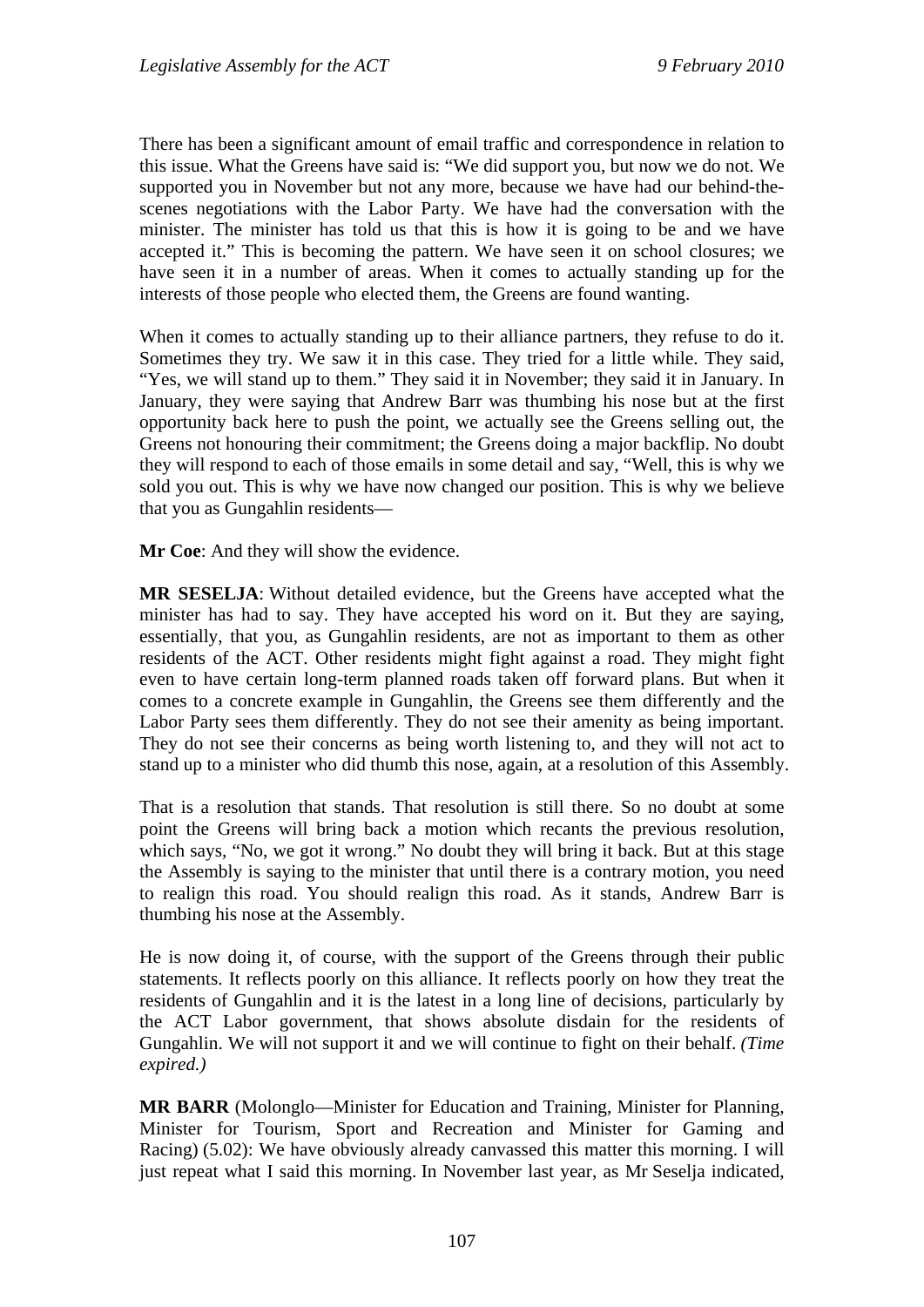the Assembly agreed to a motion that was put forward by Mr Coe and amended by Ms Le Couteur.

That motion did call on the government to abandon the current proposed alignment of the road in favour of a new eastern alignment. In response to that motion, the alternative eastern alignment adjacent to Sullivans Creek was further investigated by the ACT Planning and Land Authority and by the Department of Territory and Municipal Services. These investigations found that the suggested realignment would add significantly to the cost of the road and result in a less efficient traffic outcome. As I said this morning, Madam Deputy Speaker, to realign the road would cost ACT taxpayers about an extra \$5 million and take an extra 18 months to construct. This delay would severely compromise the government's residential land release in Gungahlin in the short to medium term.

The investigation by the departments found that there were a number of problems with the proposed realignment adjacent to Sullivans Creek. The ground next to the creek has been considered by road engineers, people whose job it is to be making these sorts of recommendations—not members of the Assembly. With the greatest of respect to all of us, I do not think there is a road engineer amongst us. The ground next to the creek is considered by engineers as not suitable for road construction.

The alluvial soil would need be to be removed and be replaced. I am advised, Madam Deputy Speaker, that this would be a lengthy and expensive procedure. Further, the road would also need to be built at a higher level to prevent inundation from Sullivans Creek during flooding. The side of the road would also require protection against flood waters to prevent it from washing away. Finally, an alternative eastern alignment would require the relocation of the intersection of Well Station Drive and Horse Park Drive.

For this to occur, the existing bridge over Sullivans Creek would need to be widened to incorporate turning lanes into Throsby and into Well Station Drive. There is also the possibility, I am advised, that if the bridge is not structurally capable of being widened, it would need to be replaced. All of these factors combine to add significantly to the costs.

In light of this information and following extensive discussions between my office and that of Ms Le Couteur, the Greens party reached the same conclusion as the government—that such an investment in a realignment does not represent the best use of taxpayer dollars. As I said this morning—and I repeat now—the concerns of residents opposed to the realignment have been listened to. ACTPLA have organised information newsletters. They have attended the Gungahlin Community Council on 11 November last year and responded to residents' concerns. Senior government officials, including the Director of Roads ACT, met with residents on the site.

These officials were able to confirm that all the relevant design and construction standards for the new road would be met and that issues such as noise and traffic safety will receive thorough attention and have received thorough attention in the road design. An independent road safety audit has been undertaken on the road design, and the final design meets all required standards and specifications.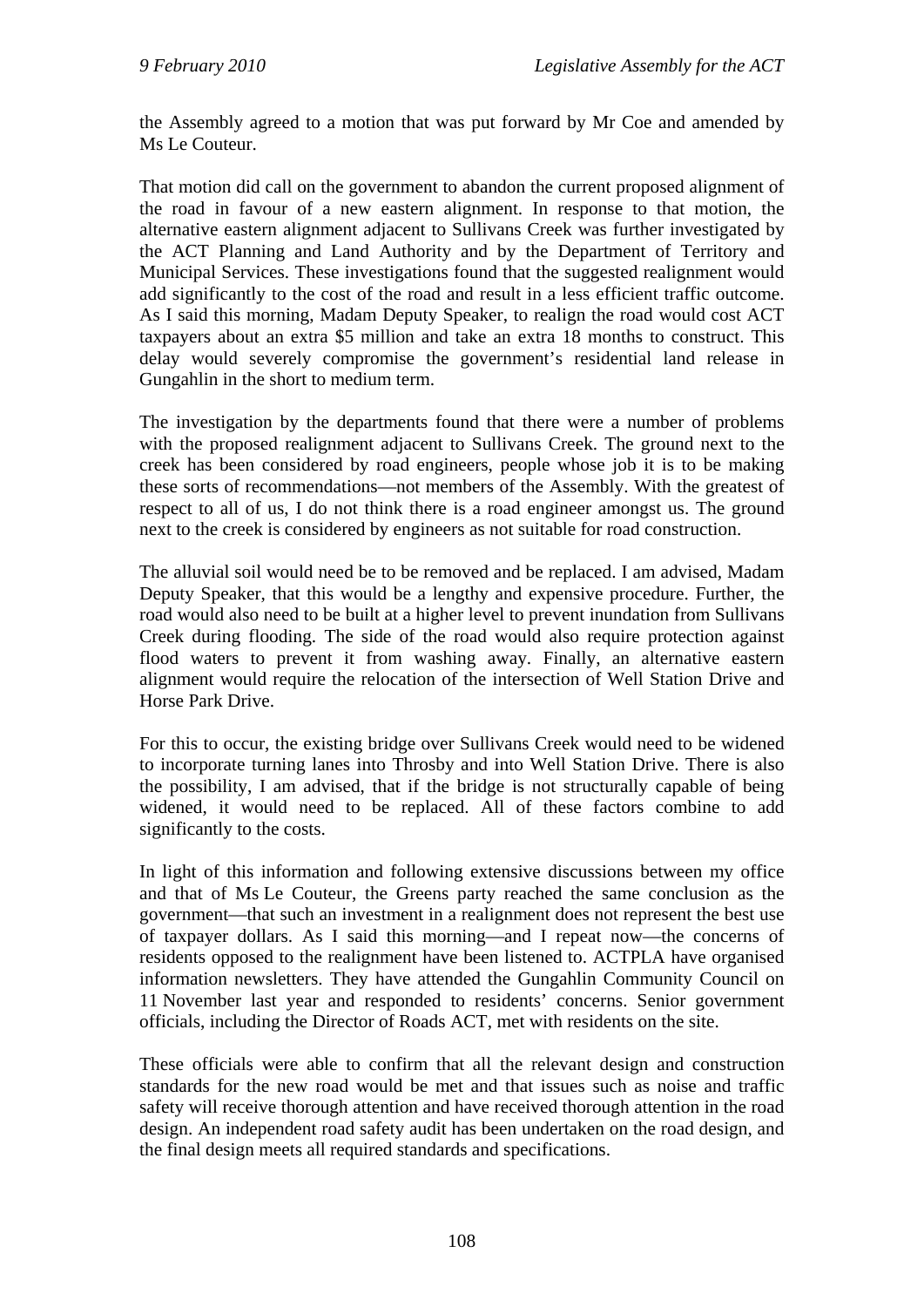What has escaped some attention in this debate is that the government has responded to another of the specific concerns of the Gungahlin Community Council and of residents, and as raised by the Greens party, around the signalisation of the intersection of Well Station Drive and Horse Park Drive. That will go ahead from the commencement of this particular project. Again, I reiterate, perhaps for the third or fourth time, that it would have been politically easy to have just said yes to the realignment proposal.

Again, I recognise that some in the community, particularly those residents in that street in Harrison, will not be happy with this outcome. But, from time to time, governments have to make difficult decisions. This is one of those occasions. We will not be pursuing the cheap political opportunism that the Liberal Party proposes. We have looked at the evidence.

We have done what the motion suggested—to look at the alternate route—and found it to have considerable issues. We have gone back to the Greens party. They have agreed with us in relation to those issues. We have responded to the other concerns raised by residents. That is, I think, a fair and balanced outcome. There are many, many projects, Madam Deputy Speaker, that can now go ahead in Gungahlin and elsewhere in the city as a result of not having to commit up to around \$5 million and possibly more towards this realignment.

**MS LE COUTEUR** (Molonglo) (5.07): I would like to take the opportunity now to outline in more detail the Greens' position on this. I guess the first thing to say is that, yes, we did vote for the motion in November. It is now February, and some things have changed in that time. The Greens, being an evidence-based party, will try to consider our position on things on the basis of the evidence in front of us.

There are two substantial things which have changed between November and now. Firstly, there is the safety issue. This was the first issue which the residents brought up with us when I went to see them last year. They said they were really concerned that the traffic was going to be such that they would be living next to a death trap, there would be accidents there all the time and they would become ambulance chasers. I am very pleased that, as a result of the pressure of the Assembly and the Greens in particular, the government redid the traffic studies. As Mr Barr has said and as I will say again, the intersection will be signalised from the date of its construction so that the number one concern of the residents, safety, has been addressed. That is a positive result.

The second thing that has changed between November and now is our knowledge of the costing of the alternative route. When the Greens voted for Mr Coe's motion last year, in November, it did not occur to us—I imagine it did not occur to Mr Coe—that it could possibly cost a lot more to change the route. After all, the road had not been built, and it was going to be shorter. Both of those things are abundantly true. So I figured it would cost \$1 million or something. It came as a great surprise to me and my Greens colleagues to learn that it was going to be in the order of \$5 million.

**Mr Coe**: How did you learn that?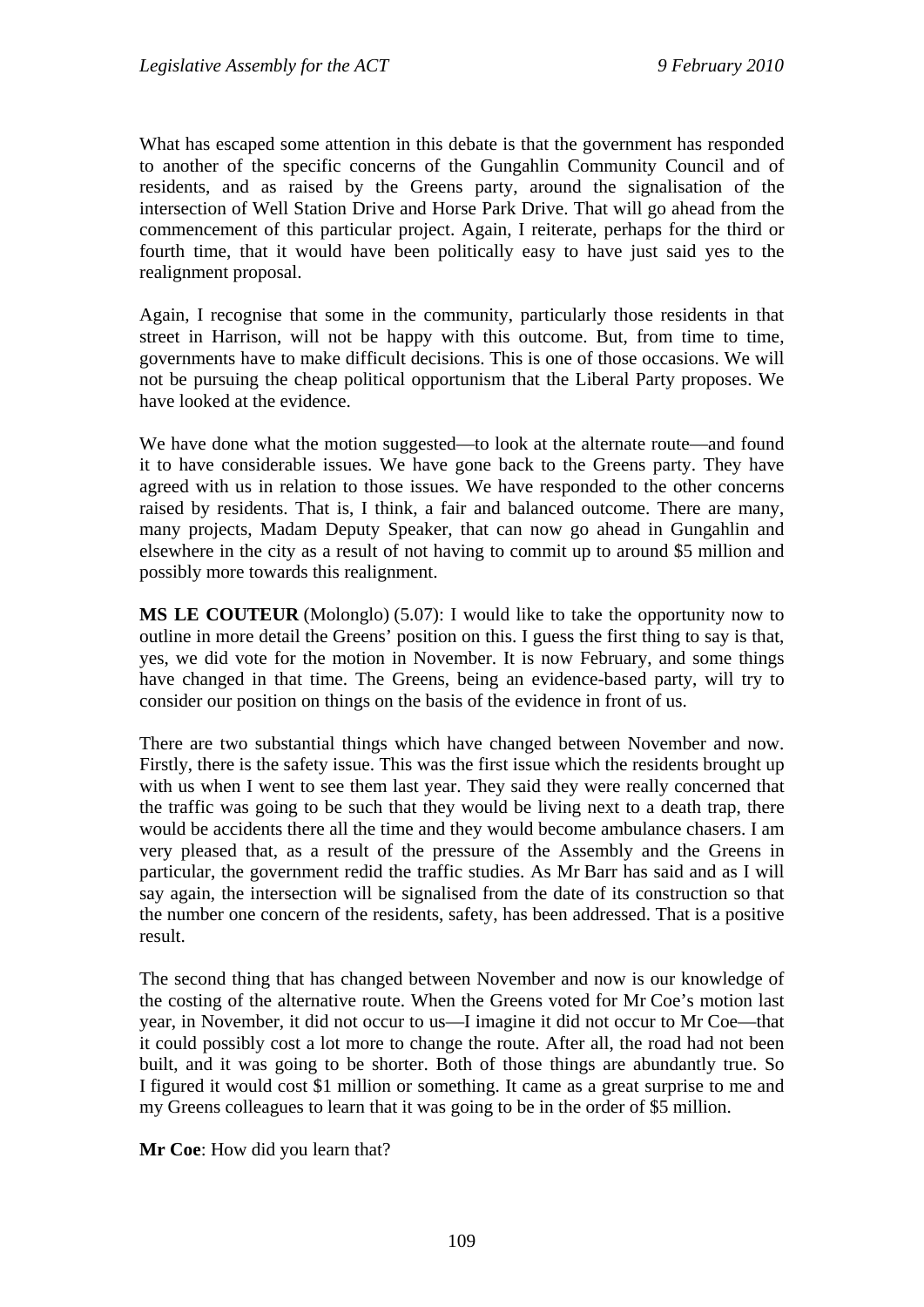**MS LE COUTEUR**: We actually talked to the government, Mr Coe. That is how we learnt that. I am not quite sure how else we were going to learn it, Mr Coe. Apart from the government, I am not sure who else you think would have been—

**Mr Coe**: Is it in writing?

**MS LE COUTEUR**: We do have information in writing from the government, yes. But I am not sure who else was going to give us information on the engineering costings if you did not think it was going to be the government.

I will admit that one of my skills is not road construction or traffic engineering, but the government have said to us things which seem quite reasonable. First, they went back to the engineers who were doing the existing work and the engineers said no, with the information they have at present, they think it would cost in the order of \$5 million or \$6 million more. And they went through the reasons for this. They talked about the bridge and the need for strengthening for that. They talked about the alluvial soil and they talked about the fact that to get really detailed costings, unfortunately, it was going to cost significant amounts of money. It was going to cost in the order of \$800,000. I can quite understand the government's reluctance to spend \$800,000 on something when it is not clear that it should be proceeded with.

Talking about money, I would like to note again standing order 200, which basically says the government has the role of making appropriations, money bills. I appreciate that the motion in November was not a money bill but it in effect had some of that in it when it became obvious that it was going to cost quite an amount of money. So on that basis we felt it was appropriate that the minister should report back to the Assembly as a whole about the cost of the Assembly's proposal and the government's response to this. Mr Barr did so this morning and I think that was the appropriate thing for him to do. The Assembly did pass a motion and it is now the duty of the executive, where possible, to fulfil the desire of the Assembly. And it was appropriate to report back.

Getting to this in more detail, yes, the reason we have not pushed for more detailed engineering reports is that it does not seem clear to us that that is the best way of spending an additional million dollars. It would seem that there are some real issues with the alternative route and that, while the costing may not be \$5 million, it is clear that it will be a considerable amount of money. And there is no real evidence to suggest that it will be substantially less. It could be more, for all we know. Look at the Cotter Dam. That blew out in cost.

**Mr Seselja**: Another reason not to trust them on costings, isn't it?

**MS LE COUTEUR**: Exactly. It is a reason for us to feel that things go up rather than down, I am afraid, in these sorts of costings.

Another major issue that we were not aware of at the time was that the alternative route would trigger an EIS. As you would appreciate, the Greens do not lightly agree to things which are going to trigger EISs, because EISs, as I said this morning, always lead to mitigation of environmental impacts. They never lead to a situation of avoiding the impact entirely. To do that, we have to keep the original road alignment.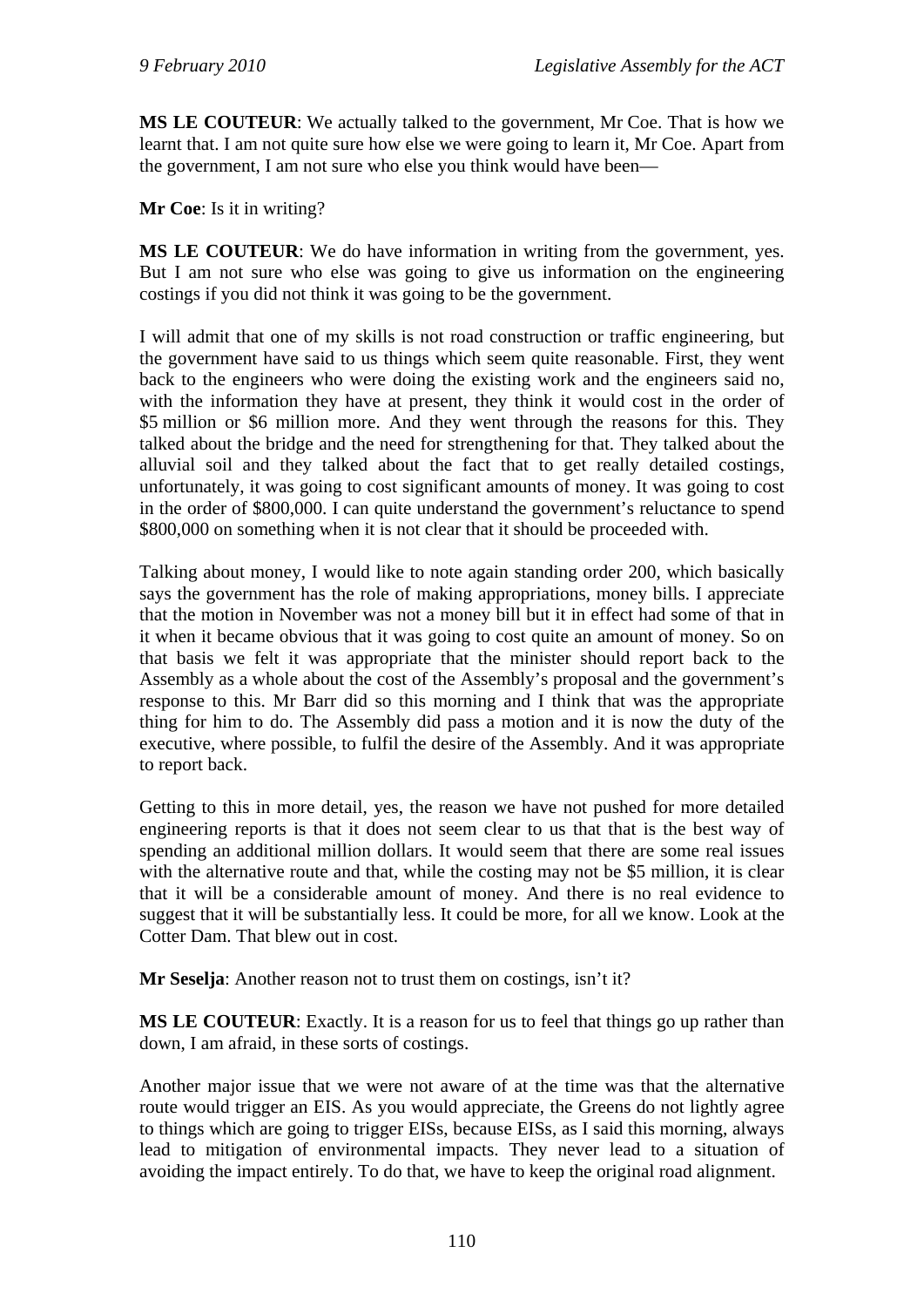Fiscal responsibility is one of our major issues here. The ACT government are in a situation of a budget deficit and I believe they think they are going to be in a budget deficit for seven years or so. I had thought previously that the Liberal Party were concerned about budget deficits and that they would think that it was a bad thing to increase the government's expenditure. Clearly, obviously I was wrong.

I spoke earlier today about the impacts of delaying this on the government's land release program. While I do not think that all land releases should be in greenfields and it would be great if we had a larger debate about housing affordability, I think that we really need to look at plan B if we are adopting a policy which is going to significantly slow down the land release program. Unfortunately, I think these are issues which the Liberal Party has not really looked at.

We have considered these road issues very seriously. I guess, if we were spending an extra \$5 million, we would be looking at spending the money, from a transport point of view, more on things which would reduce road traffic. We would be looking at spending the money on cycle ways, on bus infrastructure in Gungahlin. We would be spending the money in a way, we would hope, that would mean that the two-carriage road that will be constructed will never turn into four lanes of traffic.

We believe that is an achievable objective and, if that happens, that will substantially reduce any negative impacts from this road. That is what I would really prefer to see the Assembly working towards rather than spending our time saying the government should have done this, the government did not consult well enough, blah, blah, blah. We need to look at reducing our car dependence, at changing how our transport system works.

I have spoken a bit about the safety improvements. Something else I would like to talk about which the Liberal Party does not seem to have recognised is this: wherever the road goes, it will have an impact on residents. One of the things that we have spent a lot of time talking to ACTPLA about is the plans for that part of Harrison where there is going to be residential development. We have been advised by ACTPLA that the proposed new alignment would still have houses close to it. Again, that is something which we did not appreciate in November.

It is coming down to a question of which bunch of residents should be closest to the road. It would be nice if no-one was going to be close to a large road but, given that it is the case that that will be so, then I have to agree with Mr Barr's point that he made in the earlier debate that this current alignment has been in the territory plan since 2003. So there is some justification for it. It was very hard for us to feel that we should move it to another group of residents. I say very briefly that I think politics and planning should be for the large issues like whether we are reducing our car dependence, not the actual alignments of roads.

The Liberal Party has accused us of backflipping. I suppose what I would first say is that I have got a bit old to be able to backflip. I wish I could backflip. That is really the typical way that the Liberals would describe things that they do not agree with. As I said, the reason we have changed our minds is that we have new evidence. *(Time expired.)*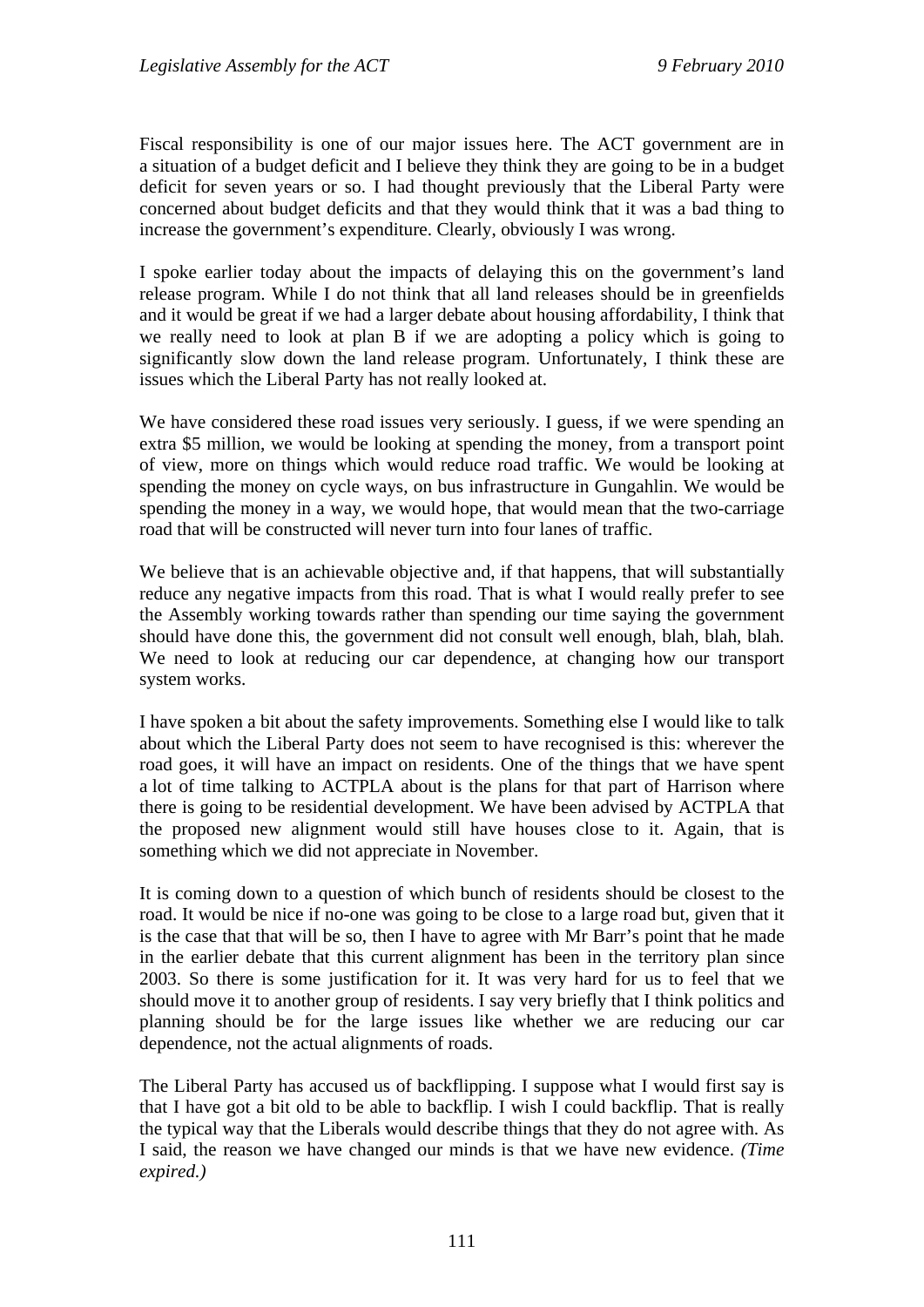**MR COE** (Ginninderra) (5.17): I rise this afternoon to speak on the matter of public importance raised by the leader of the Canberra Liberals, Zed Seselja. The people of Gungahlin are consistently treated shabbily by this government. In this instance it is not only the people of Harrison that are hard done by but in fact all the people who use the Well Station Drive extension.

This issue compounds the follies of this government when it comes to Gungahlin, whether it be the Gungahlin Drive extension, the pool, public transport, sporting facilities, the missing Gungahlin shopfront, the lack of presence of a government department and more. The people of Gungahlin deserve better.

In November last year the Assembly passed a motion I moved which called on the ACT government to realign the Well Station Road extension to the east of a small hill opposite Carpentaria Street. The Assembly passed this motion because of the significant concern expressed by residents of Harrison and the Gungahlin Community Council.

The current alignment will put 20,000 cars per day just 20 metres from a residential street. It would also mean an arterial road would not follow the boundary of a suburb, as they usually do, but divide parts of the suburb. The intersection of this alignment is also more dangerous than the one in the realignment. It would be a tragedy if there were accidents at this intersection that could have been avoided had a safer alignment or eastern alignment been adopted.

The proposed realignment would address significant issues for the community. It would reduce the noise for residents and ensure that their quality of life is maintained. The extension would also mean that Well Station Road had a safer intersection with Horse Park Drive.

The state of play was described by Alan Kerlin of the Gungahlin Community Council in an email to all MLAs on 7 February, just a couple of days ago. He said:

The current alignment would put what is planned to be a four-lane road carrying 20,000 cars per day just 20 metres away from a residential street. At the junction with Horse Park Drive, the existing noise abatement embankment would be breached, allowing extensive road noise from Horse Park Drive to that entire end of Harrison. And the four metre difference in elevation between the two roads would require significant fill, creating a massive wall in front of the houses. We are assured that effective noise buffering would be provided, but to achieve this would require at least another metre added to an already major embankment. We are yet to see plans as to how this can be achieved.

He went on to say:

The realignment residents are seeking would take a more direct route. It would use the hill to provide a natural noise and view buffer for the residents of Carpentaria Street, and for people in many other homes behind them who will be adversely affected by increased noise from the road. Where the two roads would meet, there is much less difference in elevation, off-setting some of the filling required by this route being close to an existing ephemeral creek.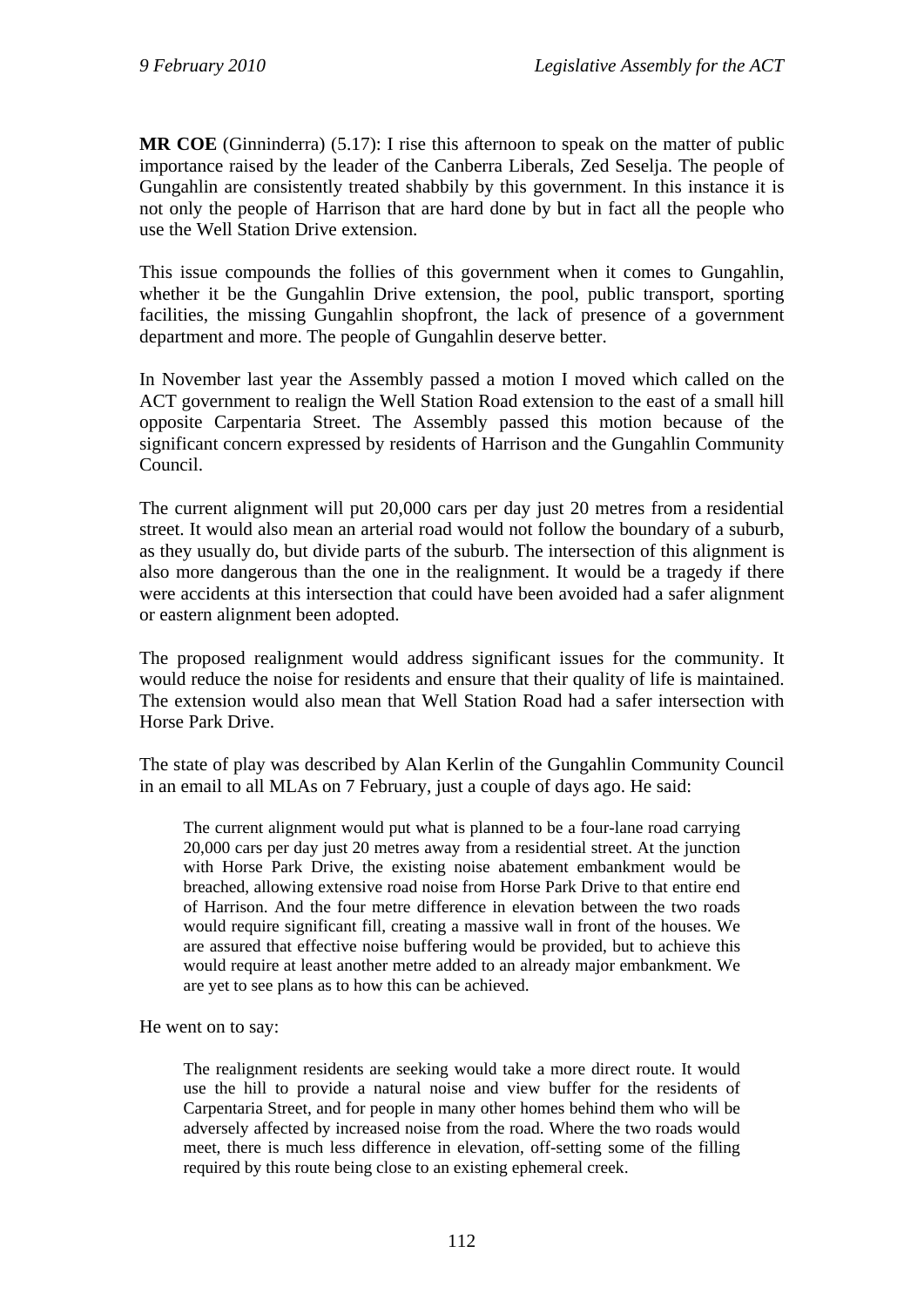In the typical style of this government, they did not listen to the views given through the consultation period. For nine days of the 10-day consultation, the wrong email address was given but, despite this, significant feedback was received by the department. The government also conducted consultation in the development of the territory plan but this was before residents even lived there.

Now this government has decided to ignore the will of the Assembly and has bullied the Greens into submission. This whole debacle highlights both the arrogance of the government and the gutlessness of the Greens. In spite of Ms Le Couteur admitting they did not have final or thorough costings, she and her colleagues went back on their word and have turned their back on the people of Harrison. There can be no excuse for what the Greens have done. They have let down the people of Gungahlin, and I hope all remember this sad day.

This is what Ms Le Couteur said in the chamber on 11 November:

… we think there is merit in re-evaluating the current proposed alignment of the Wells Station Drive extension and, in particular, consulting the community to redesign this to most likely an eastern alignment. As it is an arterial road, it should not be through the suburb. While Harrison 4 is currently in the design phase, this is the time to sort out the problem. While we have got the bit of Harrison which is next to it still to be sorted out, it would seem an ideal time to finally fix this problem.

I agree with her comments. She went on to say:

This is a \$7 million project; so it is really important to ensure that we get it right rather than have to try to tinker with it afterwards.

Ms Le Couteur, they are wise words. She hit the nail on the head when she said:

Mr Coe would not be moving this motion and the Greens would not be supporting it if the government was prepared to listen more to local communities.

Yet Ms Le Couteur has sold out, ignored her previous statement and is suddenly satisfied with the road.

In December last year, I was told by the minister's office that the realignment of the extension would cost several million dollars. The "throw-away line" justification for this was the reconstructing of a bridge and the alluvial soil in the area. What the minister's office gave us were essentially back-of-the-envelope estimates. When I and my colleagues from the Canberra Liberals make a decision as important as the placement of an arterial road, we are not satisfied with such shabby information.

Due to the lack of information given to me by the minister, I submitted a freedom of information request, which was returned in January. Of the few hundred pages in that FOI, there is no more substantiation of the cost estimate. Nothing in the documents relies on more than verbal discussions of what the cost would be.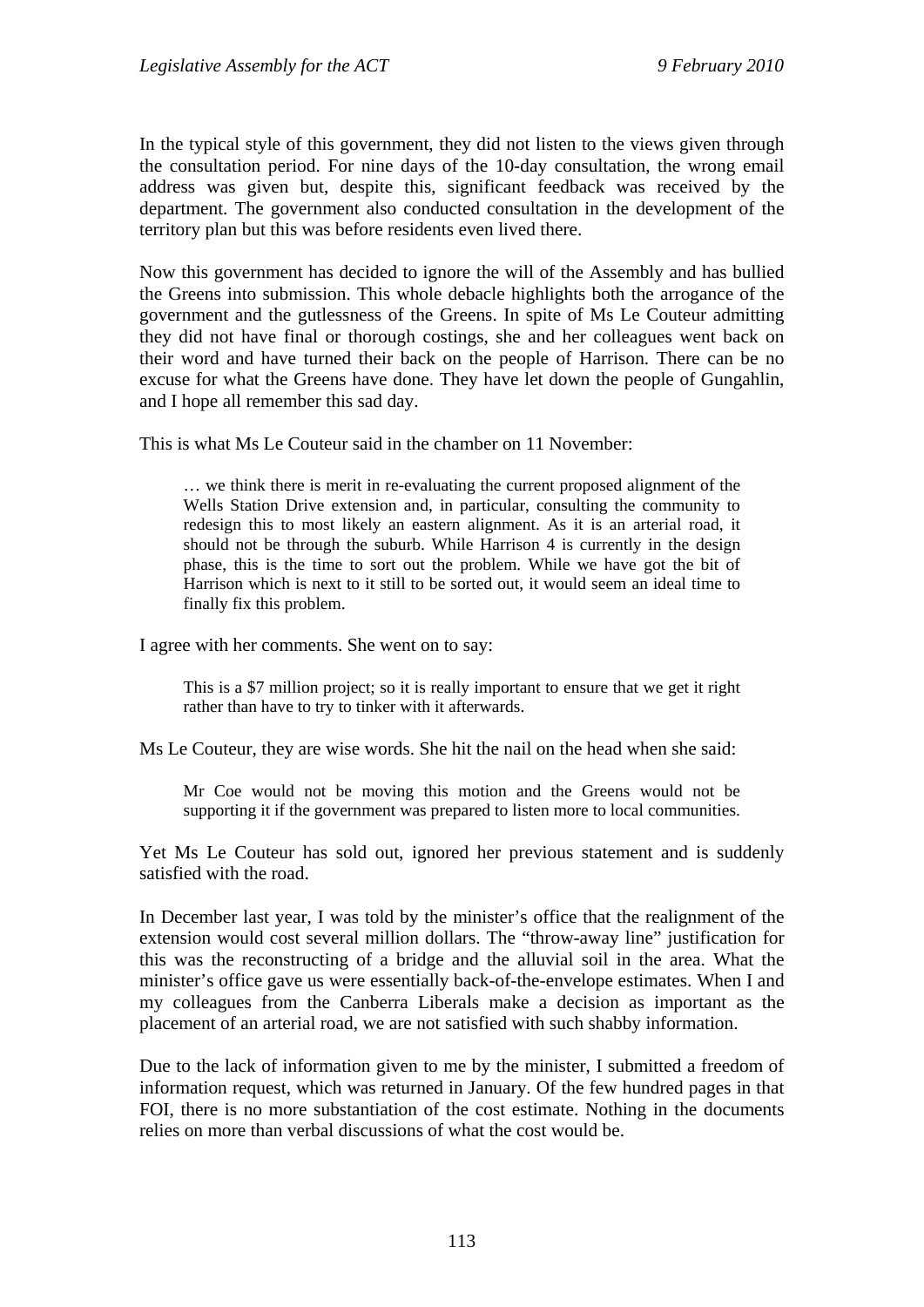In addition, there is no recognition of any of the savings that would be made in the realignment. And there would be savings if the eastern alignment was chosen. Such savings would include: there would be no need for a noise abatement wall; the new location for the intersection would mean that it should be a different design to the current location and, therefore, the new bridge would be unnecessary; there would now also be an increased area of land available for the Wells Station 4 estate.

Only one thing has changed since November, and that is a result of another flip-flop by the Greens. The Greens are clearly more beholden to the Labor Party than some of their public rhetoric would have us believe. Far from being a third force in ACT politics, they are a mere appendage to ACT Labor. The Greens have breached the trust placed in them by Harrison residents. In the words of Harrison resident Uday Kaza:

When ACT was granted Self Governance status, all Canberrans got ecstatic and thought their own people will make decisions in their best interest and decide the future of Canberra, but little did they imagine that in a matter of just 20 years that their people will turn blind towards them nor did they dream that their own people will ignore their legitimate concerns.

This whole debacle is of great concern to the Canberra Liberals, and it is bad for democracy in this place. It is bad, because either the Greens have more information available to them than the opposition to make this decision or the Greens have the same information but are willing to allow themselves to be bullied into a position by the Australian Labor Party.

Members, it is not too late to solve this problem. There is still time to right this wrong and to protect the Harrison residents' livelihood, the safety of motorists and the correct process for decision making. I urge all members to visit the site, to chat with the residents, to attend the Gungahlin Community Council meetings and to research the proposal for the eastern alignment.

**MR HANSON** (Molonglo) (5.25): I will be brief in my words, because this has been covered in some detail last year when we spoke about the substance of the issue in, I think, a motion raised by Mr Coe—I commend him for that—and Mr Seselja has again gone through the detail in his opening speech.

The issue today and why we have come to this point is that the Greens have sold out the community of Harrison. It is a great disappointment—I remember sitting here and listening to some very strong words from the ACT Greens, in particular Ms Le Couteur—and the people of Harrison can feel rightly let down that they have indeed been sold out.

It just seems that the Greens are so willing to change their position in accordance with the latest whims that they get, or the influence that is brought to bear on them by the Labor Party, whether it be through the planning minister or on other issues through the health minister. A comment was made to me last week that the Greens simply have more positions on issues than the *Kama Sutra*, and that is indeed the case. I will just reflect on some that we have dealt with recently.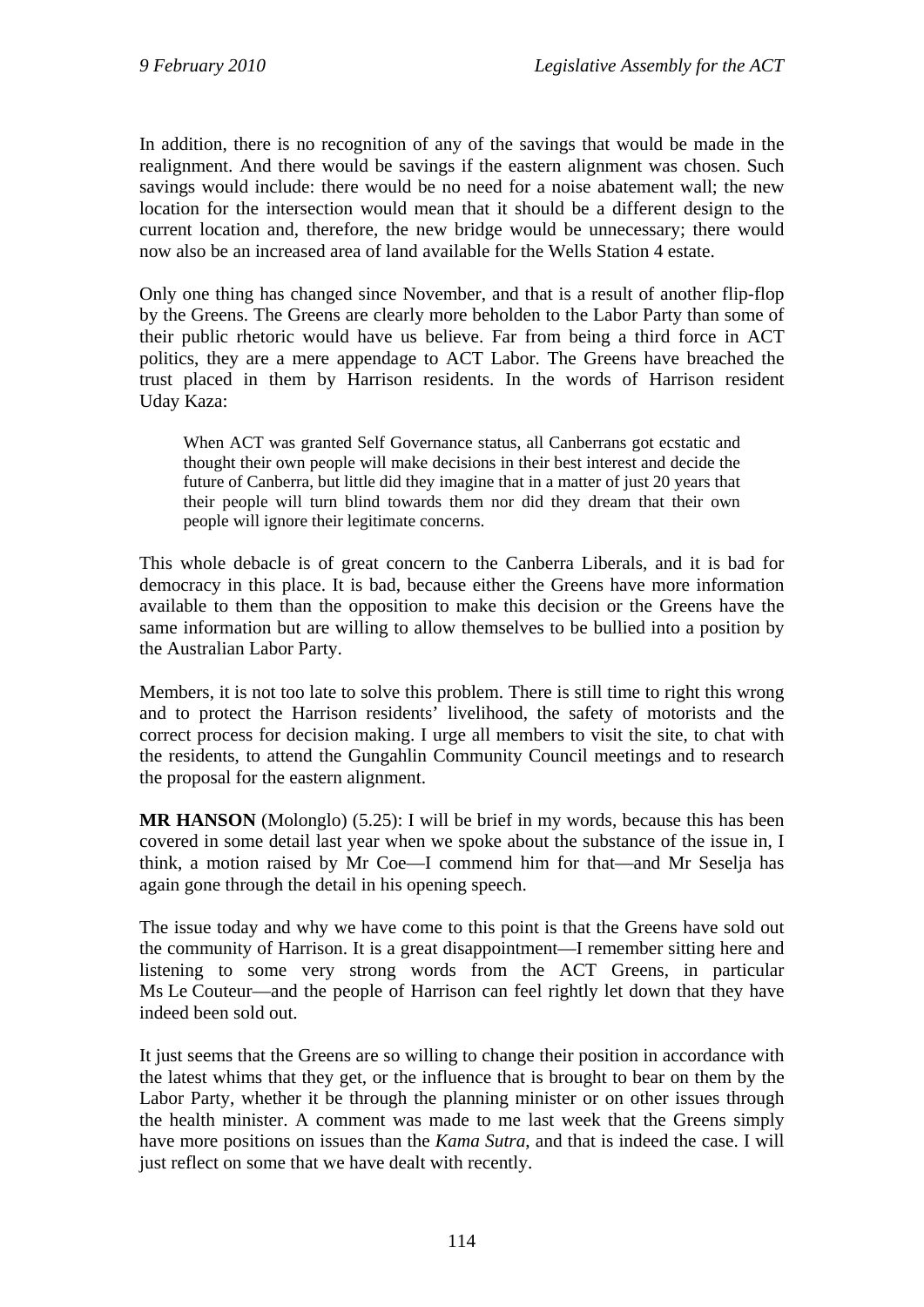**Mr Barr**: That is a very bold statement from family values Canberra Liberals, isn't it, really?

**MR HANSON**: Well, I will leave that one with you, Mr Barr. You are probably more conversant with the document than I. As I said, this was repeated to me by a third party, and I think that it was apt. It certainly draws colour and light and it is a good example of what the problem is with the ACT Greens: they simply move from one position—they seem to stand vehemently behind and they will argue their position—

**Ms Gallagher**: Is that a *Kama Sutra* position—standing vehemently behind?

**MR HANSON**: Can we ensure that that one is in the *Hansard*?

**Ms Gallagher**: Well, I do not know—

**MR HANSON**: Well, I do not know. I confess I have not read the document in question. I will—

**Mr Barr**: That is a bold statement to be making.

**MR HANSON**: It is, isn't it? But I have not.

**Mr Barr**: So you are accusing someone of being something that you have not read.

**MR HANSON:** I am repeating a third party, minister, who may be more conversant with the document than I, but I think the inference is that the Greens seem to take numerous juxtapositions on issues, and I thought it was apt.

At this time of the day, it is good to have a bit of levity here, but it is a very serious issue. If we reflect on some of the issues that the Greens have moved positions on, schools were a very serious issue. The position the Greens took to the election was one of reopening schools—indeed, they chaired the committee inquiry that supported the reopening of two of the schools, those of the village communities of Hall and Tharwa—and then they backed away from that position, most disappointingly for the community. So the rhetoric certainly did not match the reality, once they had had the influence of Mr Barr imposed on them.

With Clare Holland House, we had the Greens initially supporting the government's position on the whole Calvary deal. Then they did not know. Then they said, no, they would block it; they would not support it. And then, as late as last week, they were calling for an inquiry into palliative care in the ACT and were saying, "We will have to wait for that before we make a decision on what is going to happen with Clare Holland House." So they went from supporting it to did not know, would not, and then again to: "We do not know. We will try and get a review."

What we see today in the Assembly is the Greens again selling out. They had a position that they would back the community and support them. But, disappointingly, when it comes to the crunch, when it comes to the influence of the big brothers or sisters in the Labor Party, they change their position to one that is consistent with that line, and that is disappointing.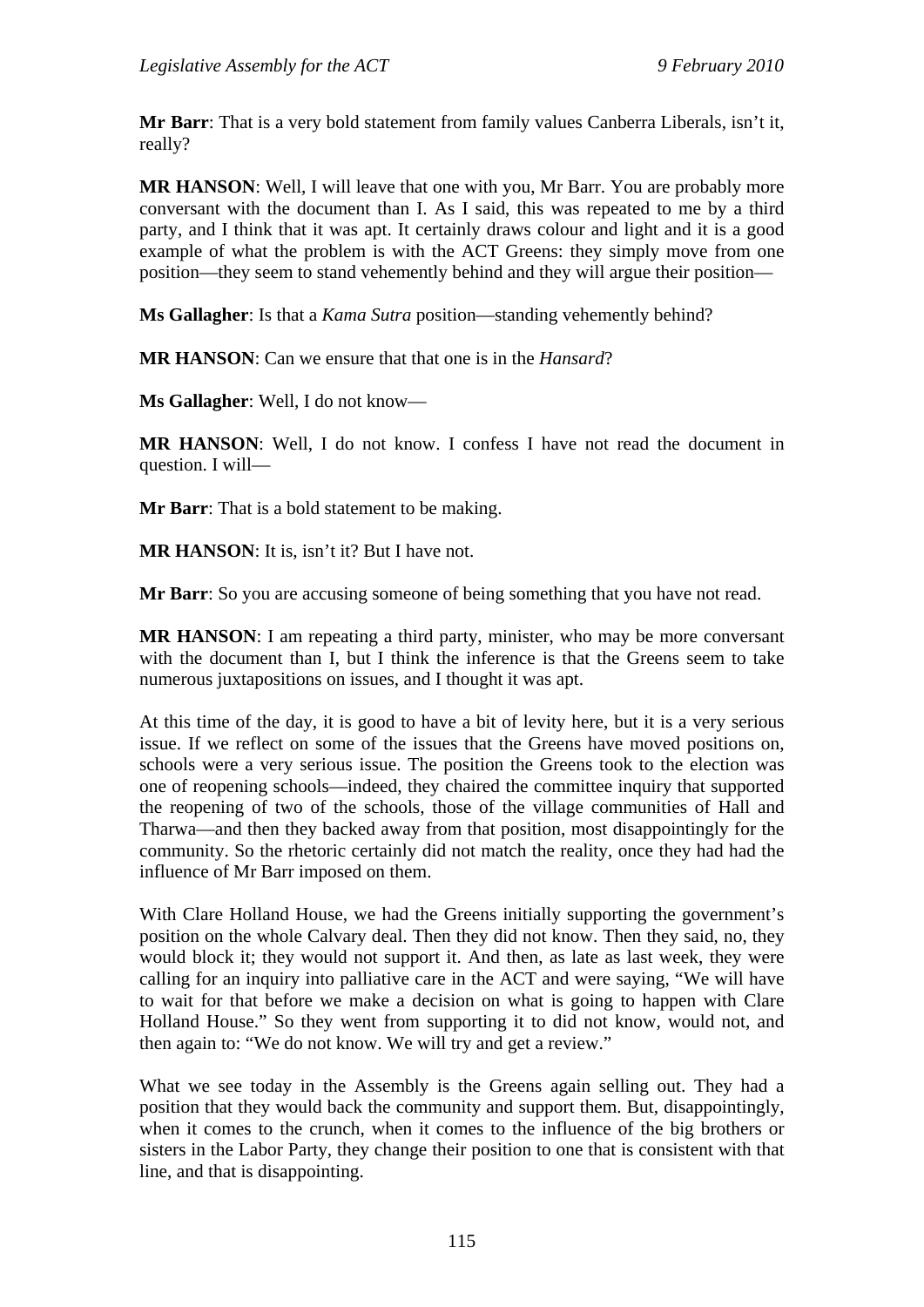I have added a bit of levity and humour to this speech, but it is certainly a serious issue and one that I think reflects poorly on the character of the ACT Greens, who cannot keep their word to the community.

**MADAM DEPUTY SPEAKER**: The discussion is concluded.

## **Paper**

**Ms Gallagher** tabled the following paper:

Proposed purchase of Calvary Hospital—Advice provided to the Archbishop of Canberra and Goulburn, Mark Coleridge, by Tony Harris, dated 26 November 2009.

# **Adjournment**

Motion (by **Mr Barr**) proposed:

That the Assembly do now adjourn.

### **Palmerville Heritage Park**

**MR COE** (Ginninderra) (5.30): On 20 January 2010, I had the great privilege of attending the unveiling of new signage at the Palmerville Heritage Park on Owen Dixon Drive in Evatt, opposite the Belconnen Soccer Club in McKellar. Five new signs now recount the history and heritage of the area.

The location of the park today was the site of one of the earliest rural settlements in the region that has become the national capital. Palmerville was first settled as early as 1829 and the last resident left in 1959. The site once featured a general store, post office, dwellings and a woolshed, amongst other things. In 1841, some 68 people lived at the settlement, including 15 convicts and six ticket-of-leave holders.

The area is named after Lieutenant George Thomas Palmer, an early pioneer and landowner. Other noted families involved with Palmerville included the Crace family and the Harcourt family.

In my maiden speech on 9 December 2008, I said:

The first pioneer owner of the area of Ginninginninderra, as it was originally known, was Lieutenant George Thomas Palmer. The area was later known as Palmerville, and Palmer's grants totalled 5,300 acres. Before coming to Australia, Palmer had served in the British forces against Napoleon. In 1806, he travelled to New South Wales on the *Albion* and settled as a free immigrant. By 1828, he ran almost 2,000 head of cattle and 6,000 sheep in the region. It was the determination of settlers such as Palmer which brought development to the region and, unknowingly, helped to lay the stones for a future capital city …

It is extremely important we acknowledge the many people who have contributed to the early development of our great city. The signs tell stories of the area which are not widely known. Visitors to the park will now be able to read stories about the history,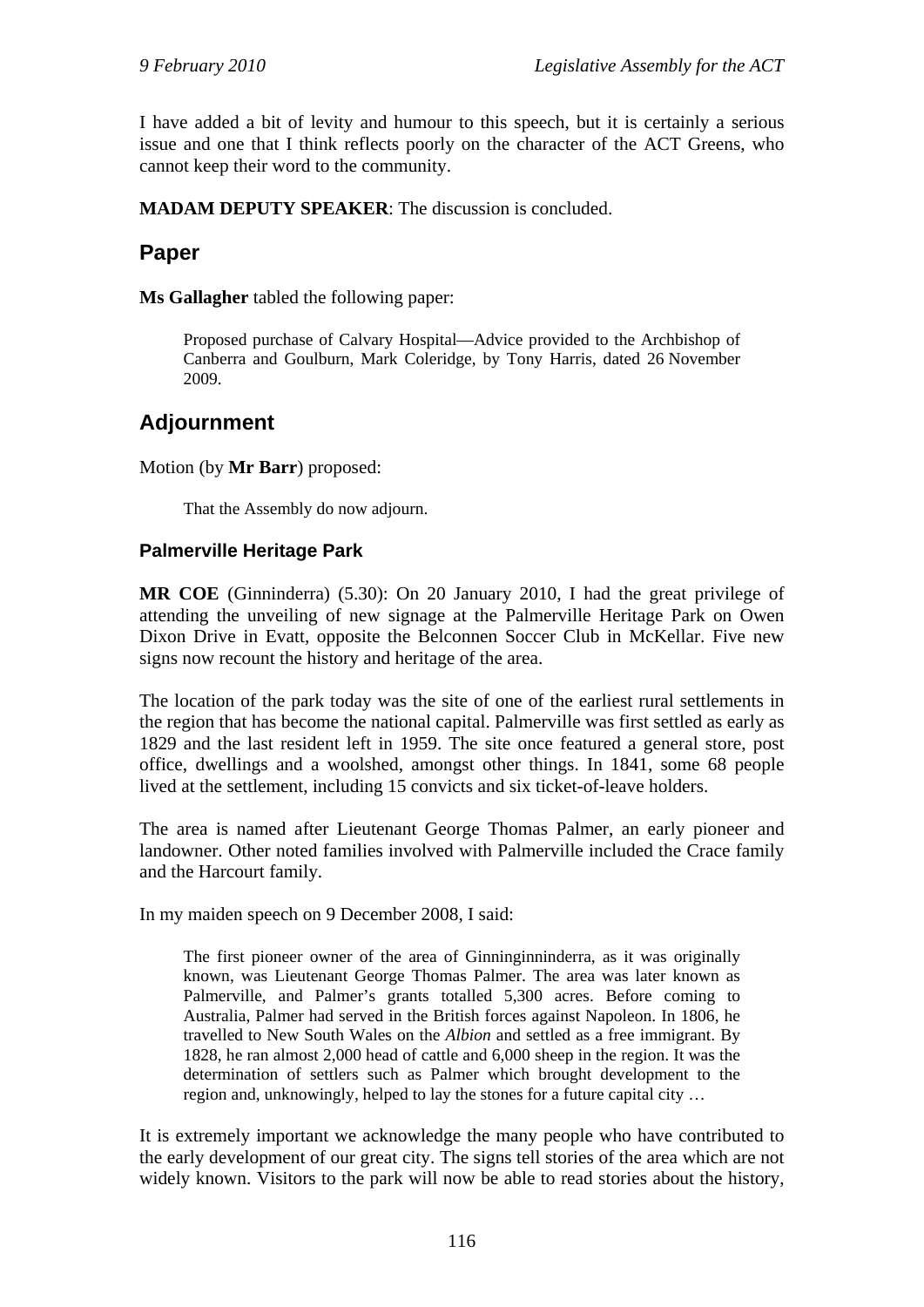early settlers, the archaeology of the area, social festivities, the 1892 drowning incident and the "Ginninderra Eleven" cricket team.

Palmerville also features some of the oldest plantings of English oak in the ACT. Lombardy poplars, English elms and a bay laurel feature throughout Palmerville.

I would like to acknowledge those who were involved in the preparation of this signage. The master of ceremonies at the event was Marilyn Folger, who is from the Canberra and District Historical Society and Canberra Archaeological Society and also is a descendant of one of the convicts who worked at Palmerville. The Chief Minister unveiled the signs.

Often it is said that Australian history is boring compared to the history of other countries. It is true that we have not had the wars and conflicts that define so much of the history of other countries. However, what we have had are pioneers, the silent achievers and battlers that have made Australia the great country it is today. And we must continue to study their achievements. George Palmer is one such person and we in Canberra should do more to acknowledge the contribution those like George Palmer have made to both the region and Australia.

The Canberra Liberals support publishing the history of the region so that all current and future generations will be aware of the heritage of our city.

#### **Brindabella Motor Sport Club**

**MR SESELJA** (Molonglo—Leader of the Opposition) (5.34): Late last year I had the pleasure of meeting some of the members of the Brindabella Motor Sport Club. They included the President, John Stilling, Adrian Dudok, Martin Holberton and Kim Martin. We spoke of the difficulties they are experiencing with continuing to run the Rally of Canberra, a much anticipated event each year.

The ACT government has failed to provide the required funding that will permit the Rally of Canberra to continue. Chiefly a rally-oriented club, the Brindabella Motor Sport Club conducts several special staged rallies each year, including the Rally of Canberra, the National Capital Rally and the Australian Rally Championship.

Since the 1970s the Brindabella Motor Sport Club have been behind many rallies held in Canberra, including international and Asia-Pacific events, with competitors coming from the United Kingdom, New Zealand and India, amongst others.

There is significant concern in the motor sports community about the ACT government's attitude to the sport. There is no doubt that we have seen in recent years—whether it is the Rally of Canberra, the V8s, the broken promise on the dragway—a real attitude by the ACT Labor government of hostility towards the motor sports community. They are a significant part of our community. They contribute significantly, both economically and in other ways.

Also, like any other sport, it brings a lot of enjoyment to those who participate in it and those who watch it. We know that motor sports fans are particularly passionate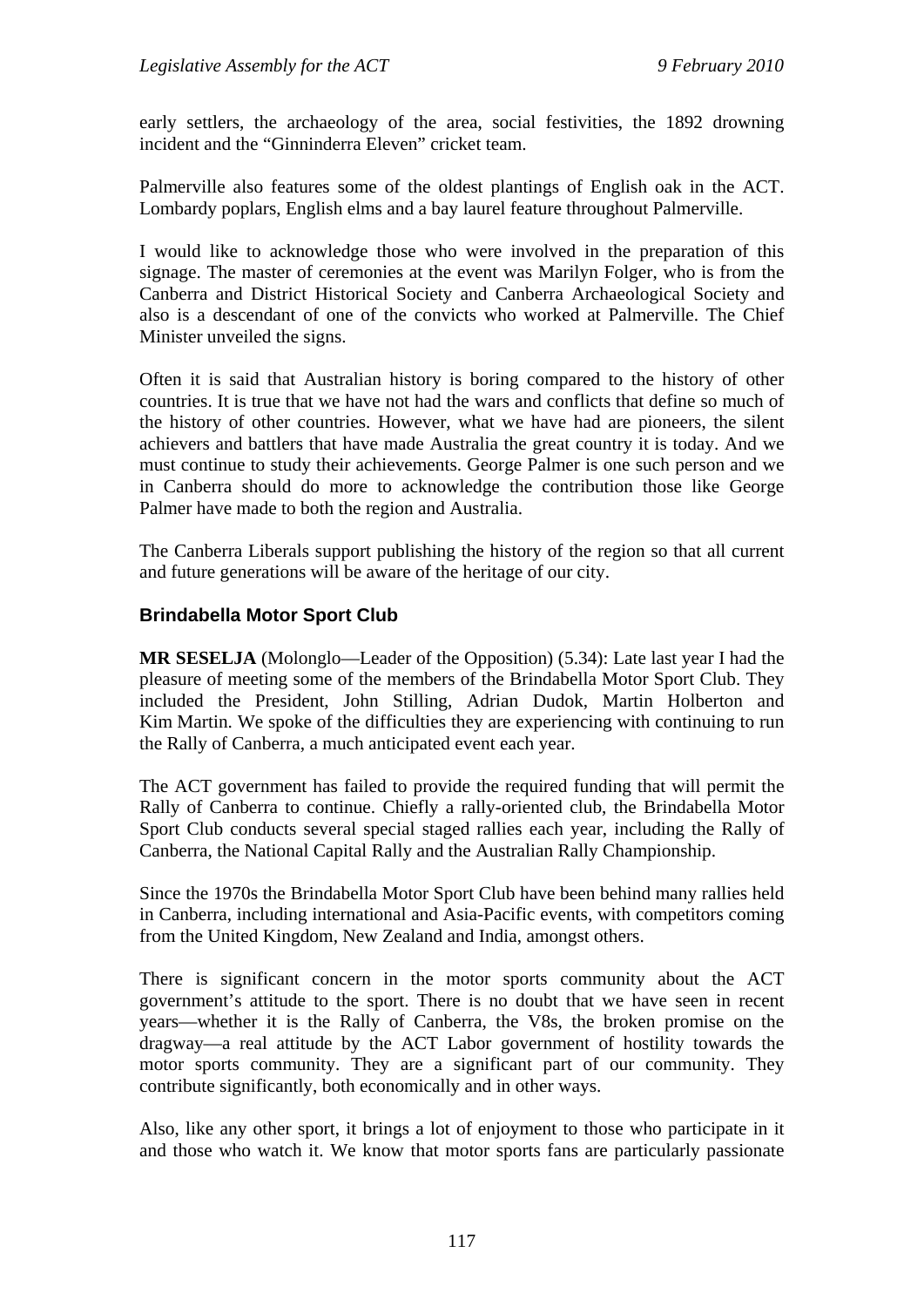about engaging in motor sport and about watching motor sport. There is no doubt that under the ACT Labor government over the last few years they have been neglected and they have been treated as second-class citizens. The representations that we have had from Brindabella Motor Sport Club simply highlight one group that is in that category.

I would like to put on the record my admiration for them and for the work that they do. They are a vibrant and passionate group of people. They have a lot to contribute and they should have a government that is prepared to work with them to find ways of allowing them to engage in their sport and in their hobby. They very much understand the challenges and the limitations on government. But, unfortunately, in recent years we have very much seen that the ACT Labor government has an attitude of hostility towards motor sport; you can list any number of examples of that.

We take a different view. We believe that it is a legitimate sport, that it is an important sport and that those many thousands of Canberrans who enjoy it should get more support from their government than they do at the moment.

#### **Professor Patrick McGorry Mr Michael Firestone**

**MS BRESNAN** (Brindabella) (5.36): I would just like to acknowledge today the Australian of the Year, Patrick McGorry. It is wonderful that his dedication and innovative work in mental health, particularly with young people through Orygen and Headspace, have been given this due recognition with him being honoured as Australian of the Year.

Patrick has been recognised not just here in Australia but around the world through the innovative model he has used with young people in mental health, in adopting a very much holistic and integrated model of care, looking at not just the mental health and the health of the person but also at issues like housing and employment and all those other issues that actually impact greatly on the mental health of someone and enable them to get better. Obviously, the work he has done has very much looked at that community-based model, working in the community at the grassroots and providing that trusting environment for people with mental illness.

I did have the honour of working with him on a number of occasions on a number of committees and he is a very humble person. So it is wonderful that he has received this award because he is not someone who has big-noted himself over the years.

I would also like to take a moment to pay a special tribute to Michael Firestone, who passed away just a week ago. Michael was an incredibly intelligent and caring young man. He was a delight to spend time with and a friend to many. In most recent times some of you may have known Michael as the information officer for the Mental Health Consumer Network. Pretty much every email from the network came from him. He also contributed as a consumer to the development of mental health policy, including the Greens' recent discussion paper, and he also spent some time with my staffer Kate, nervously operating 2XX equipment during the show *Opening Minds*.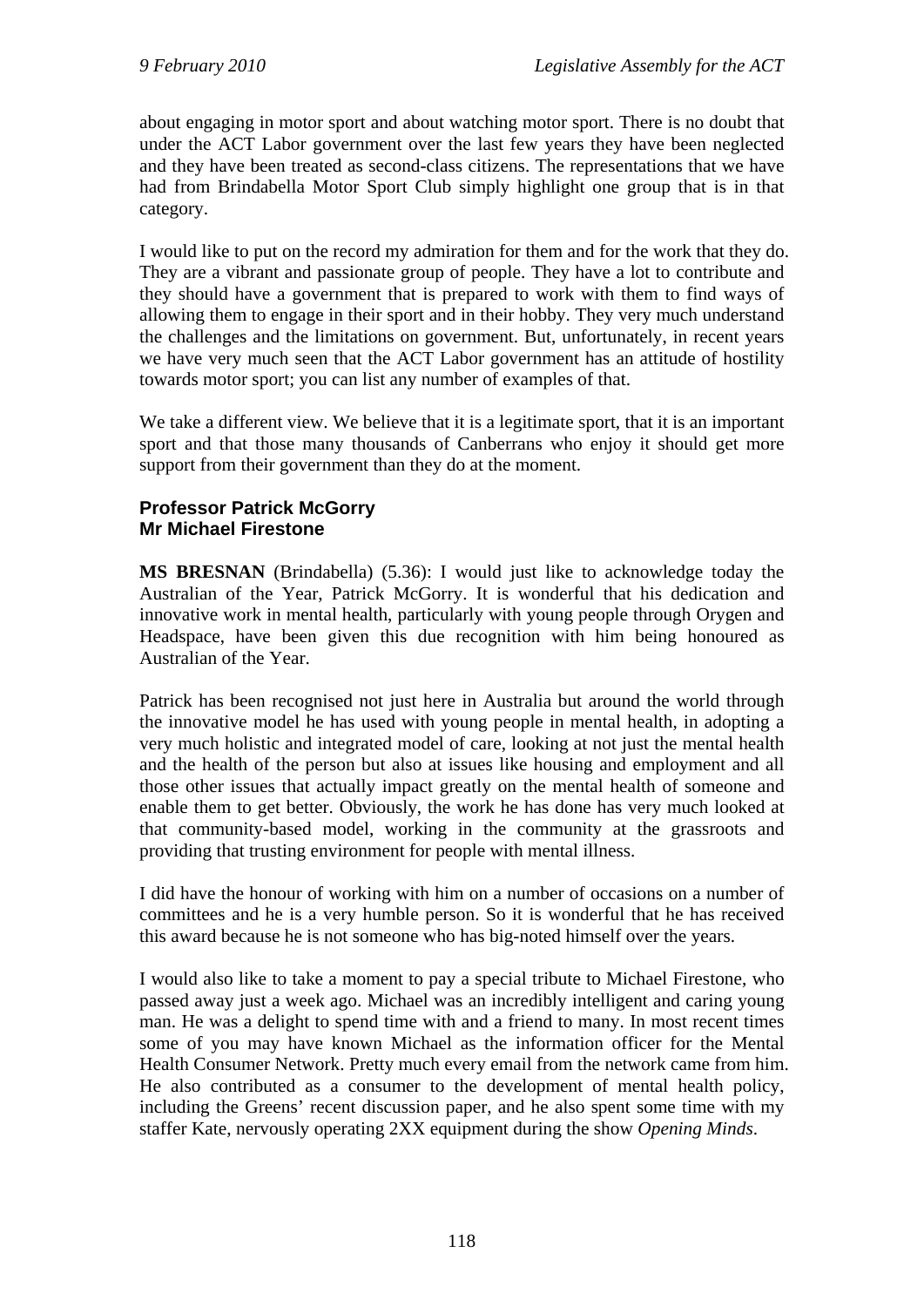The Mental Health Consumer Network centres on a very close-knit team and my heart really does go out to them at this time. My condolences, and those of the Greens, are also extended to his family at this time.

Question resolved in the affirmative.

## **The Assembly adjourned at 5.39 pm.**